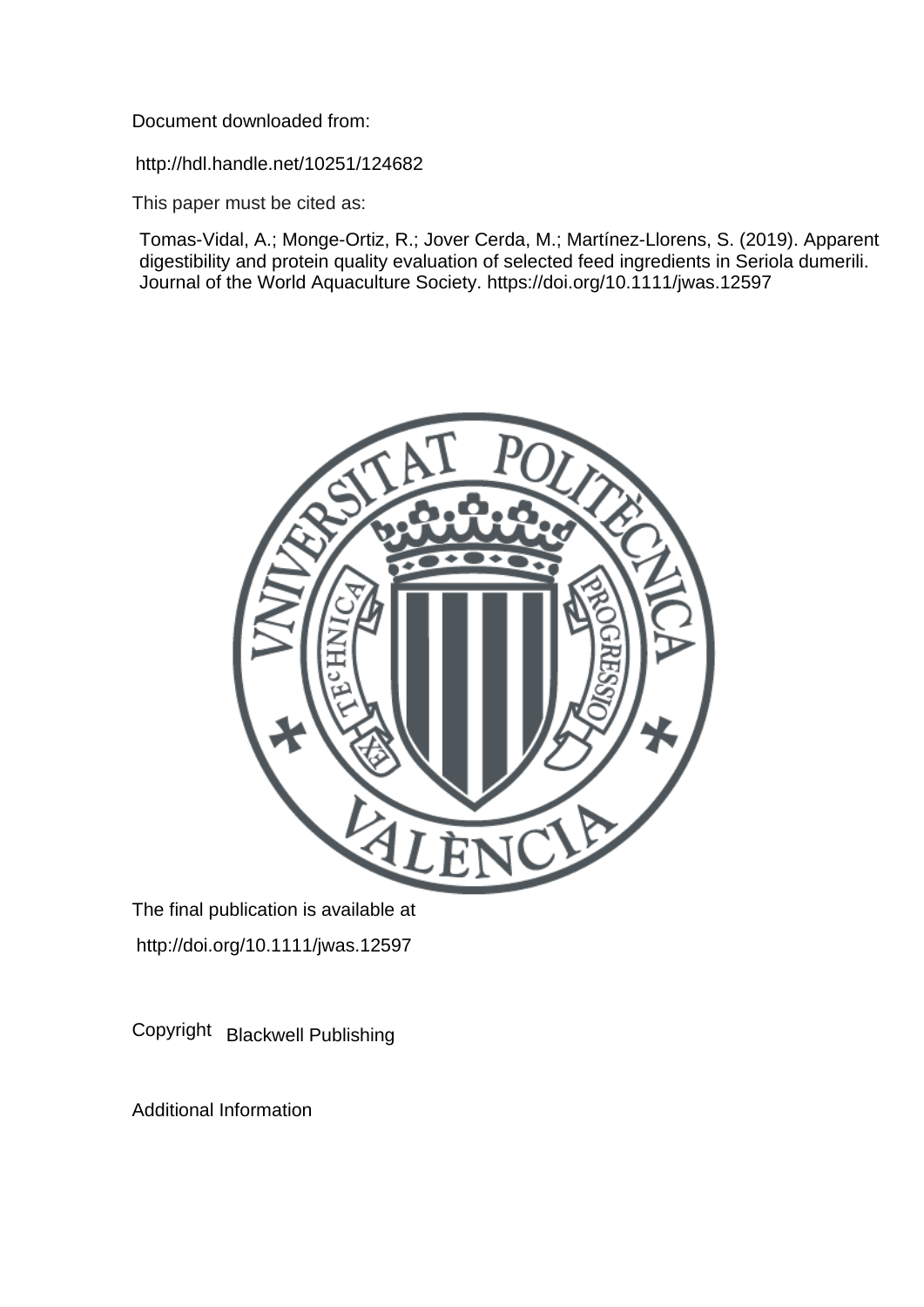

 $\begin{array}{c} \hline \end{array}$ 



### **Apparent Digestibility and Protein Quality Evaluation of Selected Feed Ingredients in Seriola dumerili.**

| Journal:                                      | Journal of the World Aquaculture Society                                                                                                                                                                                                                                                                                                                            |  |
|-----------------------------------------------|---------------------------------------------------------------------------------------------------------------------------------------------------------------------------------------------------------------------------------------------------------------------------------------------------------------------------------------------------------------------|--|
| Manuscript ID                                 | JWAS-17-025.R4                                                                                                                                                                                                                                                                                                                                                      |  |
| Manuscript Type:                              | <b>Fundamental Studies</b>                                                                                                                                                                                                                                                                                                                                          |  |
| Date Submitted by the<br>Author:              | 08-Nov-2018                                                                                                                                                                                                                                                                                                                                                         |  |
| Complete List of Authors:                     | Tomas Vidal, Ana; Universidad Politecnica de Valencia, Inctituto de<br>Ciencia y Tecnología Animal<br>Monge-Ortiz, Raquel; Universitat Politècnica València, Institute of Animal<br>Science and Technology<br>JOVER, MIGUEL; UNIVERSIDAD POLITECNICA VALENCIA, CIENCIA<br>ANIMAI<br>Martínez-Llorens, Silvia; Polytechnic University of Valencia, Animal<br>Science |  |
| Keywords:                                     | yellowtail, protein quality, amino acids, protein and lipid digestibility,<br><b>Chemical Score</b>                                                                                                                                                                                                                                                                 |  |
|                                               |                                                                                                                                                                                                                                                                                                                                                                     |  |
| SCHOLARONE <sup>*</sup><br><b>Manuscripts</b> |                                                                                                                                                                                                                                                                                                                                                                     |  |

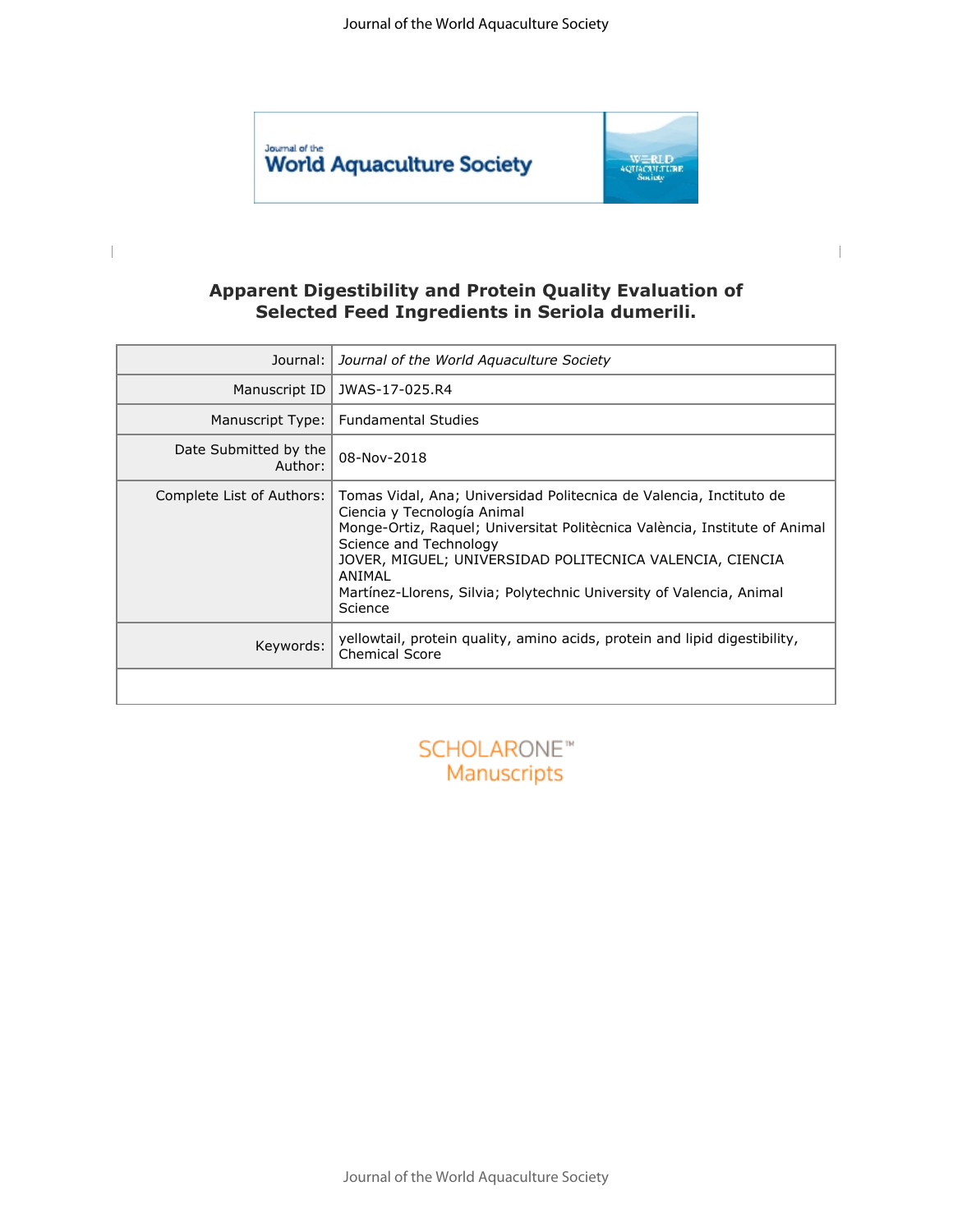# **EDITORIAL CERTIFICATE**

This document certifies that the article listed below was edited and revised for proper English language, syntax, spelling, punctuation and style by Vanesa Vega Dorado (B.A. English Philology and M.A. Applied Linguistics).

# **CARTICLE TITLE**<br>
ibility and protein quality evaluation<br>
ingredients in *Seriola dumerili*<br> **AUTHORS**<br>
finez-Llorens, Ana Tomás-Vidal, Rac<br>
Miguel Jover-Cerdá<br>
DATE ISSUED **ARTICLE TITLE**

**Apparent digestibility and protein quality evaluation of selected feed** 

**ingredients in** *Seriola dumerili*

## **AUTHORS**

**Silvia Martínez -Llorens, Ana Tomás -Vidal, Raquel Monge,** 

**Miguel Jover -Cerdá**

## **DATE ISSUED**

**October 10th 2016**

Neither the research content nor the author's intention were in any way altered during the editing process. Documents receiving this certification should be English ready for publication. However, the author has the ability to accept or reject the suggestions and changes made to the manuscript.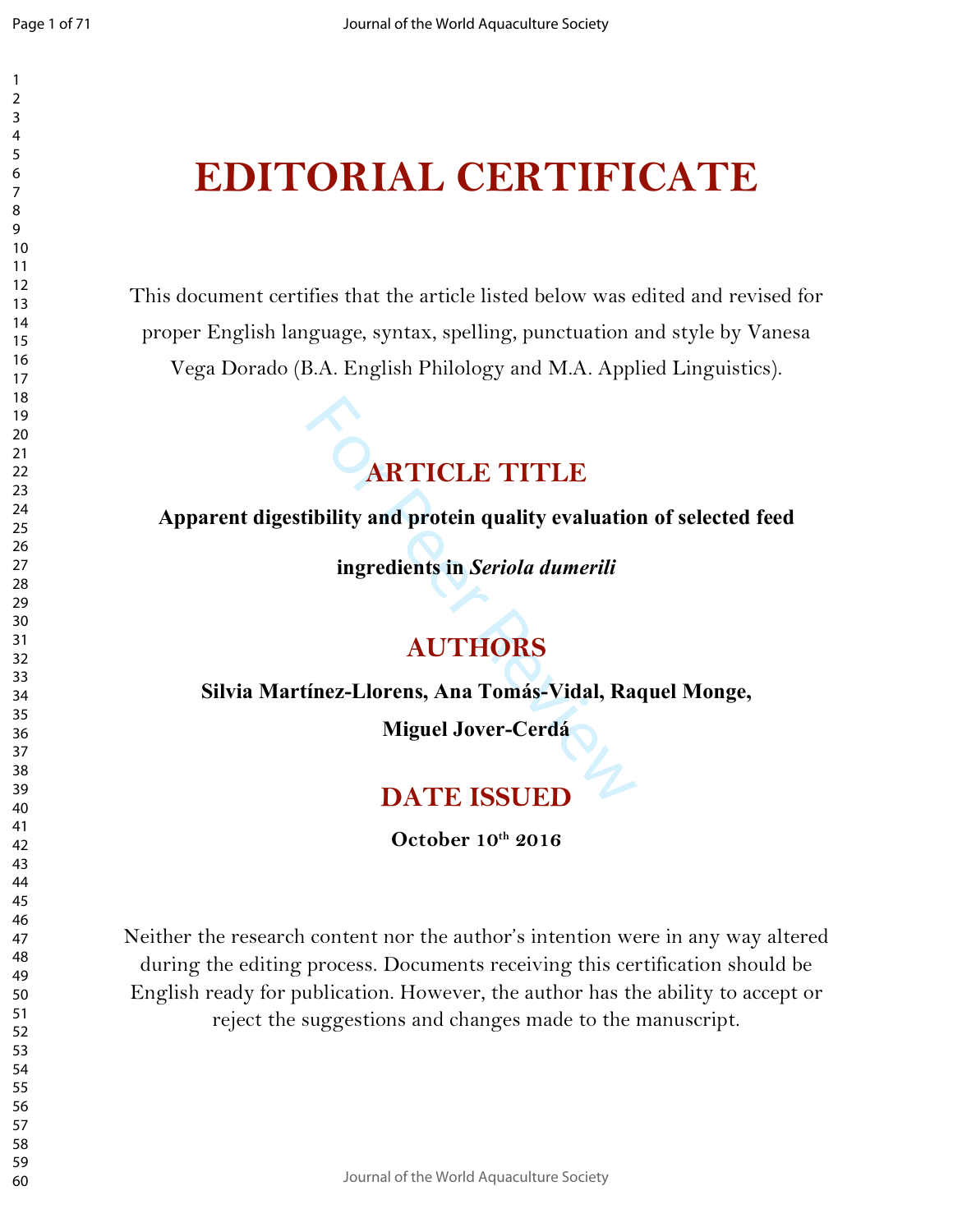| $\mathbf{1}$   |                |                                                                                      |
|----------------|----------------|--------------------------------------------------------------------------------------|
| $\overline{2}$ |                |                                                                                      |
| 3              | $\mathbf 1$    |                                                                                      |
| 4              |                |                                                                                      |
| 5              |                |                                                                                      |
| 6              |                |                                                                                      |
|                | $\overline{2}$ |                                                                                      |
| $\overline{7}$ |                |                                                                                      |
| 8              |                |                                                                                      |
| 9              |                |                                                                                      |
| 10             | $\mathsf 3$    |                                                                                      |
| 11             |                |                                                                                      |
| 12             |                |                                                                                      |
| 13             | 4              |                                                                                      |
| 14             |                |                                                                                      |
|                |                |                                                                                      |
| 15             | $\mathsf S$    |                                                                                      |
| 16             |                |                                                                                      |
| 17             |                |                                                                                      |
| 18             |                |                                                                                      |
| 19             | 6              |                                                                                      |
| 20             |                |                                                                                      |
| 21             |                |                                                                                      |
| 22             | $\overline{7}$ |                                                                                      |
| 23             |                |                                                                                      |
|                |                |                                                                                      |
| 24             |                |                                                                                      |
| 25             | 8              | Apparent Digestibility and Protein Quality Evaluation of Selected Feed               |
| 26             |                |                                                                                      |
| 27             | 9              | Ingredients in Seriola dumerili.                                                     |
| 28             |                |                                                                                      |
| 29             |                |                                                                                      |
| 30             |                |                                                                                      |
| 31             | 10             | Ana Tomás-Vidal, Raquel Monge-Ortiz, Miguel Jover-Cerdá, Silvia Martínez-Llorens.    |
| 32             |                |                                                                                      |
| 33             |                |                                                                                      |
| 34             | 11             | Research Group of Aquaculture and Biodiversity. Institute of Animal Science and      |
|                |                |                                                                                      |
| 35             |                |                                                                                      |
| 36             | 12             | Technology. Universitat Politècnica de València. Camino de Vera, 14. 46071-Valencia, |
| 37             |                |                                                                                      |
| 38             | 13             | Spain.                                                                               |
| 39             |                |                                                                                      |
| 40             |                | $\mathcal{P}_{\mathcal{L}}$                                                          |
| 41             | 14             |                                                                                      |
| 42             |                |                                                                                      |
| 43             |                |                                                                                      |
|                | 15             |                                                                                      |
| 44             |                |                                                                                      |
| 45             |                |                                                                                      |
| 46             |                |                                                                                      |
| 47             | 16             |                                                                                      |
| 48             |                |                                                                                      |
| 49             |                |                                                                                      |
| 50             | 17             |                                                                                      |
| 51             |                |                                                                                      |
| 52             |                |                                                                                      |
| 53             | 18             |                                                                                      |
| 54             |                |                                                                                      |
|                |                |                                                                                      |
| 55             | 19             | Corresponding author: Raquel Monge-Ortiz, Universitat Politècnica València.          |
| 56             |                |                                                                                      |
| 57             | 20             | Camino de Vera, 14. 46071-Valencia (Spain). Tel.: 34-96-3879752; Fax: 34-96-         |
| 58             |                |                                                                                      |
| 59             |                |                                                                                      |
| 60             | 21             | 3877439. E-mail: silmarll@dca.upv.es.                                                |
|                |                |                                                                                      |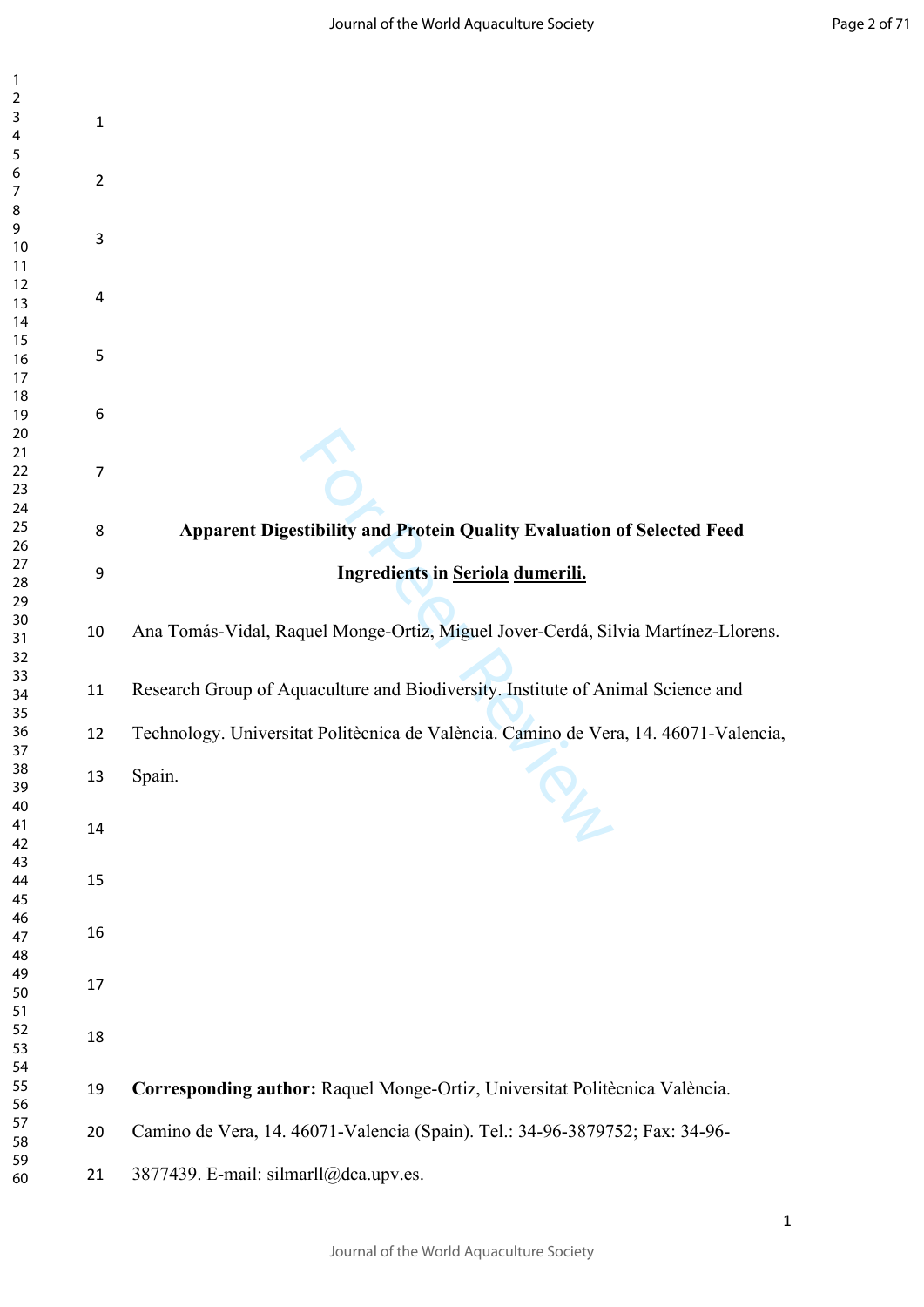| $\overline{1}$<br>$\overline{2}$<br>$\mathsf{3}$<br>$\overline{\mathbf{4}}$ | 22 | Abstract                                                                            |
|-----------------------------------------------------------------------------|----|-------------------------------------------------------------------------------------|
| $\sqrt{5}$<br>$\boldsymbol{6}$<br>$\overline{7}$                            | 23 | The apparent digestibility coefficients (ADC) of dry matter, crude protein,         |
| $\,8\,$<br>9                                                                | 24 | crude lipid, and amino acids in fish, krill, squid, meat, defatted krill, soybean,  |
| 10<br>11<br>12                                                              | 25 | wheat gluten, wheat, camilina, pea, sunflower and fava bean meals were              |
| 13<br>14                                                                    | 26 | determined for juvenile Seriola dumerili. The results showed that the ADC of dry    |
| 15<br>16<br>17                                                              | 27 | matter for yellowtail ranged from 57.7 to 87.2% for animal ingredients, and from    |
| 18<br>19                                                                    | 28 | 42.2 to 82.2% for plant ingredients. ADC of protein exceeding 90% were observed     |
| 20<br>21                                                                    | 29 | in fishmeal, while camilina meal and fava bean meal presented the lowest values.    |
| 22<br>23                                                                    | 30 | Pea meal presented the lowest lipid ADC (83.5%). The availabilities were generally  |
| 24<br>25<br>26                                                              | 31 | higher in animal ingredients than those in vegetal ones. Except camilina and fava   |
| 27<br>28                                                                    | 32 | bean meal, the other ingredients appear to be favorable for Seriola dumerili diets, |
| 29<br>30<br>31                                                              | 33 | especially the ones from animal sources. The lower case chemical score values       |
| 32<br>33                                                                    | 34 | (minimum value from AARs) were obtained in some vegetal ingredients (14 to          |
| 34<br>35                                                                    | 35 | 18%), while the highest ones, appeared in marine ingredients (69 to 88%).           |
| 36<br>37                                                                    | 36 | According to Oser's Index, the most balanced protein for yellowtail with regard to  |
| 38<br>39<br>40                                                              | 37 | essential amino acids was in krill, defatted krill, and fishmeal (92 to 96%). So,   |
| 41<br>42                                                                    | 38 | animal sources are suitable as protein ingredients, but they could be enhanced      |
| 43<br>44                                                                    | 39 | through some essential amino acid supplementation.                                  |
| 45<br>46<br>47<br>48                                                        | 40 |                                                                                     |
| 49<br>50<br>51<br>52                                                        | 41 |                                                                                     |
| 53<br>54<br>55                                                              | 42 |                                                                                     |
| 56<br>57<br>58                                                              | 43 |                                                                                     |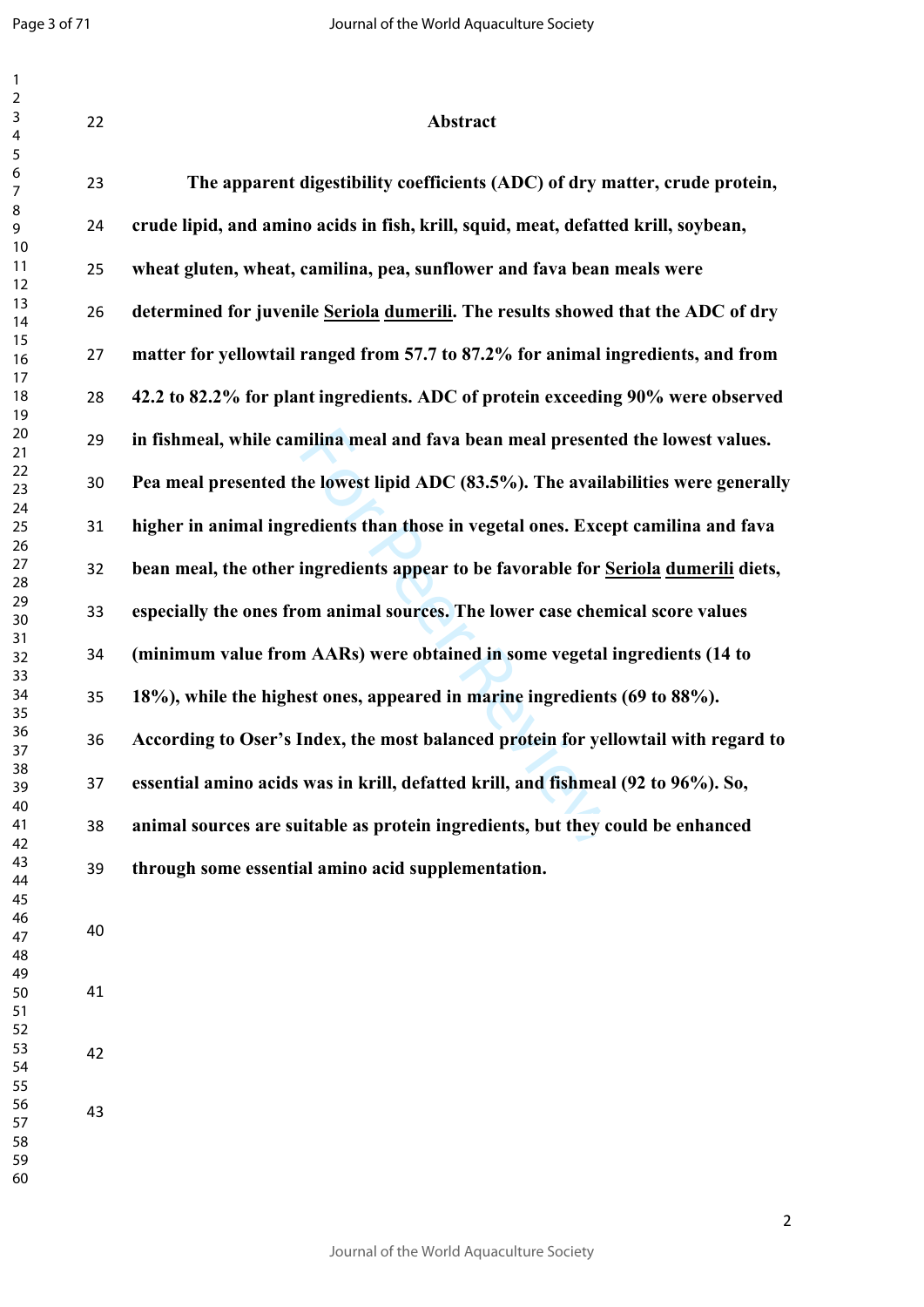Journal of the World Aquaculture Society

Page 4 of 71

| 3                    |  |
|----------------------|--|
| 4                    |  |
| 5<br>ŗ               |  |
| 6                    |  |
| 1                    |  |
| 8                    |  |
| 9                    |  |
| 10                   |  |
| 1<br>1               |  |
| 1<br>2               |  |
| 3<br>1               |  |
| 1<br>4               |  |
| 15                   |  |
| 16                   |  |
| $\overline{17}$      |  |
| 18                   |  |
| 19                   |  |
| 20                   |  |
| $\overline{21}$      |  |
| $\overline{2}$<br>23 |  |
| 24                   |  |
| 25                   |  |
| 26                   |  |
| 27                   |  |
| 28                   |  |
| 29                   |  |
| 30                   |  |
| 31                   |  |
| 32                   |  |
| 33                   |  |
| 34                   |  |
| 35                   |  |
| 36                   |  |
| 37<br>:              |  |
| $\frac{1}{2}$<br>38  |  |
| 39<br>ׇ֚֓֡֡֡֡֡֡      |  |
| ŀ<br>ĺ               |  |
| 41                   |  |
| 4.<br>7              |  |
| $\overline{4}$<br>ξ  |  |
| 44                   |  |
| 45                   |  |
| 46                   |  |
| 47                   |  |
| 48<br>ξ              |  |
| 49                   |  |
| 50                   |  |
| 51                   |  |
| 5<br>,               |  |
| 5:<br>ξ              |  |
| 54                   |  |
| 55                   |  |
| 56                   |  |
| 57                   |  |
| 58<br>ξ              |  |
| 59                   |  |
| 60                   |  |

 

> In the last two decades the European aquaculture sector has shown an increasing interest and demand in fast-growing species (Mazzola et al. 2000) such as Mediterranean yellowtail (Seriola dumerili*)*, as they can improve the competitiveness of aquaculture companies.

> For Peer Review The most expensive component in feed formulation in aquaculture is protein. This is especially important considering that Seriola species require high protein dietary levels (450550 g kg-1) for maximum growth (Masumoto et al*.* 1998; Jover et al*.* 1999; Tomás et al*.* 2008), and the dietary substitution of proteins by other nutrients—such as lipids or carbohydrates—is not the best solution for the formulation of feeds for S. dumerili (Jover et al. 1999). In this sense, fishmeal is an ideal protein source for carnivorous fish, because it contains a balanced amino acid composition, high content of phosphorous and minerals and high digestibility coefficients. However, its high cost motivated its reduction in aqua feeds, while maintaining the same protein levels from alternative protein sources.

> Currently, in order to avoid the dependence on fishmeal, aquaculture diets should contain high amounts of alternative proteins that are more widely available and that have lower and more stable market prices than this marine resource. Alternative proteins include a large range of plant or animal proteins with competitive prices (Martínez-Llorens, Vidal, & Cerdá, 2012). Despite these economic advantages, previous results on Mediterranean yellowtail show that alternative proteins cannot totally replace fishmeal when they are used as the sole ingredient. When soybean is included to replace over 30% of the fishmeal, it resulted in poor growth and showed low nutrient efficiency (Tomás et al. 2005). Total fishmeal substitution presents some limitations in fish diets, such as the anti-nutrients that are particularly contained in vegetable proteins (Krogdahl et al. 2010), causing a protease enzyme activity decrease and, therefore, low protein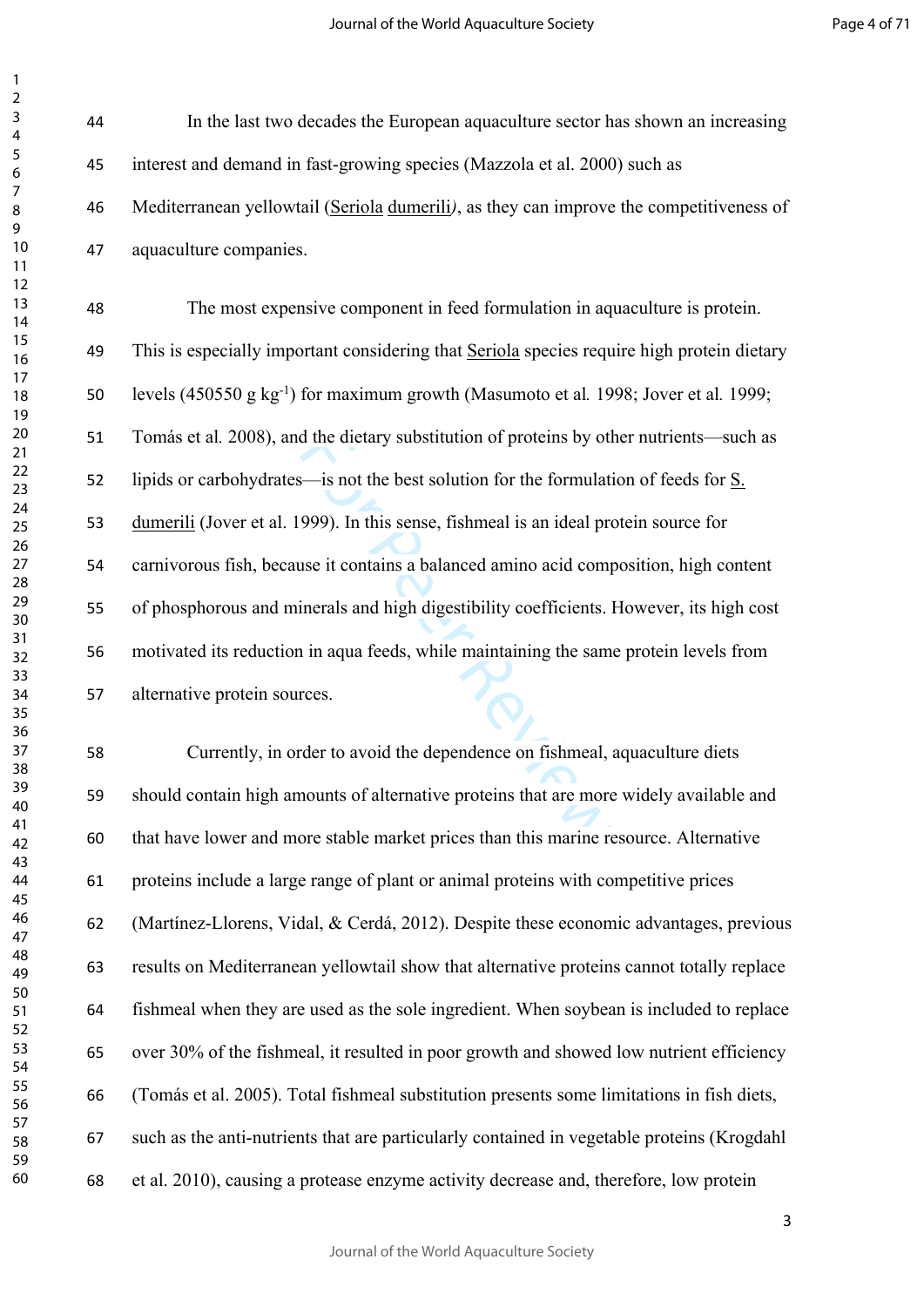$\mathbf{1}$ 

Exercise of this reason, the combinated and poultry meal) with plant proteins in fist<br>and poultry meal) with plant proteins in fist<br>be deficiencies in amino acids of some prot<br>ent compounds and avoiding supplementat<br>k of digestibility (Monge-Ortiz et al. 2016). Another issue related to the use of alternative protein sources is the inadequate profile of amino acids (Cerezo et al. 2012), which results in poor fish growth and protein deficiencies. This forces the use of supplemental diets with synthetic amino acids, which increases the feed price. The best growth and nitrogen retention results when combination of protein sources are used, that include a combination of aminoacids in order to complement one source with limiting ones, that is the case of Sparus aurata (Kissil & Lupatsch, 2004; Sánchez-Lozano et al., 2009), and evidence suggests that for other species too, like Salmo salar (Espe, 2006) or Seriola dumerili (Monge-Ortiz et al, 2017). For this reason, the combination of animal proteins (such as defatted krill and poultry meal) with plant proteins in fish diets could be beneficial to palliate the deficiencies in amino acids of some protein sources, thus reducing the anti-nutrient compounds and avoiding supplementation with synthetic aminoacids (AAs), lack of palatability (Oliva-Teles 2012) and 'green liver' (Takagi et al. 2005). The adequate proportion to simulate the ideal amino acid profile in diets for the Mediterranean yellowtail will require studies on the digestibility and the protein quality of these ingredients.

 Therefore, the evaluation of feed ingredients is crucial to nutritional research and feed development for aquaculture species (Glencross et al. 2007). The alternative protein sources and their inclusion levels need to be optimized in fish diets to make aquaculture production more efficient and cost-effective. Digestibility trials are essential to shed light on the potential of these ingredients for fish before their inclusion in diet formulations.

 There are numerous factors involved in the digestibility performance of common feed ingredients for fish. Digestibility coefficients are also different for the same ingredient depending on the species under study (Davies et al. 2009). Apparent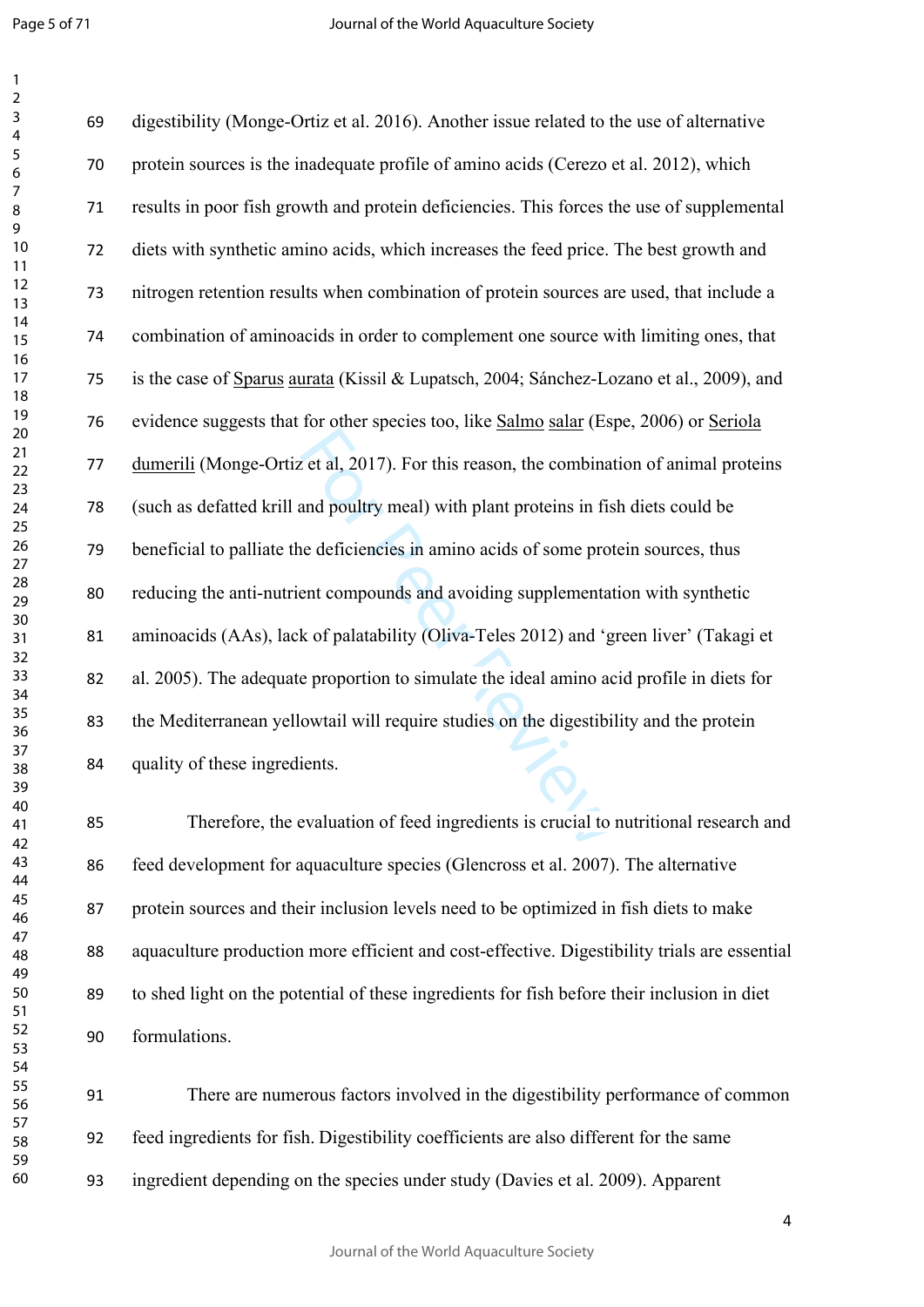| 3                               |  |
|---------------------------------|--|
| 4                               |  |
|                                 |  |
|                                 |  |
| 5<br>6 7 8<br>9 10              |  |
|                                 |  |
|                                 |  |
|                                 |  |
|                                 |  |
| 1<br>1                          |  |
|                                 |  |
|                                 |  |
|                                 |  |
|                                 |  |
|                                 |  |
|                                 |  |
|                                 |  |
|                                 |  |
|                                 |  |
|                                 |  |
| $12$ 13 14 15 16 17 18 19 20 21 |  |
| 4 2 2 2 3 4 5 6 7 7 8 2 9 .     |  |
|                                 |  |
|                                 |  |
|                                 |  |
|                                 |  |
|                                 |  |
|                                 |  |
|                                 |  |
|                                 |  |
| $\overline{30}$                 |  |
| $\overline{\mathbf{3}}$         |  |
| $\overline{32}$                 |  |
|                                 |  |
|                                 |  |
|                                 |  |
|                                 |  |
| 36<br>37<br>38                  |  |
|                                 |  |
| 39                              |  |
| 1 <sup>C</sup>                  |  |
|                                 |  |
| 41<br>42                        |  |
|                                 |  |
| 43                              |  |
| 44                              |  |
| 45                              |  |
| 46                              |  |
| $\overline{4}$                  |  |
| 48                              |  |
| 49                              |  |
| 50                              |  |
| 51                              |  |
| 52                              |  |
| 53                              |  |
|                                 |  |
| 54                              |  |
| 55                              |  |
| 56                              |  |
| 5                               |  |
| 58                              |  |
| 59                              |  |
| 60                              |  |

| 94  | digestibility coefficient (ADC) values of feed ingredients are normally the result of     |
|-----|-------------------------------------------------------------------------------------------|
| 95  | differences in species, changes in the harvest/catch season of the raw materials and      |
| 96  | conditions under which they were processed. For that reason, studies on various marine    |
| 97  | fish species have been conducted (Lupatsch et al. 1997; Tibbets et al. 2004; Booth et al. |
| 98  | 2005; Tibbets et al. 2006; Davies et al. 2009) in order to assess the quality value of    |
| 99  | different ingredients.                                                                    |
| 100 | Taking into account the relevance of digestibility estimation for diet formulation,       |
| 101 | the aim of this present study was to compare the apparent nutrient digestibility and      |
| 102 | protein quality of 12 different commercially available ingredients for Seriola dumerili.  |
| 103 |                                                                                           |
| 104 | <b>Materials and Methods</b>                                                              |
| 105 | <b>Ingredients and Experimental Diets</b>                                                 |
| 106 | Yellowtail (S. dumerili) juveniles were caught in the Mediterranean and                   |
| 107 | transferred to the facilities of the Polytechnic University of Valencia, Spain.           |
| 108 | Feed ingredients were tested for apparent protein digestibility, availability of          |
| 109 | digestible amino acids and protein quality in fishmeal, krill meal, squid meal, poultry   |
| 110 | meal (international feed number 5-03798), defatted krill meal (a product obtained by      |
| 111 | removing the fat with ethanol), soybean (Glycine max), wheat gluten (Triticum spp),       |
| 112 |                                                                                           |
|     | camilina (Camelina sativa) (product given to our facilities by local farmers), pea (Pisum |
| 113 | sativum), sunflower (Helianthus annuus) and fava bean (Vicia faba) meals (Table 1 and     |

3). Test diets were prepared by mixing a basal diet with one of the test ingredients

(Table 2) in a ratio of 7 to 3, as described by [Cho and Slinger \(1979\)](http://www.sciencedirect.com/science/article/pii/S0044848697001774#BIB12).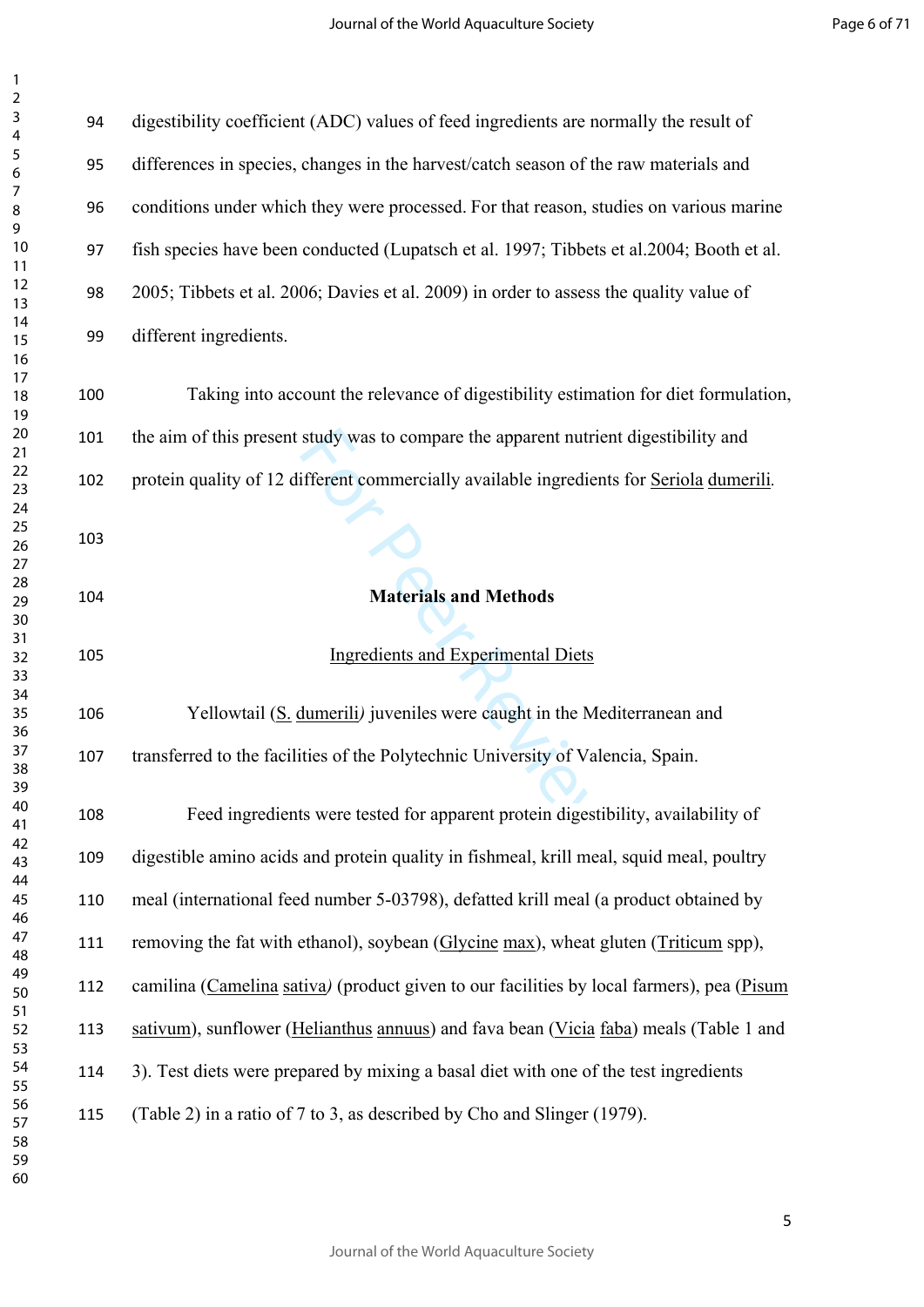Page 7 of 71

 $\mathbf{1}$ 

 $\frac{1}{2}$ <br>
For the prototom problem is the set of prototom problem<br>  $\frac{1}{2}$ <br>  $\frac{1}{2}$ <br>  $\frac{1}{2}$ <br>  $\frac{1}{2}$ <br>  $\frac{1}{2}$ <br>  $\frac{1}{2}$ <br>  $\frac{1}{2}$ <br>  $\frac{1}{2}$ <br>  $\frac{1}{2}$ <br>  $\frac{1}{2}$ <br>  $\frac{1}{2}$ <br>  $\frac{1}{2}$ <br>  $\frac{1}{2}$ <br>  $\frac{1}{2}$ <br> The different ingredients of the diets were weighed individually and mixed to form homogeneous dough, and were prepared by cooking-extrusion processing with a a semi- industrial twin-screw extruder (CLEXTRAL BC-45, St. Etienne, France). The conditions under which they were processed are as follows: a screw speed of 100 rpm, a temperature of 110 C, and a pressure of 40-50 atm. The experimental diets were assayed in quintuplicate. The fish were handfed once a day (8.00h), and fecal collection occurred 8 h later (16:00h). The pellet size used was 3mm during the experiment, increasing to 4mm in the final part of the experiment. The pellets were slowly distributed to give all fish time to eat. The uneaten diet was collected when fish had finished feeding. Digestibility Assay Fifteen yellowtails (175±2.8 g initial mean live weight) were randomly distributed in five experimental tanks (190 L fiberglass tanks, 88cm length, 62 cm diameter and 188 cm depth) of a marine semi-closed recirculating system designed on the basis of the Guelph system (the fecal material being collected in a settling column). Each tank was loaded with three fish. The velocity of the water flow was adjusted to minimize settling of the feces in the drainpipe and maximize feces recovery in the settling column. There was a three-month adaptation period (adaptation to dry diets was a very long process, in which yellowtail were first fed anchovy and, later, a semi-moist diet—a mix of anchovy and fishmeal—before being fed the control diet). Once the fish had become accustomed to both the tanks and the dietary regime, collection of feces was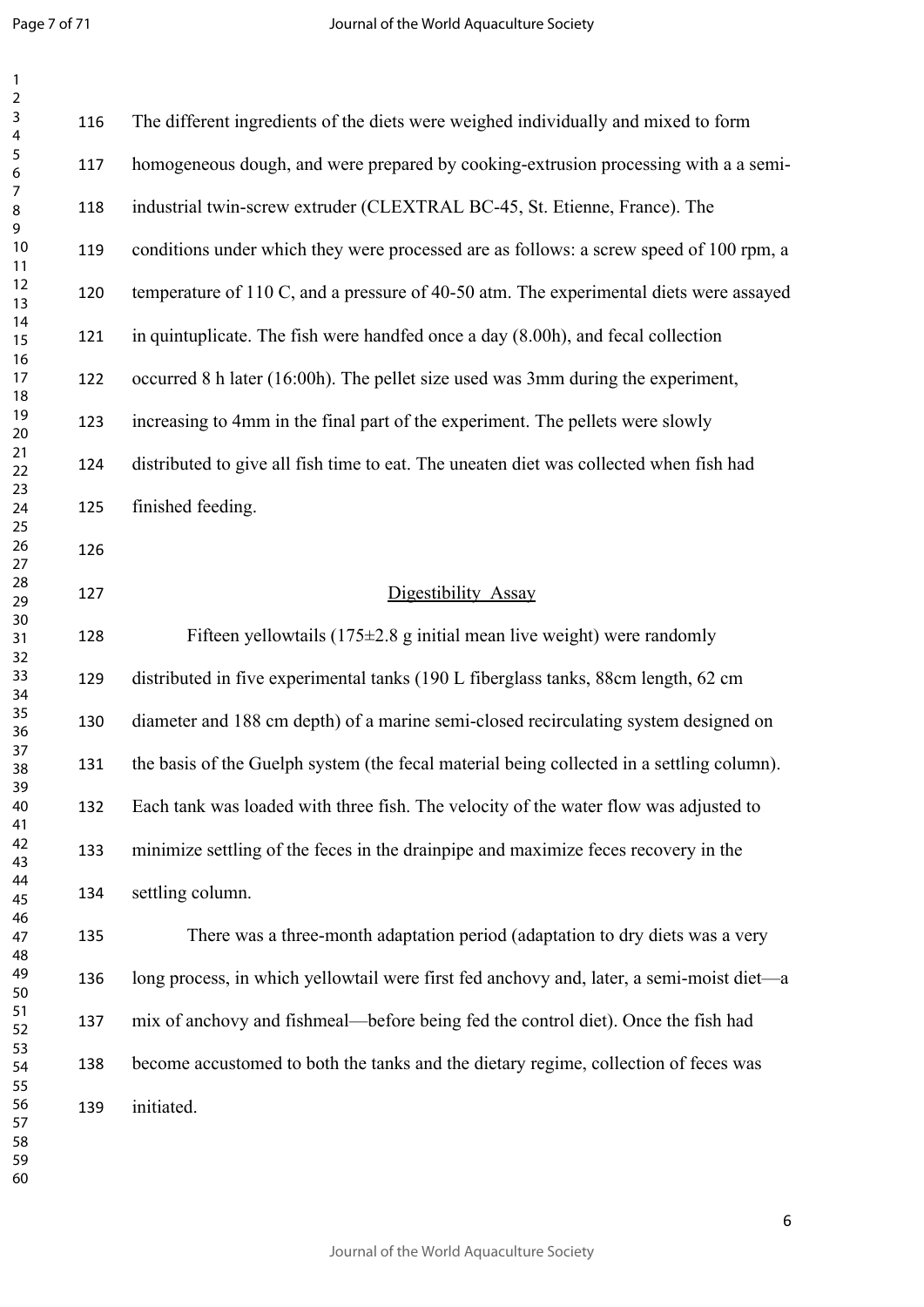| 140 | The fish were fed one meal a day at 10.00 h. The feed was offered only as long                                          |
|-----|-------------------------------------------------------------------------------------------------------------------------|
| 141 | as the fish were actively feeding in order to avoid wastage. One hour after the meal, the                               |
| 142 | drainpipe and the settling column were brushed out to remove uneaten feed particles                                     |
| 143 | and feces from the system to avoid mixing feed particles and feces in the recollection.                                 |
| 144 | Feces were collected next day from the base of the settling column into a plastic                                       |
| 145 | container by gravity at 8.00 h. After feces collection, the fish were fed again at 10.00h,                              |
| 146 | waiting two hours between feces recolection and feeding to avoid stress.                                                |
| 147 | The water temperature was maintained around 20 C (21.5 $\pm$ 2.4 C) during the                                          |
| 148 | experimental period by a water conditioning pump (TRANE CAN 490, 123.3 kW)                                              |
| 149 | installed in the system. All tanks were equipped with aeration and the level of dissolved                               |
| 150 | oxygen was $6.6 \pm 1.3$ mg L <sup>-1</sup> . Water salinity was $31.5 \pm 4.1$ g/L, pH $7.3 \pm 0.4$ , NO <sub>3</sub> |
| 151 | $(25-150 \text{ mg/L})$ , and NO <sub>2</sub> (0.05–0.5 mg/L), and the ammonium value was undetectable                  |
| 152 | The photoperiod was maintained at 12-h light and 12-h dark by means of artificial                                       |
| 153 | daylight simulation. All these parameters were measured daily from Monday to                                            |
| 154 | Saturday. This parameters are optimal for S. dumerili in recirculation system, and are                                  |
| 155 | similar that in other Seriola experiments (Jover, 1999; Monge-Ortiz, 2018a, 2018b)                                      |
| 156 | Over a six-month period, the fish groups were fed the experimental diets and                                            |
| 157 | feces were sampled from each tank. One tank was fed with the control diet over six                                      |
| 158 | months to determine the possible variations in digestibility throughout the experimental                                |
| 159 | period. Experimental periods were 14 days long for each diet and each replicate. The                                    |
| 160 | last three days of the two-week period fish fasted in order to avoid mixing feces                                       |
| 161 | between diets. Feces were removed immediately to determine their amount and have                                        |
| 162 | enough for analysis following which fish continued to be fed the same diet for another                                  |
| 163 | week. The switching of dietary treatments was as follows: diets with fava bean,                                         |
| 164 | camilina, soybean and pea meal were tested from Week 1 to Week 2, from 7 to 8, from                                     |
|     |                                                                                                                         |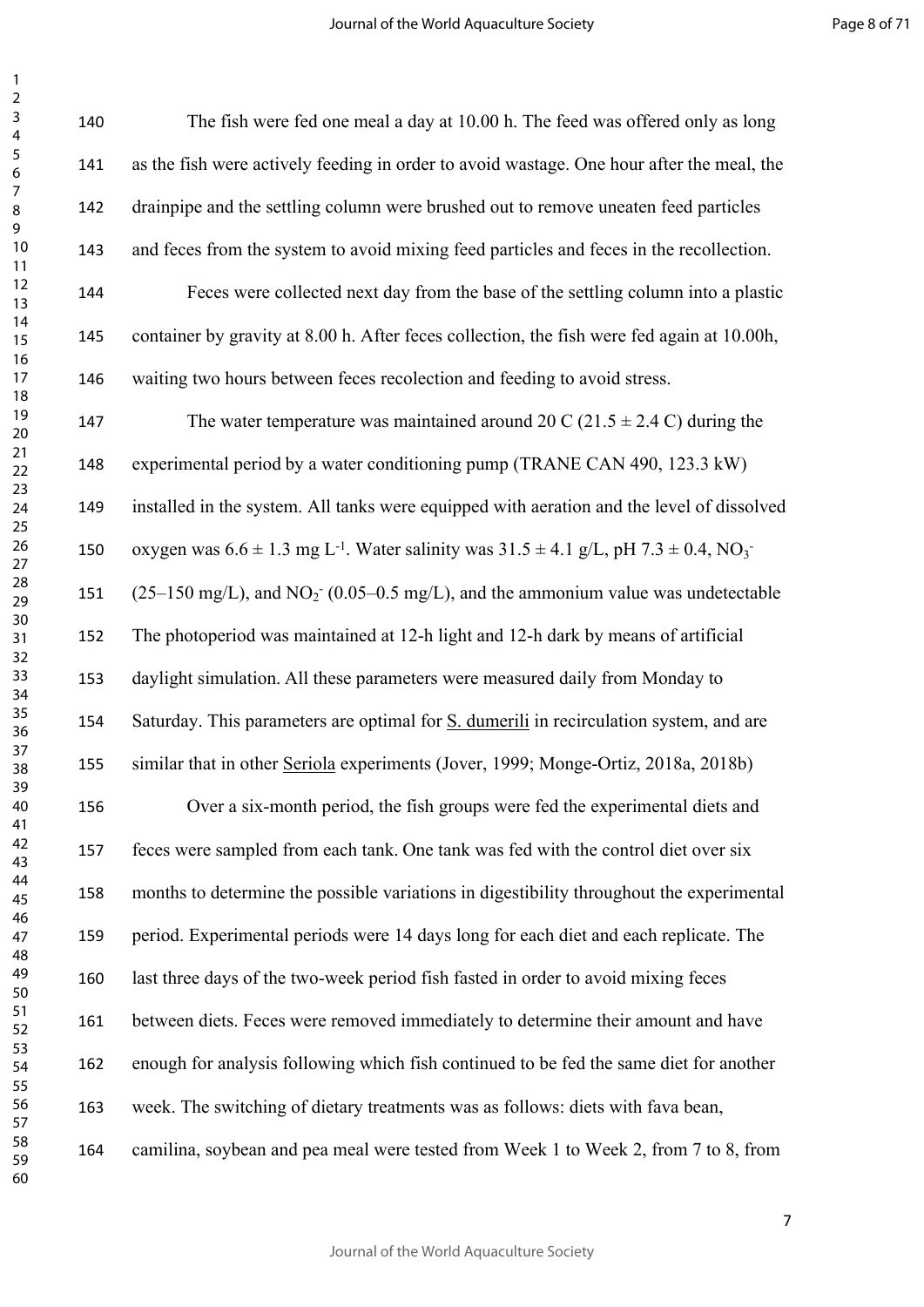$\mathbf{1}$  $\overline{2}$ 

hod of Atkinson et al. (1984), to calculate<br>t, (ADC).<br>tibility coefficients (ADC<sub>diet</sub>, %) of each sp<br>Cp, %), lipid (ADCl, %), and AA) of the direction<br>translation coefficients.<br> $ker_{\text{dict}} \times \text{Nutrientfaces}$ <br> $ker_{\text{faces}} \times \text{Nutrient_{\text{dict$  13 to 14 and from 19 to 20 respectively; diets with sunflower, wheat, wheat gluten and defatted krill meal were assayed from week 3 to week 4, from 9 to 10, from 15 to 16, from 21 to 22 and from 25 to 26, respectively; and diets containing fish, krill, meat and squid meal were tested from Week 5 to 6, from 11 to 12, from 17 to 18, from 23 to 24, and from 27 to 28, respectively of the experimental trial. The fecal material collected was dried to a constant weight in an oven at 60 C for 48 h prior to analysis and stored in airtight plastic containers until nutrient component and inert marker (acid insoluble ash, AIA) analysis. The AIA content of feeds and feces was determined by the method of Atkinson et al. (1984), to calculate the apparent digestibility coefficient, (ADC). 175 Apparent digestibility coefficients  $(ADC<sub>dict</sub>, %)$  of each specific nutritional variable (protein (ADCp, %), lipid (ADCl, %), and AA) of the diets were calculated using the following formulae:

$$
ADC_{\text{dict}} = 1 - \left(\frac{\text{Market}_{\text{dict}} \times \text{Nutrient}_{\text{faces}}}{\text{Market}_{\text{faces}} \times \text{Nutrient}_{\text{dict}}}\right)
$$

181 In this equation, the terms Marker<sub>diet</sub> (g kg<sup>-1</sup>) and Marker<sub>faeces</sub> (g kg<sup>-1</sup>) represent 182 the marker content of the diet and the feces, respectively, and Nutrient<sub>diet</sub>  $(g \ kg^{-1})$  and 183 Nutrient<sub>faeces</sub>  $(g \ kg^{-1})$  are the nutritional parameters of concern (e.g. protein or energy) in the diet and the feces, respectively.

 The apparent digestibility coefficients of dry matter, protein, lipid and amino acids for the test ingredients (30% replacement level) were calculated as follows: 

$$
ADCN_{\text{ing}} = \frac{[(a+b) \times ADCN_{\text{test}} - a \times ADCN_{\text{ref}}]}{b}
$$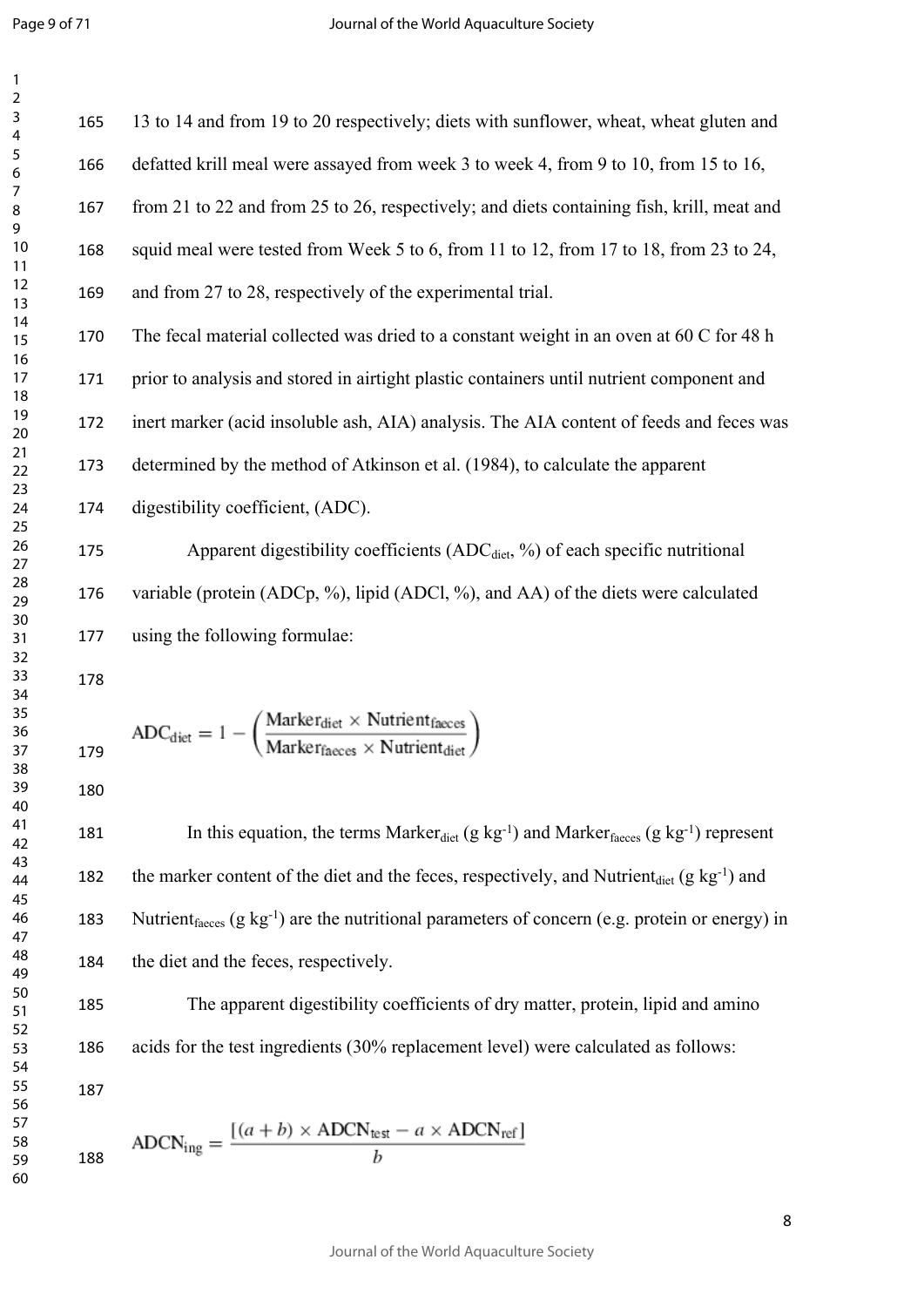| 189 |                                                                                                      |
|-----|------------------------------------------------------------------------------------------------------|
| 190 | In the equation above, " $a$ " is nutrient contribution of reference diet to nutrient                |
| 191 | content of test diet, "b" is nutrient contribution of test ingredients to nutrient content of        |
| 192 | combined diet, " $a + b$ " is the level of nutrient in combined diet (%); ADCN <sub>test</sub> (%) = |
| 193 | apparent digestibility coefficient of a nutrient in combined diet and ADCN <sub>ref</sub> $(\%)$ =   |
| 194 | apparent digestibility coefficient of a nutrient in reference diet (Forster 1999).                   |
| 195 |                                                                                                      |
| 196 | <b>Chemical Analysis</b>                                                                             |
| 197 | Chemical analysis of the dietary ingredients was performed prior to diet                             |
| 198 | formulation (Table 1). Diets and their ingredients were analyzed according to AOAC                   |
| 199 | (1995) procedures: dry matter (105 C to constant weight), ash (incinerated at 550 C to               |
| 200 | constant weight), crude protein (N x 6.25), assessed by the Kjeldahl method after acid               |
| 201 | digestion (Kjeltec 2300 Auto Analyser, Tecator Höganas, Sweden), and crude lipid,                    |
| 202 | extracted with methyl-ether (Soxtec 1043 extraction unit, Tecator).                                  |
| 203 | Following the aforementioned method by Bosch et al. (2006), the amino acid                           |
| 204 | content of the fish carcasses and the diets were established using a Waters HPLC                     |
| 205 | system (Waters 474, Waters, Milford, MA, USA) with two pumps (Model 515, Waters),                    |
| 206 | an auto-sampler (Model 717, Waters), a fluorescence detector (Model 474, Waters) and                 |
| 207 | a temperature control module. Before hydrolysation, alpha aminobutyric acid was added                |
| 208 | as an internal standard. The derivatization of amino acids was made by using AQC (6-                 |
| 209 | aminoquinolyl-N-hydroxysuccinimidyl carbamate). Methionine and cysteine were                         |
| 210 | determined separately as methionine sulphone and cysteic acid after oxidation with                   |
| 211 | performic acid. Amino acids were separated with a C-17 reverse-phase column Waters                   |
| 212 | Acc. Tag (150 mm x 3.9 mm) and subsequently transformed to Met and Cys.                              |
| 213 |                                                                                                      |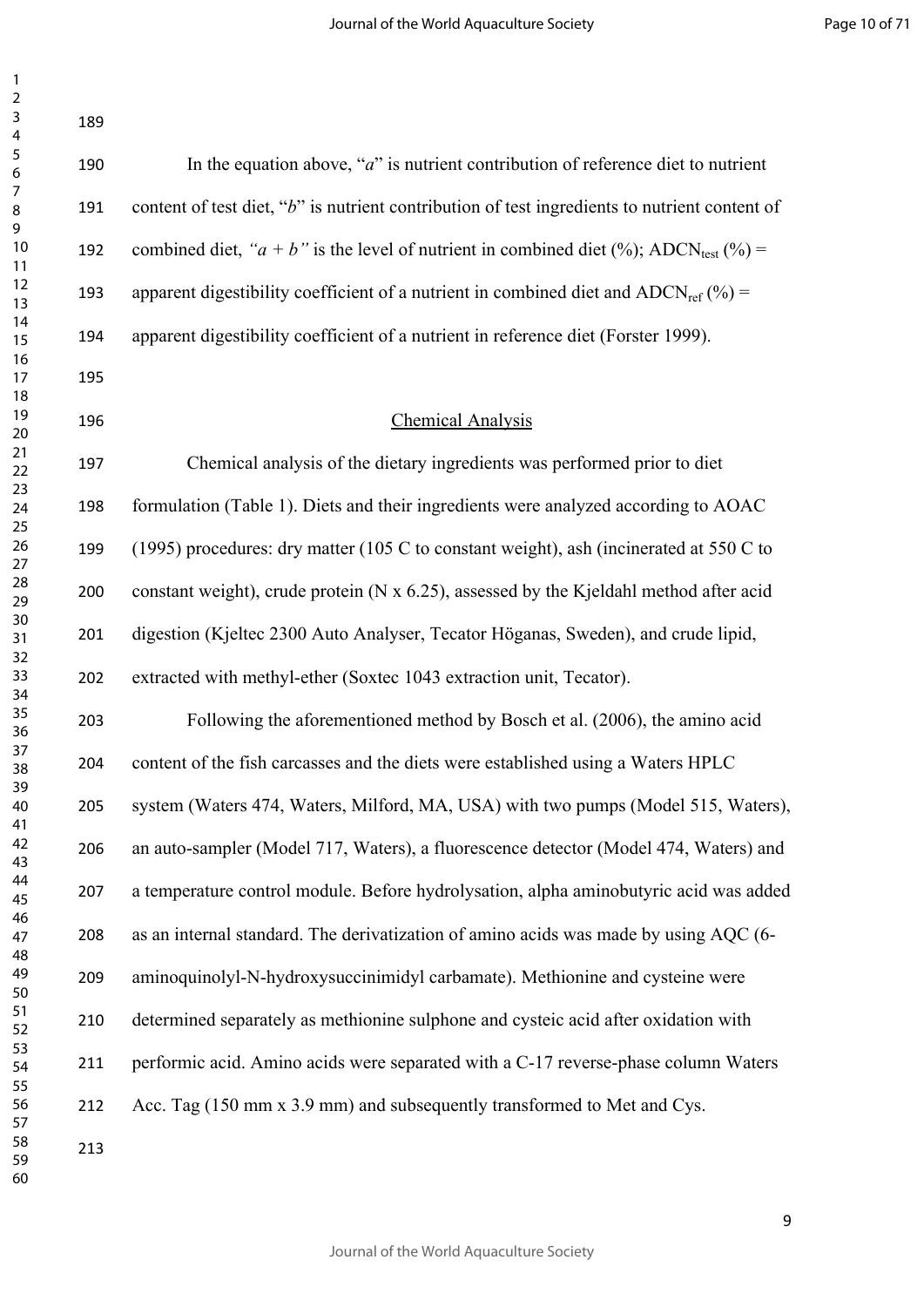| $\overline{1}$<br>$\overline{2}$        |     |                                                                                                                    |
|-----------------------------------------|-----|--------------------------------------------------------------------------------------------------------------------|
| $\mathbf{3}$<br>$\overline{\mathbf{4}}$ | 214 | <b>Protein Quality</b>                                                                                             |
| $\sqrt{5}$<br>$\boldsymbol{6}$          | 215 | The values of the following indices were calculated:                                                               |
| $\overline{7}$<br>$\, 8$<br>9           | 216 | - Amino acid ratio (AAR, %) = $(AA_{\text{sample}})/(AA_{\text{reference}})^*100$ , where $AA_{\text{sample}}$ and |
| 10<br>11                                | 217 | $AA$ <sub>reference</sub> are the digestible amino acid contents in the test sample and whole $\underline{S}$ .    |
| 12<br>13                                | 218 | dumerili (Fig. 1), the one taken as reference (average values of 20 samples of fish                                |
| 14<br>15                                | 219 | weighing $100$ to $500$ g).                                                                                        |
| 16<br>17<br>18                          | 220 | - Chemical score (CS, %): minimum value from AARs calculated for digestible                                        |
| 19<br>20                                | 221 | essentials amino acids (EAA: Arg, His, Ile, Leu, Lys, Met, Phe, Thr, Val).                                         |
| 21<br>22                                | 222 | - Limiting amino acid: the digestible amino acid corresponding to CS in the test sample.                           |
| 23<br>24                                | 223 | - Oser's Index (OI, %): used as index of nutritional quality and achieved as the                                   |
| 25<br>26<br>27                          | 224 | geometric mean ratio of digestible amino acids in samples of the ones detected in                                  |
| 28<br>29                                | 225 | Seriola dumerili, which were taken as a reference according to the following formula:                              |
| 30<br>31                                | 226 | OI $(\frac{9}{6}) = (10 \frac{(1/n*(log(AAR1)+log(AAR2)+log(AARn))}{n})$                                           |
| 32<br>33<br>34                          | 227 | in which $AAR_1$ , $AAR_2$ $AAR_n$ are the ratios of digestible essential amino acids, and                         |
| 35<br>36                                | 228 | "n" is the number of detected digestible essential amino acids. When the ratio lay above                           |
| 37<br>38                                | 229 | 100, this was taken as reference (Oser 1951).                                                                      |
| 39<br>40<br>41                          | 230 |                                                                                                                    |
| 42<br>43                                | 231 | <b>Statistical Analysis</b>                                                                                        |
| 44<br>45                                |     |                                                                                                                    |
| 46<br>47                                | 232 | Digestibility coefficients were evaluated using one-way analysis of variance                                       |
| 48<br>49                                | 233 | (ANOVA). ACD data were $log_{10}$ transformed to meet the assumptions of statistical tests                         |
| 50<br>51<br>52                          | 234 | (normality, linearity and homosdasticity). The Newman-Keuls test was used to assess                                |
| 53<br>54                                | 235 | specific differences among diets at a level of P<0.05 (Statgraphics, Statistical Graphics                          |
| 55<br>56                                | 236 | System, Version Plus 5.1, Herndon, Virginia, USA).                                                                 |
| 57<br>58<br>59<br>60                    | 237 |                                                                                                                    |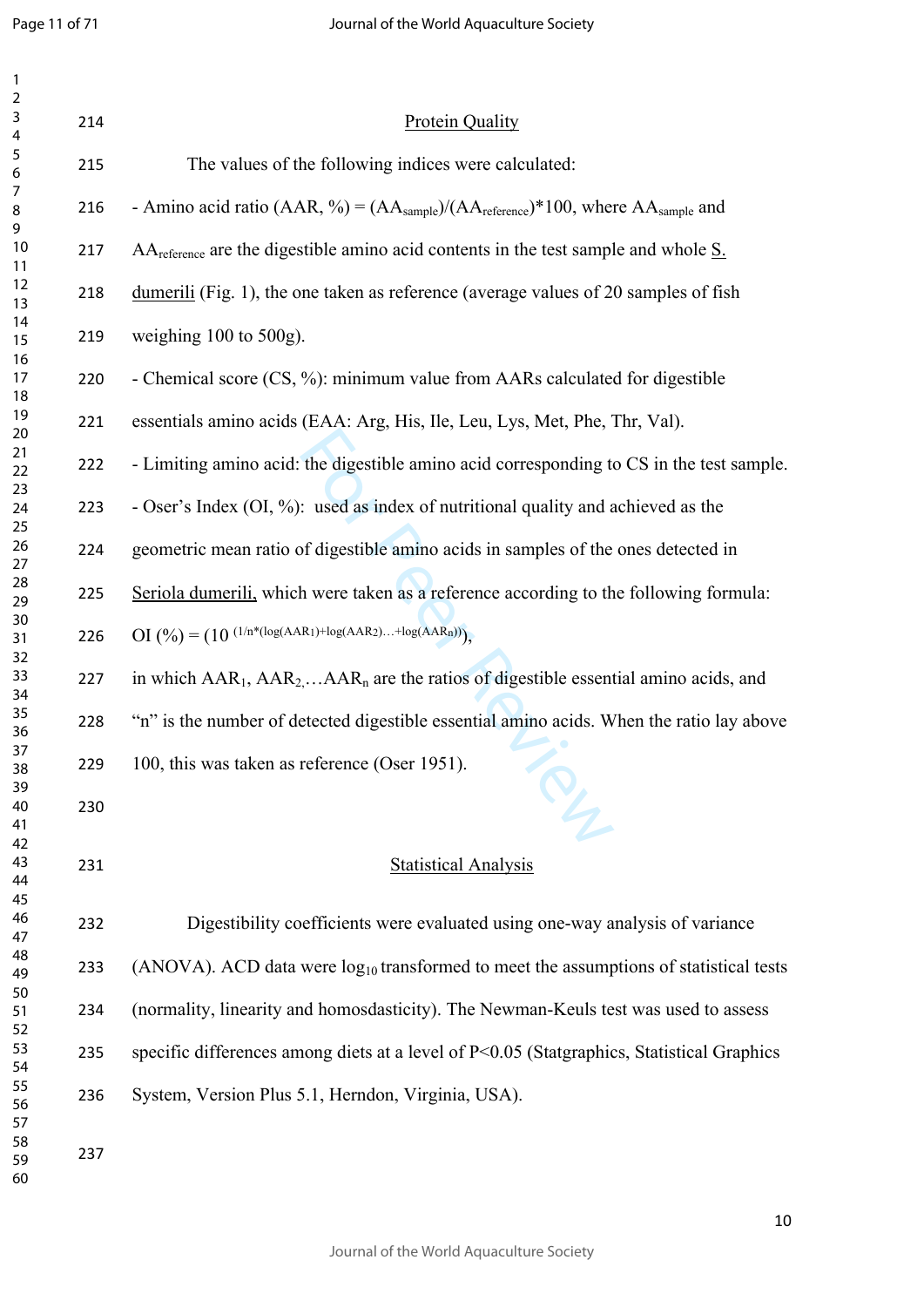| 238 | <b>Results</b>                                                                                                         |
|-----|------------------------------------------------------------------------------------------------------------------------|
| 239 | <b>Proximate Composition and Amino Acid Content</b>                                                                    |
| 240 | The proximate composition of the 12 test feed ingredients are reported in Table                                        |
| 241 | 1. The greatest protein values were observed in animal meals; fishmeal (713.2 g kg 1)                                  |
| 242 | wheat gluten $(810 \text{ g kg-1})$ , squid meal $(718.8 \text{ g kg-1})$ and extracted krill meal $(723.1 \text{ g})$ |
| 243 | kg-1), while the lowest were found in vegetable meas like pea (215.9 g kg-1), fava bean                                |
| 244 | $(236.6 \text{ g kg-1})$ and sunflower meal $(291.3 \text{ g kg-1})$ .                                                 |
| 245 | Vegetal meals presented the poorest amino acid balance, with serious                                                   |
| 246 | deficiencies in EAA, such as in arginine, threonine, lysine and methionine (Table 3).                                  |
| 247 | Arginine, lysine and leucine were the predominant essential amino acids in animal                                      |
| 248 | ingredients, of which fish and defatted krill meal had a relatively similar content. The                               |
| 249 | principal non-essential amino acids present in animal and vegetal meals were aspartate                                 |
| 250 | and glutamine.                                                                                                         |
| 251 | Digestibility                                                                                                          |
| 252 | The ADCs of dry matter for yellowtail ranged from 71.88 to 89.53% for animal                                           |
| 253 | ingredients, and from 65.89 to 79.98% for plant products. The higer protein ADCs                                       |
| 254 | appeared in fishmeal (91.3%), wheat gluten (87%), defatted krill meal (86.7%), squid                                   |
| 255 | meal (85.2%) and poultry meal (85.0%); mid-range in krill meal (75.8%), soybean meal                                   |
| 256 | $(73.2%)$ and sunflower and pea meal $(63%)$ ; and low in camilina $(48.5%)$ and fava bean                             |
| 257 | meal (54.9%).                                                                                                          |
| 258 | Apparent digestibility coefficients of lipids in all the treatments were above                                         |
| 259 | $88\%$ , except in the case of pea meal $(83.5\%)$ .                                                                   |
|     |                                                                                                                        |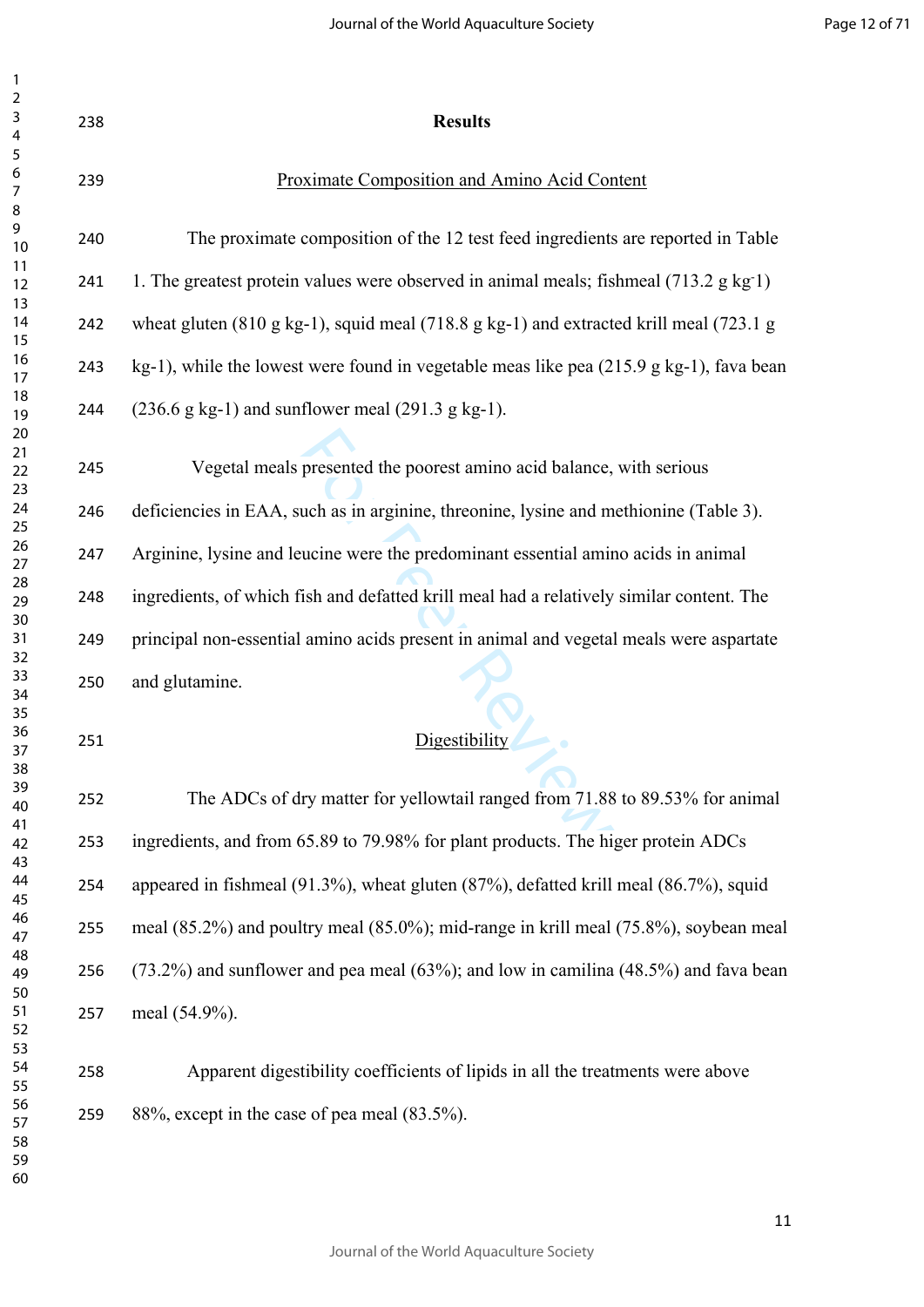Page 13 of 71

 $\mathbf{1}$  $\overline{2}$  $\overline{3}$ 

| 260 | For the animal ingredientss, the availabilities of amino acids (Table 5) in fish,        |
|-----|------------------------------------------------------------------------------------------|
| 261 | squid, meat and defatted krill meal were generally higher than those in krill meal.      |
| 262 | Among all the plant ingredients, the availabilities of amino acids in wheat gluten were  |
| 263 | the highest, followed by soybean-, pea- and sunflower meal. Camilina and bean meal       |
| 264 | presented the lowest AAs ADC.                                                            |
| 265 | <b>Protein Quality Evaluation</b>                                                        |
| 266 | Defatted krill meal was the most balanced digestible protein ingredient (Figs. 1,        |
| 267 | 2). It was only deficient in histidine, threonine and valine (AAR: 70 (CS), 86 and 87%). |
| 268 | Fishmeal was slightly deficient in isoleucine, leucine, lysine, phenylalanine and valine |
| 269 | (AAR: 90, 94, 95, 97 and 88 %, respectively). Krill meal was deficient in histidine,     |
| 270 | lysine and valine (AAR inferior to 90%). Squid and poultry meals presented 60 to 85%     |
| 271 | ARRs in all the digestible amino acids, except for arginine, which was the most          |
| 272 | balanced of them all, while isoleucine was the least balanced (AAR<50%). With respect    |
| 273 | to the vegetal ingredients, wheat gluten showed the lowest CS (13.98% for lysine),       |
| 274 | followed by sunflower, which was found to be deficient in Met (CS: 17.97%), and          |
| 275 | camilina meal (poor in methionine, CS 30.8%). Pea meal proved to be a balanced amino     |
| 276 | acid ingredient (its CS, Met, was above 50%).                                            |
| 277 | Oser's Index (OI, Fig. 2) calculated for protein meals was positively related with       |
| 278 | CS, presenting the lowest values of OI those presented the lowest CS, such in the case   |
| 279 | of wheat meal and sunflower meal (50.41% OI, 13.89% CS and 67.96% OI, 17.97% CS          |
| 280 | respectively). On the contrary, defatted krill and fishmeal (92 to 96 %) showed the most |
| 281 | balanced protein with regard to essential amino acids, whereas all the other ingredients |
| 282 | presented lower levels (50-78%).                                                         |
| 283 | <b>Discussion</b>                                                                        |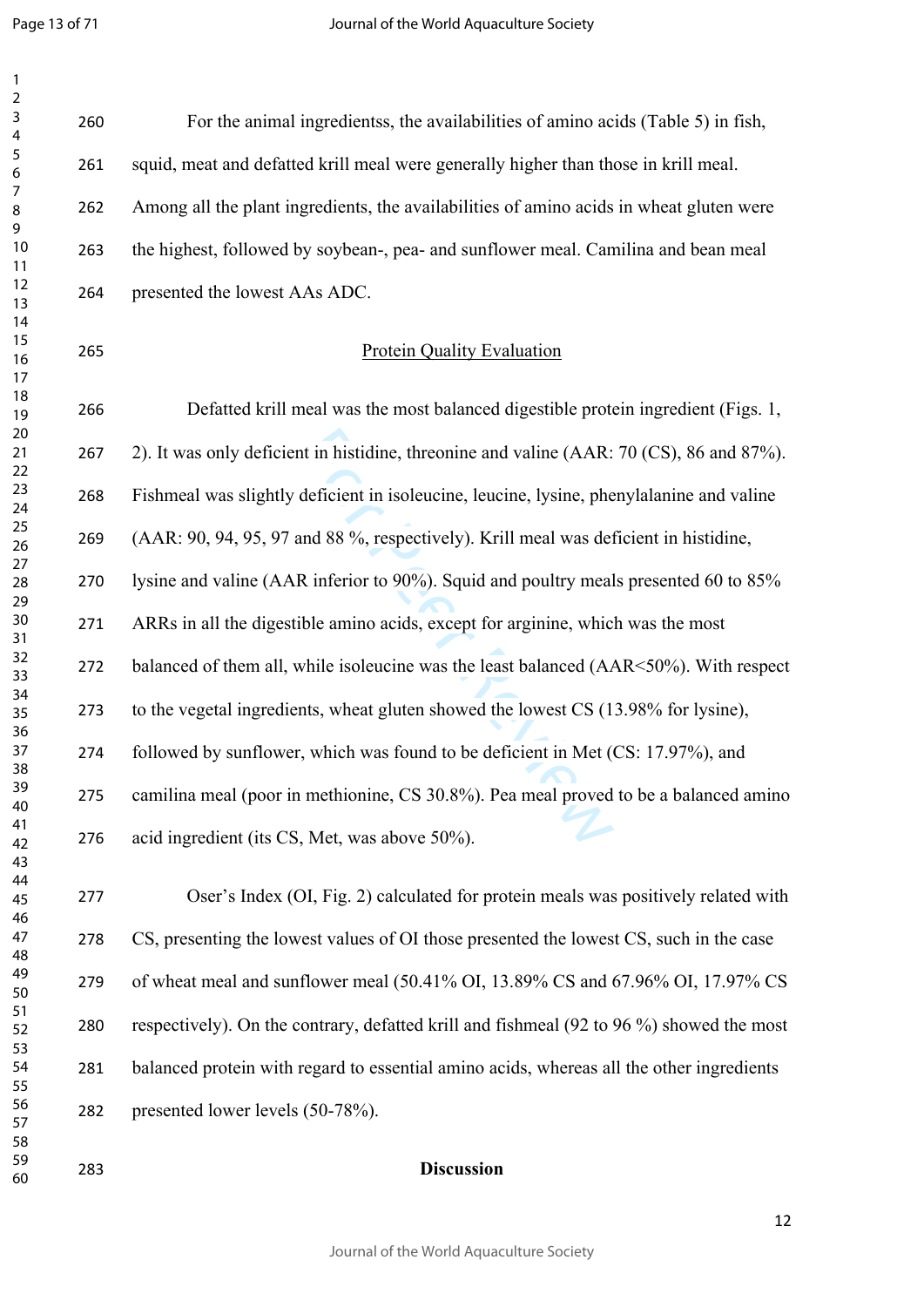lity product for yellowtail diets. Tibbetts (<br>ith low ADC, due to the high ash content c<br>of fishmeal assessed in yellowtail are also<br>Psetta maxima), seabass (Dicentrarchus la<br>ic cod (Gadus morhua), red drum (Sciaeno<br>grus a The results obtained in the present study confirmed the very high digestibility of certain animal proteins for carnivorous marine fish (Lupatsch et al., 1997; Tibbets et al. 2006). ADCs of animal proteins were close to those obtained for fishmeal concerning crude protein digestibility, and that fact is probably the result of their very high protein concentrations. Only krill meal ADCp was lower than the other animal protein sources, probably because of the unusually high amount of fat of the krill meal sample used in this study (and consequent low protein level). This was the main difference between the krill meal and the defatted krill meal, which has a lower fat and a higher protein level, making it a higher quality product for yellowtail diets. Tibbetts (2006) obtained similar results with shrimp, with low ADC, due to the high ash content of the shrimp meal. Protein ADCs of fishmeal assessed in yellowtail are also similar to the ones encountered in turbot (Psetta maxima), seabass (Dicentrarchus labrax), sea bream (Sparus aurata), Atlantic cod (Gadus morhua), red drum (Sciaenops ocellatus), Australian snapper (Pagrus auratus) and Atlantic halibut (Hippoglossus hippoglossus), at 91 to 96% (Gaylord and Gatlin 1996; Lupatsch et al. 1997; Gomes da Silva and Oliva-Teles 1998; Burel et al. 2000; Peach 2005; Tibbetts et al. 2006; Davies et al. 2009; Booth et al. 2010). Protein ADCs were high for poultry meal (85%). Animal by-product meals can

 vary greatly in their proximate composition, depending on several factors (raw material source and freshness, production processes and storage) and, due to its very nature, the values reported for protein ADCs are also highly variable in studies on fish. In many fish species, poultry meal has received positive results in diets (ADCp 85.5% in sea bass, 79 to 80% in sea bream, 78.4% in turbot, and 80% in Atlantic cod), and is regarded as the most effective animal protein (Lupatsch et al. 1997; Tibbetts et al. 2006; Davies et al. 2009).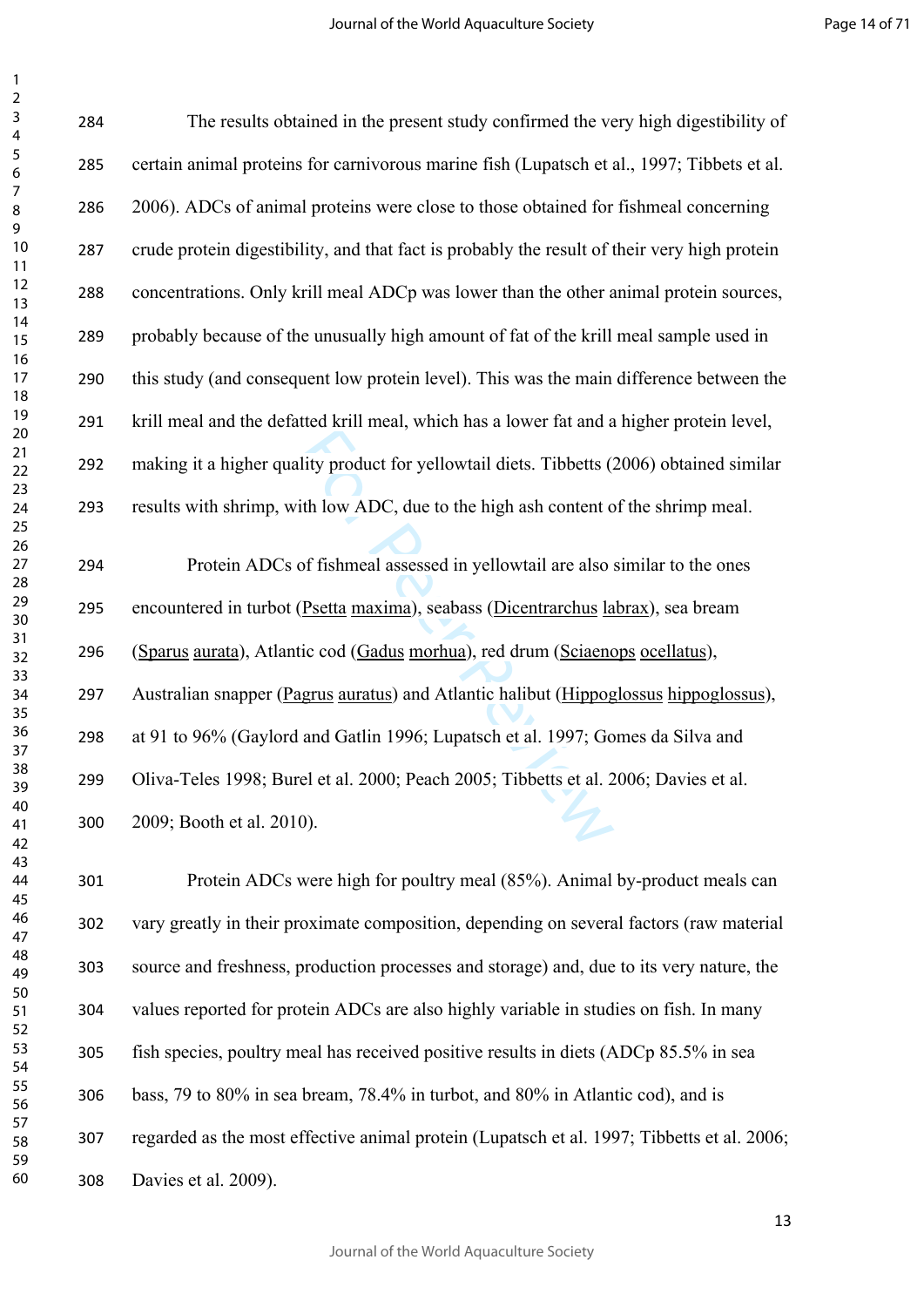| 1               |  |
|-----------------|--|
| 2               |  |
| 3               |  |
| 4               |  |
| 5               |  |
|                 |  |
| 6               |  |
|                 |  |
| 8               |  |
| 9               |  |
| 10              |  |
| 11              |  |
|                 |  |
| $\overline{12}$ |  |
| 1<br>3          |  |
| 14              |  |
| 15              |  |
| 16              |  |
| 17              |  |
| 18              |  |
|                 |  |
| 19              |  |
| 20              |  |
| $\overline{21}$ |  |
| $\overline{22}$ |  |
| 23              |  |
| 24              |  |
| 25              |  |
|                 |  |
| 26              |  |
| $^{27}$         |  |
| 28              |  |
| 29              |  |
| 30              |  |
| 31              |  |
| 32              |  |
|                 |  |
| 33              |  |
| 34              |  |
| 35              |  |
| 36              |  |
| 37              |  |
| ξŔ              |  |
|                 |  |
| 39              |  |
| 40              |  |
| 41              |  |
| 42              |  |
| 43              |  |
| 44              |  |
| 45              |  |
|                 |  |
| 46              |  |
| 47              |  |
| 48              |  |
| 49              |  |
| 50              |  |
| 51              |  |
| 52              |  |
| 53              |  |
|                 |  |
| 54              |  |
| 55              |  |
| 56              |  |
| 57              |  |
| 58              |  |
| 59<br>€         |  |
|                 |  |

 The ADCp of krill hydrolysate found in Atlantic halibut (Peach 2005) and Atlantic cod (Tibbetts et al. 2006) was nearly 100%, very different indeed to the krill ADCp in yellowtail (76%), but that krill meal was obtained through finely grinding whole krill that had previously been freeze-dried (Euphausia superba) and, therefore, the proximate composition was fairly different from the one found in commercially produced krill meals like the one used in the present work. Those discrepancies are explained by the differences in product quality, as in the case of the defatted krill meal (full-fat krill meal) with a higher protein level.

From studies on digestibility of soybean m<br>DC, however, varied a great deal (76 to 98<br>ough on the lower side, i.e. among the spec<br>ibility. Other authors observed a decrease<br>Refstie et al. 1999), mainly attributed to the<br>va There are numerous studies on digestibility of soybean meal on various fish species. The protein ADC, however, varied a great deal (76 to 98%). Yellowtail is within this range, although on the lower side, i.e. among the species that present a lower soybean protein digestibility. Other authors observed a decrease in protein digestibility (Robaina et al. 1995; Refstie et al. 1999), mainly attributed to the presence of phytate.

 Protein ADC was high for wheat gluten meal (87%), but inferior to that reported for other marine fish (100 %), like seabass (Robaina et al. 1999) and Atlantic cod (Tibbetts et al. 2006). The high palatability and digestibility, together with the absence of anti-nutritional factors, make wheat gluten meal, supplemented with some amino acids (lysine, methionine and arginine), a suitable fishmeal replacement candidate in yellowtail diets.

 Pea meal had a middle ADCp. This ingredient appears to have some potential for its use in marine fish diets (Sánchez-Lozano et al. 2009, 2011); nonetheless it should be pre-extruded in order to boost the digestibility of non-protein ingredients.

 Lipid ADC results indicate that lipids from both animal and plant sources were well digested by Seriola dumerili. There were only slight differences in this parameter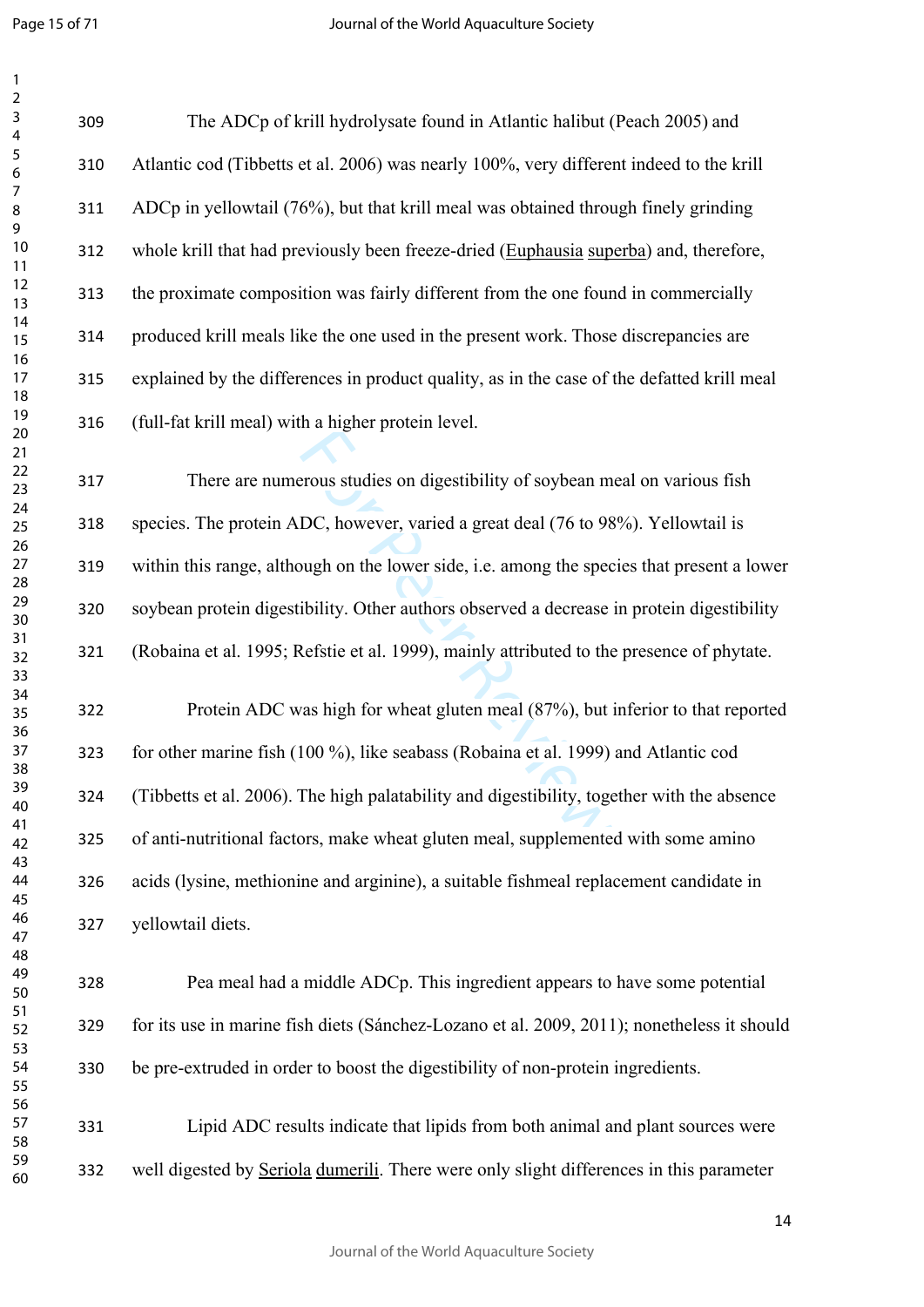between soybean meal and most of the raw materials. Several studies have concluded that dietary soybean meal decreases the lipid digestibility in salmonids (Romarheim et al. 2008). This fact must be attributed to the bile acid level, which is reduced by dietary soybean meal (Romarheim et al. 2006; Yamamoto et al. 2007).

66%). In general, apparent digestibility coefficients of some test ingredients<br>ferences, like in wheat gluten, in which app<br>ere lower than ADCp. On the contrary, kril<br>1 higher AA ADCs. Thus, amino acid avail<br>ingredient ADC Regarding the availability of AAs, it should be noted that the digestibility of each AA within a feed ingredient is variable. This variability, nonetheless, increases in those ingredients with a lower protein ADC (AAs ADC of camilina or fava bean meals were between 38 and 66%). In general, apparent digestibility coefficients of AAs reflect the apparent CP digestibility coefficients of some test ingredients. In some of them, however, there are differences, like in wheat gluten, in which apparent digestibility coefficients of AAs were lower than ADCp. On the contrary, krill meal, pea meal or poultry meal presented higher AA ADCs. Thus, amino acid availabilities cannot always be estimated from the ingredient ADCp. Fishmeal and defatted krill meal are the most balanced digestible amino acid ingredients and have one advantage: they benefit from having a higher protein content and CS than krill. However, the defatted krill meal also has one shortcoming: the need for histidine supplementation. Regarding other animal sources, squid meal was the most balanced amino acid in arginine and poultry meal protein quality was similar to camilina and soybean meal.

 Despite the high protein digestibility observed in present work for some protein meals, the biological value of the protein should also be taken into account before diet formulation to include them in fish diets. For example, wheat gluten digestibility resulted very high, however it shows a low OI and the lowest CS (in this case Lysine) and therefore it cannot replace the fishmeal in high dietary levels for Mediterranean yellowtail feeding.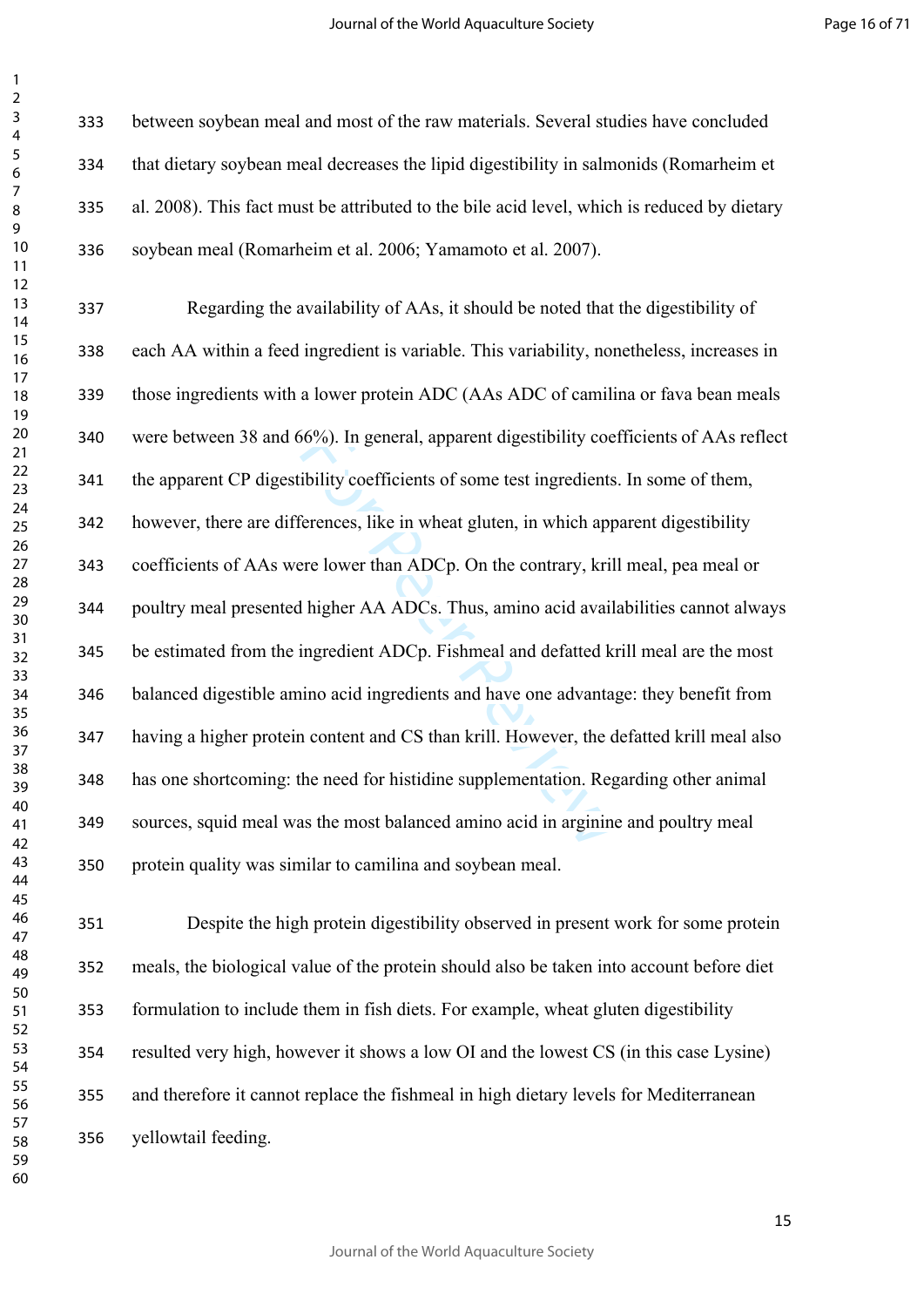Page 17 of 71

 $\mathbf{1}$ 

| $\mathbf{1}$                      |     |                                                                                          |
|-----------------------------------|-----|------------------------------------------------------------------------------------------|
| $\overline{\mathbf{c}}$<br>3<br>4 | 357 | It has been observed in studies performed with sea bream (Lupatsch et al. 1997)          |
| 5<br>6                            | 358 | that, when using ACDp values obtained for individual ingredients to calculate the        |
| $\boldsymbol{7}$<br>$\bf 8$<br>9  | 359 | ACDp for compounds diets, both values were very similar, and consequently, protein       |
| 10<br>11                          | 360 | digestibility can be considered to be additive. Therefore, ACDp results obtained in this |
| 12<br>13                          | 361 | present experiment, along with the protein quality assessments, should be taken into     |
| 14<br>15                          | 362 | account for formulating diets for Mediterranean yellowtail. This is a useful tool to     |
| 16<br>17<br>18                    | 363 | simulate the ideal protein in diets because, by combining different ingredients, the     |
| 19<br>20                          | 364 | inclusion of synthetic amino acids could be avoided or diminished, which would reduce    |
| 21<br>22<br>23                    | 365 | the cost of fish diets and improve protein digestion.                                    |
| 24<br>25                          | 366 | In conclusion, animal sources are evidently suitable as protein ingredients in           |
| 26<br>27<br>28                    | 367 | yellowtail diets, although the protein quality indices present in them could be enhanced |
| 29<br>30                          | 368 | through some essential amino acid supplementation. None of the vegetal meals assayed     |
| 31<br>32                          | 369 | could offer a good nutritional balance on their own and, therefore, they would either    |
| 33<br>34<br>35                    | 370 | need to be supplemented or need to be used together with other raw materials.            |
| 36<br>37                          | 371 |                                                                                          |
| 38<br>39                          |     |                                                                                          |
| 40<br>41                          | 372 | <b>Acknowledgments</b>                                                                   |
| 42<br>43<br>44                    | 373 | Project financed by the "Ministerio de Ciencia e Innovación" (reference AGL2011-         |
| 45<br>46                          | 374 | 30547-C03). We would also thank IEO (Instituto Español de Oceanografía), Centro          |
| 47<br>48                          | 375 | Oceanográfico de Murcia (España) and Dr. Fernando de la Gándara for providing us the     |
| 49<br>50                          | 376 | fish used in the present study.                                                          |
| 51<br>52<br>53                    |     |                                                                                          |
| 54<br>55                          | 377 |                                                                                          |
| 56<br>57                          | 378 |                                                                                          |
| 58<br>59<br>60                    | 379 |                                                                                          |
|                                   |     |                                                                                          |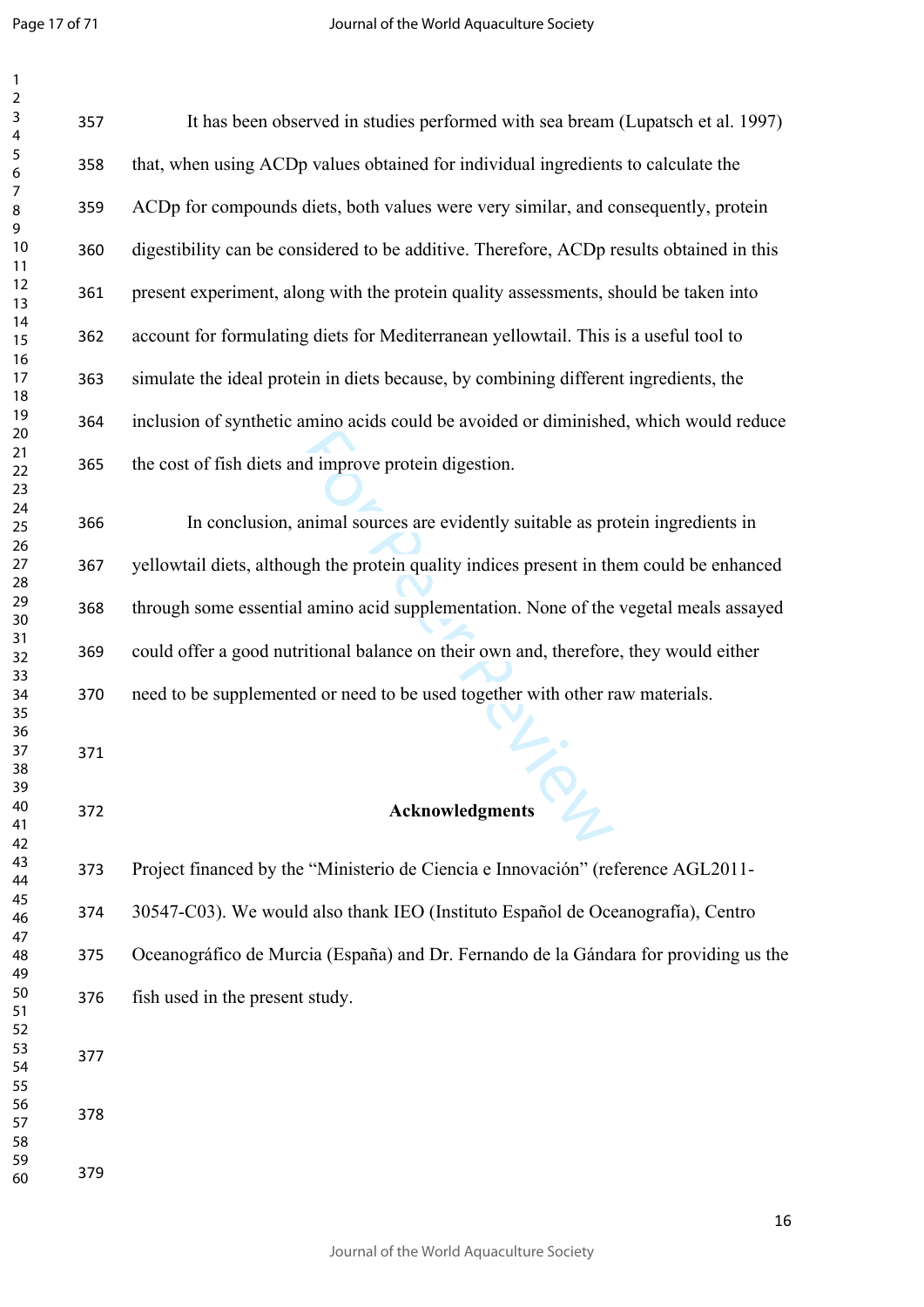| $\mathbf 2$<br>$\ensuremath{\mathsf{3}}$ | 380 | <b>Literature Cited</b>                                                                |
|------------------------------------------|-----|----------------------------------------------------------------------------------------|
| $\overline{4}$<br>5                      |     |                                                                                        |
| 6<br>$\overline{7}$                      | 381 | AOAC. 1995. Official Methods of Analysis of the Association of Official Analytical     |
| 8<br>9<br>10                             | 382 | Chemists 16th Edition (16th ed.) AOAC Inc., Arlington, Virginia, USA                   |
| 11<br>12                                 | 383 | Atkinson J.L., Hilton J.W. and S.J. Slinger. 1984. Evaluation of acid insoluble ash as |
| 13<br>14<br>15                           | 384 | an indicator of feed digestibility in rainbow trout (Salmo gairdneri). Canadian        |
| 16<br>17                                 | 385 | Journal of Fisheries and Aquatic Sciences, 41:1384-1386                                |
| 18<br>19<br>20                           | 386 | Booth M.A., Allan G.L. and A.J. Anderson. 2005. Investigation of the nutritional       |
| 21<br>22                                 | 387 | requirements of Australian snapper Pagrus auratus (Bloch & Schneider, 1801):           |
| 23<br>24<br>25                           | 388 | apparent digestibility of protein and energy sources. Aquaculture Research,            |
| 26<br>27                                 | 389 | 36:378-390                                                                             |
| 28<br>29<br>30                           | 390 | Booth M.A., Allan G.L. and I. Pirozzi. 2010. Estimation of digestible protein and      |
| 31<br>32                                 | 391 | energy requirements of yellowtail kingfish Seriola lalandi using a factorial           |
| 33<br>34<br>35                           | 392 | approach. Aquaculture, 307:247-259.                                                    |
| 36<br>37<br>38                           | 393 | Bosch L., Alegria A. and R. Farré. 2006. Application of the 6-aminoquinolyl-N-         |
| 39<br>40                                 | 394 | hydroxysuccinimidyl carbamate (AQC), reagent to the RP-HPLC determination              |
| 41<br>42<br>43                           | 395 | of amino acids in infant foods. Journal of chromatography. B, Analytical               |
| 44<br>45                                 | 396 | technologies in the biomedical and life sciences, 831:176-178.                         |
| 46<br>47<br>48                           | 397 | Bureau, D.P., Harris, A.M. and Cho, C.Y. 1999. Apparent digestibility of rendered      |
| 49<br>50                                 | 398 | animal protein ingredients for rainbow trout (Oncorhynchus mykiss).                    |
| 51<br>52<br>53                           | 399 | Aquaculture, 180: 345-358.                                                             |
| 54<br>55<br>56                           | 400 | Burel C., Boujard T., Tulli F. and S.J. Kaushik. 2000. Digestibility of extruded peas, |
| 57<br>58                                 | 401 | extruded lupin and rapeseed meal in rainbow trout (Oncorhynchus mykiss) and            |
| 59<br>60                                 | 402 | turbot (Psetta maxima). Aquaculture, 188:285-298                                       |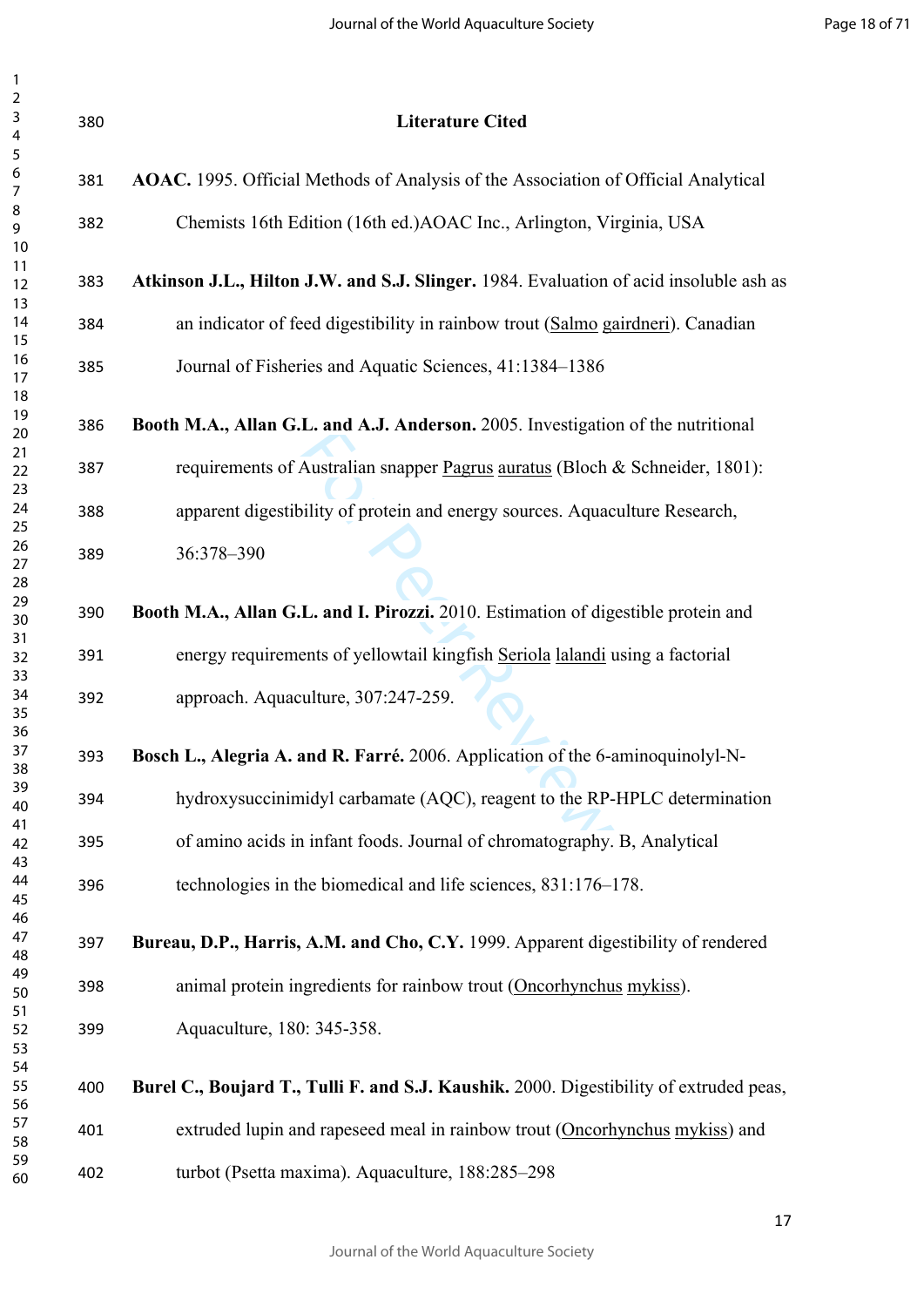$\mathbf{1}$ 

| $\mathbf{1}$                        |     |                                                                                        |
|-------------------------------------|-----|----------------------------------------------------------------------------------------|
| $\overline{c}$<br>$\mathsf{3}$<br>4 | 403 | Cerezo Valverde J., Martínez-Llorens S., Tomás Vidal A., Jover M., Rodríguez C.,       |
| $\sqrt{5}$<br>6                     | 404 | Estefanell J., Gairín J.I., Domingues P.M., Rodríguez C.J. and B. García.              |
| $\overline{7}$<br>8<br>9            | 405 | 2012. Amino acids composition and protein quality evaluation of marine species         |
| 10<br>11                            | 406 | and meals for feed formulations in cephalopods. Aquaculture International,             |
| 12<br>13<br>14                      | 407 | 21:413-433                                                                             |
| 15<br>16                            | 408 | Cho C. Y. and S.J. Slinger. 1979. Apparent digestibility measurement in feedstuffs for |
| 17<br>18<br>19                      | 409 | rainbow trout, Pages 239-247 in J. Halver, K. Tiews (Eds.), Proc. World Symp. on       |
| 20<br>21                            | 410 | Finfish Nutrition and Fishfeed Technology, vol. 2 Heenemann, Berlin.                   |
| 22<br>23<br>24                      | 411 | Davies J., Gouveia A., Laporte J., Woodgate S. and S. Nates. 2009. Nutrient            |
| 25<br>26                            | 412 | digestibility profile of premium (category III grade) animal protein by-products       |
| 27<br>28<br>29                      | 413 | for temperate marine fish species (European sea bass, gilthead sea bream and           |
| 30<br>31                            | 414 | turbot). Aquaculture Research, 40:1759-1769.                                           |
| 32<br>33<br>34                      | 415 | Forster I. 1999. A note on the method of calculating digestibility coefficients of     |
| 35<br>36                            | 416 | nutrients provided by single ingredients to feeds of aquatic animals. Aquaculture      |
| 37<br>38<br>39                      | 417 | Nutrition, 5:143-145.                                                                  |
| 40<br>41<br>42                      | 418 | Gaylord T.G. and D.M. Gatlin. 1996. Determination of digestibility coefficients of     |
| 43<br>44<br>45                      | 419 | various feedstuffs for red drum (Sciaenops ocellatus). Aquaculture, 139:303-314.       |
| 46<br>47                            | 420 | Glencross B.D., Booth M. and G.L. Allan. 2007. A feed is only as good as its           |
| 48<br>49                            | 421 | ingredients – a review of ingredient evaluation strategies for aquaculture feeds.      |
| 50<br>51<br>52                      | 422 | Aquaculture Nutrition, 13:17-34.                                                       |
| 53<br>54<br>55                      | 423 | Gomes da Silva J. and A. Oliva-Teles. 1998. Apparent digestibility coefficients of     |
| 56<br>57                            | 424 | feedstuffs in seabass (Dicentrarchus labrax) juveniles. Aquatic Living Resources,      |
| 58<br>59<br>60                      | 425 | 11:187-191.                                                                            |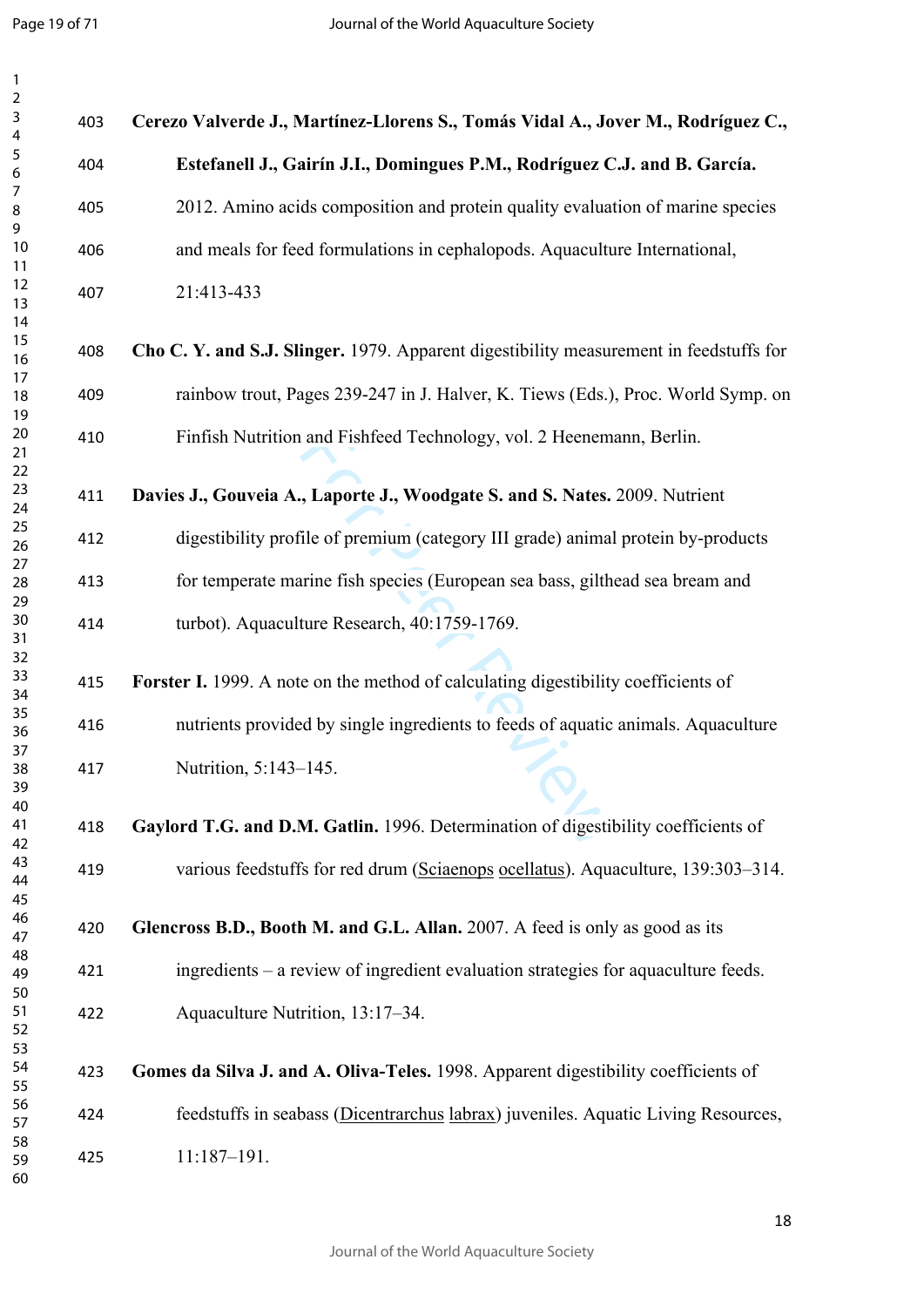| 3                                      |  |
|----------------------------------------|--|
|                                        |  |
|                                        |  |
|                                        |  |
|                                        |  |
|                                        |  |
|                                        |  |
|                                        |  |
|                                        |  |
|                                        |  |
|                                        |  |
|                                        |  |
|                                        |  |
|                                        |  |
|                                        |  |
|                                        |  |
|                                        |  |
|                                        |  |
|                                        |  |
|                                        |  |
| 456789111111111122222222223333336      |  |
|                                        |  |
|                                        |  |
|                                        |  |
|                                        |  |
|                                        |  |
|                                        |  |
|                                        |  |
|                                        |  |
|                                        |  |
| 31<br>32<br>33<br>34<br>35<br>36<br>37 |  |
|                                        |  |
|                                        |  |
|                                        |  |
|                                        |  |
|                                        |  |
|                                        |  |
|                                        |  |
| 39                                     |  |
| 40                                     |  |
| 41                                     |  |
| 4<br>$\overline{\mathbf{c}}$           |  |
| 43                                     |  |
| 44                                     |  |
| 45                                     |  |
| 46                                     |  |
| 4                                      |  |
| 48                                     |  |
| 49                                     |  |
| 50                                     |  |
| 51                                     |  |
| 52                                     |  |
| 53                                     |  |
| 54                                     |  |
| 55                                     |  |
| 56                                     |  |
| 5.                                     |  |
| 58                                     |  |
| 59                                     |  |
|                                        |  |
| 60                                     |  |

| 426 | Jover M., García-Gómez A., Tomás A., De la Gándara F. and L. Pérez. 1999.           |
|-----|-------------------------------------------------------------------------------------|
| 427 | Growth of the Mediterranean yellowtail (Seriola dumerili) fed extruded diets        |
| 428 | containing different levels of protein and lipid. Aquaculture, 179:25-33.           |
| 429 | Krogdahl Å., Penn M., Thorsen J., Refstie S. and A.M. Bakke. 2010. Important        |
| 430 | antinutrients in plant feedstuffs for aquaculture: an update on recent findings     |
| 431 | regarding responses in salmonids. Aquaculture Research, 41:333–344.                 |
| 432 | Lupatsch I., Kissil G., Sklan, D. and E. Pfeffer. 1997. Apparent digestibility      |
| 433 | coefficients of feed ingredients and their predictability in compound diets for     |
| 434 | gilthead seabream, Sparus aurata L. Aquaculture Nutrition, 3:81-89.                 |
| 435 | Martínez-Llorens, S., Vidal, A. T. and M.J. Cerdá. 2012. A new tool for determining |
| 436 | the optimum fish meal and vegetable meals in diets for maximizing the economic      |
| 437 | profitability of gilthead sea bream (Sparus aurata, L.) feeding. Aquaculture        |
| 438 | Research, 43:1697-1709.                                                             |
| 439 | Masumoto T., Itoh Y., Ruchimat T., Hosokawa H. and S. Shimeno. 1998. Dietary        |
| 440 | amino acids budget for juvenile yellowtail (Seriola quinqueradiata). Bulletin of    |
| 441 | Marine Science and Fisheries, 18:33-37.                                             |
| 442 | Mazzola, A., Favaloro, E. and G.L. Sarà. 2000. Cultivation of the Mediterranean     |
| 443 | amberjack, Seriola dumerili (Risso, 1810), in submerged cages in the Western        |
| 444 | Mediterranean Sea. Aquaculture, 181:257-268.                                        |
| 445 | Monge-Ortiz R., Martínez-Llorens S., Márquez L., Moyano F.J., Jover-Cerdá M.        |
| 446 | and A. Tomás-Vidal. 2016. Potential use of high levels of vegetal proteins in       |
| 447 | diets for market-sized gilthead sea bream (Sparus aurata). Archives of Animal       |
| 448 | Nutrition, 70 http://dx.doi.org/10.1080/1745039X.2016.1141743                       |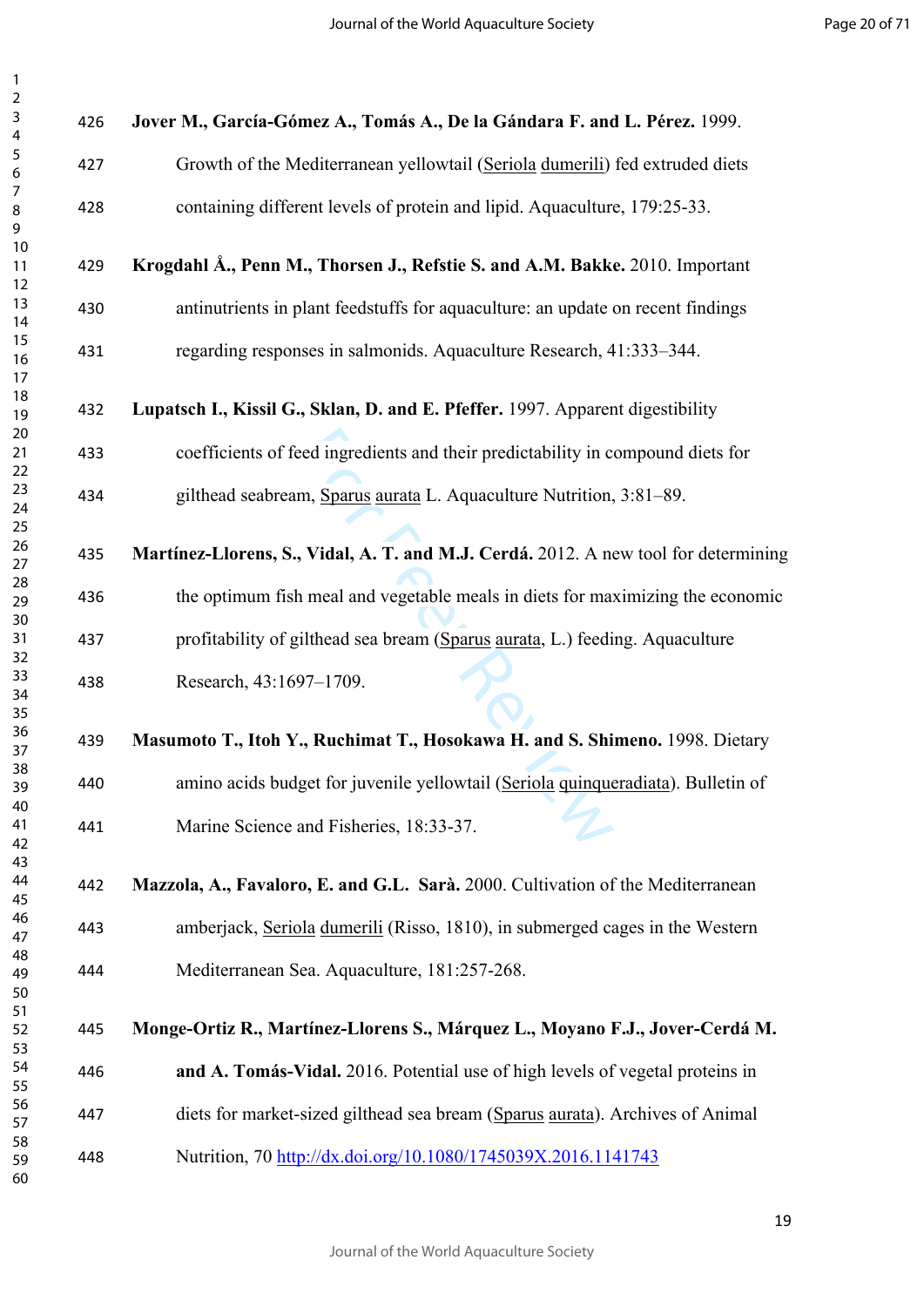$\mathbf{1}$ 

| $\mathbf{1}$             |     |                                                                                          |
|--------------------------|-----|------------------------------------------------------------------------------------------|
| $\overline{2}$<br>3<br>4 | 449 | Monge-Ortiz R., Tomás-Vidal A., Rodriguez-Barreto D., Martínez-Llorens S.,               |
| 5<br>6                   | 450 | Pérez J.A., Jover-Cerdá M., Lorenzo A. 2018. Replacement of fish oil with                |
| 7<br>8                   | 451 | vegetable oil blends in feeds for greater amberjack (Seriola dumerili) juveniles:        |
| 9<br>10<br>11            | 452 | Effect on growth performance, feed efficiency, tissue fatty acid composition and         |
| 12<br>13<br>14           | 453 | flesh nutritional value. Aqualiture Nutrition. 24:605-615.                               |
| 15<br>16                 | 454 | Monge-Ortiz R., Tomás-Vidal A., Gallardo-Álvarez F.J., Estruch G., Godoy-                |
| 17<br>18<br>19           | 455 | Olmos S., Jover-Cerdá M., Martínez-Llorens S. 2018. Partial and total                    |
| 20<br>21                 | 456 | replacement of fishmeal by a blend of animal and plant proteins in diets for             |
| 22<br>23                 | 457 | Seriola dumerili: Effects on performance and nutrient efficiency. Aquaculture            |
| 24<br>25<br>26           | 458 | Nutrition, 24:1163-1174.                                                                 |
| 27<br>28                 | 459 | Oliva-Teles A. 2012. Nutrition and health of aquaculture fish. Journal of Fish Diseases, |
| 29<br>30<br>31           | 460 | $35:83 - 108$ .                                                                          |
| 32<br>33<br>34           | 461 | Oser B.L. 1951. Methods for integrating essential amino acid content in the nutritional  |
| 35<br>36<br>37           | 462 | evaluation of protein. Journal of the American Dietetic Association, 27:396-402.         |
| 38<br>39                 | 463 | Peach R.W. 2005. Protein and energy utilization by juvenile Atlantic halibut             |
| 40<br>41                 | 464 | (Hippoglossus hippoglossus). M.Sc. Thesis. Dalhousie University, Halifax/Nova            |
| 42<br>43<br>44           | 465 | Scotia Agricultural College, Truro, Nova Scotia.                                         |
| 45<br>46<br>47           | 466 | Refstie S., Svihus B., Shearer K.D. and Storebakken, T. 1999. Nutrient digestibility     |
| 48<br>49                 | 467 | in Atlantic salmon and broiler chickens related to viscosity and non-starch              |
| 50<br>51<br>52           | 468 | polysaccharide content in different soybean products. Animal Feed Science and            |
| 53<br>54                 | 469 | Technology, 79:331-345.                                                                  |
| 55<br>56<br>57           | 470 | Robaina L., Izquierdo M.S., Moyano F.J., Socorro J., Vergara J.M., Montero D.            |
| 58<br>59<br>60           | 471 | and H. Fernández-Palacios. 1995. Soybean and lupin meals as protein sources in           |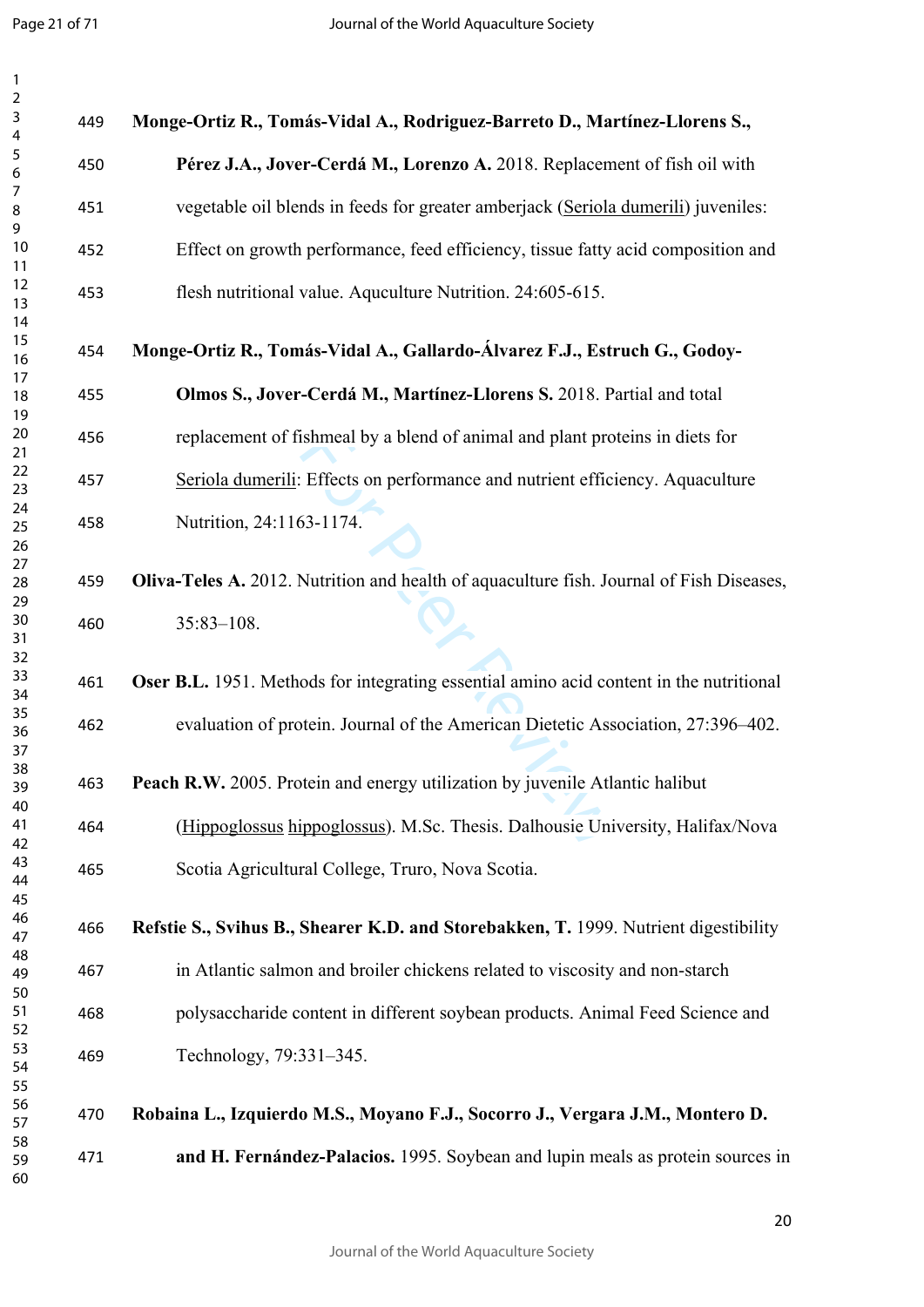| 3                                  |  |
|------------------------------------|--|
| 4                                  |  |
| 5                                  |  |
|                                    |  |
|                                    |  |
|                                    |  |
|                                    |  |
|                                    |  |
|                                    |  |
|                                    |  |
|                                    |  |
|                                    |  |
|                                    |  |
|                                    |  |
|                                    |  |
|                                    |  |
|                                    |  |
|                                    |  |
| 6789111111111122222222223333333333 |  |
|                                    |  |
|                                    |  |
|                                    |  |
|                                    |  |
|                                    |  |
|                                    |  |
|                                    |  |
|                                    |  |
|                                    |  |
|                                    |  |
|                                    |  |
|                                    |  |
|                                    |  |
|                                    |  |
|                                    |  |
|                                    |  |
|                                    |  |
|                                    |  |
|                                    |  |
|                                    |  |
| 39                                 |  |
| 10                                 |  |
|                                    |  |
| 41                                 |  |
| 42                                 |  |
| 43                                 |  |
| 44                                 |  |
| 45                                 |  |
| 46                                 |  |
| 47                                 |  |
| 48                                 |  |
| 49                                 |  |
| 50                                 |  |
| 51                                 |  |
| 52                                 |  |
|                                    |  |
| 53                                 |  |
| 54                                 |  |
| 55                                 |  |
| 56                                 |  |
| 57                                 |  |
| 58                                 |  |
| 59                                 |  |
| 60                                 |  |
|                                    |  |

006. Comparison of white flakes and toaste<br>al as protein source in extruded feed for ra<br>mykiss). Aquaculture, 256:354–364.<br>**rede A., Penn M., Mydland L.T., Krogd**<br>008. Lipid digestibility, bile drainage and c<br>ntestinal cha diets for gilthead sea bream (Sparus aurata): nutritional and histological implications. Aquaculture, 130:219–233. **Robaina L., Corraze G., Aguirre P., Blanc D., Melcion J.P. and S. Kaushik.** 1999. Digestibility, postprandial ammonia excretion and selected plasma metabolites in European sea bass (Dicentrarchus labrax) fed pelleted or extruded diets with or without wheat gluten. Aquaculture, 179:45-56. **Romarheim O.H., Skrede A., Gao Y., Krogdahl Å., Denstadli V., Lilleeng E. and T. Storebakken.** 2006. Comparison of white flakes and toasted soybean meal partly replacing fishmeal as protein source in extruded feed for rainbow trout (Oncorhynchus mykiss). Aquaculture, 256:354–364. **[Romarheim](http://www.sciencedirect.com/science/article/pii/S0044848607010897) O.H., Skrede A., Penn M., Mydland L.T., Krogdahl A. and T. Storebakken.** 2008. Lipid digestibility, bile drainage and development of morphological intestinal changes in rainbow trout (Oncorhynchus mykiss) fed diets containing defatted soybean meal. Aquaculture, 274:329–338 **Sánchez-Lozano N.B., Martínez-Llorens S., Tomás-Vidal A. and M. Jover Cerdá.** 2009. Effect of high-level fishmeal replacement by pea and rice concentrate protein on growth, nutrient utilization and fillet quality in gilthead sea bream (Sparus aurata, L.). Aquaculture, 298:83–89. **Sánchez-Lozano N., Martínez-Llorens S., Tomás-Vidal A. and M. Jover-Cerdá.** 2011. Amino acid retention of gilthead sea bream (Sparus aurata, L.) fed with pea protein concentrate. Aquaculture Nutrition, 17:e604–e614.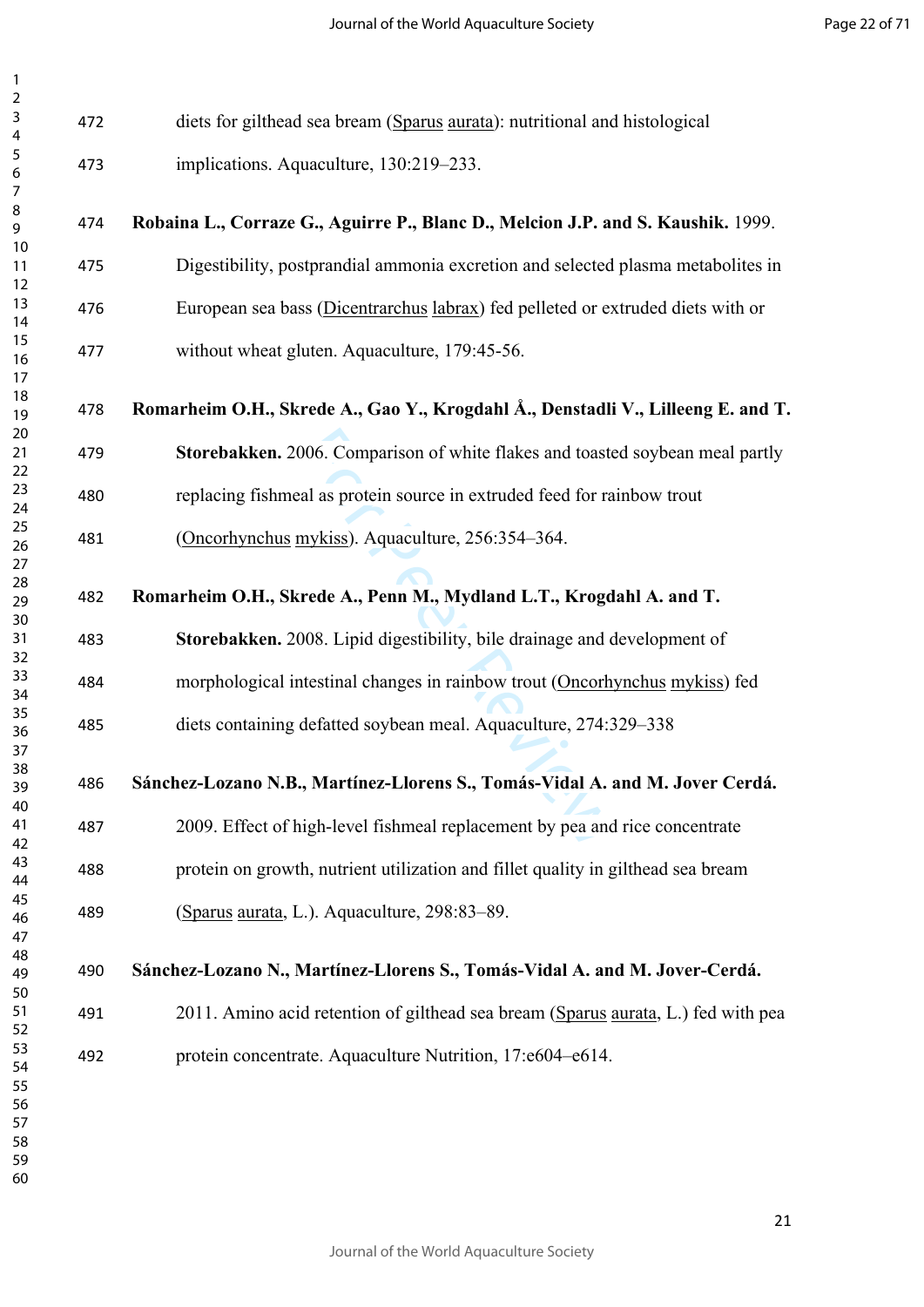$\mathbf{1}$ 

| $\mathbf{1}$                                             |     |                                                                                       |
|----------------------------------------------------------|-----|---------------------------------------------------------------------------------------|
| $\overline{2}$<br>$\mathsf{3}$<br>4                      | 493 | Tibbetts S.M., Lall S.P. and J.E. Milley. 2004. Apparent digestibility of common feed |
| 5<br>6                                                   | 494 | ingredients by juvenile haddock, Melanogrammus aeglefinus. L. Aquaculture             |
| 7<br>8<br>9                                              | 495 | Research, 35:643-651.                                                                 |
| 10<br>11<br>12                                           | 496 | Tibbetts S.M., Milley J.E. and S.P. Lall. 2006. Apparent protein and energy           |
| 13<br>14                                                 | 497 | digestibility of common and alternative feed ingredients by Atlantic cod, Gadus       |
| 15<br>16<br>17                                           | 498 | morhua (Linnaeus, 1758). Aquaculture, 261:1314–1327.                                  |
| 18<br>19                                                 | 499 | Tomás A., De la Gándara F., García-Gómez A., Pérez, L. and M. Jover. 2005.            |
| 20<br>21<br>22                                           | 500 | Utilization of soybean meal as an alternative protein source in the Mediterranean     |
| 23<br>24<br>25                                           | 501 | yellowtail, Seriola dumerili. Aquaculture Nutrition, 11:333-340.                      |
| 26<br>27                                                 | 502 | Tomás A., De la Gándara F., García-Gómez A. and M.J. Cerdá. 2008. Effect of the       |
| 28<br>29<br>30                                           | 503 | protein/energy ratio on the growth of Mediterranean yellowtail (Seriola dumerili).    |
| 31<br>32                                                 | 504 | Aquaculture Research, 39:1141-1148.                                                   |
| 33<br>34<br>35                                           | 505 | Takagi S., Murata H., Goto T., Ichiki T., Munasinghe D.M., Endo M., Matsumoto         |
| 36<br>37                                                 | 506 | T., Sakurai A., Hatate H., Yoshida T., Sakai T., Yamashita H., Ukawa M.               |
| 38<br>39<br>40                                           | 507 | and T. Kuramoto. 2005. The green liver syndrome is caused by taurine                  |
| 41<br>42                                                 | 508 | deficiency in Yellowtail, Seriola quinqueradiata fed diets without fishmeal.          |
| 43<br>44<br>45                                           | 509 | Aquaculture Science, 53:279-290.                                                      |
| 46<br>47                                                 | 510 | Yamamoto T., Suzuki N., Furuita H., Sugita T., Tanaka N. and T. Goto. 2007.           |
| 48<br>49<br>50                                           | 511 | Supplemental effect of bile salts to soybean meal-based diet on growth and feed       |
| 51<br>52<br>53<br>54<br>55<br>56<br>57<br>58<br>59<br>60 | 512 | utilization of rainbow trout Oncorhynchus mykiss. Fisheries Science, 73:123-131       |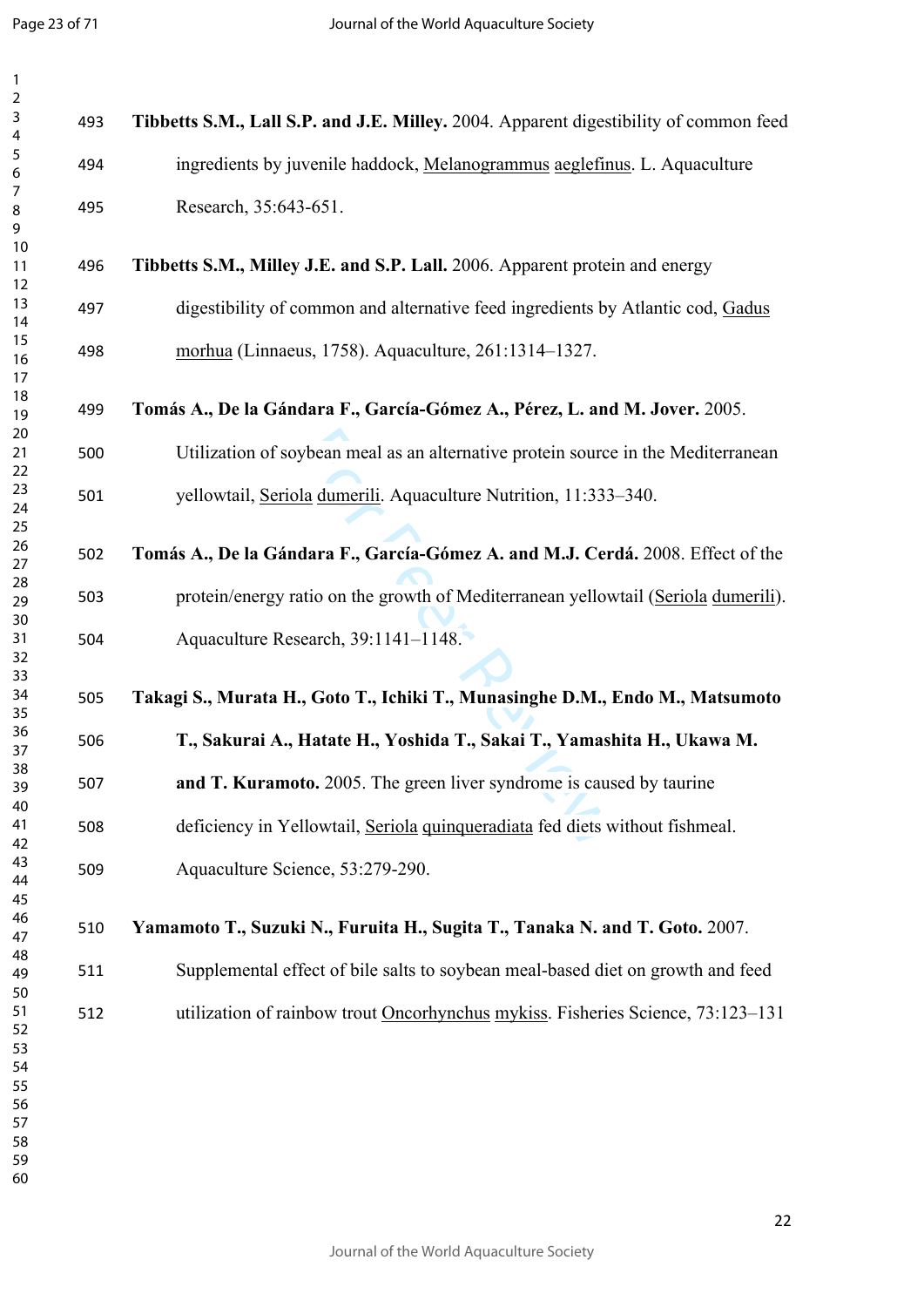TABLE 1. Proximate composition of ingredients used in the digestibility trial (expressed as *g kg -1*of dry matter basis, dm).

| Ingredients <sup>a</sup> (g $kg^{-1}$ ) | Dry matter | Crude Protein Crude lipid |     | Ash | N-free extract |
|-----------------------------------------|------------|---------------------------|-----|-----|----------------|
| Plant protein ingredients               |            |                           |     |     |                |
| Fava bean meal                          | 890        | 237                       | 12  | 33  | 718            |
| Camilina meal                           | 918        | 391                       | 45  | 61  | 503            |
| Soybean meal                            | 882        | 499                       | 22  | 71  | 408            |
| Pea meal                                | 866        | 216                       | 10  | 39  | 736            |
| Sunflower meal                          | 896        | 291                       | 15  | 67  | 627            |
| Wheat meal                              | 890        | 116                       | 15  | 18  | 851            |
| Wheat gluten                            | 933        | 810                       | 9   | 9   | 173            |
| Animal protein ingredients              |            |                           |     |     |                |
| Defatted krill meal                     | 878        | 723                       | 24  | 102 | 151            |
| Fish meal                               | 903        | 713                       | 93  | 168 | 26             |
| Krill meal                              | 888        | 561                       | 225 | 104 | 111            |
| Poultry meal                            | 970        | 531                       | 153 | 269 | 47             |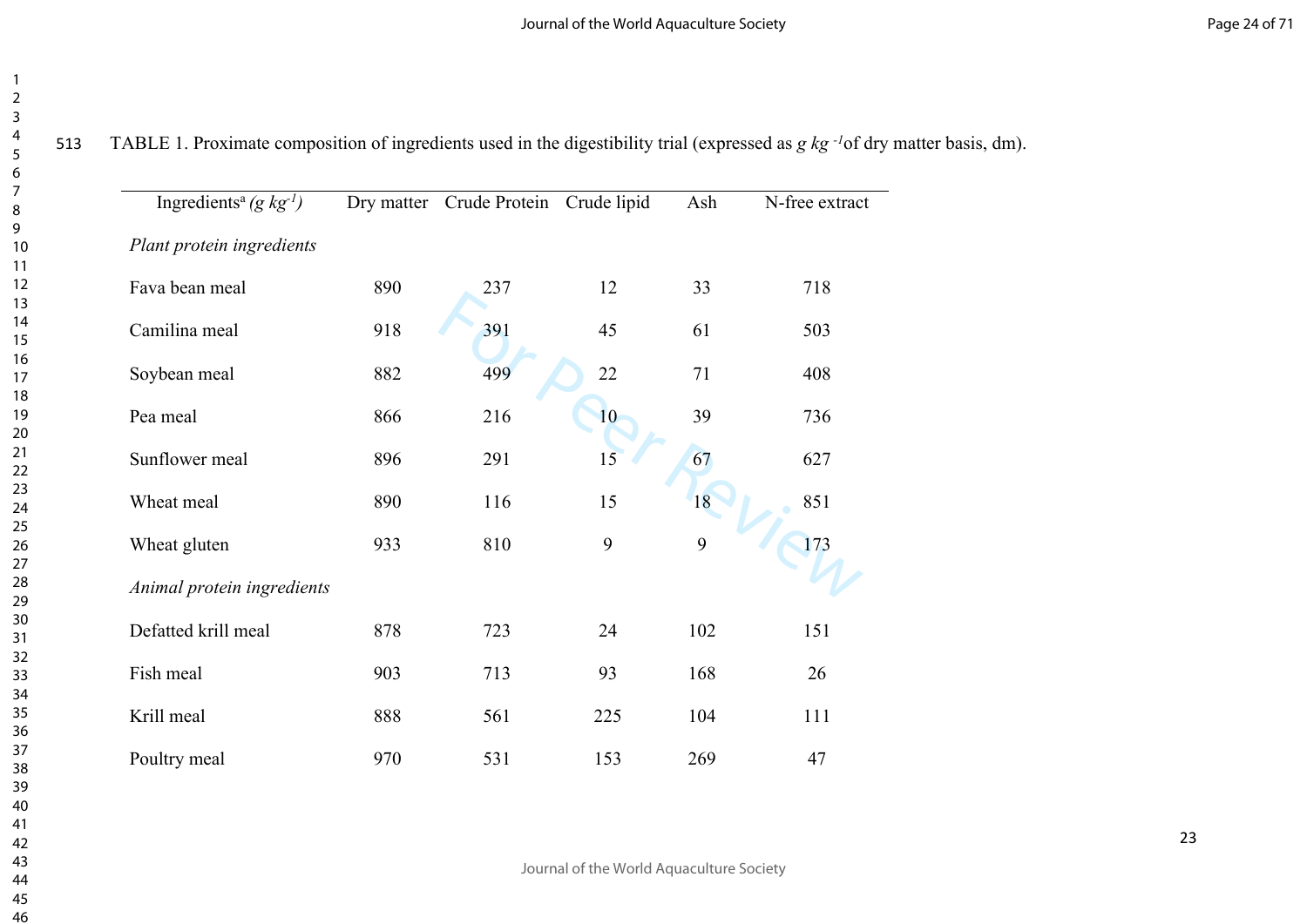| $\mathbf{1}$<br>$\begin{array}{c} 2 \\ 3 \end{array}$ |     |                                                                                                                                                         |     |     |    |                                          |            |    |
|-------------------------------------------------------|-----|---------------------------------------------------------------------------------------------------------------------------------------------------------|-----|-----|----|------------------------------------------|------------|----|
| 4<br>5<br>6<br>7                                      |     | Squid meal                                                                                                                                              | 928 | 719 | 30 | 110                                      | 142        |    |
|                                                       | 514 | <sup>a</sup> Wheat (Triticum spp), Sunflower (Helianthus annuus L.), pea (Pisum sativum L.), fava bean (Vicia faba L.) and soybean meal (Glycine max L. |     |     |    |                                          |            |    |
| 8<br>9<br>10                                          | 515 | Merr.) were provided by DESCO, Museros, Valencia (Spain); Defatted krill meal was provided by LUDAN RENEWABLE ENERGY, Valencia                          |     |     |    |                                          |            |    |
| 11<br>12                                              | 516 | (Spain); Wheat gluten and Camilina (Camelina sativa, L. Crantz) were provided by DADELOS AGRÍCOLA, Valencia (Spain); Poultry meal was                   |     |     |    |                                          |            |    |
| 13<br>14                                              | 517 | provided by VALGRA S.A., Beniparrell, Valencia (Spain); Krill meal was provided by AKER SEAFOODS ANTATARCTIC, S. A. Lysaker                             |     |     |    |                                          |            |    |
| 15<br>$16$                                            | 518 | (Norway); Squid meal was provided by MAX NOLLERT, Utrecht (Netherlands).                                                                                |     |     |    |                                          |            |    |
| 17<br>18                                              | 519 |                                                                                                                                                         |     |     |    |                                          |            |    |
| 19<br>20                                              |     |                                                                                                                                                         |     |     |    |                                          | Per Review |    |
| 21<br>22                                              |     |                                                                                                                                                         |     |     |    |                                          |            |    |
| 23<br>24                                              |     |                                                                                                                                                         |     |     |    |                                          |            |    |
| 25<br>26                                              |     |                                                                                                                                                         |     |     |    |                                          |            |    |
| 27<br>28                                              |     |                                                                                                                                                         |     |     |    |                                          |            |    |
| 29<br>30                                              |     |                                                                                                                                                         |     |     |    |                                          |            |    |
| 31                                                    |     |                                                                                                                                                         |     |     |    |                                          |            |    |
| 32<br>33                                              |     |                                                                                                                                                         |     |     |    |                                          |            |    |
| 34<br>35                                              |     |                                                                                                                                                         |     |     |    |                                          |            |    |
| 36<br>37                                              |     |                                                                                                                                                         |     |     |    |                                          |            |    |
| 38<br>39                                              |     |                                                                                                                                                         |     |     |    |                                          |            |    |
| 40<br>41                                              |     |                                                                                                                                                         |     |     |    |                                          |            |    |
| 42<br>43                                              |     |                                                                                                                                                         |     |     |    |                                          |            | 24 |
| 44<br>45                                              |     |                                                                                                                                                         |     |     |    | Journal of the World Aquaculture Society |            |    |
|                                                       |     |                                                                                                                                                         |     |     |    |                                          |            |    |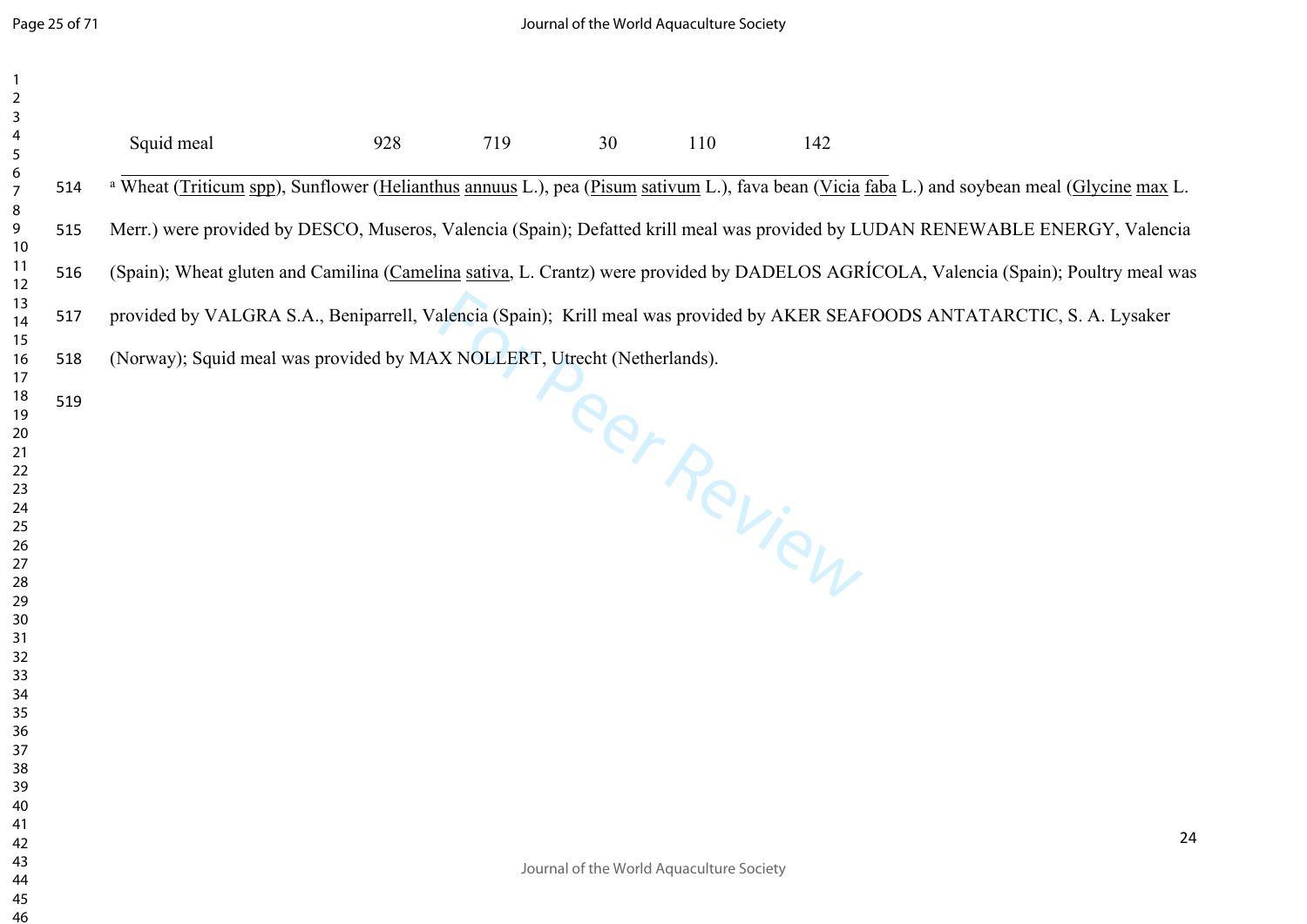|                            |         |                    |       | Plant protein ingredients |       |           |        |            | Animal protein ingredients |       |         |       |
|----------------------------|---------|--------------------|-------|---------------------------|-------|-----------|--------|------------|----------------------------|-------|---------|-------|
| Test ingredients<br>(g/kg) | Control | Fava bean Camilina |       | Soybean                   | Pea   | Sunflower | Wheat  | Defatted   | Fish                       | Krill | Poultry | Squid |
|                            |         | meal               | meal  | meal                      | meal  | meal      | gluten | krill meal | meal                       | meal  | meal    | meal  |
| Fava bean meal             |         | 300                |       |                           |       |           |        |            |                            |       |         |       |
| Camilina meal              |         |                    | 300   |                           |       |           |        |            |                            |       |         |       |
| Soybean meal               |         |                    |       | 300                       |       |           |        |            |                            |       |         |       |
| Pea meal                   |         |                    |       |                           | 300   |           |        |            |                            |       |         |       |
| Sunflower meal             |         |                    |       |                           |       | 300       |        |            |                            |       |         |       |
| Wheat meal                 | 240     | 168                | 168   | 168                       | 168   | 168       | 168    | 168        | 168                        | 168   | 168     | 168   |
| Wheat gluten               |         |                    |       |                           |       |           | 300    |            |                            |       |         |       |
| Defatted krill meal        |         |                    |       |                           |       |           |        | 300        |                            |       |         |       |
| Fish meal                  | 665     | 465.5              | 465.5 | 465.5                     | 465.5 | 465.5     | 465.5  | 465.5      | 765.5                      | 465.5 | 465.5   | 465.5 |
|                            |         |                    |       |                           |       |           |        |            |                            | 300   |         |       |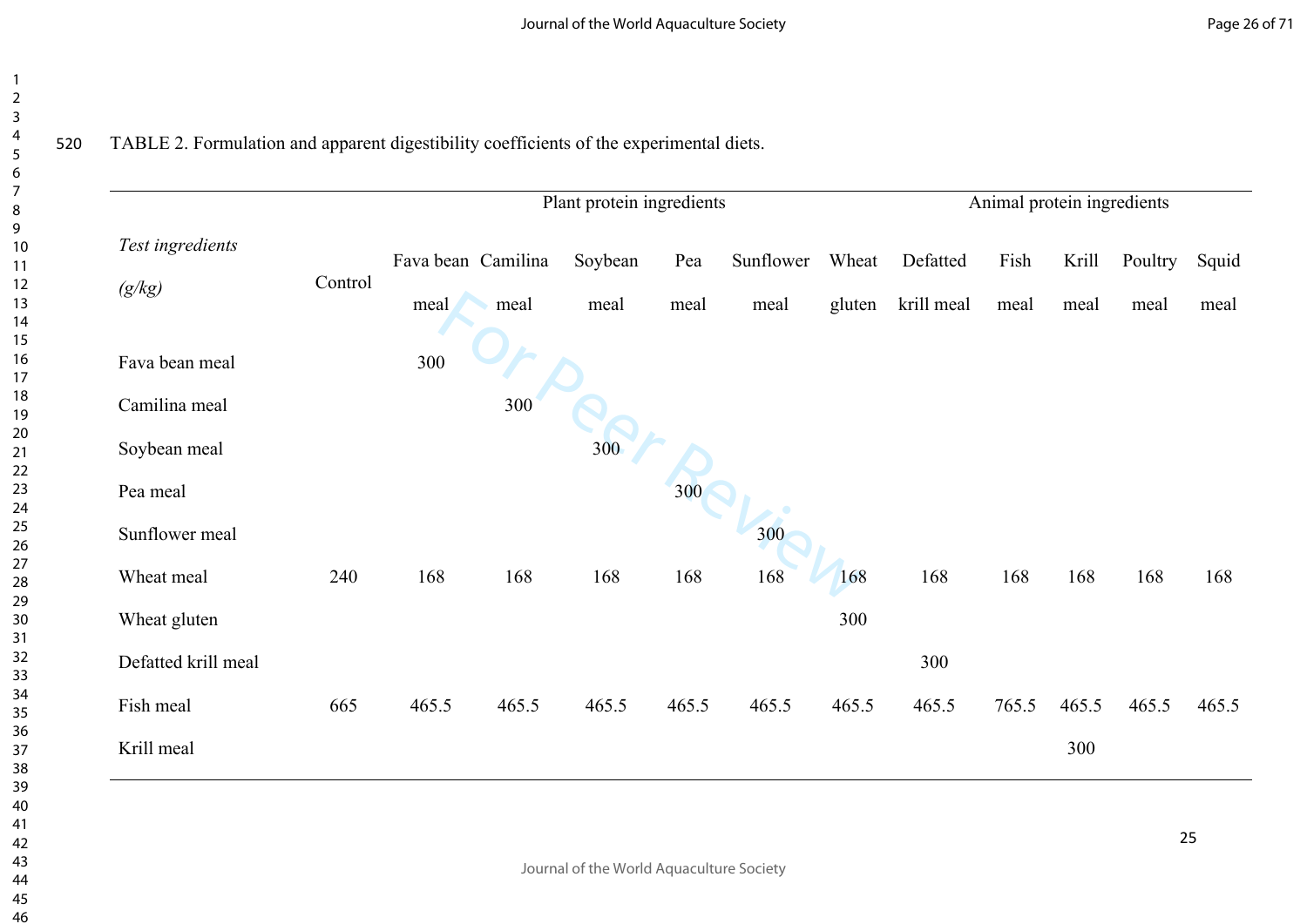$\overline{4}$  $\overline{5}$  $\overline{7}$  $\overline{9}$ 

 $\overline{\phantom{a}}$  $\overline{2}$  $\overline{\mathbf{3}}$ 

| Poultry meal                 |        |      |      |      |      |      |      |      |      |      | 300  |      |
|------------------------------|--------|------|------|------|------|------|------|------|------|------|------|------|
| Squid meal                   |        |      |      |      |      |      |      |      |      |      |      | 300  |
| Fish oil                     | 75     | 52.5 | 52.5 | 52.5 | 52.5 | 52.5 | 52.5 | 52.5 | 52.5 | 52.5 | 52.5 | 52.5 |
| Multivitamin and             | $20\,$ | 14   | 14   | 14   | 14   | 14   | 14   | 14   | 14   | 14   | 14   | 14   |
| mineral mix                  |        |      |      |      |      |      |      |      |      |      |      |      |
| Crude Protein (% w.w.)       | 46.2   | 37.4 | 41.3 | 40.3 | 35.8 | 37.4 | 55.2 | 56.0 | 53.0 | 45.4 | 51.3 | 49.5 |
| Crude Lipids (% w.w.)        | 12.2   | 9.0  | 10.1 | 8.8  | 8.7  | 9.0  | 9.0  | 13.0 | 13.9 | 13.8 | 14.8 | 10.9 |
| AIA (g $kg^{-1}$ dry matter) | 2.2    | 2.2  | 3.1  | 3.1  | 2.8  | 1.6  | 1.8  | 2.0  | 3.5  | 3.4  | 3.6  | 3.0  |
| Dry matter ADC $(\% )$       | 84.8   | 72.1 | 76.4 | 75.8 | 76.5 | 78.9 | 84.1 | 78.6 | 83.9 | 76.6 | 80.2 | 81.0 |
| Protein ADC $(\% )$          | 96.9   | 85.8 | 83.6 | 90.4 | 88.5 | 90.2 | 94.5 | 93.5 | 97.5 | 90.0 | 93.8 | 96.1 |
| Lipid ADC $(\% )$            | 98.5   | 96.2 | 97.5 | 94.9 | 96.1 | 97.2 | 98.2 | 96.6 | 98.2 | 96.8 | 98.1 | 96.7 |

Journal of the World Aquaculture Society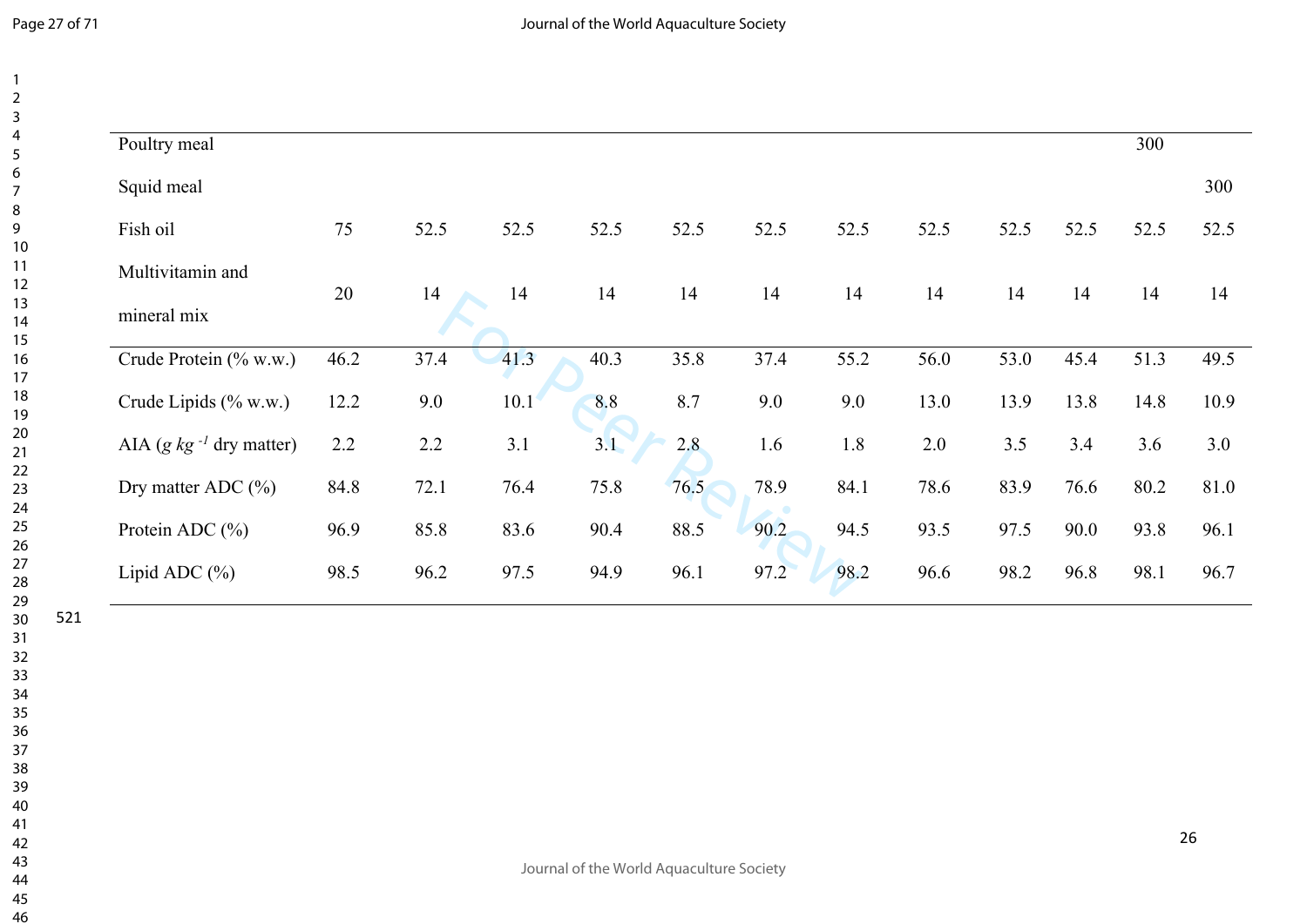522 TABLE 3. Amino acid composition of ingredients (expressed as *g kg -1* of dry matter basis, dm).

|                               | Animal protein ingredients |          |         |       |           |      |             |            |      |       |        |       |
|-------------------------------|----------------------------|----------|---------|-------|-----------|------|-------------|------------|------|-------|--------|-------|
|                               |                            |          |         |       |           |      |             |            |      |       | Poultr |       |
|                               | Fava bean                  | Camilina | soybean | Pea   | Sunflower |      | Wheat Wheat | Defatted   | Fish | Krill | y      | Squid |
|                               | meal                       | meal     | meal    | meal  | meal      | meal | gluten      | krill meal | meal | meal  | meal   | meal  |
| $EAA^a$ (g kg <sup>-1</sup> ) |                            |          |         |       |           |      |             |            |      |       |        |       |
| Arginine                      | 17.7                       | 36.7     | 32.3    | 15.2  | 27.7      | 4.6  | 25.7        | 53.9       | 60.5 | 42.2  | 37.2   | 63.3  |
| Histidine                     | 6.6                        | 10.3     | 12.5    | 5.0   | 8.4       | 2.4  | 14.5        | 13.0       | 29.1 | 12.8  | 10.8   | 12.0  |
| Isoleucine                    | 9.2                        | 15.1     | 20.5    | 8.5   | 14.7      | 3.6  | 30.1        | 34.2       | 32.2 | 32.5  | 10.1   | 15.2  |
| Leucine                       | 18.1                       | 28.6     | 37.2    | 15.4  | 24.7      | 6.7  | 57.9        | 57.5       | 55.5 | 47.4  | 26.2   | 32.6  |
| Lysine                        | 17.0                       | 17.9     | 30.5    | 16.6  | 13.7      | 3.2  | 12.1        | 58.0       | 56.9 | 38.4  | 25.6   | 33.8  |
| Methionine                    | 2.8                        | 3.2      | 8.1     | 3.1   | 1.8       | 6.3  | 8.8         | 17.5       | 20.2 | 16.8  | 7.5    | 8.4   |
| Phenylalanine                 | 9.8                        | 19.1     | 23.0    | 9.6   | 16.2      | 4.5  | 43.1        | 33.2       | 30.8 | 30.3  | 15.8   | 15.5  |
| Threonine                     | 8.3                        | 16.9     | 17.5    | $7.5$ | 13.0      | 3.2  | 19.5        | 31.1       | 34.2 | 27.8  | 16.8   | 18.0  |
| Valine                        | 10.1                       | 22.4     | 20.3    | 9.2   | 18.0      | 4.7  | 32.6        | 35.6       | 37.6 | 31.7  | 17.6   | 23.6  |
|                               |                            |          |         |       |           |      |             |            |      |       |        |       |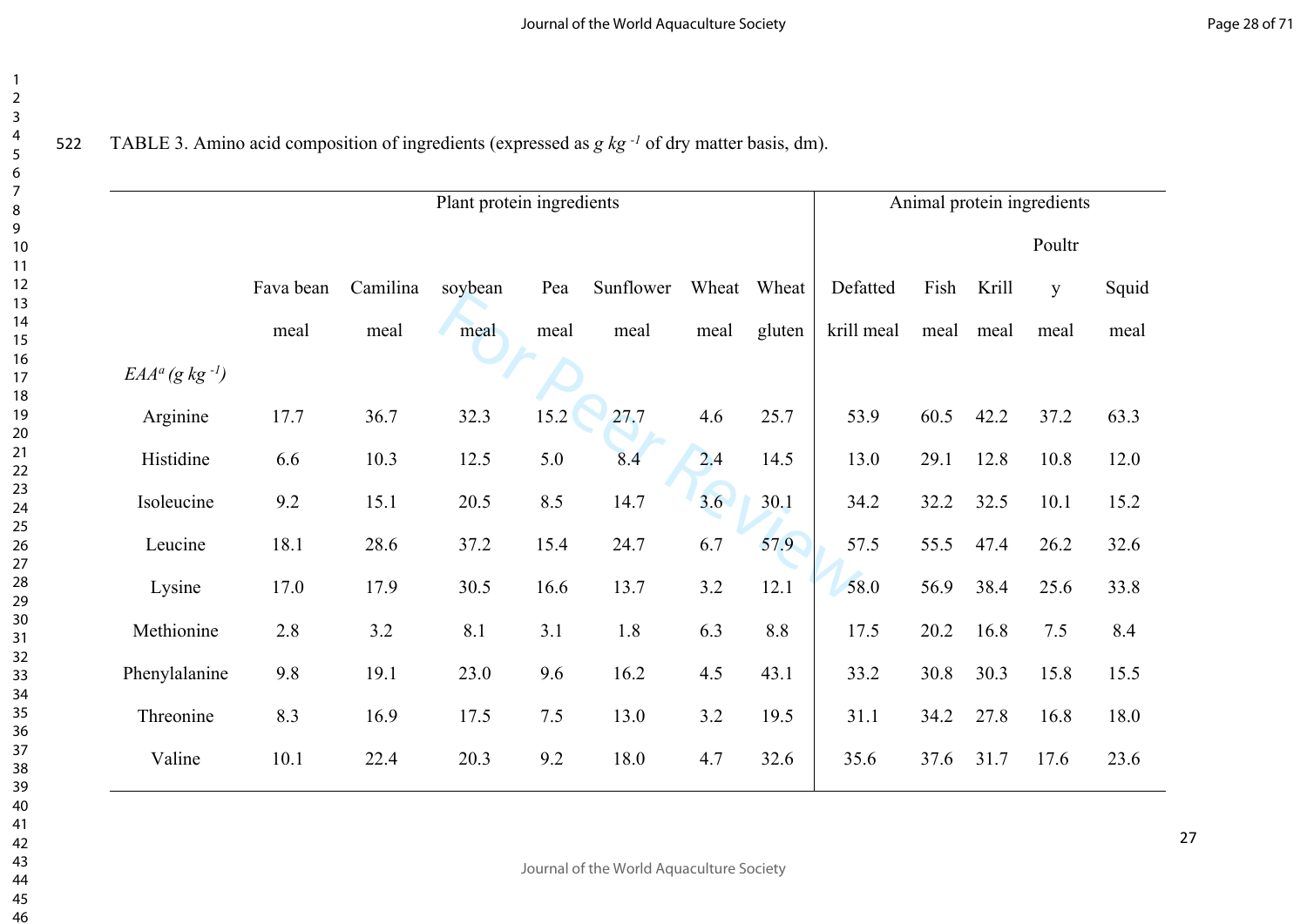| $\sqrt{NEAA^b}$ (g kg <sup>-1</sup> ) |      |      |      |      |      |      |       |       |      |      |      |       |
|---------------------------------------|------|------|------|------|------|------|-------|-------|------|------|------|-------|
| Alanine                               | 9.8  | 18.8 | 19.0 | 8.3  | 14.8 | 3.5  | 20.0  | 41.4  | 45.8 | 33.1 | 36.8 | 52.6  |
| Aspartate                             | 25.9 | 39.4 | 57.7 | 23.6 | 43.6 | 5.4  | 22.3  | 81.0  | 65.1 | 60.3 | 50.8 | 46.0  |
| Cystine                               | 2.1  | 4.5  | 4.1  | 2.0  | 2.9  | 7.1  | 11.2  | 3.5   | 6.6  | 3.8  | 7.3  | 35.8  |
| Glutamine                             | 41.3 | 76.8 | 94.1 | 36.7 | 74.9 | 28.9 | 319.8 | 110.5 | 92.2 | 75.2 | 69.9 | 102.6 |
| Glycine                               | 10.2 | 23.3 | 18.6 | 8.4  | 20.2 | 4.7  | 24.5  | 30.6  | 48.3 | 27.8 | 75.4 | 106.9 |
| Proline                               | 8.9  | 22.7 | 21.7 | 7.4  | 16.0 | 9.4  | 108.2 | 23.8  | 29.7 | 23.0 | 42.7 | 53.6  |
| Serine                                | 12.1 | 17.3 | 24.2 | 9.6  | 15.4 | 4.9  | 36.7  | 29.1  | 29.9 | 24.8 | 22.8 | 22.9  |
| Tyrosine                              | 4.2  | 9.7  | 12.4 | 3.5  | 6.7  | 1.3  | 22.9  | 29.3  | 23.0 | 27.3 | 11.2 | 11.8  |
| Ratio                                 | 0.87 | 0.80 | 0.80 |      | 0.71 |      | 0.43  | 0.96  | 1.05 | 1.02 |      | 0.51  |
| EAA/NEAA                              |      |      |      | 0.91 |      | 0.60 |       |       |      |      | 0.53 |       |

<sup>a</sup>EAA: Essential amino acids.

<sup>b</sup>NEAA: Non-essential amino acids.

Journal of the World Aquaculture Society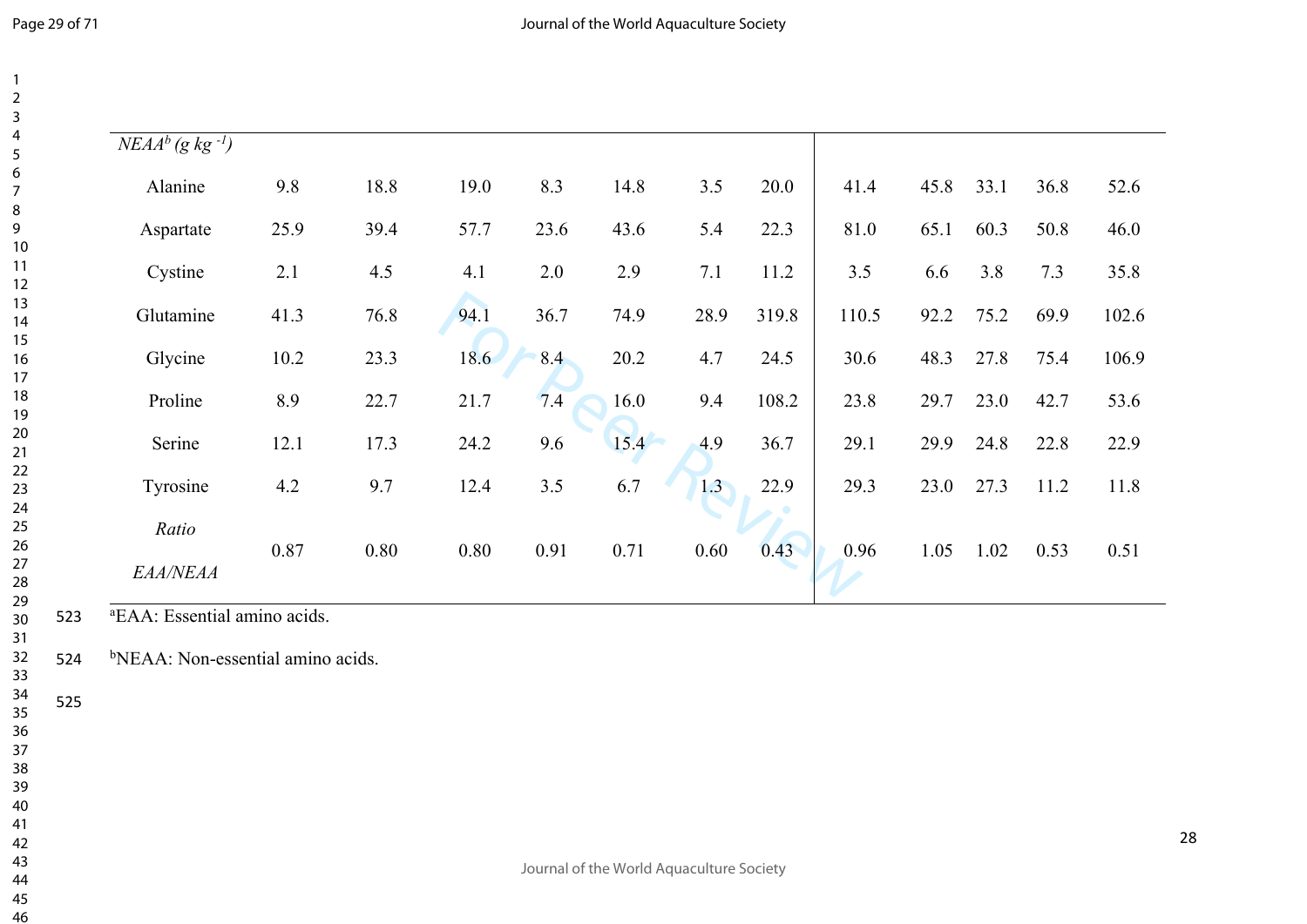| $\overline{2}$                |  |
|-------------------------------|--|
| ś                             |  |
|                               |  |
| ŗ                             |  |
| 6                             |  |
|                               |  |
| 8                             |  |
| 9                             |  |
| 10                            |  |
| 1<br>1                        |  |
| 1<br>2                        |  |
| 1<br>3                        |  |
| 4                             |  |
| 1<br>1<br>5                   |  |
| $\frac{16}{2}$                |  |
| 1<br>$\overline{\phantom{a}}$ |  |
| 18                            |  |
| 19                            |  |
| 20                            |  |
| $\overline{21}$               |  |
| $\overline{2}$<br>2           |  |
| 23                            |  |
| $\overline{24}$               |  |
| 25                            |  |
| 26                            |  |
| $^{27}$                       |  |
| 28                            |  |
| 29                            |  |
| 30                            |  |
| $\overline{\phantom{0}}$      |  |
| $^{32}$                       |  |
| 33                            |  |
| $\frac{34}{5}$                |  |
| 35                            |  |
| 36                            |  |
| $\frac{1}{37}$                |  |
| 38                            |  |
| ì,                            |  |
| 40                            |  |
| 41                            |  |
| 42                            |  |
| 43                            |  |
| 44                            |  |
| 45                            |  |
| 46                            |  |

529

526 TABLE 4. Apparent digestibility coefficients (ADCs) for dry matter, crude protein and crude lipid in test ingredient consumed by yellowtail.

| Camilina<br>Fava<br>bean<br>meal       | Soybean<br>meal   | Pea                 | Sunflowe          | Wheat           | Defatted          | Fish              | Krill              | Poultr             | Squid             | SEM <sup>a</sup>                                                                                                                             |
|----------------------------------------|-------------------|---------------------|-------------------|-----------------|-------------------|-------------------|--------------------|--------------------|-------------------|----------------------------------------------------------------------------------------------------------------------------------------------|
|                                        |                   |                     |                   |                 |                   |                   |                    |                    |                   |                                                                                                                                              |
|                                        |                   | meal                | r meal            | gluten          | krill meal        | meal              | meal               | y                  | meal              |                                                                                                                                              |
| meal                                   |                   |                     |                   |                 |                   |                   |                    | meal               |                   |                                                                                                                                              |
| 42.2 <sup>d</sup><br>58.8c             | 54.9 <sup>c</sup> | $57.2$ <sup>c</sup> | 65.7c             | 82.2ab          | 68.0 <sup>c</sup> | 87.2 <sup>a</sup> | 57.7 <sup>c</sup>  | 70.2 <sup>bc</sup> | $70.1^{bc}$       | 3.4                                                                                                                                          |
| 48.5 <sup>e</sup><br>54.9 <sup>d</sup> | 73.2 <sup>c</sup> | 63.0 <sup>d</sup>   | 62.9 <sup>d</sup> | 87 <sup>b</sup> | 86.7 <sup>b</sup> | 91.3 <sup>a</sup> | 75.8c              | 85.0 <sup>b</sup>  | 85.2 <sup>b</sup> | 1.3                                                                                                                                          |
| 90.2 <sup>ab</sup><br>91.3ab           | $91.1^{ab}$       | 83.5 <sup>c</sup>   | 94.0 <sup>a</sup> | 90.8ab          | 88.4 <sup>b</sup> | 94.2 <sup>a</sup> | 92.0 <sup>ab</sup> | 93.9 <sup>a</sup>  | $88.3^{b}$        | 1.2                                                                                                                                          |
|                                        |                   |                     |                   |                 |                   |                   |                    |                    |                   | a Standard error of the mean. Means of quintuplicate groups. Data Log Different letters in the same line denote significant differences (P < |

527 a Standard error of the mean. Means of quintuplicate groups. Data Log Different letters in the same line denote significant differences ( $P < 0.05$ ).

528 Newman–Keuls test.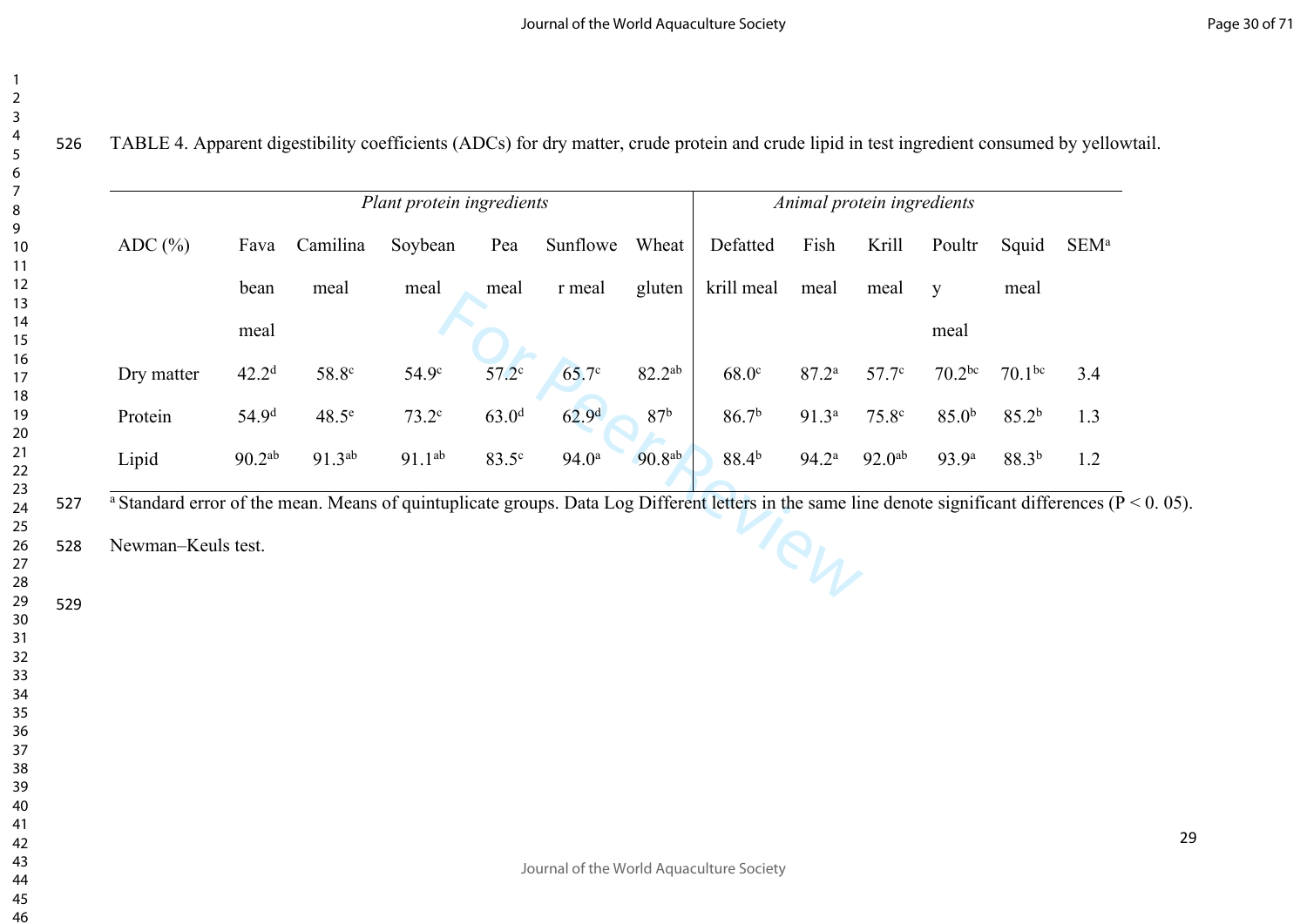| 1<br>$\overline{c}$ |     |
|---------------------|-----|
| 3<br>4              |     |
| 5                   | 530 |
| 6                   |     |
| 7                   |     |
| 8                   |     |
| 9                   |     |
| 10<br>11            |     |
| $\overline{12}$     |     |
| 13                  |     |
| 14                  |     |
| 15                  |     |
| 16                  |     |
| 17                  |     |
| 18<br>19            |     |
| 20                  |     |
| $\overline{21}$     |     |
| 22                  |     |
| 23                  |     |
| 24                  |     |
| 25                  |     |
| 26<br>27            |     |
| 28                  |     |
| 29                  |     |
| 30                  |     |
| 31                  |     |
| 32                  |     |
| 33                  |     |
| 34<br>35            |     |
| 36                  |     |
| 37                  |     |
| ٩R                  |     |
| 39                  |     |
| 40                  |     |
| 41                  |     |
| 42<br>43            |     |
| 44                  |     |
| 45                  |     |

TABLE 5. Apparent digestibility coefficients (ADCs) of amino acids in test ingredient consumed by yellowtail.

|               |                     |                     | Plant protein ingredients |                    |                    | Animal protein ingredients |                   |                   |                    |                    |                   |                  |
|---------------|---------------------|---------------------|---------------------------|--------------------|--------------------|----------------------------|-------------------|-------------------|--------------------|--------------------|-------------------|------------------|
| ADC $(\% )$   | Fava                | Camilina            | Soybean                   | Pea                | Sunflower Wheat    |                            | Defatted          | Fish              | Krill              | Poultry            | Squid             | SEM <sup>a</sup> |
|               | bean                | meal                | meal                      | meal               | meal               | gluten                     | krill             | meal              | meal               | meal               | meal              |                  |
|               | meal                |                     |                           |                    |                    |                            | meal              |                   |                    |                    |                   |                  |
| $EAA^b$       |                     |                     |                           |                    |                    |                            |                   |                   |                    |                    |                   |                  |
| Arginine      | 41.0g               | 37.7 <sup>h</sup>   | $68.8$ f                  | 79.2 <sup>d</sup>  | 72.3 <sup>e</sup>  | 84.1 <sup>c</sup>          | 89.1ª             | $90.0^{\rm a}$    | 86.6 <sup>b</sup>  | 82.7c              | 90.3 <sup>a</sup> | 0.8              |
| Histidine     | $47.4^\circ$        | 42.9 <sup>ef</sup>  | 85.4 <sup>b</sup>         | 77.0 <sup>cd</sup> | $81.0^{bc}$        | 77.6 <sup>cd</sup>         | 90.2 <sup>a</sup> | $90.3^{\rm a}$    | 81.8bc             | $91.5^{\circ}$     | $92.1^a$          | 1.5              |
| Isoleucine    | $53.6^\circ$        | $39.7$ <sup>f</sup> | $68.8^{d}$                | $64.4^{d}$         | 69.3 <sup>d</sup>  | 78.0 <sup>c</sup>          | $89.0^{\circ}$    | $91.0^a$          | 80.7 <sup>bc</sup> | 85.8 <sup>ab</sup> | $85.5^{ab}$       | 1.5              |
| Leucine       | $51.5$ <sup>f</sup> | 46.78               | 72.6 <sup>d</sup>         | 63.4 <sup>e</sup>  | 70.6 <sup>d</sup>  | 79.4c                      | 85.4b             | $87.6^{ab}$       | 77.0 <sup>c</sup>  | $91.4^a$           | $90.9^{\rm a}$    | 1.2              |
| Lysine        | 64.2 <sup>d</sup>   | 41.2 <sup>e</sup>   | 79.0 <sup>bc</sup>        | 69.9cd             | 78.7 <sup>bc</sup> | 70.1 <sup>cd</sup>         | $91.6^{ab}$       | $93.7^{a}$        | 78.1bc             | 83.8 <sup>ab</sup> | $90.7^{ab}$       | 2.5              |
| Methionine    | $61.4$ <sup>f</sup> | $65.5^e$            | 47.48                     | $66.5^e$           | $63.3$ ef          | $93.5^{ab}$                | 86.6 <sup>c</sup> | 92.0 <sup>b</sup> | 72.3 <sup>d</sup>  | $95.4^{\rm a}$     | 88.2c             | 0.9              |
| Phenylalanine | $57.1$ f            | $57.1$ f            | 65.1 <sup>e</sup>         | 78.1 <sup>d</sup>  | 81.0 <sup>d</sup>  | 85.2c                      | 87.0bc            | $93.6^{\rm a}$    | 80.7 <sup>d</sup>  | 89.3 <sup>b</sup>  | 80.4 <sup>d</sup> | 1.0              |
| Threonine     | 45.8 <sup>d</sup>   | 50.2 <sup>d</sup>   | 62.6 <sup>c</sup>         | $64.1^\circ$       | 67.8 <sup>c</sup>  | 79.7 <sup>b</sup>          | 69.2 <sup>c</sup> | $90.0^{\rm a}$    | 84.1 <sup>ab</sup> | 90.8 <sup>a</sup>  | 93.1a             | 2.3              |
| Valine        | 53.1c               | 55.2c               | 69.7 <sup>bc</sup>        | $63.2^{bc}$        | 70.7 <sup>bc</sup> | 76.3 <sup>ab</sup>         | $86.5^{\rm a}$    | $92.0^{\rm a}$    | 88.0 <sup>a</sup>  | $90.4^{\rm a}$     | 90.8 <sup>a</sup> | 4.3              |
|               |                     |                     |                           |                    |                    |                            |                   |                   |                    |                    |                   |                  |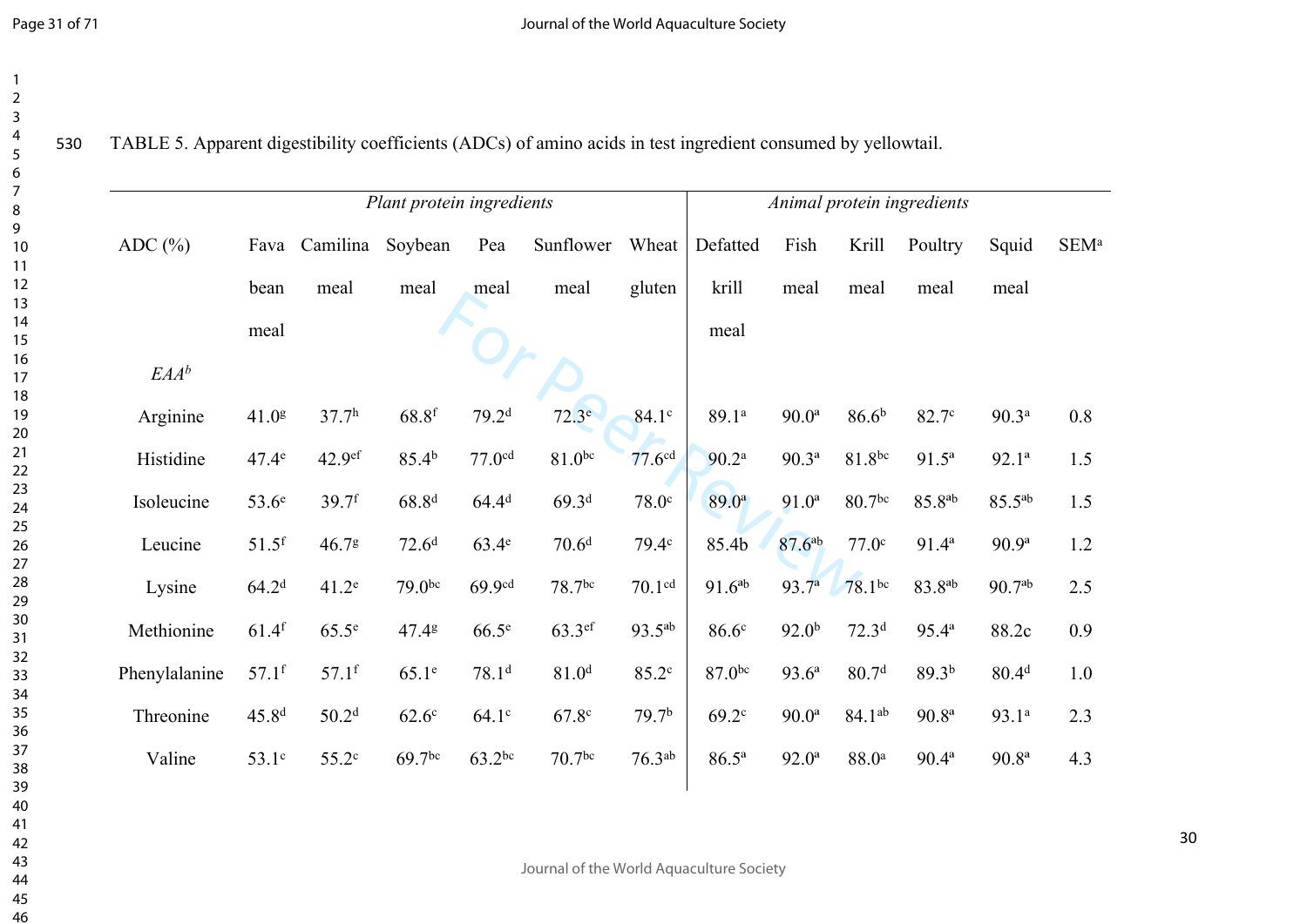| NEAA <sup>c</sup>                                                                                                                                                             |                   |                   |                   |                   |                   |                    |                     |                   |                    |                     |                   |     |
|-------------------------------------------------------------------------------------------------------------------------------------------------------------------------------|-------------------|-------------------|-------------------|-------------------|-------------------|--------------------|---------------------|-------------------|--------------------|---------------------|-------------------|-----|
| Alanine                                                                                                                                                                       | 61.6 <sup>e</sup> | $49.2$ f          | 69.4 <sup>d</sup> | 59.9 <sup>e</sup> | 73.3cd            | $79.4$ bc          | 85.2ab              | 91.7 <sup>a</sup> | 79.8bc             | 91.2 <sup>a</sup>   | 91.3 <sup>a</sup> | 2.2 |
| Aspartate                                                                                                                                                                     | 40.4 <sup>d</sup> | $63.5^\circ$      | $73.6^{bc}$       | 72.7 <sup>c</sup> | 70 <sup>c</sup>   | 80.0 <sup>ab</sup> | 84.7 <sup>a</sup>   | 91.7 <sup>a</sup> | 82.7 <sup>a</sup>  | 88.8 <sup>a</sup>   | 86.7 <sup>a</sup> | 2.6 |
| Cystine                                                                                                                                                                       | 57.7 <sup>c</sup> | 60.6 <sup>c</sup> | 35.6 <sup>d</sup> | $75.2$ abc        | $62.9^{bc}$       | $95.3^{a}$         | 82.5 <sup>abc</sup> | $91.0^{ab}$       | $67.6$ bc          | 75.7 <sup>abc</sup> | 94.8 <sup>a</sup> | 6.4 |
| Glutamine                                                                                                                                                                     | $62.6^\circ$      | 45.9d             | 84.6 <sup>a</sup> | 64.3 <sup>c</sup> | 74.2 <sup>b</sup> | 85.1a              | 88.0 <sup>a</sup>   | $93.3^{a}$        | 65.9c              | 84.9a               | 87.9a             | 2.7 |
| Glycine                                                                                                                                                                       | 48.6 <sup>c</sup> | 42.2 <sup>d</sup> | 68.7 <sup>b</sup> | 69.0 <sup>b</sup> | 69.3 <sup>b</sup> | 88.9ª              | 88.4 <sup>a</sup>   | $92.3^{\rm a}$    | 71.8 <sup>b</sup>  | 88.8 <sup>a</sup>   | $95.1^{a}$        | 2.0 |
| Proline                                                                                                                                                                       | 55.5 <sup>d</sup> | 46.6 <sup>e</sup> | 66.2 <sup>c</sup> | 73.8bc            | 68.3 <sup>c</sup> | $88.4^{a}$         | 82.6ab              | $90.3^{\rm a}$    | 83.4ab             | $85.3^{ab}$         | $87.9^{a}$        | 3.0 |
| Serine                                                                                                                                                                        | $55.1^\circ$      | 49.9 <sup>f</sup> | $69.2^{\circ}$    | 71.1 <sup>c</sup> | 64.5 <sup>d</sup> | 81.0 <sup>b</sup>  | 90.1 <sup>a</sup>   | $86.3^{ab}$       | 78.9 <sup>b</sup>  | $83.6^{ab}$         | $91.0^a$          | 2.2 |
| Tyrosine                                                                                                                                                                      | 60.8 <sup>f</sup> | 53.98             | $66.4^e$          | 70.5 <sup>d</sup> | 75.3 <sup>c</sup> | 85.1 <sup>b</sup>  | 88.4 <sup>a</sup>   | 89.3 <sup>a</sup> | 84.7 <sup>bc</sup> | $84.4^{\rm a}$      | 84.7 <sup>a</sup> | 0.8 |
| <sup>a</sup> Standard error of the mean. Means of quintuplicate groups. Different letters in the same line denote significant differences ( $P < 0$ . 0)<br>Newman-Keuls test |                   |                   |                   |                   |                   |                    |                     |                   |                    |                     |                   |     |

531 a Standard error of the mean. Means of quintuplicate groups. Different letters in the same line denote significant differences ( $P < 0.05$ ).<br>532 Newman–Keuls test

Newman–Keuls test

 <sup>b</sup> EAA: Essential amino acids.

NEAA: Non-essential amino acids.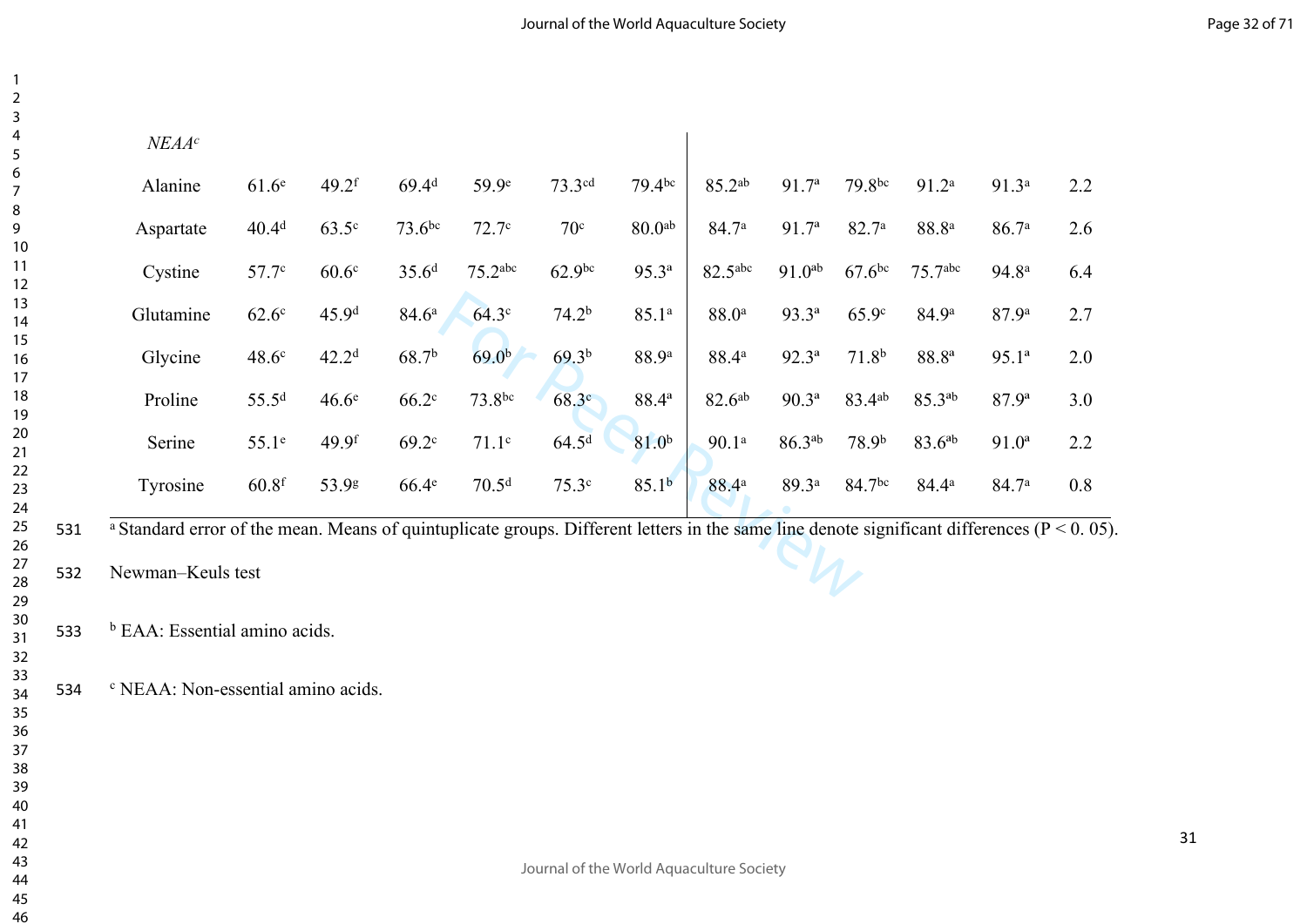$\mathbf{1}$  $\overline{2}$  $\overline{3}$  $\overline{4}$ 

FIGURE 1. Amino acid ratios (%) for essential digestible amino acids in vegetable ingredients (A) and in animal ingredients (B). EAA of whole body of Seriola dumerili were used to estimate this index as  $AA_{reference}$  (expressed in  $g/100$  g of protein): Arg (7.14), His (2.65), Iso (4.76), Leu (7.50), Lys (8.14), Met (2.37), Phe (4.32), Thr (3.85), Val (5.60).

For Per Review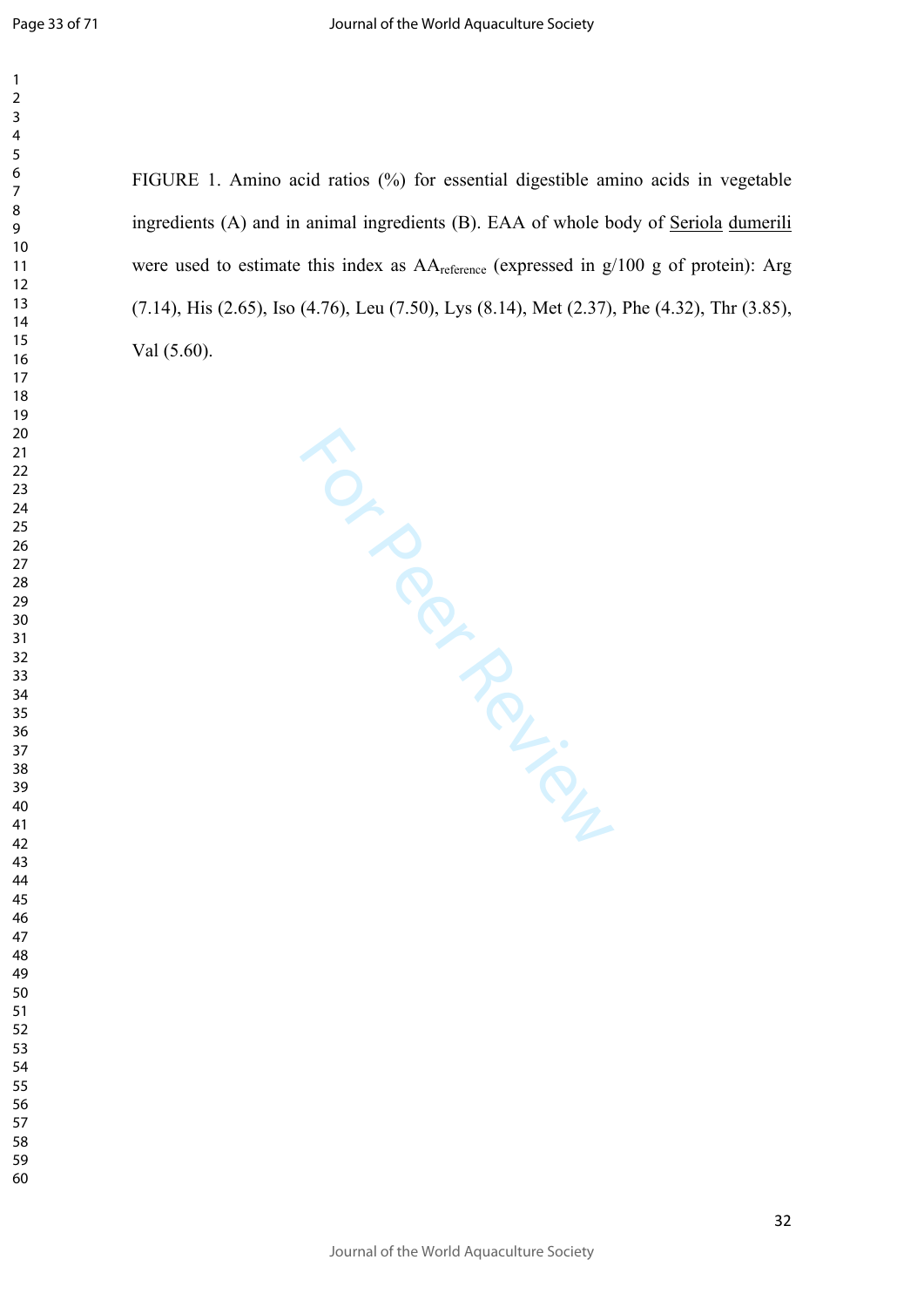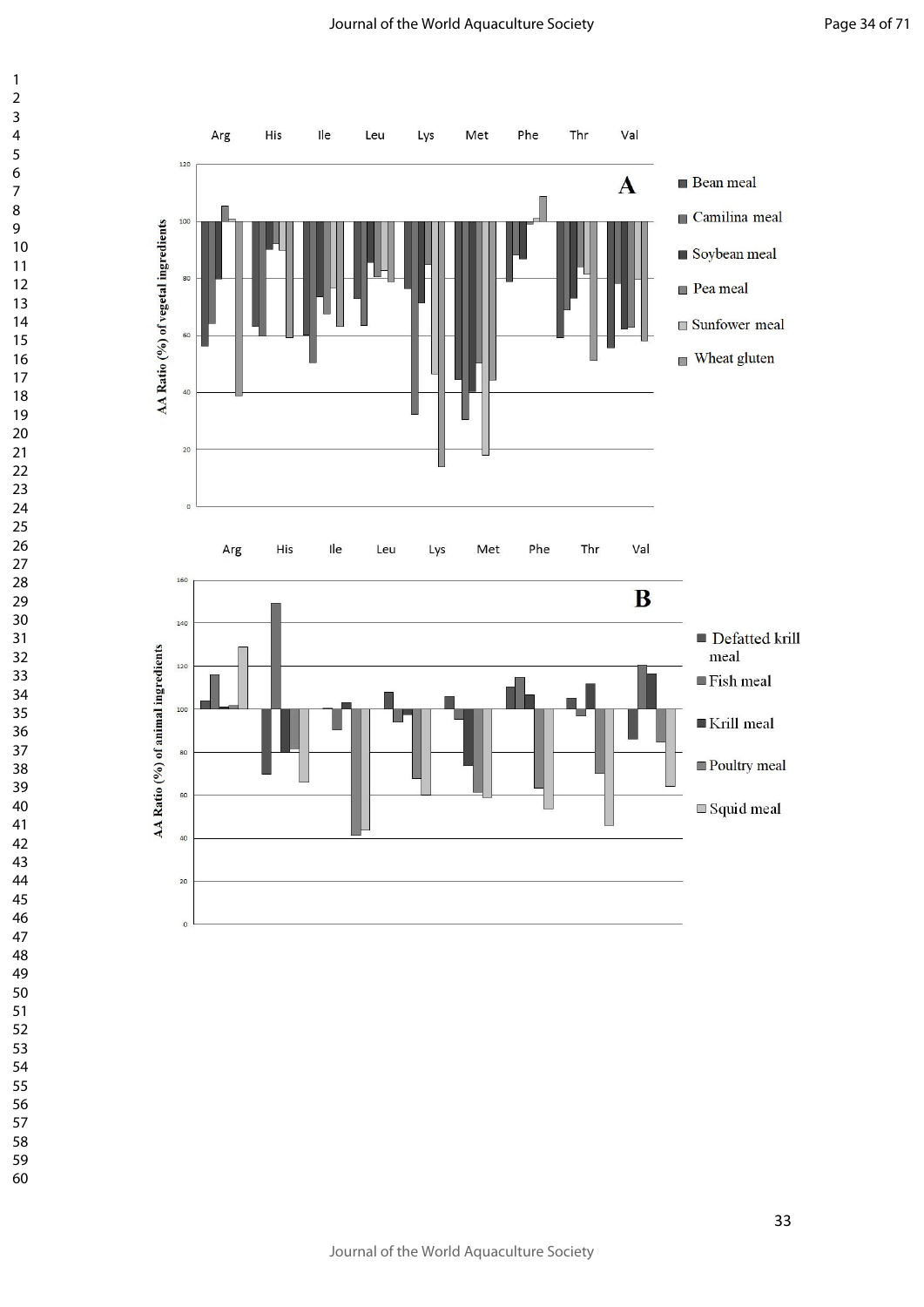$\mathbf{1}$  $\overline{2}$ 

FIGURE 2. Oser´s index (OI), Chemical Score (CS) and limiting amino acid in test ingredients for digestible amino acids.

For Perince Review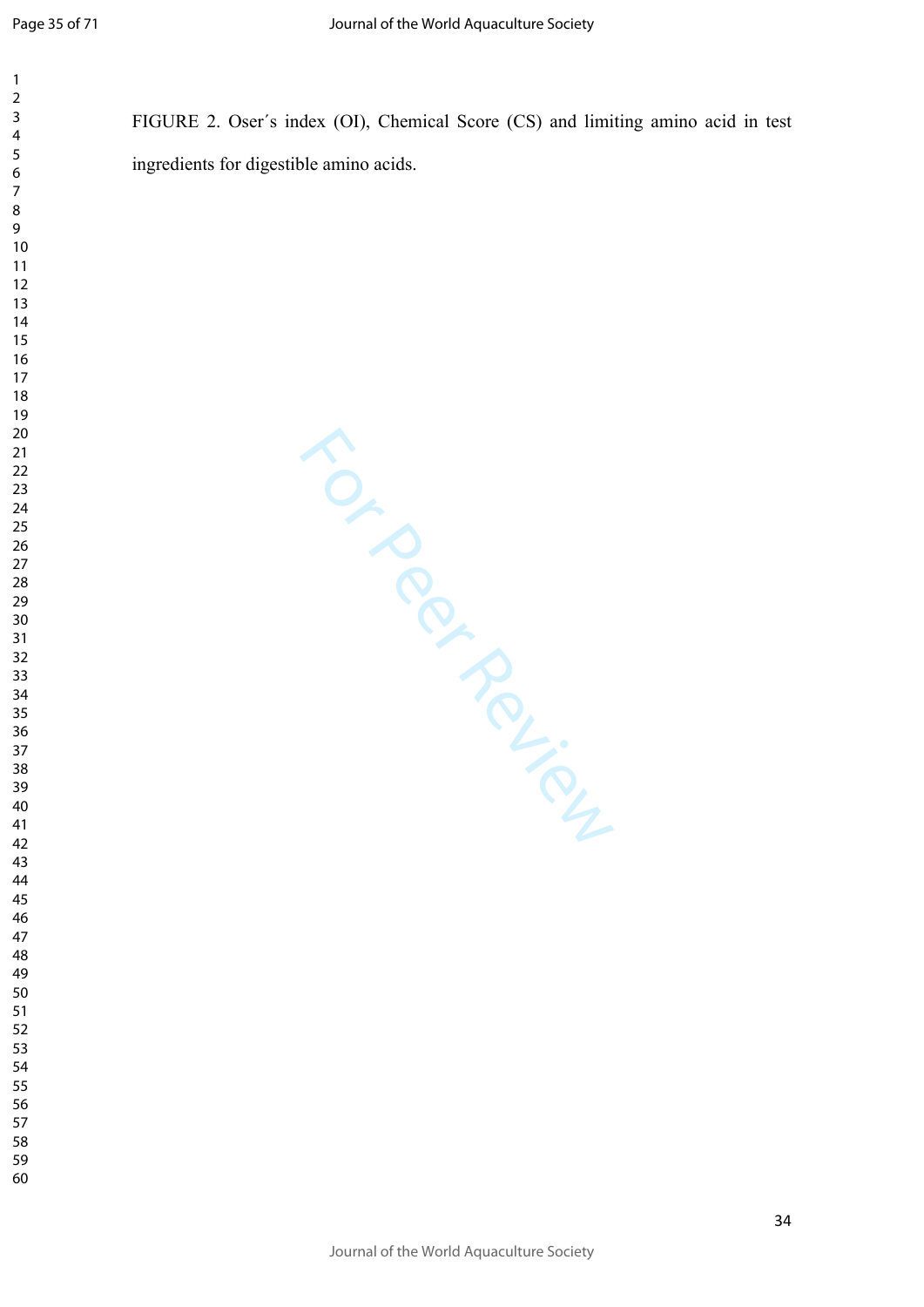

 $\mathbf{1}$ 

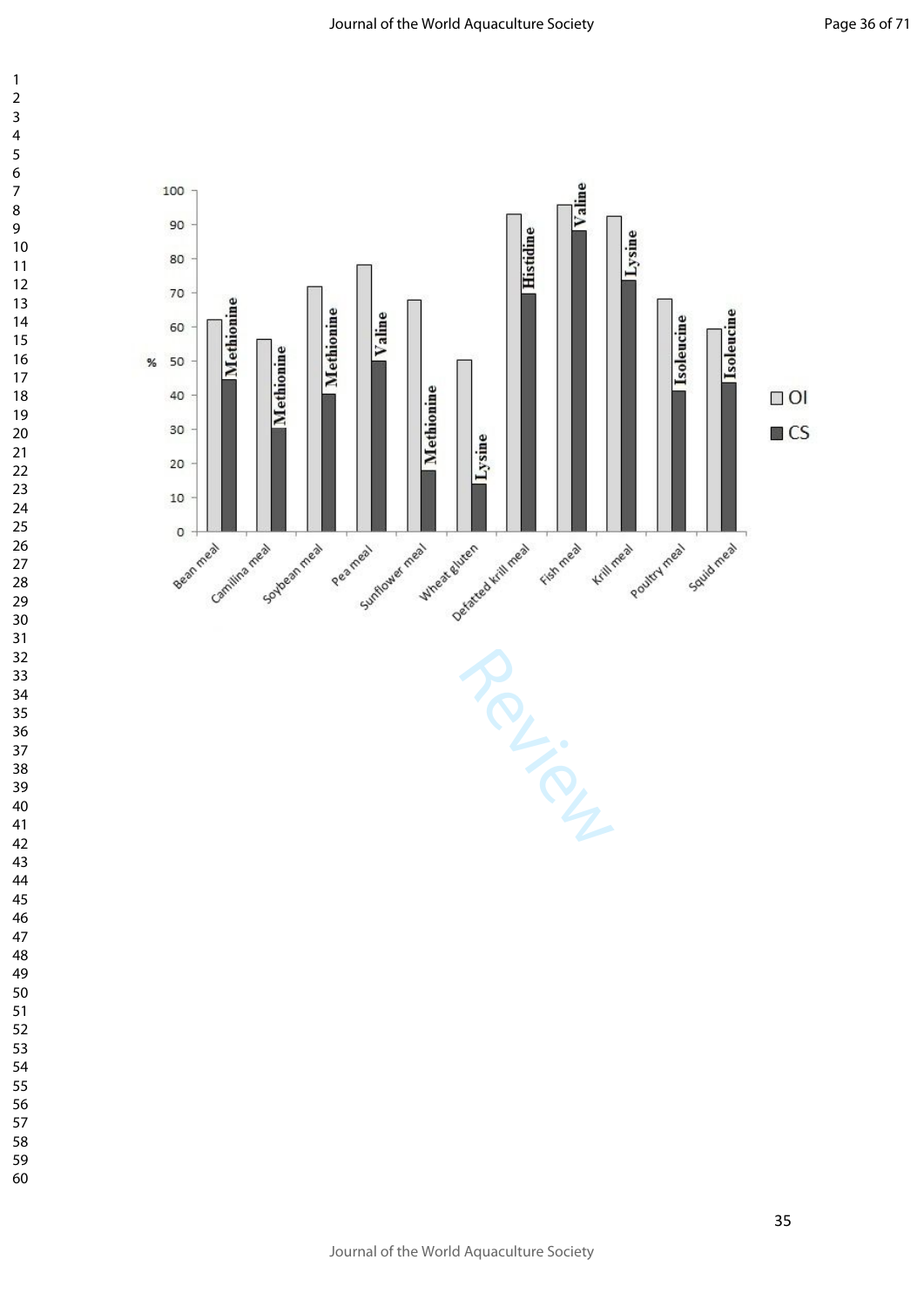| $\mathbf{1}$   |                  |                                                                                      |
|----------------|------------------|--------------------------------------------------------------------------------------|
| $\mathbf 2$    |                  |                                                                                      |
| $\mathsf 3$    | 1                |                                                                                      |
| $\overline{4}$ |                  |                                                                                      |
| 5              |                  |                                                                                      |
| 6              |                  |                                                                                      |
| $\overline{7}$ | $\overline{2}$   |                                                                                      |
| $\, 8$         |                  |                                                                                      |
| 9              |                  |                                                                                      |
| 10             | 3                |                                                                                      |
| 11             |                  |                                                                                      |
|                |                  |                                                                                      |
| 12             | 4                |                                                                                      |
| 13             |                  |                                                                                      |
| 14             |                  |                                                                                      |
| 15             | 5                |                                                                                      |
| 16             |                  |                                                                                      |
| 17             |                  |                                                                                      |
| 18             |                  |                                                                                      |
| 19             | $\boldsymbol{6}$ |                                                                                      |
| 20             |                  |                                                                                      |
| 21             |                  |                                                                                      |
| 22             | $\overline{7}$   |                                                                                      |
| 23             |                  |                                                                                      |
| 24             |                  |                                                                                      |
| 25             | 8                | Apparent Digestibility and Protein Quality Evaluation of Selected Feed               |
| 26             |                  |                                                                                      |
| 27             | $\boldsymbol{9}$ | Ingredients in Seriola dumerili.                                                     |
| 28             |                  |                                                                                      |
| 29             |                  |                                                                                      |
| 30             |                  |                                                                                      |
| 31             | 10               | Ana Tomás-Vidal, Raquel Monge-Ortiz, Miguel Jover-Cerdá, Silvia Martínez-Llorens.    |
| 32             |                  |                                                                                      |
| 33             |                  |                                                                                      |
| 34             | 11               | Research Group of Aquaculture and Biodiversity. Institute of Animal Science and      |
| 35             |                  |                                                                                      |
| 36             | 12               | Technology. Universitat Politècnica de València. Camino de Vera, 14. 46071-Valencia, |
| 37             |                  |                                                                                      |
| 38             |                  |                                                                                      |
| 39             | 13               | Spain.                                                                               |
| 40             |                  | $\frac{1}{2}$                                                                        |
| 41             | 14               |                                                                                      |
| 42             |                  |                                                                                      |
| 43             |                  |                                                                                      |
| 44             | 15               |                                                                                      |
| 45             |                  |                                                                                      |
| 46             |                  |                                                                                      |
| 47             | 16               |                                                                                      |
| 48             |                  |                                                                                      |
| 49             |                  |                                                                                      |
| 50             | 17               |                                                                                      |
| 51             |                  |                                                                                      |
| 52             |                  |                                                                                      |
|                | 18               |                                                                                      |
| 53             |                  |                                                                                      |
| 54             |                  |                                                                                      |
| 55             | 19               | Corresponding author: Raquel Monge-Ortiz, Universitat Politècnica València.          |
| 56             |                  |                                                                                      |
| 57             | 20               | Camino de Vera, 14. 46071-Valencia (Spain). Tel.: 34-96-3879752; Fax: 34-96-         |
| 58             |                  |                                                                                      |
| 59             | 21               | 3877439. E-mail: silmarll@dca.upv.es.                                                |
| 60             |                  |                                                                                      |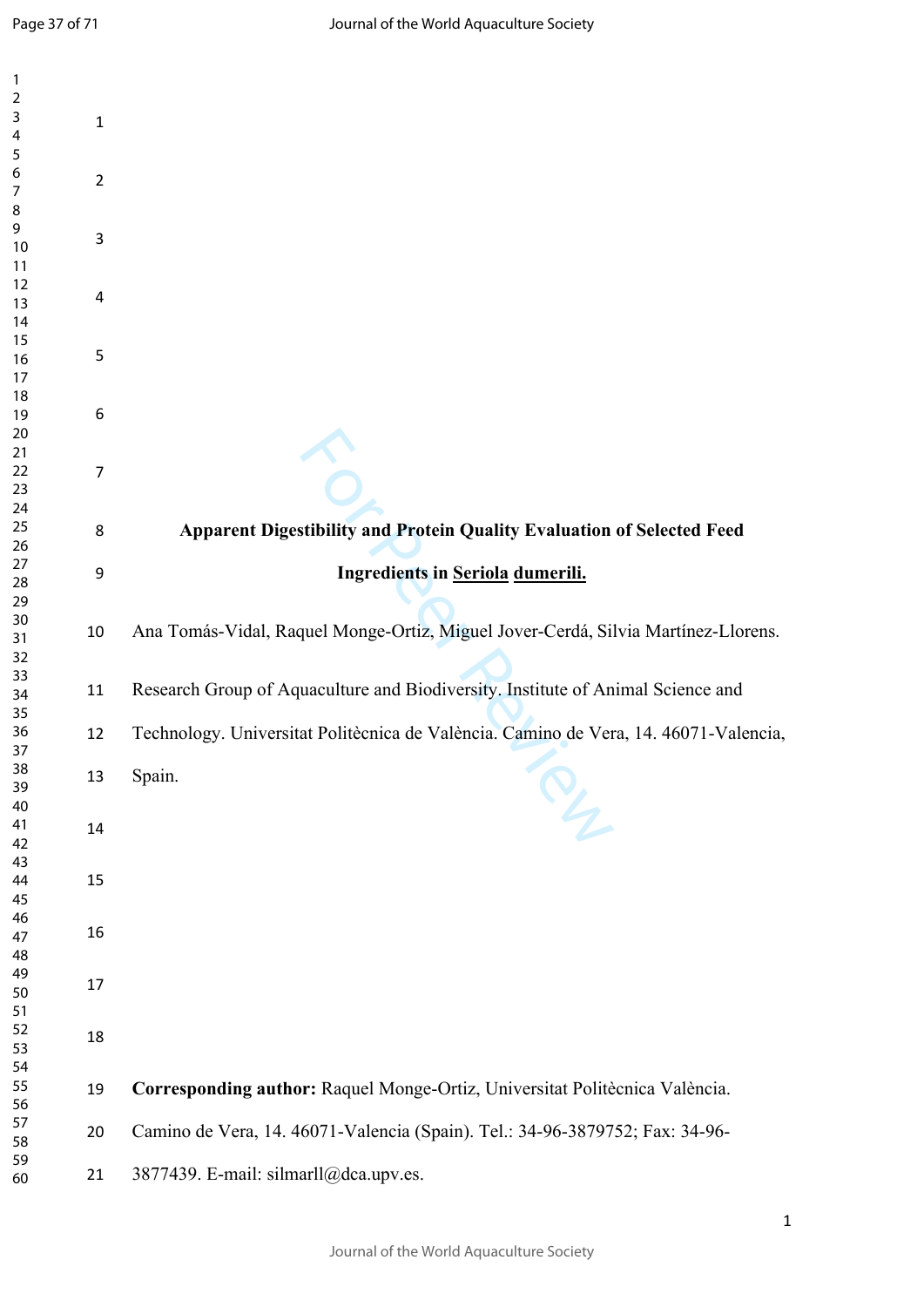| 22 | Abstract                                                                            |
|----|-------------------------------------------------------------------------------------|
| 23 | The apparent digestibility coefficients (ADC) of dry matter, crude protein,         |
| 24 | crude lipid, and amino acids in fish, krill, squid, meat, defatted krill, soybean,  |
| 25 | wheat gluten, wheat, camilina, pea, sunflower and fava bean meals were              |
| 26 | determined for juvenile Seriola dumerili. The results showed that the ADC of dry    |
| 27 | matter for yellowtail ranged from 57.7 to 87.2% for animal ingredients, and from    |
| 28 | 42.2 to 82.2% for plant ingredients. ADC of protein exceeding 90% were observed     |
| 29 | in fishmeal, while camilina meal and fava bean meal presented the lowest values.    |
| 30 | Pea meal presented the lowest lipid ADC (83.5%). The availabilities were generally  |
| 31 | higher in animal ingredients than those in vegetal ones. Except camilina and fava   |
| 32 | bean meal, the other ingredients appear to be favorable for Seriola dumerili diets, |
| 33 | especially the ones from animal sources. The lower case chemical score values       |
| 34 | (minimum value from AARs) were obtained in some vegetal ingredients (14 to          |
| 35 | 18%), while the highest ones, appeared in marine ingredients (69 to 88%).           |
| 36 | According to Oser's Index, the most balanced protein for yellowtail with regard to  |
| 37 | essential amino acids was in krill, defatted krill, and fishmeal (92 to 96%). So,   |
| 38 | animal sources are suitable as protein ingredients, but they could be enhanced      |
| 39 | through some essential amino acid supplementation.                                  |
| 40 |                                                                                     |
| 41 |                                                                                     |
| 42 |                                                                                     |
| 43 |                                                                                     |
|    |                                                                                     |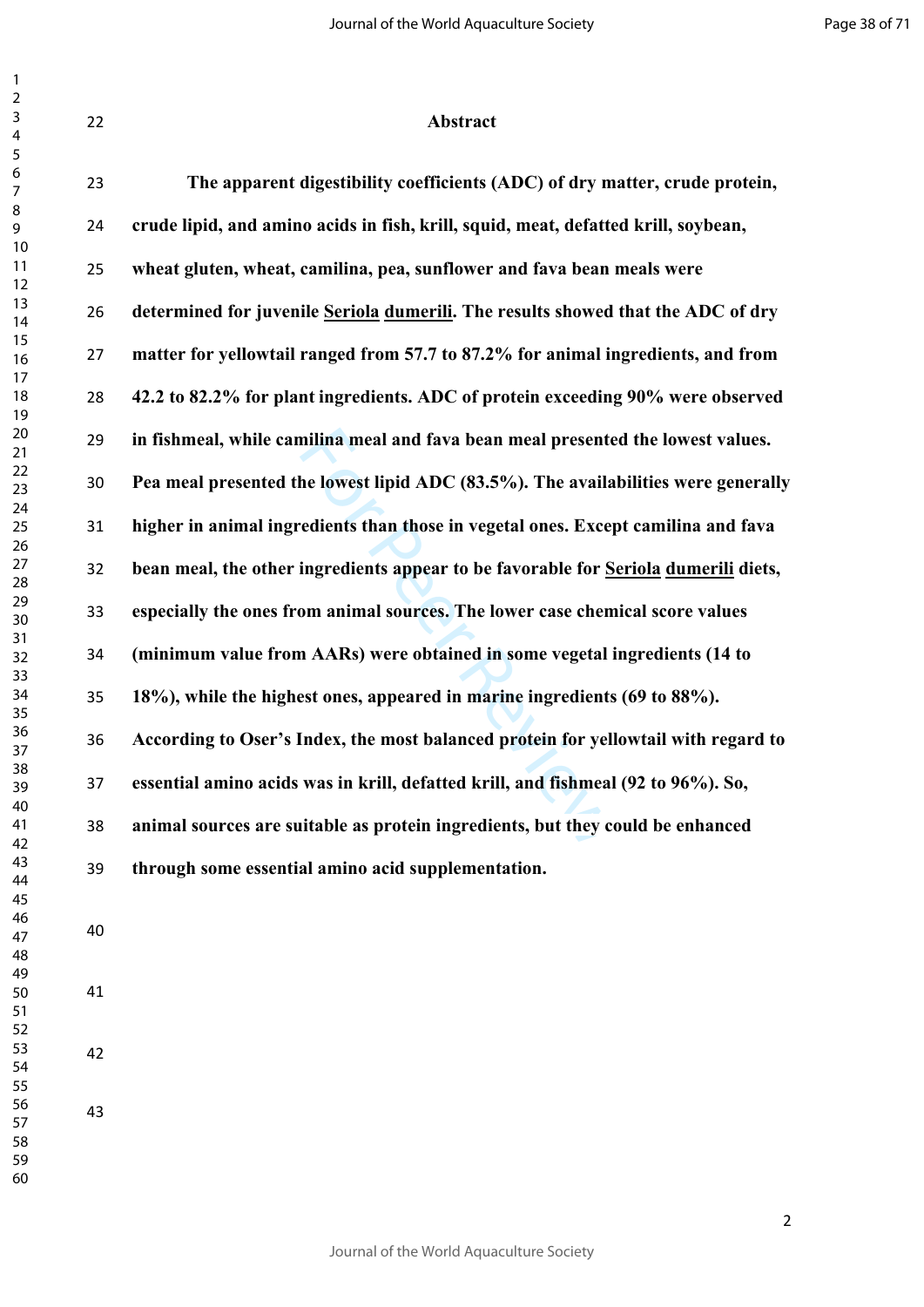| 1                                        |  |
|------------------------------------------|--|
| 2                                        |  |
| 3                                        |  |
| 4                                        |  |
| 5                                        |  |
| 6                                        |  |
|                                          |  |
| 8                                        |  |
| 9                                        |  |
| 10                                       |  |
| 1<br>$\mathbf{1}$<br>1<br>$\overline{c}$ |  |
| 3<br>1                                   |  |
| 14                                       |  |
| 15                                       |  |
| 16                                       |  |
| 1                                        |  |
| 18                                       |  |
| 19                                       |  |
| 20                                       |  |
| $\overline{21}$                          |  |
| $^{22}$                                  |  |
| 23                                       |  |
| $^{24}$                                  |  |
| 25                                       |  |
| 26                                       |  |
| 27                                       |  |
| 28                                       |  |
| 29                                       |  |
| 30                                       |  |
| 31                                       |  |
| 32                                       |  |
| 33                                       |  |
| 34                                       |  |
| 35                                       |  |
| 36                                       |  |
| 37                                       |  |
| 88                                       |  |
| 39                                       |  |
| 40                                       |  |
| 41                                       |  |
| 42                                       |  |
| 43                                       |  |
| 44                                       |  |
| 45                                       |  |
| 46<br>47                                 |  |
| 48                                       |  |
| 49                                       |  |
| 50                                       |  |
| 51                                       |  |
| 5<br>$\overline{c}$                      |  |
| 53                                       |  |
| 54                                       |  |
| 55                                       |  |
| 56                                       |  |
| 57                                       |  |
| 58                                       |  |
| 59                                       |  |
| 60                                       |  |

 In the last two decades the European aquaculture sector has shown an increasing interest and demand in fast-growing species (Mazzola et al. 2000) such as Mediterranean yellowtail (Seriola dumerili*)*, as they can improve the competitiveness of aquaculture companies.

For Peer Review The most expensive component in feed formulation in aquaculture is protein. This is especially important considering that Seriola species require high protein dietary levels (450550 g kg-1) for maximum growth (Masumoto et al*.* 1998; Jover et al*.* 1999; Tomás et al*.* 2008), and the dietary substitution of proteins by other nutrients—such as lipids or carbohydrates—is not the best solution for the formulation of feeds for S. dumerili (Jover et al. 1999). In this sense, fishmeal is an ideal protein source for carnivorous fish, because it contains a balanced amino acid composition, high content of phosphorous and minerals and high digestibility coefficients. However, its high cost motivated its reduction in aqua feeds, while maintaining the same protein levels from alternative protein sources.

 Currently, in order to avoid the dependence on fishmeal, aquaculture diets should contain high amounts of alternative proteins that are more widely available and that have lower and more stable market prices than this marine resource. Alternative proteins include a large range of plant or animal proteins with competitive prices (Martínez-Llorens, Vidal, & Cerdá, 2012). Despite these economic advantages, previous results on Mediterranean yellowtail show that alternative proteins cannot totally replace fishmeal when they are used as the sole ingredient. When soybean is included to replace over 30% of the fishmeal, it resulted in poor growth and showed low nutrient efficiency (Tomás et al. 2005). Total fishmeal substitution presents some limitations in fish diets, such as the anti-nutrients that are particularly contained in vegetable proteins (Krogdahl et al. 2010), causing a protease enzyme activity decrease and, therefore, low protein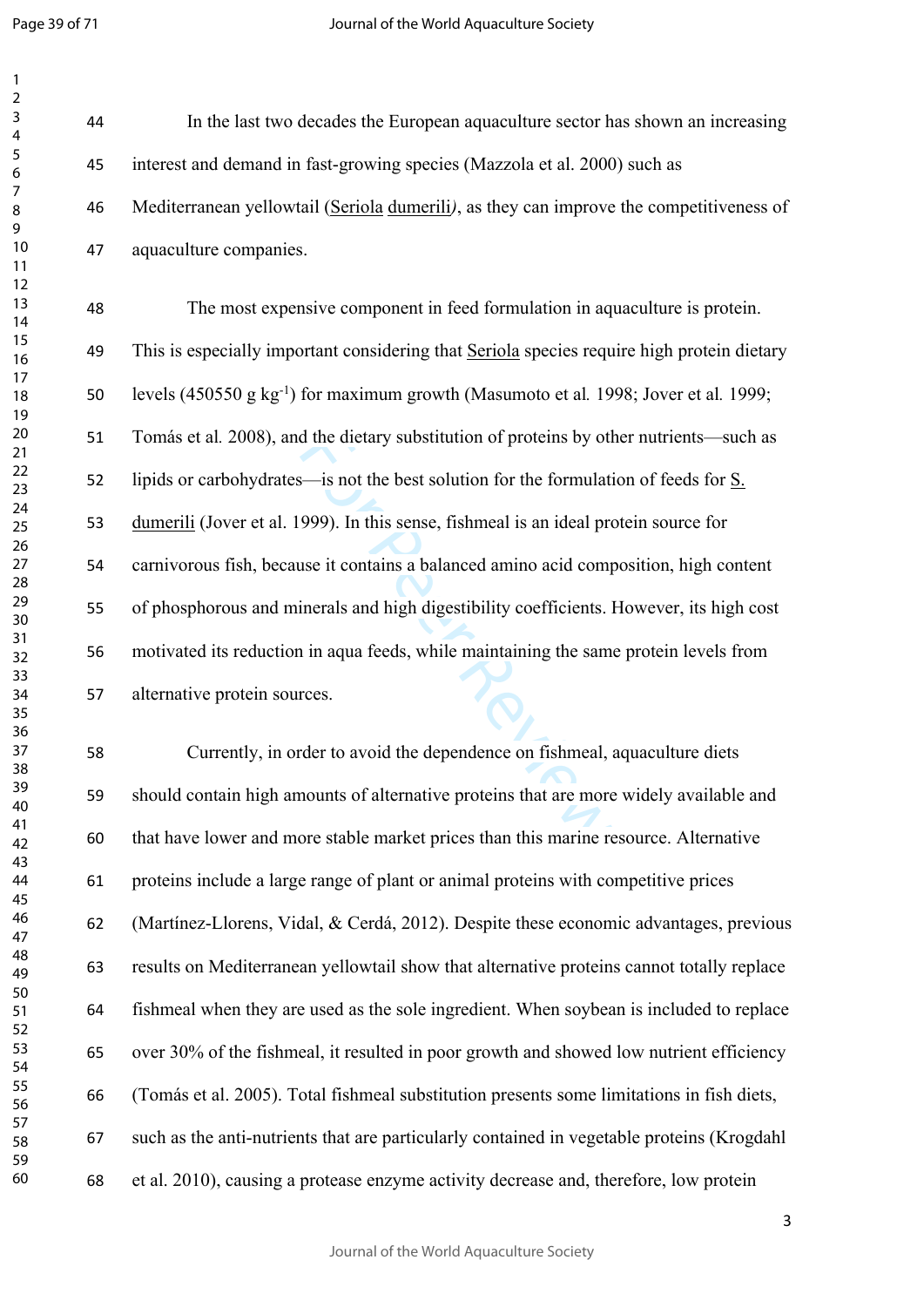Exercise of this reason, the combinated and poultry meal) with plant proteins in fist<br>and poultry meal) with plant proteins in fist<br>be deficiencies in amino acids of some prot<br>ent compounds and avoiding supplementat<br>k of digestibility (Monge-Ortiz et al. 2016). Another issue related to the use of alternative protein sources is the inadequate profile of amino acids (Cerezo et al. 2012), which results in poor fish growth and protein deficiencies. This forces the use of supplemental diets with synthetic amino acids, which increases the feed price. The best growth and nitrogen retention results when combination of protein sources are used, that include a combination of aminoacids in order to complement one source with limiting ones, that is the case of Sparus aurata (Kissil & Lupatsch, 2004; Sánchez-Lozano et al., 2009), and evidence suggests that for other species too, like Salmo salar (Espe, 2006) or Seriola dumerili (Monge-Ortiz et al, 2017). For this reason, the combination of animal proteins (such as defatted krill and poultry meal) with plant proteins in fish diets could be beneficial to palliate the deficiencies in amino acids of some protein sources, thus reducing the anti-nutrient compounds and avoiding supplementation with synthetic aminoacids (AAs), lack of palatability (Oliva-Teles 2012) and 'green liver' (Takagi et al. 2005). The adequate proportion to simulate the ideal amino acid profile in diets for the Mediterranean yellowtail will require studies on the digestibility and the protein quality of these ingredients.

 Therefore, the evaluation of feed ingredients is crucial to nutritional research and feed development for aquaculture species (Glencross et al. 2007). The alternative protein sources and their inclusion levels need to be optimized in fish diets to make aquaculture production more efficient and cost-effective. Digestibility trials are essential to shed light on the potential of these ingredients for fish before their inclusion in diet formulations.

 There are numerous factors involved in the digestibility performance of common feed ingredients for fish. Digestibility coefficients are also different for the same ingredient depending on the species under study (Davies et al. 2009). Apparent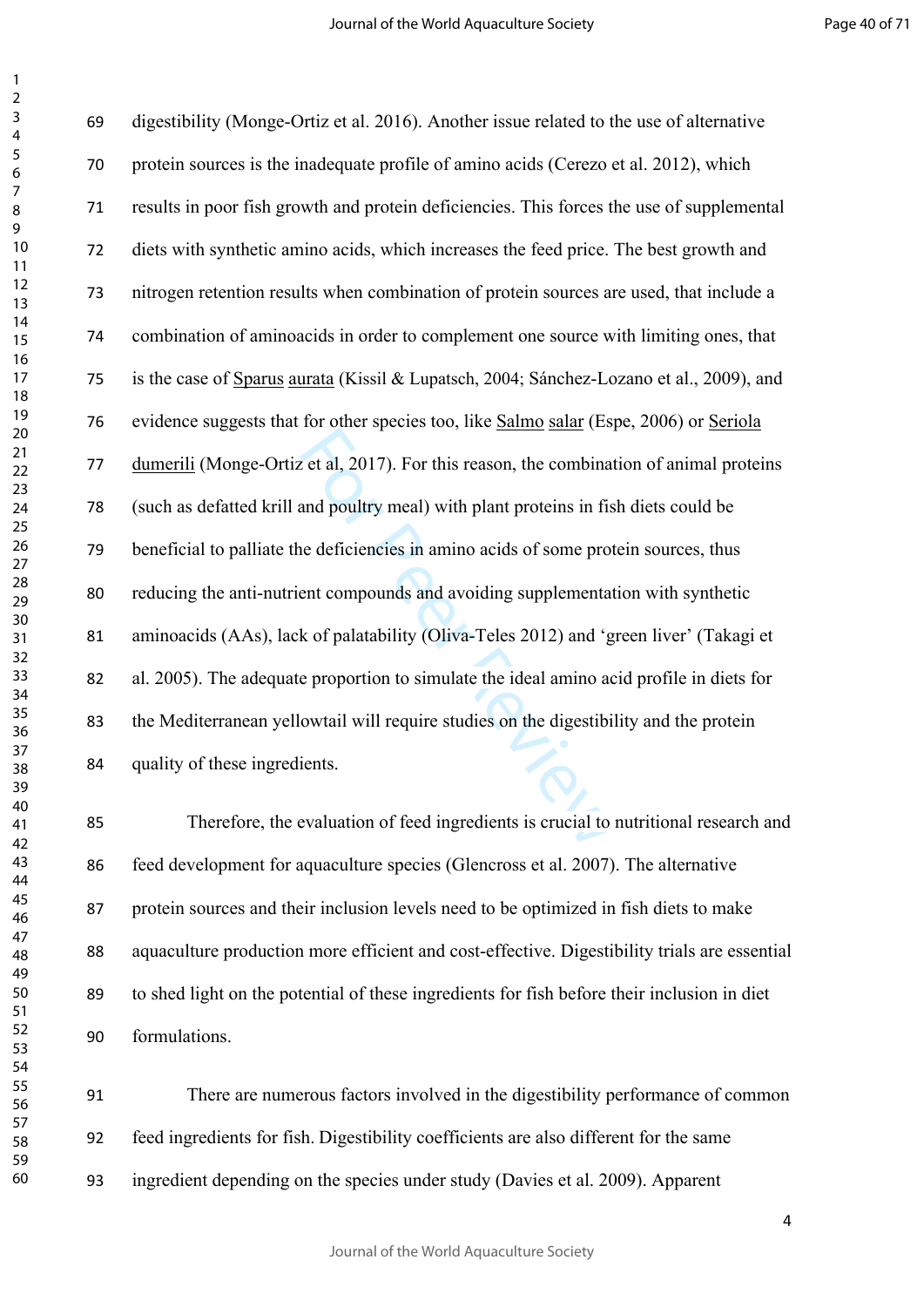| 1               |  |
|-----------------|--|
| $\overline{c}$  |  |
| 3               |  |
| 4               |  |
| 5               |  |
|                 |  |
| 6<br>7          |  |
|                 |  |
| 8               |  |
| 9               |  |
| 10              |  |
| $\overline{11}$ |  |
| $\overline{12}$ |  |
| $\overline{13}$ |  |
| $\overline{14}$ |  |
| $\overline{15}$ |  |
| $\frac{16}{2}$  |  |
| $\overline{17}$ |  |
|                 |  |
| 18              |  |
| 19              |  |
| $\frac{20}{1}$  |  |
| - 21<br>22<br>- |  |
|                 |  |
| $\frac{1}{2}$   |  |
| 24              |  |
| 25              |  |
| 26              |  |
| 27              |  |
| 28              |  |
| 29              |  |
|                 |  |
| 30              |  |
| 31              |  |
| 32              |  |
| 33              |  |
| 34              |  |
| 35              |  |
| 36              |  |
| 37              |  |
| 38              |  |
| 39              |  |
| 40              |  |
| 41              |  |
| 42              |  |
|                 |  |
| 43              |  |
| 44              |  |
| 45              |  |
| 46              |  |
| 47              |  |
| 48              |  |
| 49              |  |
| 50              |  |
| 51              |  |
| 52              |  |
| 53              |  |
| 54              |  |
| 55              |  |
|                 |  |
| 56              |  |
| 57              |  |
| 58              |  |
| 59              |  |

| 94  | digestibility coefficient (ADC) values of feed ingredients are normally the result of     |
|-----|-------------------------------------------------------------------------------------------|
| 95  | differences in species, changes in the harvest/catch season of the raw materials and      |
| 96  | conditions under which they were processed. For that reason, studies on various marine    |
| 97  | fish species have been conducted (Lupatsch et al. 1997; Tibbets et al. 2004; Booth et al. |
| 98  | 2005; Tibbets et al. 2006; Davies et al. 2009) in order to assess the quality value of    |
| 99  | different ingredients.                                                                    |
| 100 | Taking into account the relevance of digestibility estimation for diet formulation,       |
| 101 | the aim of this present study was to compare the apparent nutrient digestibility and      |
| 102 | protein quality of 12 different commercially available ingredients for Seriola dumerili.  |
| 103 |                                                                                           |
| 104 | <b>Materials and Methods</b>                                                              |
|     |                                                                                           |
| 105 | <b>Ingredients and Experimental Diets</b>                                                 |
| 106 | Yellowtail (S. dumerili) juveniles were caught in the Mediterranean and                   |
| 107 | transferred to the facilities of the Polytechnic University of Valencia, Spain.           |
| 108 | Feed ingredients were tested for apparent protein digestibility, availability of          |
| 109 | digestible amino acids and protein quality in fishmeal, krill meal, squid meal, poultry   |
| 110 | meal (international feed number 5-03798), defatted krill meal (a product obtained by      |
| 111 | removing the fat with ethanol), soybean (Glycine max), wheat gluten (Triticum spp),       |
| 112 | camilina (Camelina sativa) (product given to our facilities by local farmers), pea (Pisum |
| 113 | sativum), sunflower (Helianthus annuus) and fava bean (Vicia faba) meals (Table 1 and     |
| 114 | 3). Test diets were prepared by mixing a basal diet with one of the test ingredients      |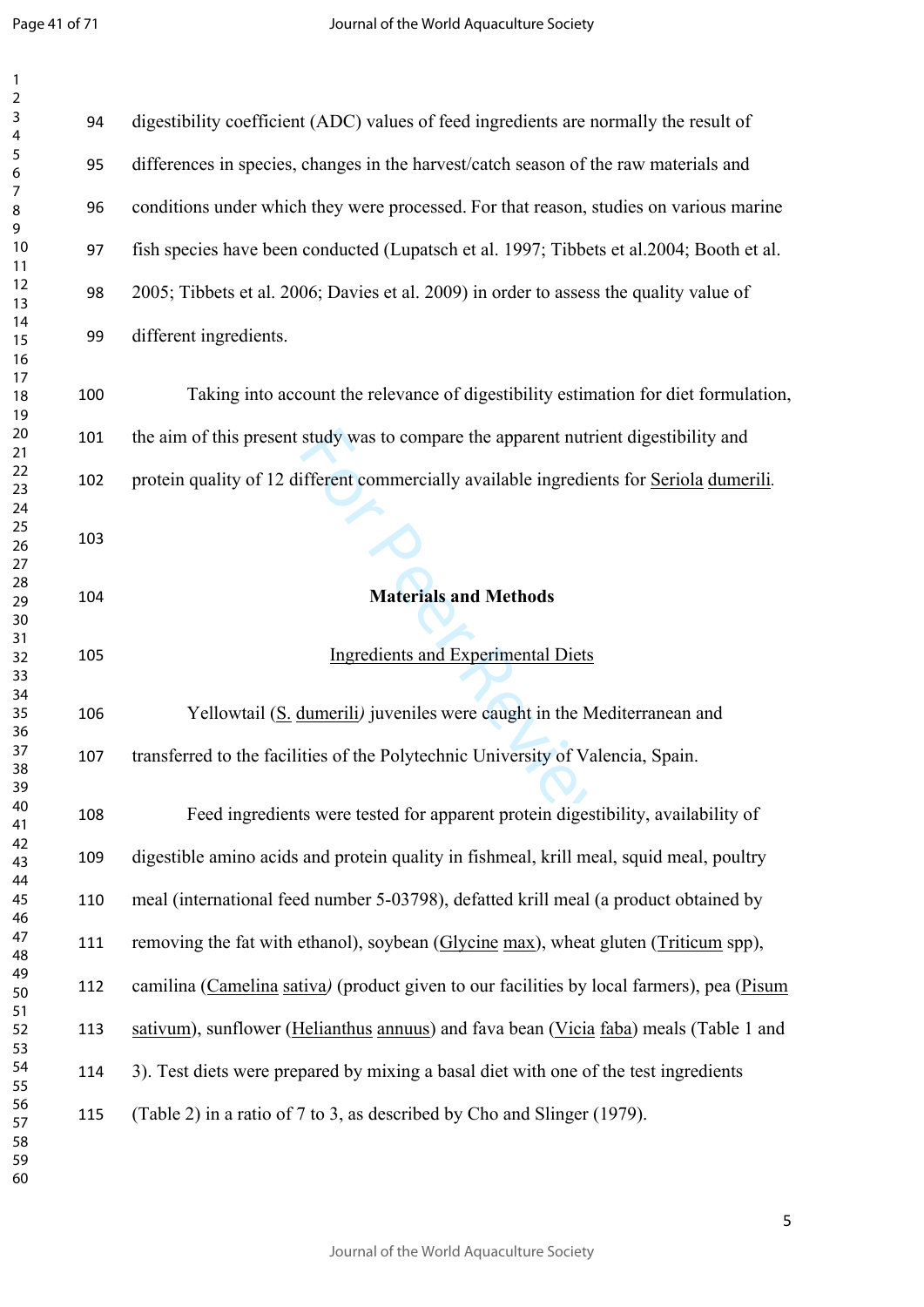| 3                                         |  |
|-------------------------------------------|--|
| 4                                         |  |
| 5                                         |  |
| 6                                         |  |
|                                           |  |
| 8                                         |  |
|                                           |  |
| 9                                         |  |
| 10                                        |  |
| 1<br>1                                    |  |
| 1<br>$\overline{2}$                       |  |
| Í<br>1<br>3                               |  |
| 1<br>4                                    |  |
| 15                                        |  |
| 16                                        |  |
| 1                                         |  |
| 18                                        |  |
| 9                                         |  |
| 1                                         |  |
| 20                                        |  |
| $\overline{21}$                           |  |
| $\overline{2}$<br>$\overline{2}$          |  |
| $\overline{2}$<br>3                       |  |
| $\frac{24}{3}$                            |  |
| 25                                        |  |
| 26                                        |  |
| $\frac{1}{2}$                             |  |
| $^{28}$                                   |  |
| 29                                        |  |
|                                           |  |
| 30                                        |  |
| $\overline{\textbf{3}}$                   |  |
| $\overline{\mathbf{3}}$<br>$\overline{2}$ |  |
| $\overline{\mathbf{3}}$<br>ξ              |  |
| $\frac{34}{3}$                            |  |
| $35^{\circ}$                              |  |
| 36                                        |  |
| 37                                        |  |
| 38                                        |  |
|                                           |  |
| 39                                        |  |
| 1ſ                                        |  |
| 41                                        |  |
| 42                                        |  |
| 43                                        |  |
| 44                                        |  |
| 45                                        |  |
| 46                                        |  |
| 47                                        |  |
| 48                                        |  |
|                                           |  |
| 49                                        |  |
| 50                                        |  |
| 51                                        |  |
| 52                                        |  |
| 53                                        |  |
| 54                                        |  |
| 55                                        |  |
| 56                                        |  |
| 57                                        |  |
| 58                                        |  |
| 59                                        |  |
|                                           |  |
| 60                                        |  |

> $\frac{1}{2}$ <br>
> For the prototom problem is the set of prototom problem<br>  $\frac{1}{2}$ <br>  $\frac{1}{2}$ <br>  $\frac{1}{2}$ <br>  $\frac{1}{2}$ <br>  $\frac{1}{2}$ <br>  $\frac{1}{2}$ <br>  $\frac{1}{2}$ <br>  $\frac{1}{2}$ <br>  $\frac{1}{2}$ <br>  $\frac{1}{2}$ <br>  $\frac{1}{2}$ <br>  $\frac{1}{2}$ <br>  $\frac{1}{2}$ <br>  $\frac{1}{2}$ <br> The different ingredients of the diets were weighed individually and mixed to form homogeneous dough, and were prepared by cooking-extrusion processing with a a semi- industrial twin-screw extruder (CLEXTRAL BC-45, St. Etienne, France). The conditions under which they were processed are as follows: a screw speed of 100 rpm, a temperature of 110 C, and a pressure of 40-50 atm. The experimental diets were assayed in quintuplicate. The fish were handfed once a day (8.00h), and fecal collection occurred 8 h later (16:00h). The pellet size used was 3mm during the experiment, increasing to 4mm in the final part of the experiment. The pellets were slowly distributed to give all fish time to eat. The uneaten diet was collected when fish had finished feeding. Digestibility Assay 128 Fifteen yellowtails  $(175\pm 2.8 \text{ g initial mean live weight})$  were randomly distributed in five experimental tanks (190 L fiberglass tanks, 88cm length, 62 cm diameter and 188 cm depth) of a marine semi-closed recirculating system designed on the basis of the Guelph system (the fecal material being collected in a settling column). Each tank was loaded with three fish. The velocity of the water flow was adjusted to minimize settling of the feces in the drainpipe and maximize feces recovery in the settling column. There was a three-month adaptation period (adaptation to dry diets was a very

> long process, in which yellowtail were first fed anchovy and, later, a semi-moist diet—a mix of anchovy and fishmeal—before being fed the control diet). Once the fish had become accustomed to both the tanks and the dietary regime, collection of feces was initiated.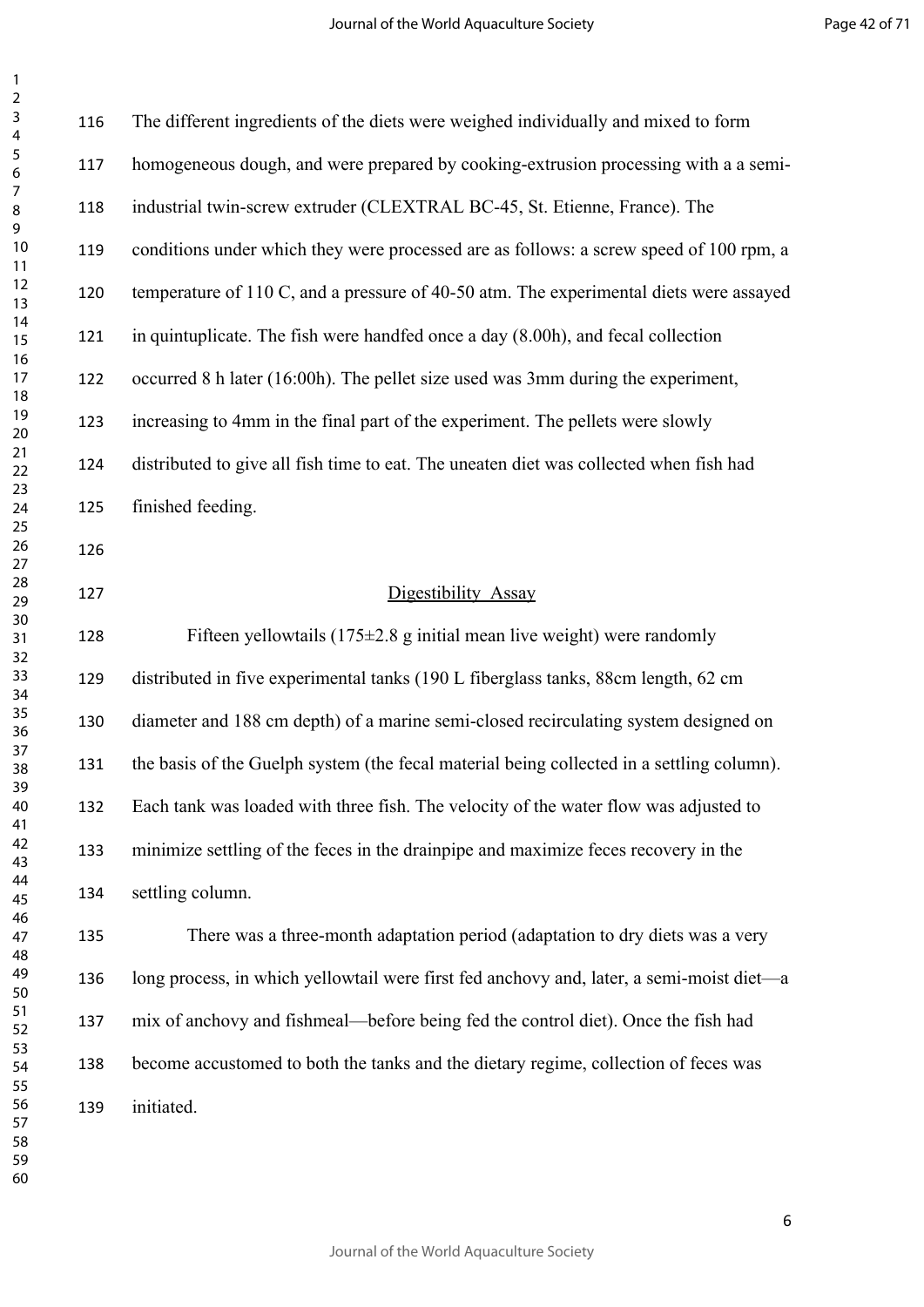Page 43 of 71

 $\mathbf{1}$ 

| $\mathbf{1}$                                       |     |                                                                                                                         |
|----------------------------------------------------|-----|-------------------------------------------------------------------------------------------------------------------------|
| $\sqrt{2}$<br>3<br>$\overline{4}$                  | 140 | The fish were fed one meal a day at 10.00 h. The feed was offered only as long                                          |
| 5<br>6                                             | 141 | as the fish were actively feeding in order to avoid wastage. One hour after the meal, the                               |
| $\overline{7}$<br>$\, 8$<br>9                      | 142 | drainpipe and the settling column were brushed out to remove uneaten feed particles                                     |
| 10<br>11                                           | 143 | and feces from the system to avoid mixing feed particles and feces in the recollection.                                 |
| 12<br>13                                           | 144 | Feces were collected next day from the base of the settling column into a plastic                                       |
| 14<br>15                                           | 145 | container by gravity at 8.00 h. After feces collection, the fish were fed again at 10.00h,                              |
| 16<br>17<br>18                                     | 146 | waiting two hours between feces recolection and feeding to avoid stress.                                                |
| 19<br>20                                           | 147 | The water temperature was maintained around 20 C (21.5 $\pm$ 2.4 C) during the                                          |
| 21<br>22                                           | 148 | experimental period by a water conditioning pump (TRANE CAN 490, 123.3 kW)                                              |
| 23<br>24<br>25<br>26<br>27<br>28<br>29<br>30<br>31 | 149 | installed in the system. All tanks were equipped with aeration and the level of dissolved                               |
|                                                    | 150 | oxygen was $6.6 \pm 1.3$ mg L <sup>-1</sup> . Water salinity was $31.5 \pm 4.1$ g/L, pH $7.3 \pm 0.4$ , NO <sub>3</sub> |
|                                                    | 151 | $(25-150 \text{ mg/L})$ , and NO <sub>2</sub> (0.05–0.5 mg/L), and the ammonium value was undetectable                  |
|                                                    | 152 | The photoperiod was maintained at 12-h light and 12-h dark by means of artificial                                       |
| 32<br>33<br>34                                     | 153 | daylight simulation. All these parameters were measured daily from Monday to                                            |
| 35<br>36                                           | 154 | Saturday. This parameters are optimal for S. dumerili in recirculation system, and are                                  |
| 37<br>38                                           | 155 | similar that in other Seriola experiments (Jover, 1999; Monge-Ortiz, 2018a, 2018b)                                      |
| 39<br>40<br>41                                     | 156 | Over a six-month period, the fish groups were fed the experimental diets and                                            |
| 42<br>43                                           | 157 | feces were sampled from each tank. One tank was fed with the control diet over six                                      |
| 44<br>45                                           | 158 | months to determine the possible variations in digestibility throughout the experimental                                |
| 46<br>47                                           | 159 | period. Experimental periods were 14 days long for each diet and each replicate. The                                    |
| 48<br>49<br>50                                     | 160 | last three days of the two-week period fish fasted in order to avoid mixing feces                                       |
| 51<br>52                                           | 161 | between diets. Feces were removed immediately to determine their amount and have                                        |
| 53<br>54<br>55                                     | 162 | enough for analysis following which fish continued to be fed the same diet for another                                  |
| 56<br>57                                           | 163 | week. The switching of dietary treatments was as follows: diets with fava bean,                                         |
| 58<br>59<br>60                                     | 164 | camilina, soybean and pea meal were tested from Week 1 to Week 2, from 7 to 8, from                                     |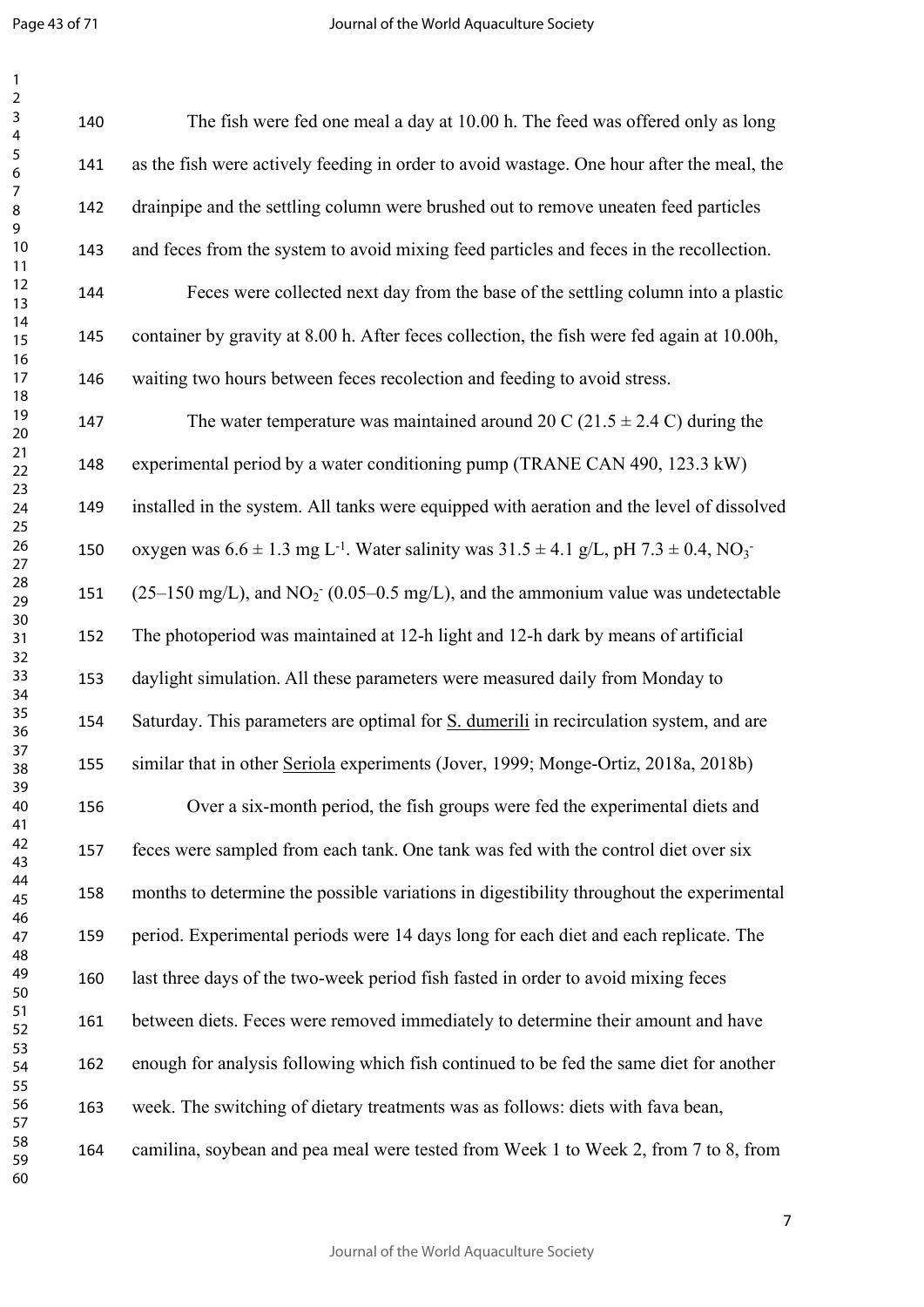13 to 14 and from 19 to 20 respectively; diets with sunflower, wheat, wheat gluten and 166 defatted krill meal were assayed from Wweek 3 to Wweek 4, from 9 to 10, from 15 to 16, from 21 to 22 and from 25 to 26, respectively; and diets containing fish, krill, meat and squid meal were tested from Week 5 to 6, from 11 to 12, from 17 to 18, from 23 to 24, and from 27 to 28, respectively of the experimental trial. The fecal material collected was dried to a constant weight in an oven at 60 C for 48 h prior to analysis and stored in airtight plastic containers until nutrient component and inert marker (acid insoluble ash, AIA) analysis. The AIA content of feeds and feces was

determined by the method of Atkinson et al. (1984), to calculate the apparent

digestibility coefficient, (ADC).

hod of Atkinson et al. (1984), to calculate<br>t, (ADC).<br>tibility coefficients (ADC<sub>diet</sub>, %) of each sp<br>Cp, %), lipid (ADCl, %), and AA) of the direction<br>translation coefficients.<br> $ker_{\text{dict}} \times \text{Nutrientfaces}$ <br> $ker_{\text{faces}} \times \text{Nutrient_{\text{dict$ 175 Apparent digestibility coefficients  $(ADC<sub>dict</sub>, %)$  of each specific nutritional variable (protein (ADCp, %), lipid (ADCl, %), and AA) of the diets were calculated using the following formulae:

$$
ADC_{\text{dict}} = 1 - \left(\frac{\text{Market}_{\text{dict}} \times \text{Nutrient}_{\text{faces}}}{\text{Market}_{\text{faces}} \times \text{Nutrient}_{\text{dict}}}\right)
$$

181 In this equation, the terms Marker<sub>diet</sub> (g kg<sup>-1</sup>) and Marker<sub>faeces</sub> (g kg<sup>-1</sup>) represent 182 the marker content of the diet and the feces, respectively, and Nutrient<sub>diet</sub>  $(g \ kg^{-1})$  and 183 Nutrient<sub>faeces</sub>  $(g \ kg^{-1})$  are the nutritional parameters of concern (e.g. protein or energy) in the diet and the feces, respectively.

 The apparent digestibility coefficients of dry matter, protein, lipid and amino acids for the test ingredients (30% replacement level) were calculated as follows: 

$$
ADCN_{\text{ing}} = \frac{[(a+b) \times ADCN_{\text{test}} - a \times ADCN_{\text{ref}}]}{b}
$$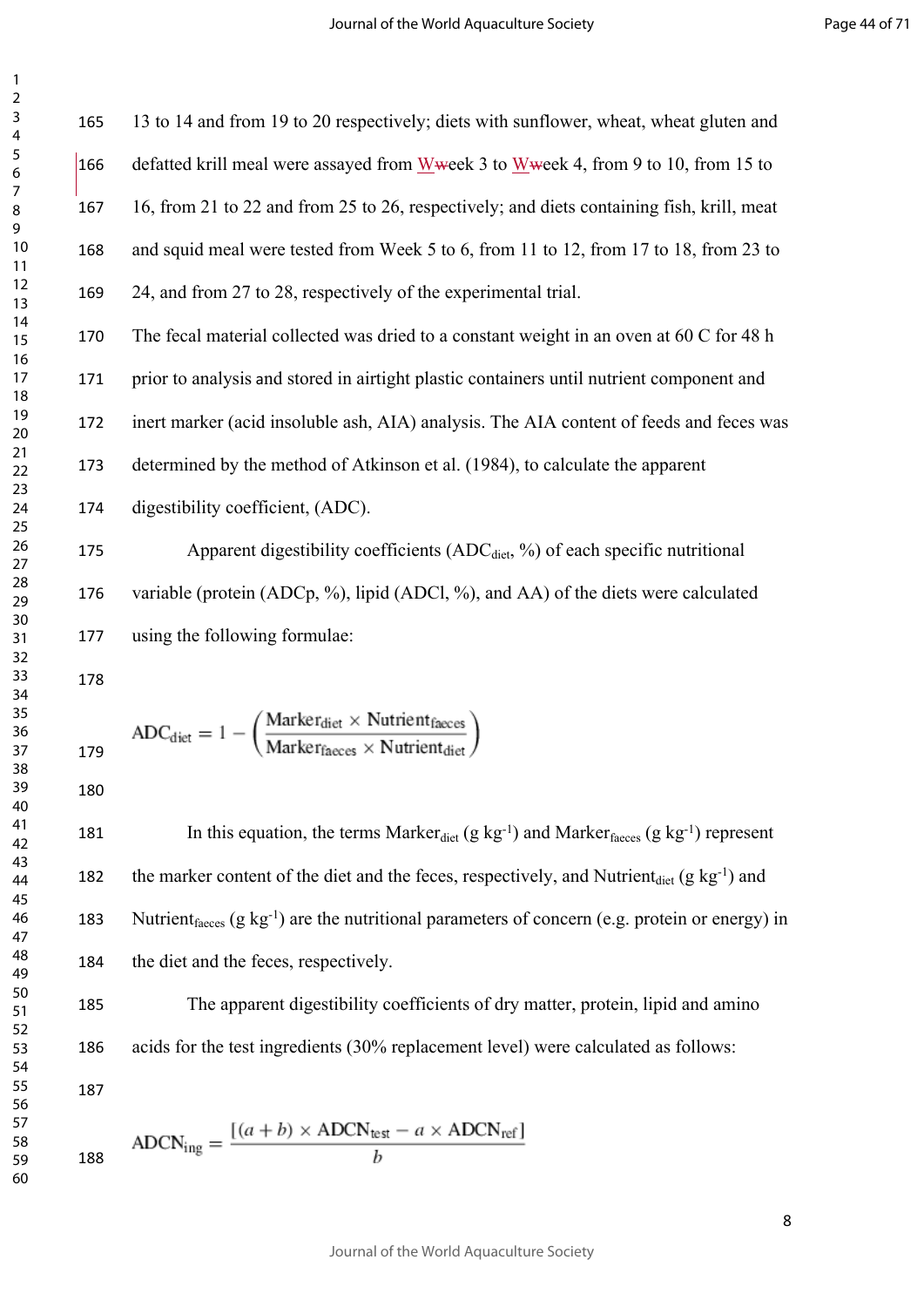| $\mathbf{1}$<br>$\sqrt{2}$             |     |                                                                                                      |
|----------------------------------------|-----|------------------------------------------------------------------------------------------------------|
| $\mathsf 3$<br>$\overline{\mathbf{4}}$ | 189 |                                                                                                      |
| $\sqrt{5}$<br>$\boldsymbol{6}$         | 190 | In the equation above, " $a$ " is nutrient contribution of reference diet to nutrient                |
| $\overline{7}$<br>$\, 8$               | 191 | content of test diet, "b" is nutrient contribution of test ingredients to nutrient content of        |
| 9<br>10<br>11                          | 192 | combined diet, " $a + b$ " is the level of nutrient in combined diet (%); ADCN <sub>test</sub> (%) = |
| 12<br>13                               | 193 | apparent digestibility coefficient of a nutrient in combined diet and ADCN <sub>ref</sub> $(\%)$ =   |
| 14<br>15                               | 194 | apparent digestibility coefficient of a nutrient in reference diet (Forster 1999).                   |
| 16<br>17                               | 195 |                                                                                                      |
| 18<br>19<br>20                         | 196 | <b>Chemical Analysis</b>                                                                             |
| 21<br>22                               | 197 | Chemical analysis of the dietary ingredients was performed prior to diet                             |
| 23<br>24                               | 198 | formulation (Table 1). Diets and their ingredients were analyzed according to AOAC                   |
| 25<br>26<br>27<br>28<br>29<br>30<br>31 | 199 | (1995) procedures: dry matter (105 C to constant weight), ash (incinerated at 550 C to               |
|                                        | 200 | constant weight), crude protein (N x 6.25), assessed by the Kjeldahl method after acid               |
|                                        | 201 | digestion (Kjeltec 2300 Auto Analyser, Tecator Höganas, Sweden), and crude lipid,                    |
| 32<br>33<br>34                         | 202 | extracted with methyl-ether (Soxtec 1043 extraction unit, Tecator).                                  |
| 35                                     | 203 | Following the aforementioned method by Bosch et al. (2006), the amino acid                           |
| 36<br>37<br>38<br>39<br>40             | 204 | content of the fish carcasses and the diets were established using a Waters HPLC                     |
|                                        | 205 | system (Waters 474, Waters, Milford, MA, USA) with two pumps (Model 515, Waters),                    |
| 41<br>42<br>43                         | 206 | an auto-sampler (Model 717, Waters), a fluorescence detector (Model 474, Waters) and                 |
| 44<br>45                               | 207 | a temperature control module. Before hydrolysation, alpha aminobutyric acid was added                |
| 46<br>47                               | 208 | as an internal standard. The derivatization of amino acids was made by using AQC (6-                 |
| 48<br>49                               | 209 | aminoquinolyl-N-hydroxysuccinimidyl carbamate). Methionine and cysteine were                         |
| 50<br>51<br>52                         | 210 | determined separately as methionine sulphone and cysteic acid after oxidation with                   |
| 53<br>54                               | 211 | performic acid. Amino acids were separated with a C-17 reverse-phase column Waters                   |
| 55<br>56                               | 212 | Acc. Tag (150 mm x 3.9 mm) and subsequently transformed to Met and Cys.                              |
| 57<br>58<br>59<br>60                   | 213 |                                                                                                      |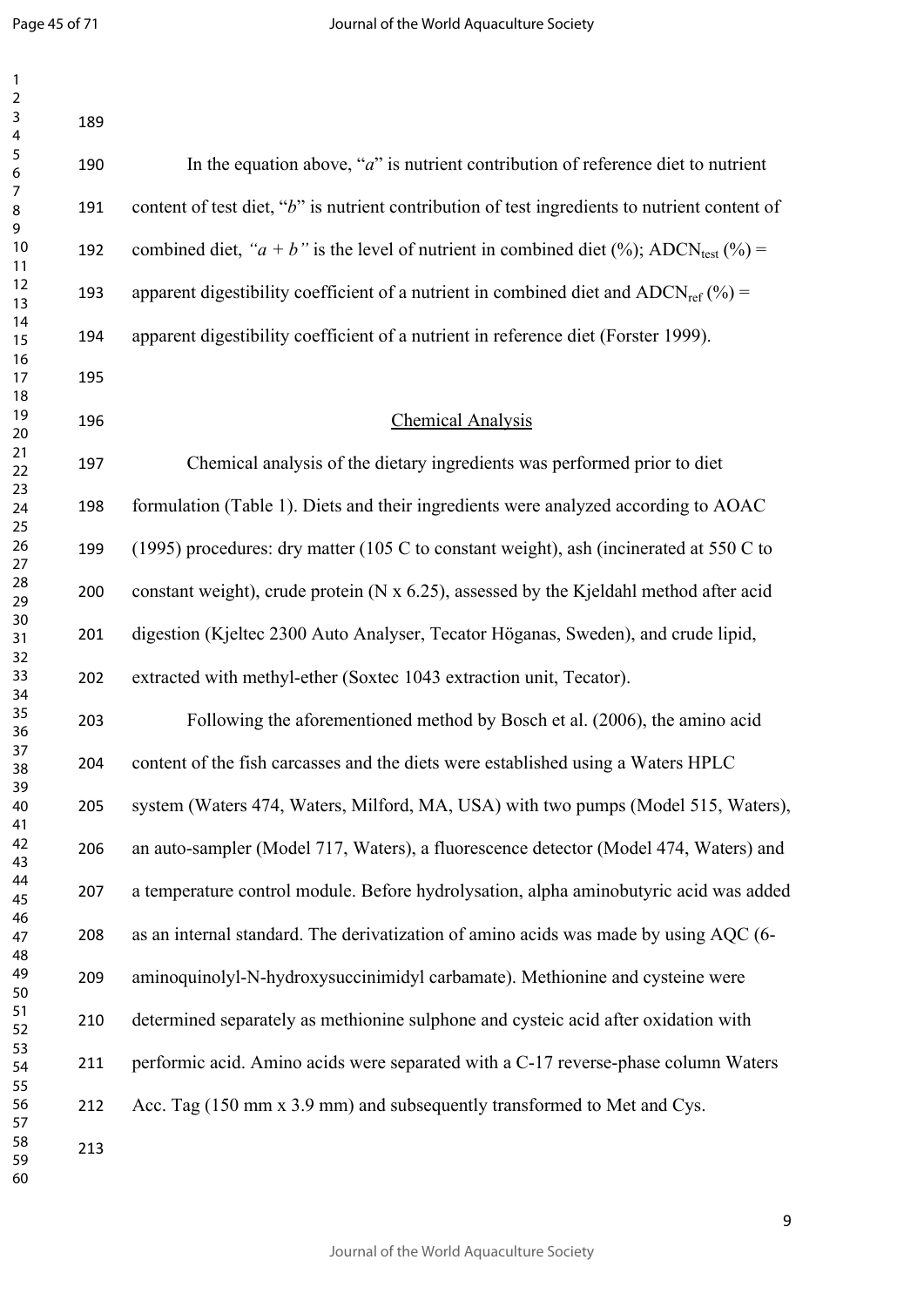| $\overline{2}$<br>$\mathsf 3$         | 214 | <b>Protein Quality</b>                                                                                             |
|---------------------------------------|-----|--------------------------------------------------------------------------------------------------------------------|
| $\overline{\mathbf{4}}$<br>$\sqrt{5}$ | 215 | The values of the following indices were calculated:                                                               |
| $\boldsymbol{6}$<br>$\overline{7}$    |     |                                                                                                                    |
| $\,8\,$<br>$\mathsf 9$                | 216 | - Amino acid ratio (AAR, %) = $(AA_{\text{sample}})/(AA_{\text{reference}})^*100$ , where $AA_{\text{sample}}$ and |
| 10<br>11                              | 217 | $AA$ <sub>reference</sub> are the digestible amino acid contents in the test sample and whole $S$ .                |
| 12<br>13                              | 218 | dumerili (Fig. 1), the one taken as reference (average values of 20 samples of fish                                |
| 14<br>15                              | 219 | weighing $100$ to $500$ g).                                                                                        |
| 16<br>17<br>18                        | 220 | - Chemical score (CS, %): minimum value from AARs calculated for digestible                                        |
| 19<br>20                              | 221 | essentials amino acids (EAA: Arg, His, Ile, Leu, Lys, Met, Phe, Thr, Val).                                         |
| 21<br>22                              | 222 | - Limiting amino acid: the digestible amino acid corresponding to CS in the test sample.                           |
| 23<br>24<br>25                        | 223 | - Oser's Index (OI, %): used as index of nutritional quality and achieved as the                                   |
| 26<br>27                              | 224 | geometric mean ratio of digestible amino acids in samples of the ones detected in                                  |
| 28<br>29                              | 225 | Seriola dumerili, which were taken as a reference according to the following formula:                              |
| 30<br>31<br>32                        | 226 | OI $(\frac{9}{6}) = (10 \frac{(1/n*(log(AAR1)+log(AAR2)+log(AARn))}{n})$                                           |
| 33<br>34                              | 227 | in which $AAR_1$ , $AAR_2$ $AAR_n$ are the ratios of digestible essential amino acids, and                         |
| 35<br>36                              | 228 | "n" is the number of detected digestible essential amino acids. When the ratio lay above                           |
| 37<br>38                              | 229 | 100, this was taken as reference (Oser 1951).                                                                      |
| 39<br>40<br>41                        | 230 |                                                                                                                    |
| 42<br>43<br>44<br>45                  | 231 | <b>Statistical Analysis</b>                                                                                        |
| 46<br>47                              | 232 | Digestibility coefficients were evaluated using one-way analysis of variance                                       |
| 48<br>49                              | 233 | (ANOVA). ACD data were $log_{10}$ transformed to meet the assumptions of statistical tests                         |
| 50<br>51<br>52                        | 234 | (normality, linearity and homosdasticity). The Newman-Keuls test was used to assess                                |
| 53<br>54                              | 235 | specific differences among diets at a level of P<0.05 (Statgraphics, Statistical Graphics                          |
| 55<br>56<br>57                        | 236 | System, Version Plus 5.1, Herndon, Virginia, USA).                                                                 |
| 58<br>59                              | 237 |                                                                                                                    |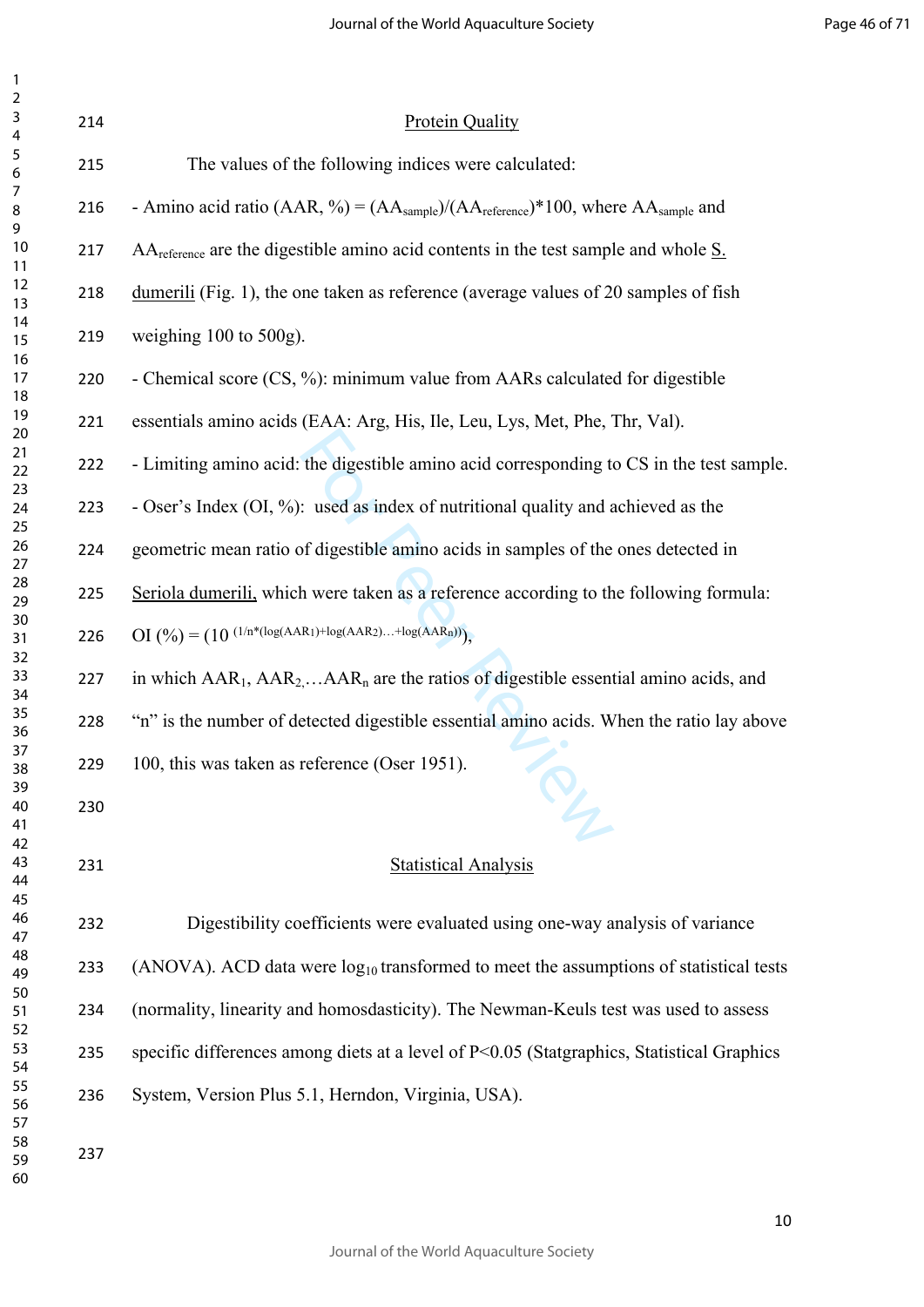| $\mathbf{1}$<br>$\mathbf 2$<br>$\mathsf 3$<br>$\overline{\mathbf{4}}$ | 238 | <b>Results</b>                                                                                                         |
|-----------------------------------------------------------------------|-----|------------------------------------------------------------------------------------------------------------------------|
| $\sqrt{5}$<br>6<br>$\overline{7}$<br>8                                | 239 | <b>Proximate Composition and Amino Acid Content</b>                                                                    |
| 9<br>10                                                               | 240 | The proximate composition of the 12 test feed ingredients are reported in Table                                        |
| 11<br>12                                                              | 241 | 1. The greatest protein values were observed in animal meals; fishmeal (713.2 g kg 1)                                  |
| 13<br>14<br>15                                                        | 242 | wheat gluten $(810 \text{ g kg-1})$ , squid meal $(718.8 \text{ g kg-1})$ and extracted krill meal $(723.1 \text{ g})$ |
| 16<br>17                                                              | 243 | $kg-1$ ), while the lowest were found in vegetable meas like pea (215.9 g kg-1), fava bean                             |
| 18<br>19                                                              | 244 | $(236.6 \text{ g kg-1})$ and sunflower meal $(291.3 \text{ g kg-1})$ .                                                 |
| 20<br>21<br>22<br>23                                                  | 245 | Vegetal meals presented the poorest amino acid balance, with serious                                                   |
| 24<br>25                                                              | 246 | deficiencies in EAA, such as in arginine, threonine, lysine and methionine (Table 3).                                  |
| 26<br>27                                                              | 247 | Arginine, lysine and leucine were the predominant essential amino acids in animal                                      |
| 28<br>29                                                              | 248 | ingredients, of which fish and defatted krill meal had a relatively similar content. The                               |
| 30<br>31<br>32<br>33<br>34<br>35<br>36<br>37<br>38<br>39<br>40        | 249 | principal non-essential amino acids present in animal and vegetal meals were aspartate                                 |
|                                                                       | 250 | and glutamine.                                                                                                         |
|                                                                       | 251 | Digestibility                                                                                                          |
|                                                                       | 252 | The ADCs of dry matter for yellowtail ranged from 71.88 to 89.53% for animal                                           |
| 41<br>42                                                              | 253 | ingredients, and from 65.89 to 79.98% for plant products. The higer protein ADCs                                       |
| 43<br>44<br>45                                                        | 254 | appeared in fishmeal (91.3%), wheat gluten (87%), defatted krill meal (86.7%), squid                                   |
| 46<br>47                                                              | 255 | meal $(85.2\%)$ and poultry meal $(85.0\%)$ ; mid-range in krill meal $(75.8\%)$ , soybean meal                        |
| 48<br>49                                                              | 256 | $(73.2%)$ and sunflower and pea meal $(63%)$ ; and low in camilina $(48.5%)$ and fava bean                             |
| 50<br>51<br>52                                                        | 257 | meal (54.9%).                                                                                                          |
| 53<br>54<br>55                                                        | 258 | Apparent digestibility coefficients of lipids in all the treatments were above                                         |
| 56<br>57<br>58<br>59                                                  | 259 | 88%, except in the case of pea meal (83.5%).                                                                           |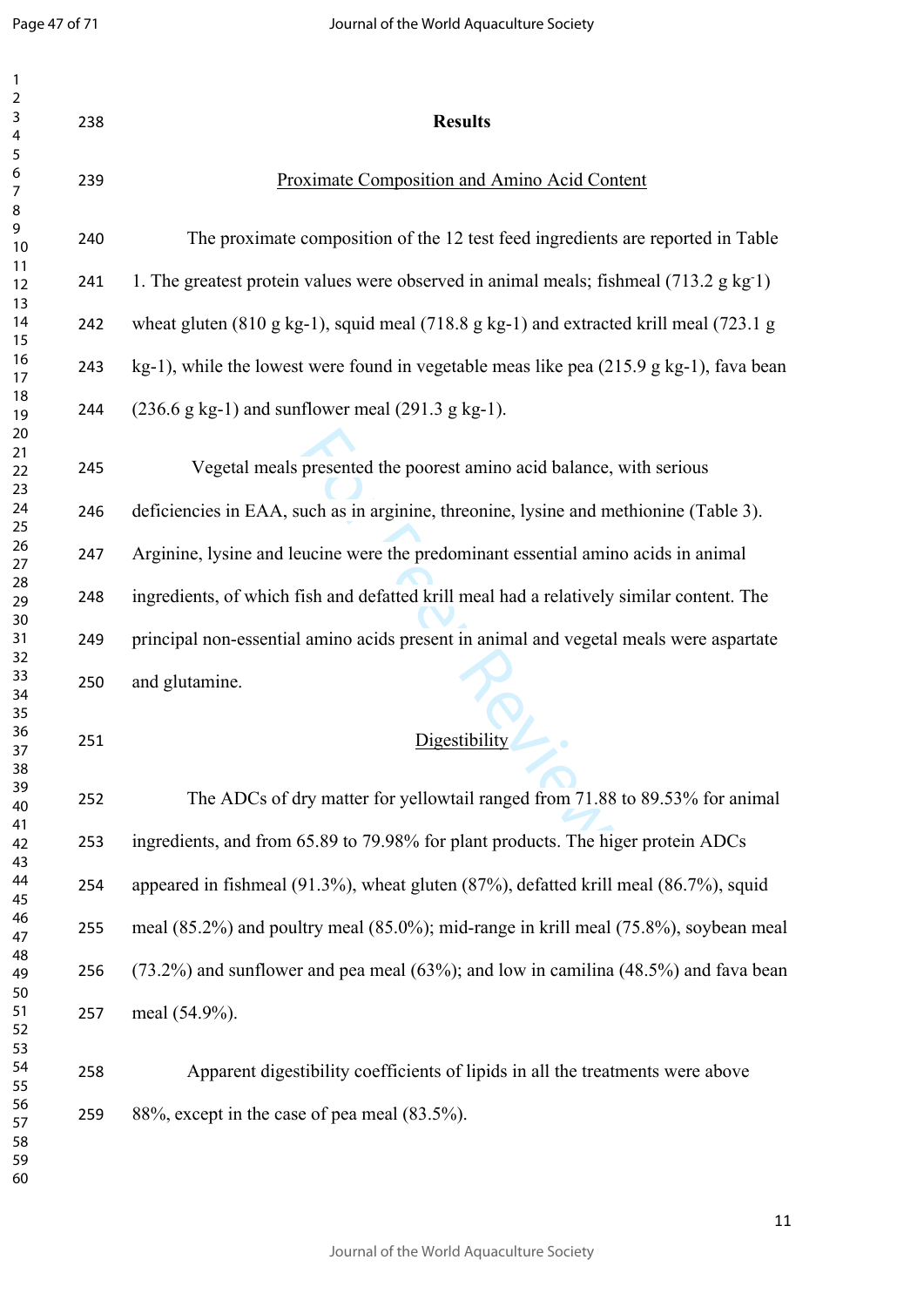| 59                   | 283 | <b>Discussion</b>                                                                        |
|----------------------|-----|------------------------------------------------------------------------------------------|
| 56<br>57<br>58       | 282 | presented lower levels (50-78%).                                                         |
| 53<br>54<br>55       | 281 | balanced protein with regard to essential amino acids, whereas all the other ingredients |
| 51<br>52             | 280 | respectively). On the contrary, defatted krill and fishmeal (92 to 96 %) showed the most |
| 49<br>50             | 279 | of wheat meal and sunflower meal (50.41% OI, 13.89% CS and 67.96% OI, 17.97% CS          |
| 47<br>48             | 278 | CS, presenting the lowest values of OI those presented the lowest CS, such in the case   |
| 44<br>45<br>46       | 277 | Oser's Index (OI, Fig. 2) calculated for protein meals was positively related with       |
| 41<br>42<br>43       | 276 | acid ingredient (its CS, Met, was above 50%).                                            |
| 39<br>40             | 275 | camilina meal (poor in methionine, CS 30.8%). Pea meal proved to be a balanced amino     |
| 37<br>38             | 274 | followed by sunflower, which was found to be deficient in Met (CS: 17.97%), and          |
| 34<br>35<br>36       | 273 | to the vegetal ingredients, wheat gluten showed the lowest CS (13.98% for lysine),       |
| 32<br>33             | 272 | balanced of them all, while isoleucine was the least balanced (AAR<50%). With respect    |
| 30<br>31             | 271 | ARRs in all the digestible amino acids, except for arginine, which was the most          |
| 27<br>28<br>29       | 270 | lysine and valine (AAR inferior to 90%). Squid and poultry meals presented 60 to 85%     |
| 25<br>26             | 269 | (AAR: 90, 94, 95, 97 and 88 %, respectively). Krill meal was deficient in histidine,     |
| 23<br>24             | 268 | Fishmeal was slightly deficient in isoleucine, leucine, lysine, phenylalanine and valine |
| 20<br>21<br>22       | 267 | 2). It was only deficient in histidine, threonine and valine (AAR: 70 (CS), 86 and 87%). |
| 18<br>19             | 266 | Defatted krill meal was the most balanced digestible protein ingredient (Figs. 1,        |
| 14<br>15<br>16<br>17 | 265 | <b>Protein Quality Evaluation</b>                                                        |
| 12<br>13             | 264 | presented the lowest AAs ADC.                                                            |
| 9<br>$10$<br>11      | 263 | the highest, followed by soybean-, pea- and sunflower meal. Camilina and bean meal       |
| 7<br>8               | 262 | Among all the plant ingredients, the availabilities of amino acids in wheat gluten were  |
| 5<br>6               | 261 | squid, meat and defatted krill meal were generally higher than those in krill meal.      |
| 3<br>4               | 260 | For the animal ingredientss, the availabilities of amino acids (Table 5) in fish,        |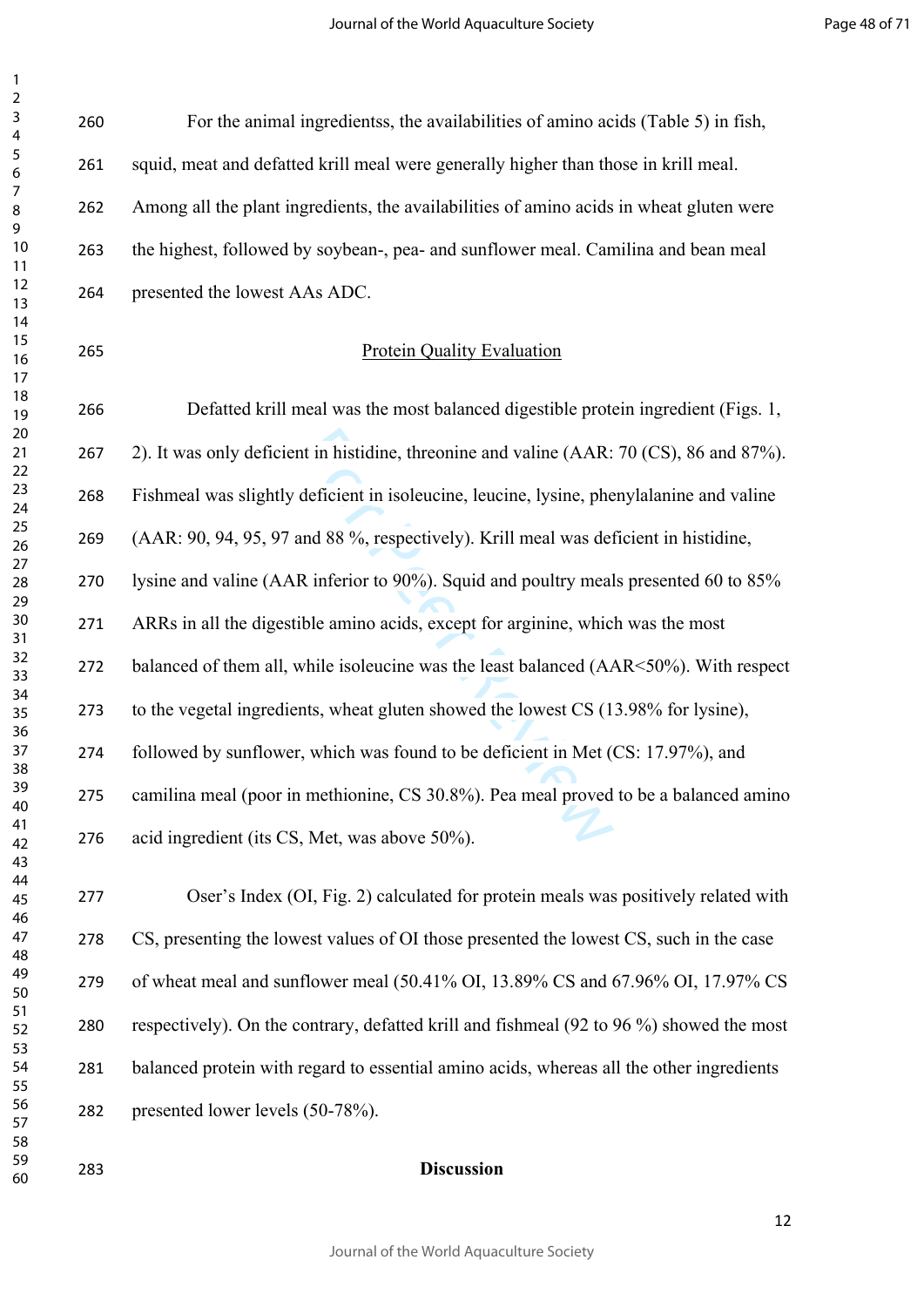Page 49 of 71

 $\mathbf{1}$  $\overline{2}$ 

| $\mathbf{1}$<br>$\overline{\mathbf{c}}$     |     |                                                                                              |
|---------------------------------------------|-----|----------------------------------------------------------------------------------------------|
| $\mathsf 3$<br>$\overline{\mathcal{A}}$     | 284 | The results obtained in the present study confirmed the very high digestibility of           |
| $\sqrt{5}$<br>6<br>$\overline{7}$<br>8<br>9 | 285 | certain animal proteins for carnivorous marine fish (Lupatsch et al., 1997; Tibbets et al.   |
|                                             | 286 | 2006). ADCs of animal proteins were close to those obtained for fishmeal concerning          |
| 10<br>11                                    | 287 | crude protein digestibility, and that fact is probably the result of their very high protein |
| 12<br>13                                    | 288 | concentrations. Only krill meal ADCp was lower than the other animal protein sources,        |
| 14<br>15                                    | 289 | probably because of the unusually high amount of fat of the krill meal sample used in        |
| 16<br>17                                    | 290 | this study (and consequent low protein level). This was the main difference between the      |
| 18<br>19<br>20                              | 291 | krill meal and the defatted krill meal, which has a lower fat and a higher protein level,    |
| 21<br>22                                    | 292 | making it a higher quality product for yellowtail diets. Tibbetts (2006) obtained similar    |
| 23<br>24<br>25                              | 293 | results with shrimp, with low ADC, due to the high ash content of the shrimp meal.           |
| 26<br>27<br>28                              | 294 | Protein ADCs of fishmeal assessed in yellowtail are also similar to the ones                 |
| 29<br>30                                    | 295 | encountered in turbot (Psetta maxima), seabass (Dicentrarchus labrax), sea bream             |
| 31<br>32                                    | 296 | (Sparus aurata), Atlantic cod (Gadus morhua), red drum (Sciaenops ocellatus),                |
| 33<br>34<br>35                              | 297 | Australian snapper (Pagrus auratus) and Atlantic halibut (Hippoglossus hippoglossus),        |
| 36<br>37                                    | 298 | at 91 to 96% (Gaylord and Gatlin 1996; Lupatsch et al. 1997; Gomes da Silva and              |
| 38<br>39<br>40<br>41                        | 299 | Oliva-Teles 1998; Burel et al. 2000; Peach 2005; Tibbetts et al. 2006; Davies et al.         |
|                                             | 300 | 2009; Booth et al. 2010).                                                                    |
| 42<br>43<br>44                              | 301 | Protein ADCs were high for poultry meal (85%). Animal by-product meals can                   |
| 45<br>46                                    |     |                                                                                              |
| 47<br>48                                    | 302 | vary greatly in their proximate composition, depending on several factors (raw material      |
| 49                                          | 303 | source and freshness, production processes and storage) and, due to its very nature, the     |
| 50<br>51<br>52                              | 304 | values reported for protein ADCs are also highly variable in studies on fish. In many        |
| 53<br>54                                    | 305 | fish species, poultry meal has received positive results in diets (ADCp 85.5% in sea         |
| 55<br>56                                    | 306 | bass, 79 to 80% in sea bream, 78.4% in turbot, and 80% in Atlantic cod), and is              |
| 57<br>58<br>59                              | 307 | regarded as the most effective animal protein (Lupatsch et al. 1997; Tibbetts et al. 2006;   |
| 60                                          | 308 | Davies et al. 2009).                                                                         |

Davies et al. 2009).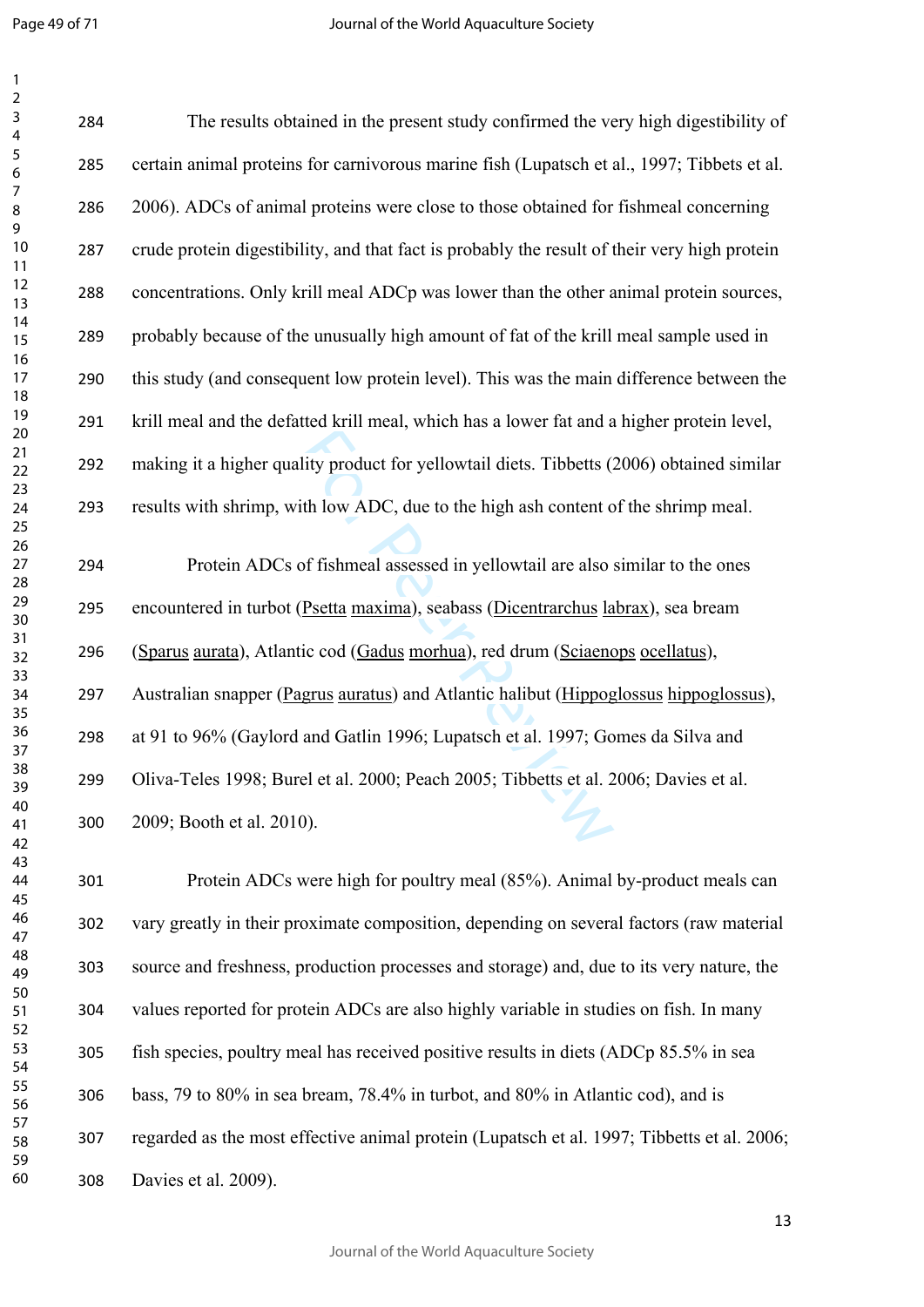The ADCp of krill hydrolysate found in Atlantic halibut (Peach 2005) and Atlantic cod (Tibbetts et al. 2006) was nearly 100%, very different indeed to the krill ADCp in yellowtail (76%), but that krill meal was obtained through finely grinding whole krill that had previously been freeze-dried (Euphausia superba) and, therefore, the proximate composition was fairly different from the one found in commercially produced krill meals like the one used in the present work. Those discrepancies are explained by the differences in product quality, as in the case of the defatted krill meal (full-fat krill meal) with a higher protein level.

From studies on digestibility of soybean m<br>DC, however, varied a great deal (76 to 98<br>ough on the lower side, i.e. among the spec<br>ibility. Other authors observed a decrease<br>Refstie et al. 1999), mainly attributed to the<br>va There are numerous studies on digestibility of soybean meal on various fish species. The protein ADC, however, varied a great deal (76 to 98%). Yellowtail is within this range, although on the lower side, i.e. among the species that present a lower soybean protein digestibility. Other authors observed a decrease in protein digestibility (Robaina et al. 1995; Refstie et al. 1999), mainly attributed to the presence of phytate.

 Protein ADC was high for wheat gluten meal (87%), but inferior to that reported for other marine fish (100 %), like seabass (Robaina et al. 1999) and Atlantic cod (Tibbetts et al. 2006). The high palatability and digestibility, together with the absence of anti-nutritional factors, make wheat gluten meal, supplemented with some amino acids (lysine, methionine and arginine), a suitable fishmeal replacement candidate in yellowtail diets.

 Pea meal had a middle ADCp. This ingredient appears to have some potential for its use in marine fish diets (Sánchez-Lozano et al. 2009, 2011); nonetheless it should be pre-extruded in order to boost the digestibility of non-protein ingredients.

 Lipid ADC results indicate that lipids from both animal and plant sources were well digested by Seriola dumerili. There were only slight differences in this parameter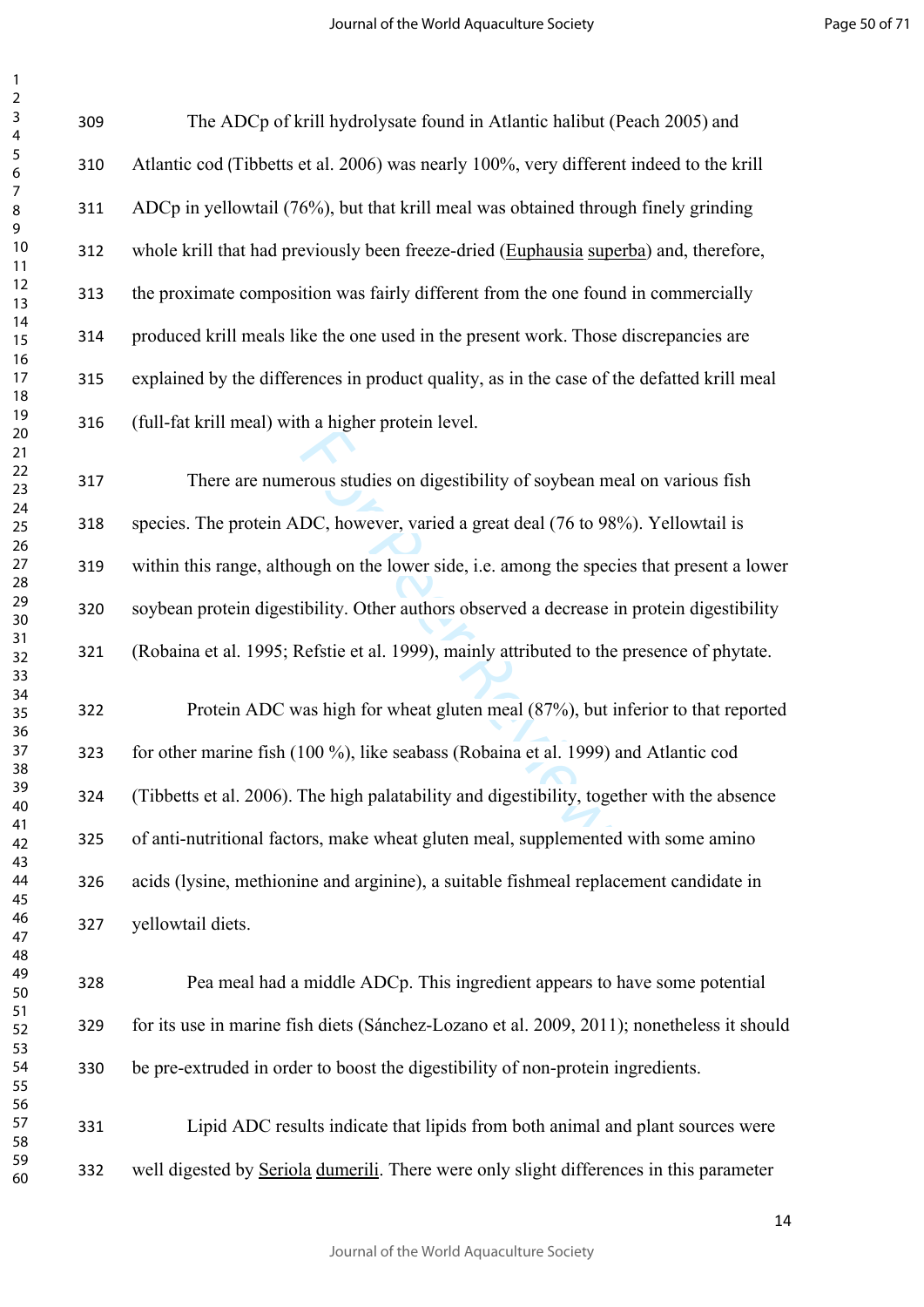$\mathbf{1}$ 

| 1                                |  |
|----------------------------------|--|
| 2                                |  |
| 3                                |  |
| 4                                |  |
| 5                                |  |
|                                  |  |
| 6                                |  |
|                                  |  |
| 8                                |  |
| 9                                |  |
| 10                               |  |
| 1<br>$\mathbf{1}$                |  |
| $\mathbf{1}$<br>$\overline{c}$   |  |
|                                  |  |
| 13                               |  |
| 1<br>4                           |  |
| 15                               |  |
| 16                               |  |
| 1                                |  |
| 18                               |  |
| 19                               |  |
| 20                               |  |
| $\overline{21}$                  |  |
|                                  |  |
| $\overline{2}$<br>$\overline{2}$ |  |
| 23                               |  |
| 24                               |  |
| 25                               |  |
| 26                               |  |
| $^{27}$                          |  |
| 28                               |  |
|                                  |  |
| 29                               |  |
| 30                               |  |
| $\overline{\textbf{3}}$          |  |
| $\overline{32}$                  |  |
| 33                               |  |
| 34                               |  |
| 35                               |  |
| 36                               |  |
|                                  |  |
| 37                               |  |
| ٩g                               |  |
| 39                               |  |
| 40                               |  |
| 41                               |  |
| 42                               |  |
| 43                               |  |
| 44                               |  |
|                                  |  |
| 45                               |  |
| 46                               |  |
| 47                               |  |
| 48                               |  |
| 49                               |  |
| 50                               |  |
| 51                               |  |
| 52                               |  |
| 53                               |  |
|                                  |  |
| 54                               |  |
| 55                               |  |
| 56                               |  |
| 57                               |  |
| 58                               |  |
| 59                               |  |

 between soybean meal and most of the raw materials. Several studies have concluded that dietary soybean meal decreases the lipid digestibility in salmonids (Romarheim et al. 2008). This fact must be attributed to the bile acid level, which is reduced by dietary soybean meal (Romarheim et al. 2006; Yamamoto et al. 2007).

66%). In general, apparent digestibility coefficients of some test ingredients<br>ferences, like in wheat gluten, in which app<br>ere lower than ADCp. On the contrary, kril<br>1 higher AA ADCs. Thus, amino acid avail<br>ingredient ADC Regarding the availability of AAs, it should be noted that the digestibility of each AA within a feed ingredient is variable. This variability, nonetheless, increases in those ingredients with a lower protein ADC (AAs ADC of camilina or fava bean meals were between 38 and 66%). In general, apparent digestibility coefficients of AAs reflect the apparent CP digestibility coefficients of some test ingredients. In some of them, however, there are differences, like in wheat gluten, in which apparent digestibility coefficients of AAs were lower than ADCp. On the contrary, krill meal, pea meal or poultry meal presented higher AA ADCs. Thus, amino acid availabilities cannot always be estimated from the ingredient ADCp. Fishmeal and defatted krill meal are the most balanced digestible amino acid ingredients and have one advantage: they benefit from having a higher protein content and CS than krill. However, the defatted krill meal also has one shortcoming: the need for histidine supplementation. Regarding other animal sources, squid meal was the most balanced amino acid in arginine and poultry meal protein quality was similar to camilina and soybean meal.

 Despite the high protein digestibility observed in present work for some protein meals, the biological value of the protein should also be taken into account before diet formulation to include them in fish diets. For example, wheat gluten digestibility resulted very high, however it shows a low OI and the lowest CS (in this case Lysine) and therefore it cannot replace the fishmeal in high dietary levels for Mediterranean yellowtail feeding.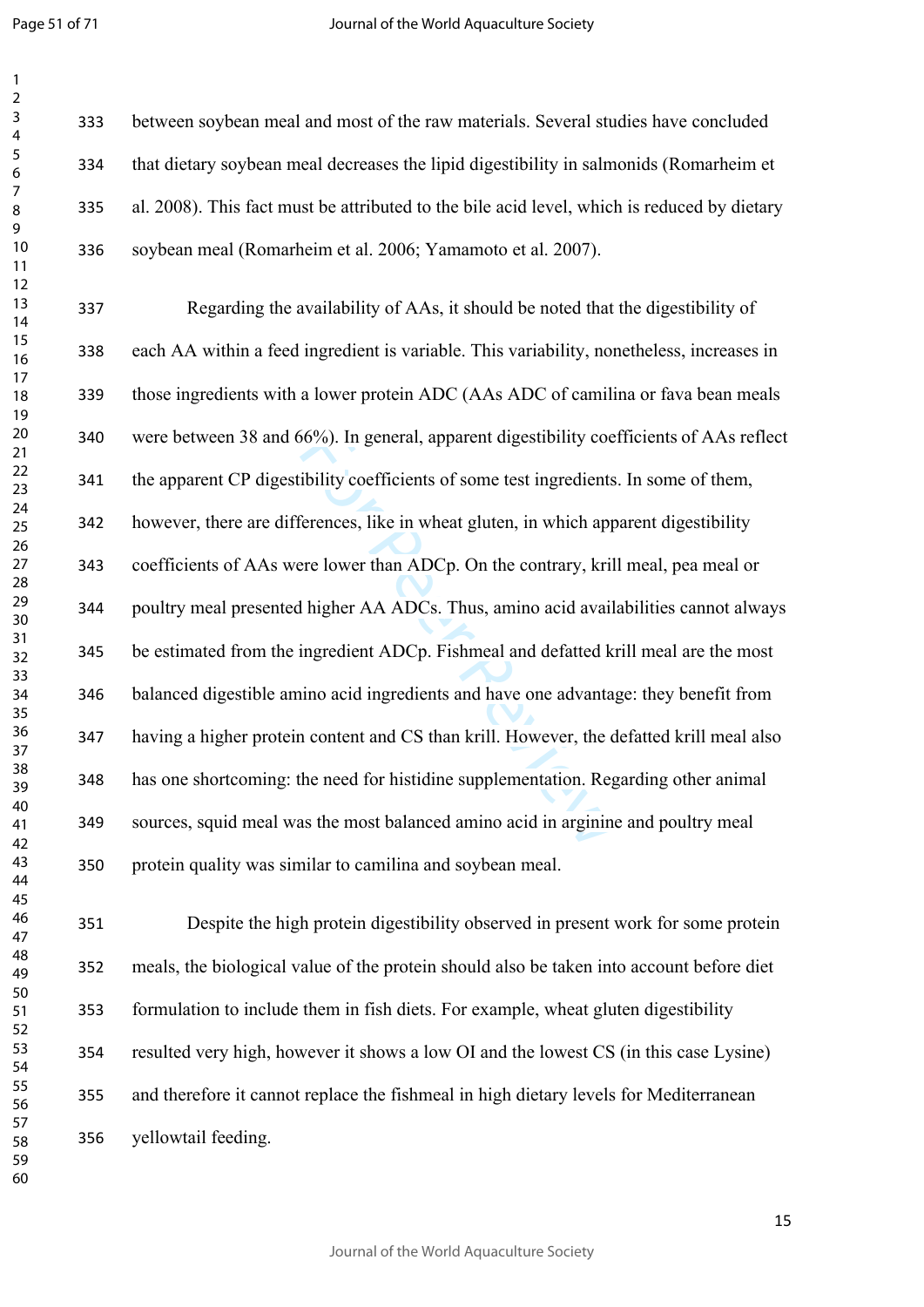| 2                   |  |
|---------------------|--|
| 3                   |  |
| 4                   |  |
| 5                   |  |
| 6                   |  |
|                     |  |
| 8                   |  |
| 9                   |  |
|                     |  |
| 10                  |  |
| 1<br>1              |  |
| 1<br>$\overline{2}$ |  |
| 3<br>1              |  |
| 1<br>4              |  |
| 1<br>5              |  |
| 16                  |  |
| 1                   |  |
| 1<br>8              |  |
| 19                  |  |
| 20                  |  |
| $\overline{21}$     |  |
| $^{22}$             |  |
| 23                  |  |
| 24                  |  |
| 25                  |  |
| 26                  |  |
| 27                  |  |
|                     |  |
| 28                  |  |
| 29                  |  |
| 30                  |  |
| $\overline{31}$     |  |
| 32                  |  |
| 33                  |  |
| 34                  |  |
| 35                  |  |
| 36                  |  |
| 37                  |  |
| 38                  |  |
| 39                  |  |
| 40                  |  |
| 41                  |  |
| 42                  |  |
| 43                  |  |
| 44                  |  |
| 45                  |  |
| 46                  |  |
| 47                  |  |
| 48                  |  |
|                     |  |
| 49                  |  |
| 50                  |  |
| 51                  |  |
| 52                  |  |
| 53                  |  |
| 54                  |  |
| 55                  |  |
| 56                  |  |
| 57                  |  |
| 58                  |  |
| 59                  |  |
| 60                  |  |

| 357 | It has been observed in studies performed with sea bream (Lupatsch et al. 1997)          |
|-----|------------------------------------------------------------------------------------------|
| 358 | that, when using ACDp values obtained for individual ingredients to calculate the        |
| 359 | ACDp for compounds diets, both values were very similar, and consequently, protein       |
| 360 | digestibility can be considered to be additive. Therefore, ACDp results obtained in this |
| 361 | present experiment, along with the protein quality assessments, should be taken into     |
| 362 | account for formulating diets for Mediterranean yellowtail. This is a useful tool to     |
| 363 | simulate the ideal protein in diets because, by combining different ingredients, the     |
| 364 | inclusion of synthetic amino acids could be avoided or diminished, which would reduce    |
| 365 | the cost of fish diets and improve protein digestion.                                    |
| 366 | In conclusion, animal sources are evidently suitable as protein ingredients in           |
| 367 | yellowtail diets, although the protein quality indices present in them could be enhanced |
| 368 | through some essential amino acid supplementation. None of the vegetal meals assayed     |
| 369 | could offer a good nutritional balance on their own and, therefore, they would either    |
| 370 | need to be supplemented or need to be used together with other raw materials.            |
| 371 | Acknowledgments                                                                          |
| 372 |                                                                                          |

 Project financed by the "Ministerio de Ciencia e Innovación" (reference AGL2011- 30547-C03). We would also thank IEO (Instituto Español de Oceanografía), Centro Oceanográfico de Murcia (España) and Dr. Fernando de la Gándara for providing us the fish used in the present study.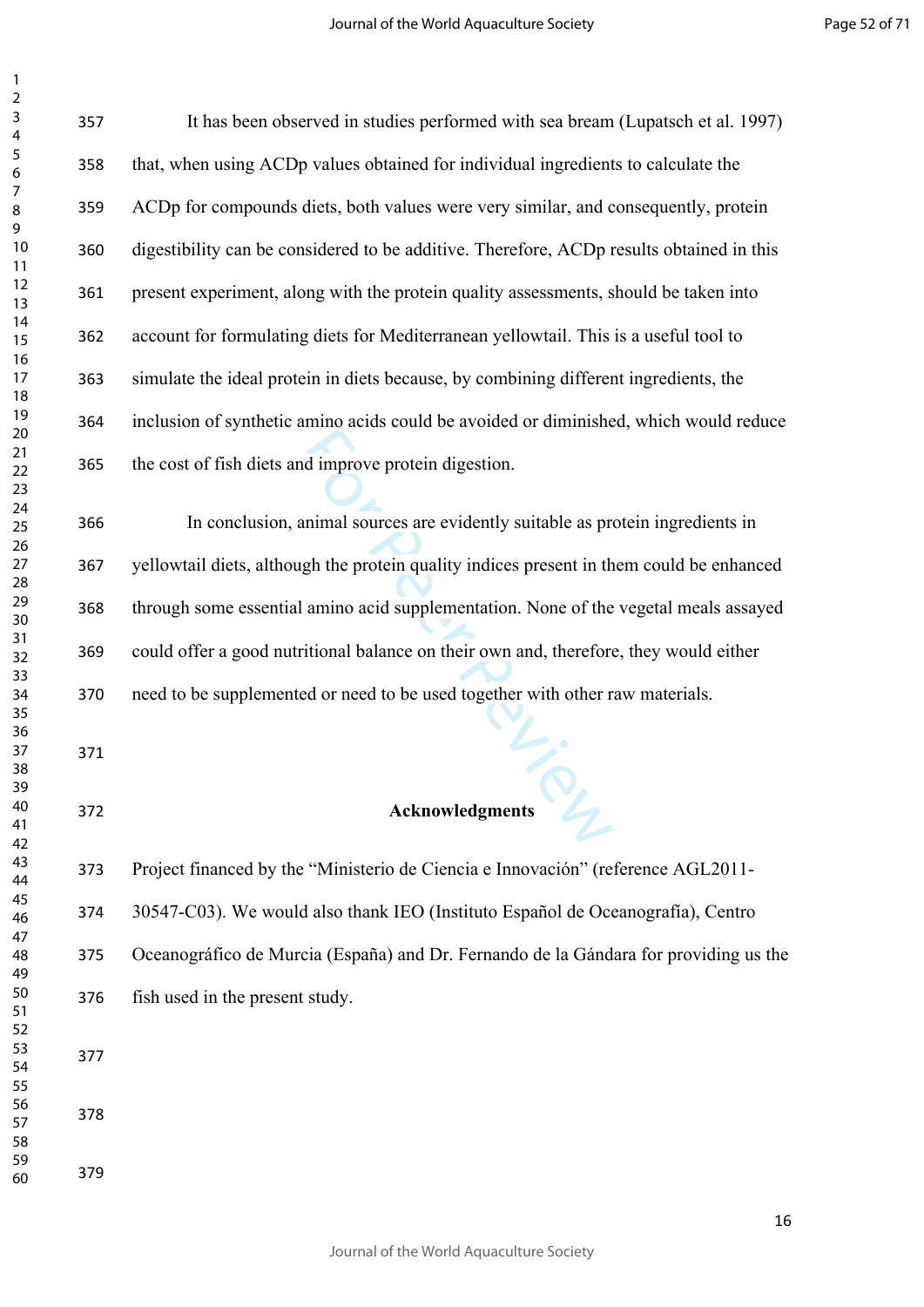| $\mathbf{1}$<br>$\overline{2}$    |                                                                                                                                                                                                                                                                                                                                                                                                                                                                                                                                                                                                                                                                                                                                                                                                                                                                                                                                                                                                                                                                                                                                                                                                                                                                                                                                                                                                                                                                                        |                                                                                        |
|-----------------------------------|----------------------------------------------------------------------------------------------------------------------------------------------------------------------------------------------------------------------------------------------------------------------------------------------------------------------------------------------------------------------------------------------------------------------------------------------------------------------------------------------------------------------------------------------------------------------------------------------------------------------------------------------------------------------------------------------------------------------------------------------------------------------------------------------------------------------------------------------------------------------------------------------------------------------------------------------------------------------------------------------------------------------------------------------------------------------------------------------------------------------------------------------------------------------------------------------------------------------------------------------------------------------------------------------------------------------------------------------------------------------------------------------------------------------------------------------------------------------------------------|----------------------------------------------------------------------------------------|
| $\mathsf{3}$<br>$\overline{4}$    | 380                                                                                                                                                                                                                                                                                                                                                                                                                                                                                                                                                                                                                                                                                                                                                                                                                                                                                                                                                                                                                                                                                                                                                                                                                                                                                                                                                                                                                                                                                    | <b>Literature Cited</b>                                                                |
| $\sqrt{5}$<br>6<br>$\overline{7}$ | AOAC. 1995. Official Methods of Analysis of the Association of Official Analytical<br>381<br>Chemists 16th Edition (16th ed.) AOAC Inc., Arlington, Virginia, USA<br>382<br>Atkinson J.L., Hilton J.W. and S.J. Slinger. 1984. Evaluation of acid insoluble ash as<br>383<br>an indicator of feed digestibility in rainbow trout (Salmo gairdneri). Canadian<br>384<br>Journal of Fisheries and Aquatic Sciences, 41:1384–1386<br>385<br>Booth M.A., Allan G.L. and A.J. Anderson. 2005. Investigation of the nutritional<br>386<br>requirements of Australian snapper Pagrus auratus (Bloch & Schneider, 1801):<br>387<br>apparent digestibility of protein and energy sources. Aquaculture Research,<br>388<br>36:378-390<br>389<br>Booth M.A., Allan G.L. and I. Pirozzi. 2010. Estimation of digestible protein and<br>390<br>energy requirements of yellowtail kingfish Seriola lalandi using a factorial<br>391<br>approach. Aquaculture, 307:247-259.<br>392<br>Bosch L., Alegria A. and R. Farré. 2006. Application of the 6-aminoquinolyl-N-<br>393<br>hydroxysuccinimidyl carbamate (AQC), reagent to the RP-HPLC determination<br>394<br>of amino acids in infant foods. Journal of chromatography. B, Analytical<br>395<br>technologies in the biomedical and life sciences, 831:176–178.<br>396<br>Bureau, D.P., Harris, A.M. and Cho, C.Y. 1999. Apparent digestibility of rendered<br>397<br>animal protein ingredients for rainbow trout (Oncorhynchus mykiss).<br>398 |                                                                                        |
| 8<br>9<br>10                      |                                                                                                                                                                                                                                                                                                                                                                                                                                                                                                                                                                                                                                                                                                                                                                                                                                                                                                                                                                                                                                                                                                                                                                                                                                                                                                                                                                                                                                                                                        |                                                                                        |
| 11<br>12                          |                                                                                                                                                                                                                                                                                                                                                                                                                                                                                                                                                                                                                                                                                                                                                                                                                                                                                                                                                                                                                                                                                                                                                                                                                                                                                                                                                                                                                                                                                        |                                                                                        |
| 13<br>14<br>15                    |                                                                                                                                                                                                                                                                                                                                                                                                                                                                                                                                                                                                                                                                                                                                                                                                                                                                                                                                                                                                                                                                                                                                                                                                                                                                                                                                                                                                                                                                                        |                                                                                        |
| 16<br>17                          |                                                                                                                                                                                                                                                                                                                                                                                                                                                                                                                                                                                                                                                                                                                                                                                                                                                                                                                                                                                                                                                                                                                                                                                                                                                                                                                                                                                                                                                                                        |                                                                                        |
| 18<br>19<br>20                    |                                                                                                                                                                                                                                                                                                                                                                                                                                                                                                                                                                                                                                                                                                                                                                                                                                                                                                                                                                                                                                                                                                                                                                                                                                                                                                                                                                                                                                                                                        |                                                                                        |
| 21<br>22                          |                                                                                                                                                                                                                                                                                                                                                                                                                                                                                                                                                                                                                                                                                                                                                                                                                                                                                                                                                                                                                                                                                                                                                                                                                                                                                                                                                                                                                                                                                        |                                                                                        |
| 23<br>24<br>25                    |                                                                                                                                                                                                                                                                                                                                                                                                                                                                                                                                                                                                                                                                                                                                                                                                                                                                                                                                                                                                                                                                                                                                                                                                                                                                                                                                                                                                                                                                                        |                                                                                        |
| 26<br>27                          |                                                                                                                                                                                                                                                                                                                                                                                                                                                                                                                                                                                                                                                                                                                                                                                                                                                                                                                                                                                                                                                                                                                                                                                                                                                                                                                                                                                                                                                                                        |                                                                                        |
| 28<br>29<br>30                    |                                                                                                                                                                                                                                                                                                                                                                                                                                                                                                                                                                                                                                                                                                                                                                                                                                                                                                                                                                                                                                                                                                                                                                                                                                                                                                                                                                                                                                                                                        |                                                                                        |
| 31<br>32                          |                                                                                                                                                                                                                                                                                                                                                                                                                                                                                                                                                                                                                                                                                                                                                                                                                                                                                                                                                                                                                                                                                                                                                                                                                                                                                                                                                                                                                                                                                        |                                                                                        |
| 33<br>34<br>35                    |                                                                                                                                                                                                                                                                                                                                                                                                                                                                                                                                                                                                                                                                                                                                                                                                                                                                                                                                                                                                                                                                                                                                                                                                                                                                                                                                                                                                                                                                                        |                                                                                        |
| 36<br>37<br>38                    |                                                                                                                                                                                                                                                                                                                                                                                                                                                                                                                                                                                                                                                                                                                                                                                                                                                                                                                                                                                                                                                                                                                                                                                                                                                                                                                                                                                                                                                                                        |                                                                                        |
| 39<br>40                          |                                                                                                                                                                                                                                                                                                                                                                                                                                                                                                                                                                                                                                                                                                                                                                                                                                                                                                                                                                                                                                                                                                                                                                                                                                                                                                                                                                                                                                                                                        |                                                                                        |
| 41<br>42<br>43                    |                                                                                                                                                                                                                                                                                                                                                                                                                                                                                                                                                                                                                                                                                                                                                                                                                                                                                                                                                                                                                                                                                                                                                                                                                                                                                                                                                                                                                                                                                        |                                                                                        |
| 44<br>45                          |                                                                                                                                                                                                                                                                                                                                                                                                                                                                                                                                                                                                                                                                                                                                                                                                                                                                                                                                                                                                                                                                                                                                                                                                                                                                                                                                                                                                                                                                                        |                                                                                        |
| 46<br>47<br>48                    |                                                                                                                                                                                                                                                                                                                                                                                                                                                                                                                                                                                                                                                                                                                                                                                                                                                                                                                                                                                                                                                                                                                                                                                                                                                                                                                                                                                                                                                                                        |                                                                                        |
| 49<br>50                          |                                                                                                                                                                                                                                                                                                                                                                                                                                                                                                                                                                                                                                                                                                                                                                                                                                                                                                                                                                                                                                                                                                                                                                                                                                                                                                                                                                                                                                                                                        |                                                                                        |
| 51<br>52<br>53                    | 399                                                                                                                                                                                                                                                                                                                                                                                                                                                                                                                                                                                                                                                                                                                                                                                                                                                                                                                                                                                                                                                                                                                                                                                                                                                                                                                                                                                                                                                                                    | Aquaculture, 180: 345-358.                                                             |
| 54<br>55<br>56                    | 400                                                                                                                                                                                                                                                                                                                                                                                                                                                                                                                                                                                                                                                                                                                                                                                                                                                                                                                                                                                                                                                                                                                                                                                                                                                                                                                                                                                                                                                                                    | Burel C., Boujard T., Tulli F. and S.J. Kaushik. 2000. Digestibility of extruded peas, |
| 57<br>58                          | 401                                                                                                                                                                                                                                                                                                                                                                                                                                                                                                                                                                                                                                                                                                                                                                                                                                                                                                                                                                                                                                                                                                                                                                                                                                                                                                                                                                                                                                                                                    | extruded lupin and rapeseed meal in rainbow trout (Oncorhynchus mykiss) and            |
| 59<br>60                          | 402                                                                                                                                                                                                                                                                                                                                                                                                                                                                                                                                                                                                                                                                                                                                                                                                                                                                                                                                                                                                                                                                                                                                                                                                                                                                                                                                                                                                                                                                                    | turbot (Psetta maxima). Aquaculture, 188:285-298                                       |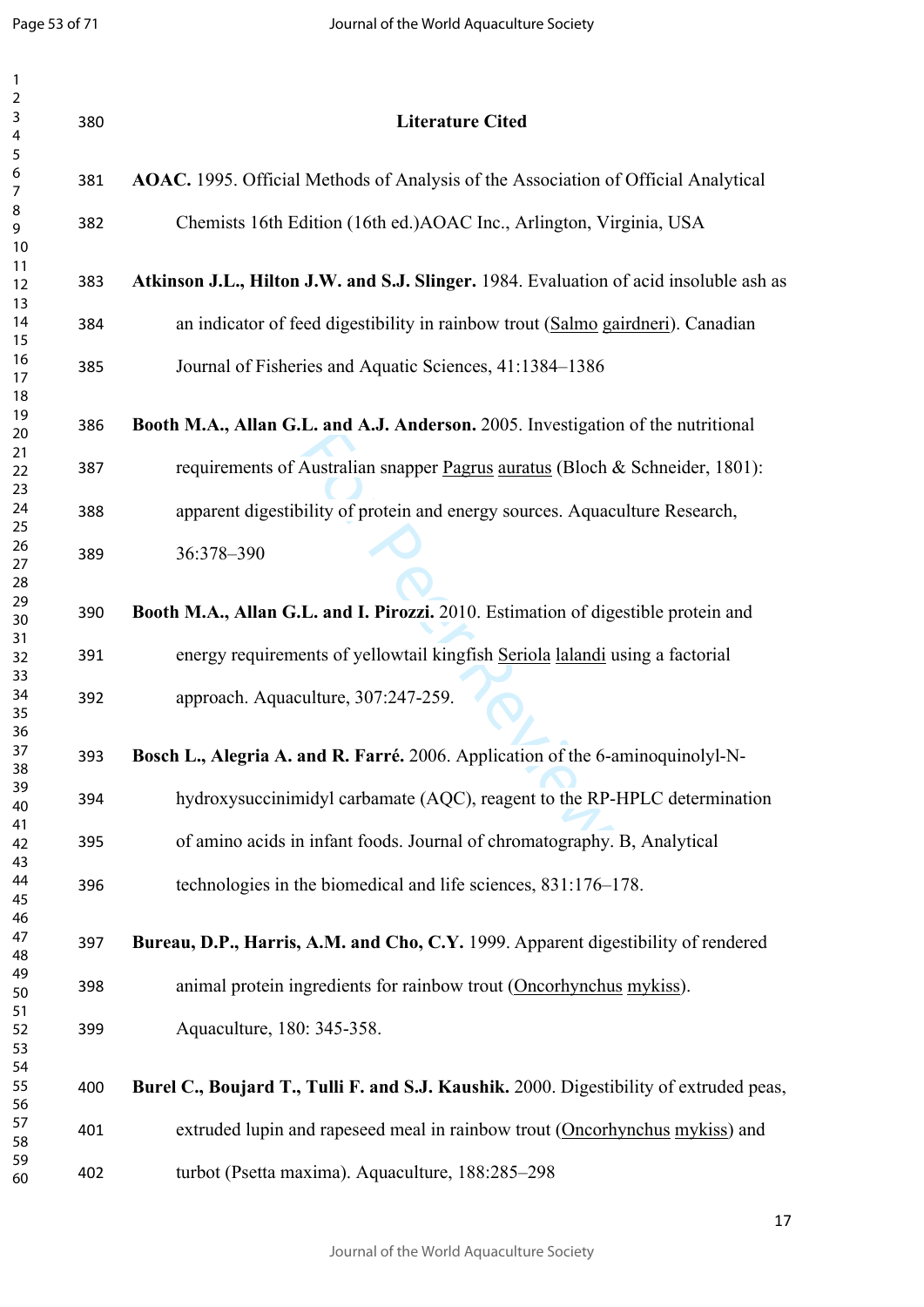| $\mathsf{3}$<br>$\overline{\mathbf{4}}$ | 403 | Cerezo Valverde J., Martínez-Llorens S., Tomás Vidal A., Jover M., Rodríguez C.,       |
|-----------------------------------------|-----|----------------------------------------------------------------------------------------|
| 5<br>$\boldsymbol{6}$                   | 404 | Estefanell J., Gairín J.I., Domingues P.M., Rodríguez C.J. and B. García.              |
| 7<br>$\,8\,$<br>9                       | 405 | 2012. Amino acids composition and protein quality evaluation of marine species         |
| 10<br>11                                | 406 | and meals for feed formulations in cephalopods. Aquaculture International,             |
| 12<br>13<br>14                          | 407 | 21:413-433                                                                             |
| 15<br>16                                | 408 | Cho C. Y. and S.J. Slinger. 1979. Apparent digestibility measurement in feedstuffs for |
| 17<br>18<br>19                          | 409 | rainbow trout, Pages 239-247 in J. Halver, K. Tiews (Eds.), Proc. World Symp. on       |
| 20<br>21                                | 410 | Finfish Nutrition and Fishfeed Technology, vol. 2 Heenemann, Berlin.                   |
| 22<br>23<br>24                          | 411 | Davies J., Gouveia A., Laporte J., Woodgate S. and S. Nates. 2009. Nutrient            |
| 25<br>26                                | 412 | digestibility profile of premium (category III grade) animal protein by-products       |
| 27<br>28<br>29                          | 413 | for temperate marine fish species (European sea bass, gilthead sea bream and           |
| 30<br>31<br>32                          | 414 | turbot). Aquaculture Research, 40:1759-1769.                                           |
| 33<br>34                                | 415 | Forster I. 1999. A note on the method of calculating digestibility coefficients of     |
| 35<br>36                                | 416 | nutrients provided by single ingredients to feeds of aquatic animals. Aquaculture      |
| 37<br>38<br>39<br>40                    | 417 | Nutrition, 5:143-145.                                                                  |
| 41<br>42                                | 418 | Gaylord T.G. and D.M. Gatlin. 1996. Determination of digestibility coefficients of     |
| 43<br>44<br>45                          | 419 | various feedstuffs for red drum (Sciaenops ocellatus). Aquaculture, 139:303-314.       |
| 46<br>47                                | 420 | Glencross B.D., Booth M. and G.L. Allan. 2007. A feed is only as good as its           |
| 48<br>49<br>50                          | 421 | ingredients – a review of ingredient evaluation strategies for aquaculture feeds.      |
| 51<br>52<br>53                          | 422 | Aquaculture Nutrition, 13:17-34.                                                       |
| 54<br>55                                | 423 | Gomes da Silva J. and A. Oliva-Teles. 1998. Apparent digestibility coefficients of     |
| 56<br>57                                | 424 | feedstuffs in seabass (Dicentrarchus labrax) juveniles. Aquatic Living Resources,      |
| 58<br>59<br>60                          | 425 | $11:187 - 191.$                                                                        |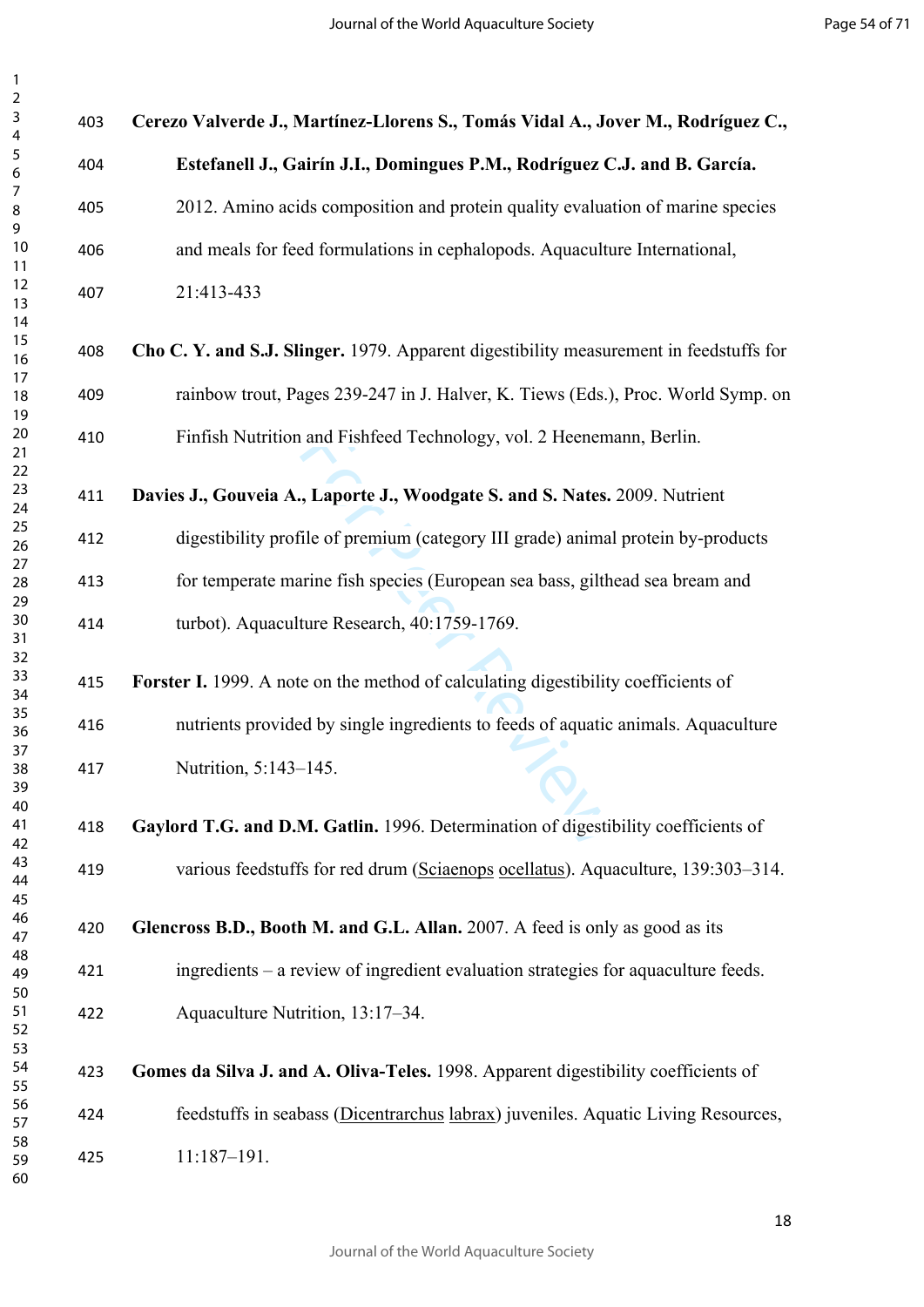| $\mathbf{1}$                                               |     |                                                                                     |
|------------------------------------------------------------|-----|-------------------------------------------------------------------------------------|
| $\overline{2}$<br>$\mathsf{3}$<br>$\overline{\mathcal{A}}$ | 426 | Jover M., García-Gómez A., Tomás A., De la Gándara F. and L. Pérez. 1999.           |
| $\sqrt{5}$<br>$\boldsymbol{6}$                             | 427 | Growth of the Mediterranean yellowtail (Seriola dumerili) fed extruded diets        |
| 7<br>8<br>9                                                | 428 | containing different levels of protein and lipid. Aquaculture, 179:25-33.           |
| 10<br>11<br>12                                             | 429 | Krogdahl Å., Penn M., Thorsen J., Refstie S. and A.M. Bakke. 2010. Important        |
| 13<br>14                                                   | 430 | antinutrients in plant feedstuffs for aquaculture: an update on recent findings     |
| 15<br>16<br>17                                             | 431 | regarding responses in salmonids. Aquaculture Research, 41:333-344.                 |
| 18<br>19                                                   | 432 | Lupatsch I., Kissil G., Sklan, D. and E. Pfeffer. 1997. Apparent digestibility      |
| 20<br>21<br>22                                             | 433 | coefficients of feed ingredients and their predictability in compound diets for     |
| 23<br>24<br>25                                             | 434 | gilthead seabream, Sparus aurata L. Aquaculture Nutrition, 3:81-89.                 |
| 26<br>27                                                   | 435 | Martínez-Llorens, S., Vidal, A. T. and M.J. Cerdá. 2012. A new tool for determining |
| 28<br>29                                                   | 436 | the optimum fish meal and vegetable meals in diets for maximizing the economic      |
| 30<br>31<br>32                                             | 437 | profitability of gilthead sea bream (Sparus aurata, L.) feeding. Aquaculture        |
| 33<br>34<br>35                                             | 438 | Research, 43:1697-1709.                                                             |
| 36<br>37                                                   | 439 | Masumoto T., Itoh Y., Ruchimat T., Hosokawa H. and S. Shimeno. 1998. Dietary        |
| 38<br>39                                                   | 440 | amino acids budget for juvenile yellowtail (Seriola quinqueradiata). Bulletin of    |
| 40<br>41<br>42                                             | 441 | Marine Science and Fisheries, 18:33-37.                                             |
| 43<br>44<br>45                                             | 442 | Mazzola, A., Favaloro, E. and G.L. Sarà. 2000. Cultivation of the Mediterranean     |
| 46<br>47                                                   | 443 | amberjack, Seriola dumerili (Risso, 1810), in submerged cages in the Western        |
| 48<br>49<br>50                                             | 444 | Mediterranean Sea. Aquaculture, 181:257-268.                                        |
| 51<br>52<br>53                                             | 445 | Monge-Ortiz R., Martínez-Llorens S., Márquez L., Moyano F.J., Jover-Cerdá M.        |
| 54<br>55                                                   | 446 | and A. Tomás-Vidal. 2016. Potential use of high levels of vegetal proteins in       |
| 56<br>57                                                   | 447 | diets for market-sized gilthead sea bream (Sparus aurata). Archives of Animal       |
| 58<br>59<br>60                                             | 448 | Nutrition, 70 http://dx.doi.org/10.1080/1745039X.2016.1141743                       |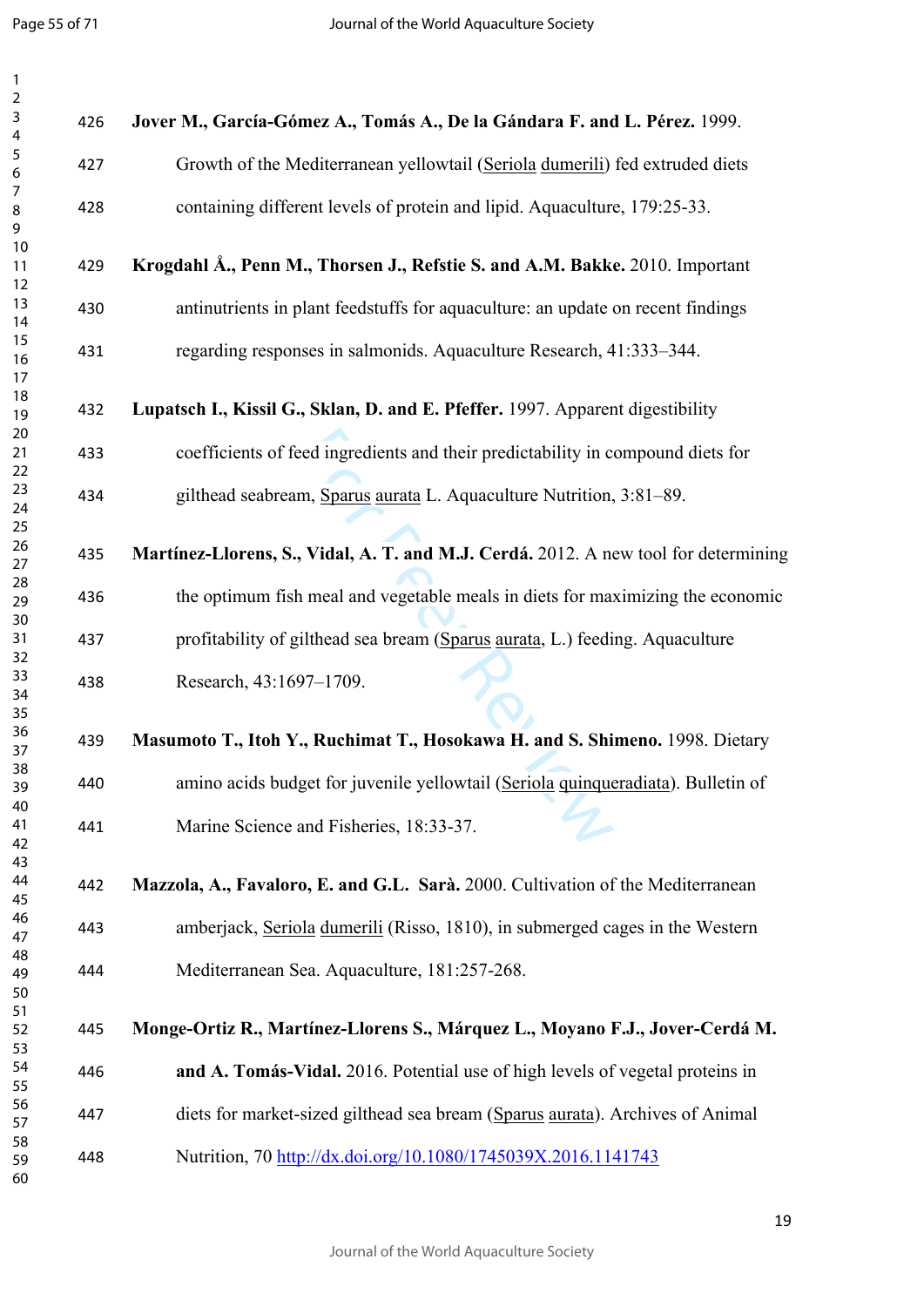| 3<br>4         | 449 | Monge-Ortiz R., Tomás-Vidal A., Rodriguez-Barreto D., Martínez-Llorens S.,               |
|----------------|-----|------------------------------------------------------------------------------------------|
| 5<br>6         | 450 | Pérez J.A., Jover-Cerdá M., Lorenzo A. 2018. Replacement of fish oil with                |
| 7<br>8<br>9    | 451 | vegetable oil blends in feeds for greater amberjack (Seriola dumerili) juveniles:        |
| 10<br>11       | 452 | Effect on growth performance, feed efficiency, tissue fatty acid composition and         |
| 12<br>13<br>14 | 453 | flesh nutritional value. Aquculture Nutrition. 24:605-615.                               |
| 15<br>16       | 454 | Monge-Ortiz R., Tomás-Vidal A., Gallardo-Álvarez F.J., Estruch G., Godoy-                |
| 17<br>18<br>19 | 455 | Olmos S., Jover-Cerdá M., Martínez-Llorens S. 2018. Partial and total                    |
| 20<br>21       | 456 | replacement of fishmeal by a blend of animal and plant proteins in diets for             |
| 22<br>23       | 457 | Seriola dumerili: Effects on performance and nutrient efficiency. Aquaculture            |
| 24<br>25<br>26 | 458 | Nutrition, 24:1163-1174.                                                                 |
| 27<br>28<br>29 | 459 | Oliva-Teles A. 2012. Nutrition and health of aquaculture fish. Journal of Fish Diseases, |
| 30<br>31<br>32 | 460 | $35:83 - 108$ .                                                                          |
| 33<br>34       | 461 | Oser B.L. 1951. Methods for integrating essential amino acid content in the nutritional  |
| 35<br>36<br>37 | 462 | evaluation of protein. Journal of the American Dietetic Association, 27:396-402.         |
| 38<br>39<br>40 | 463 | Peach R.W. 2005. Protein and energy utilization by juvenile Atlantic halibut             |
| 41<br>42       | 464 | (Hippoglossus hippoglossus). M.Sc. Thesis. Dalhousie University, Halifax/Nova            |
| 43<br>44<br>45 | 465 | Scotia Agricultural College, Truro, Nova Scotia.                                         |
| 46<br>47       | 466 | Refstie S., Svihus B., Shearer K.D. and Storebakken, T. 1999. Nutrient digestibility     |
| 48<br>49<br>50 | 467 | in Atlantic salmon and broiler chickens related to viscosity and non-starch              |
| 51<br>52       | 468 | polysaccharide content in different soybean products. Animal Feed Science and            |
| 53<br>54<br>55 | 469 | Technology, 79:331-345.                                                                  |
| 56<br>57       | 470 | Robaina L., Izquierdo M.S., Moyano F.J., Socorro J., Vergara J.M., Montero D.            |
| 58<br>59<br>60 | 471 | and H. Fernández-Palacios. 1995. Soybean and lupin meals as protein sources in           |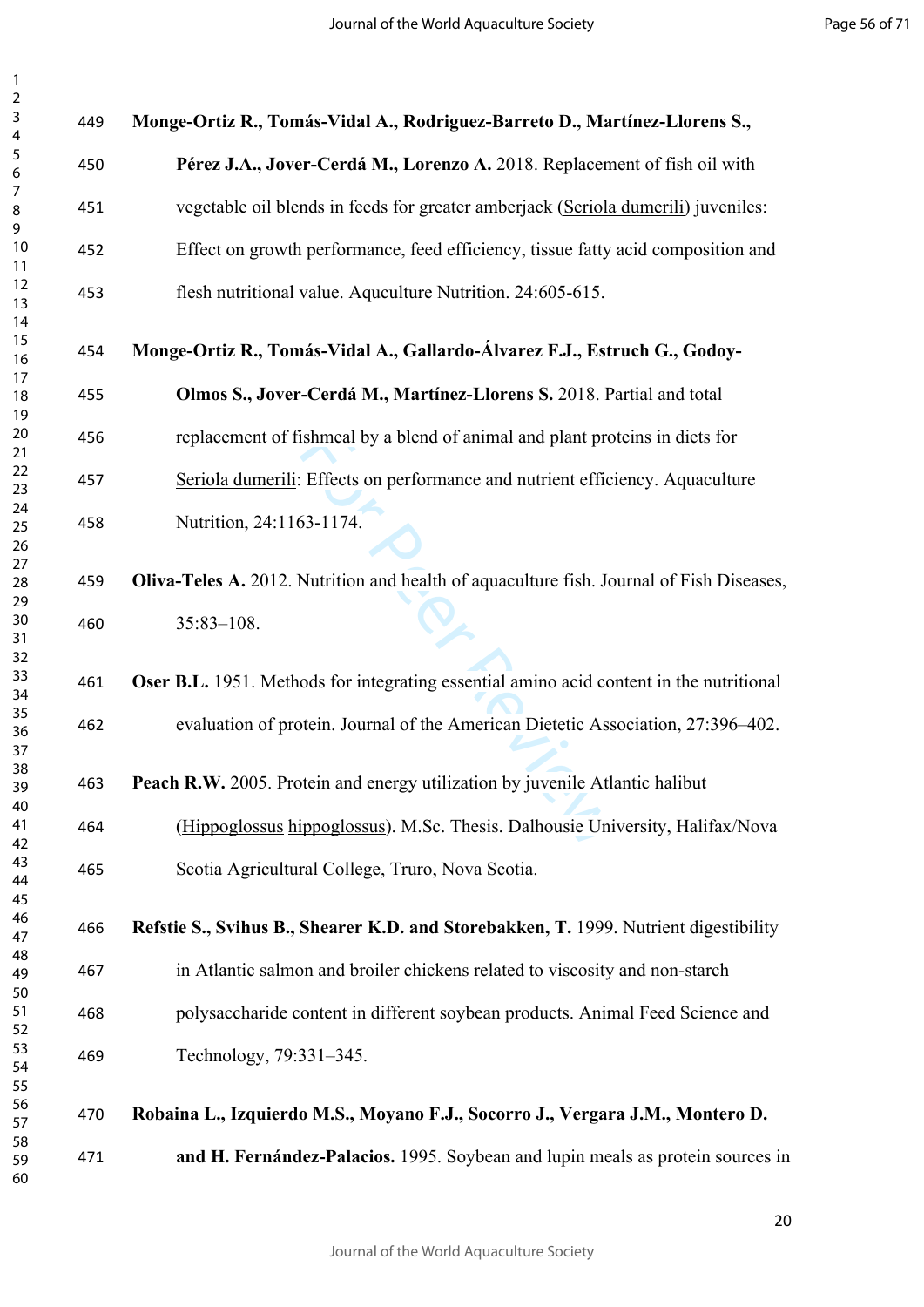$\mathbf{1}$ 

| $\mathbf{1}$                                 |     |                                                                                   |
|----------------------------------------------|-----|-----------------------------------------------------------------------------------|
| $\overline{2}$<br>3<br>4                     | 472 | diets for gilthead sea bream (Sparus aurata): nutritional and histological        |
| 5<br>6<br>$\overline{7}$                     | 473 | implications. Aquaculture, 130:219-233.                                           |
| 8<br>9                                       | 474 | Robaina L., Corraze G., Aguirre P., Blanc D., Melcion J.P. and S. Kaushik. 1999.  |
| 10<br>11<br>12                               | 475 | Digestibility, postprandial ammonia excretion and selected plasma metabolites in  |
| 13<br>14                                     | 476 | European sea bass (Dicentrarchus labrax) fed pelleted or extruded diets with or   |
| 15<br>16<br>17                               | 477 | without wheat gluten. Aquaculture, 179:45-56.                                     |
| 18<br>19                                     | 478 | Romarheim O.H., Skrede A., Gao Y., Krogdahl Å., Denstadli V., Lilleeng E. and T.  |
| 20<br>21<br>22                               | 479 | Storebakken. 2006. Comparison of white flakes and toasted soybean meal partly     |
| 23<br>24                                     | 480 | replacing fishmeal as protein source in extruded feed for rainbow trout           |
| 25<br>26<br>27                               | 481 | (Oncorhynchus mykiss). Aquaculture, 256:354-364.                                  |
| 28<br>29<br>30                               | 482 | Romarheim O.H., Skrede A., Penn M., Mydland L.T., Krogdahl A. and T.              |
| 31<br>32                                     | 483 | Storebakken. 2008. Lipid digestibility, bile drainage and development of          |
| 33<br>34                                     | 484 | morphological intestinal changes in rainbow trout (Oncorhynchus mykiss) fed       |
| 35<br>36<br>37                               | 485 | diets containing defatted soybean meal. Aquaculture, 274:329–338                  |
| 38<br>39                                     | 486 | Sánchez-Lozano N.B., Martínez-Llorens S., Tomás-Vidal A. and M. Jover Cerdá.      |
| 40<br>41<br>42                               | 487 | 2009. Effect of high-level fishmeal replacement by pea and rice concentrate       |
| 43<br>44                                     | 488 | protein on growth, nutrient utilization and fillet quality in gilthead sea bream  |
| 45<br>46<br>47                               | 489 | (Sparus aurata, L.). Aquaculture, 298:83-89.                                      |
| 48<br>49<br>50                               | 490 | Sánchez-Lozano N., Martínez-Llorens S., Tomás-Vidal A. and M. Jover-Cerdá.        |
| 51<br>52                                     | 491 | 2011. Amino acid retention of gilthead sea bream (Sparus aurata, L.) fed with pea |
| 53<br>54<br>55<br>56<br>57<br>58<br>59<br>60 | 492 | protein concentrate. Aquaculture Nutrition, 17:e604-e614.                         |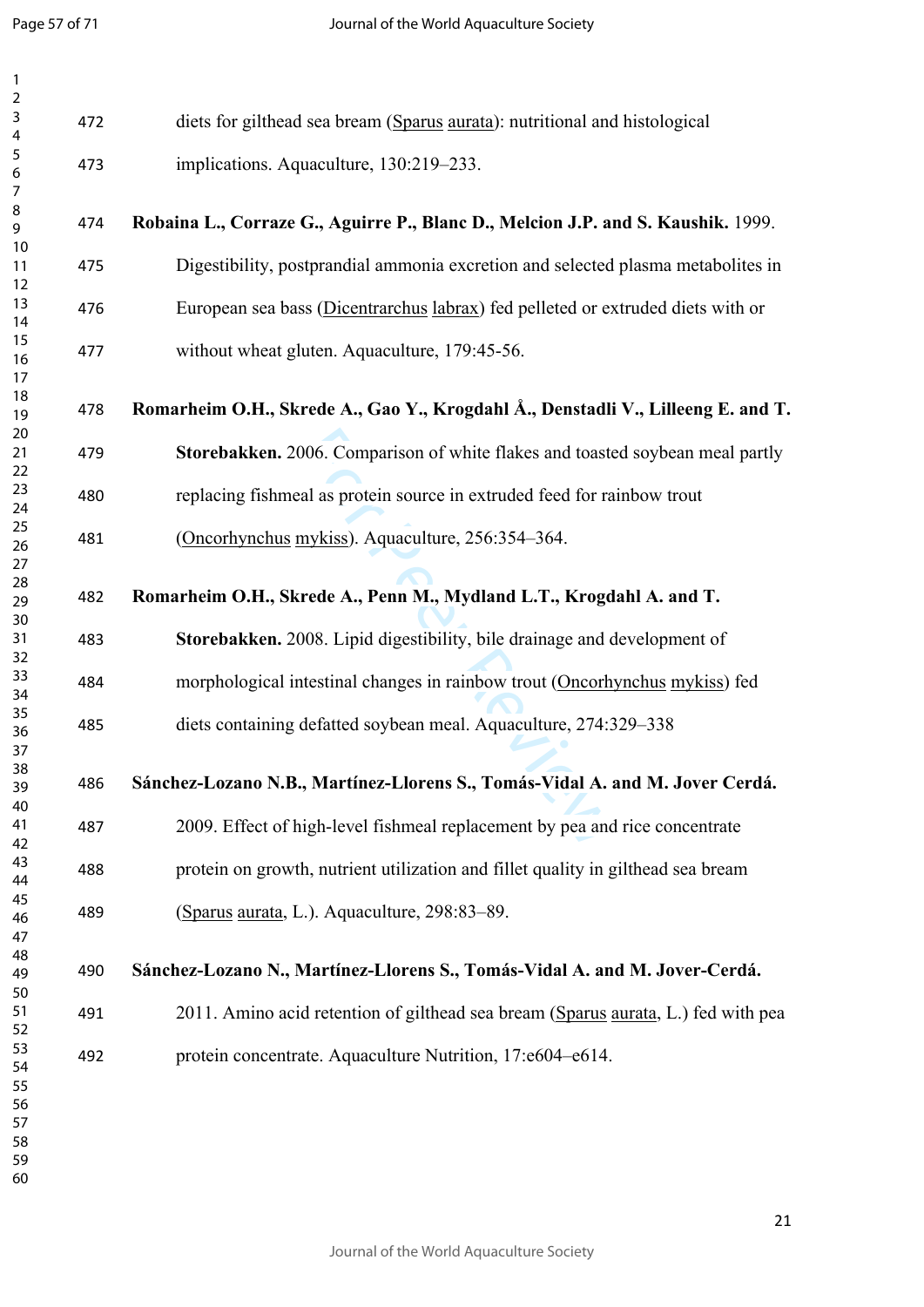| 3<br>4                                                   | 493 | Tibbetts S.M., Lall S.P. and J.E. Milley. 2004. Apparent digestibility of common feed |
|----------------------------------------------------------|-----|---------------------------------------------------------------------------------------|
| 5<br>$\boldsymbol{6}$                                    | 494 | ingredients by juvenile haddock, Melanogrammus aeglefinus. L. Aquaculture             |
| $\boldsymbol{7}$<br>$\bf 8$<br>9                         | 495 | Research, 35:643-651.                                                                 |
| 10<br>11<br>12                                           | 496 | Tibbetts S.M., Milley J.E. and S.P. Lall. 2006. Apparent protein and energy           |
| 13<br>14                                                 | 497 | digestibility of common and alternative feed ingredients by Atlantic cod, Gadus       |
| 15<br>16<br>17                                           | 498 | morhua (Linnaeus, 1758). Aquaculture, 261:1314-1327.                                  |
| 18<br>19<br>20                                           | 499 | Tomás A., De la Gándara F., García-Gómez A., Pérez, L. and M. Jover. 2005.            |
| 21<br>22                                                 | 500 | Utilization of soybean meal as an alternative protein source in the Mediterranean     |
| 23<br>24<br>25                                           | 501 | yellowtail, Seriola dumerili. Aquaculture Nutrition, 11:333-340.                      |
| 26<br>27                                                 | 502 | Tomás A., De la Gándara F., García-Gómez A. and M.J. Cerdá. 2008. Effect of the       |
| 28<br>29                                                 | 503 | protein/energy ratio on the growth of Mediterranean yellowtail (Seriola dumerili).    |
| 30<br>31<br>32                                           | 504 | Aquaculture Research, 39:1141-1148.                                                   |
| 33<br>34<br>35                                           | 505 | Takagi S., Murata H., Goto T., Ichiki T., Munasinghe D.M., Endo M., Matsumoto         |
| 36                                                       |     | T., Sakurai A., Hatate H., Yoshida T., Sakai T., Yamashita H., Ukawa M.               |
| 37                                                       | 506 |                                                                                       |
| 38<br>39                                                 | 507 | and T. Kuramoto. 2005. The green liver syndrome is caused by taurine                  |
| 40<br>41                                                 | 508 | deficiency in Yellowtail, Seriola quinqueradiata fed diets without fishmeal.          |
| 42<br>43<br>44                                           | 509 | Aquaculture Science, 53:279-290.                                                      |
| 45<br>46<br>47                                           | 510 | Yamamoto T., Suzuki N., Furuita H., Sugita T., Tanaka N. and T. Goto. 2007.           |
| 48<br>49                                                 | 511 | Supplemental effect of bile salts to soybean meal-based diet on growth and feed       |
| 50<br>51<br>52<br>53<br>54<br>55<br>56<br>57<br>58<br>59 | 512 | utilization of rainbow trout Oncorhynchus mykiss. Fisheries Science, 73:123-131       |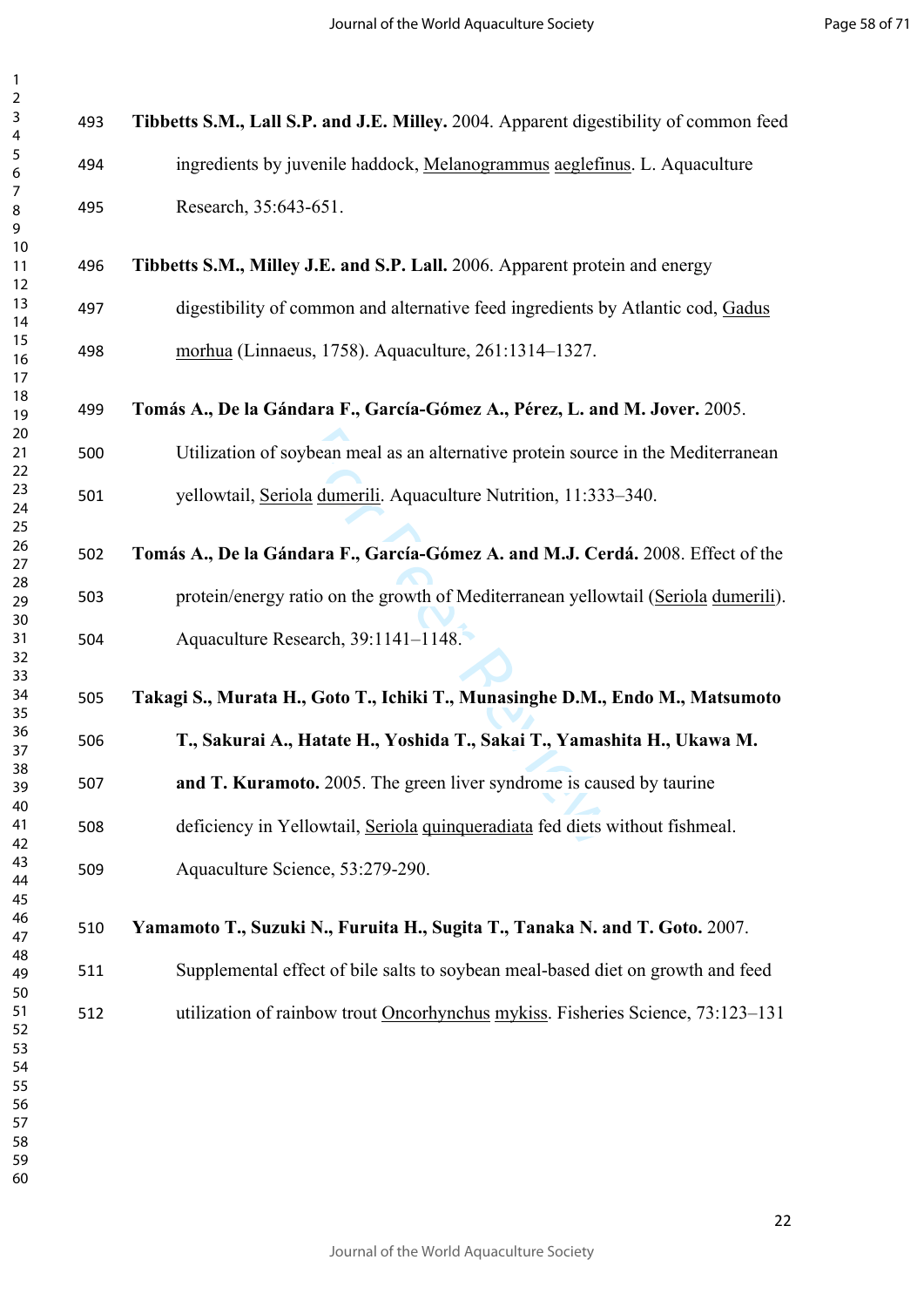TABLE 1. Proximate composition of ingredients used in the digestibility trial (expressed as *g kg -1*of dry matter basis, dm).

| Ingredients <sup>a</sup> (g $kg^{-1}$ ) |     | Dry matter Crude Protein Crude lipid |     | Ash | N-free extract |
|-----------------------------------------|-----|--------------------------------------|-----|-----|----------------|
| Plant protein ingredients               |     |                                      |     |     |                |
| Fava bean meal                          | 890 | 237                                  | 12  | 33  | 718            |
| Camilina meal                           | 918 | 391                                  | 45  | 61  | 503            |
| Soybean meal                            | 882 | 499                                  | 22  | 71  | 408            |
| Pea meal                                | 866 | 216                                  | 10  | 39  | 736            |
| Sunflower meal                          | 896 | 291                                  | 15  | 67  | 627            |
| Wheat meal                              | 890 | 116                                  | 15  | 18  | 851            |
| Wheat gluten                            | 933 | 810                                  | 9   | 9   | 173            |
| Animal protein ingredients              |     |                                      |     |     |                |
| Defatted krill meal                     | 878 | 723                                  | 24  | 102 | 151            |
| Fish meal                               | 903 | 713                                  | 93  | 168 | 26             |
| Krill meal                              | 888 | 561                                  | 225 | 104 | 111            |
| Poultry meal                            | 970 | 531                                  | 153 | 269 | 47             |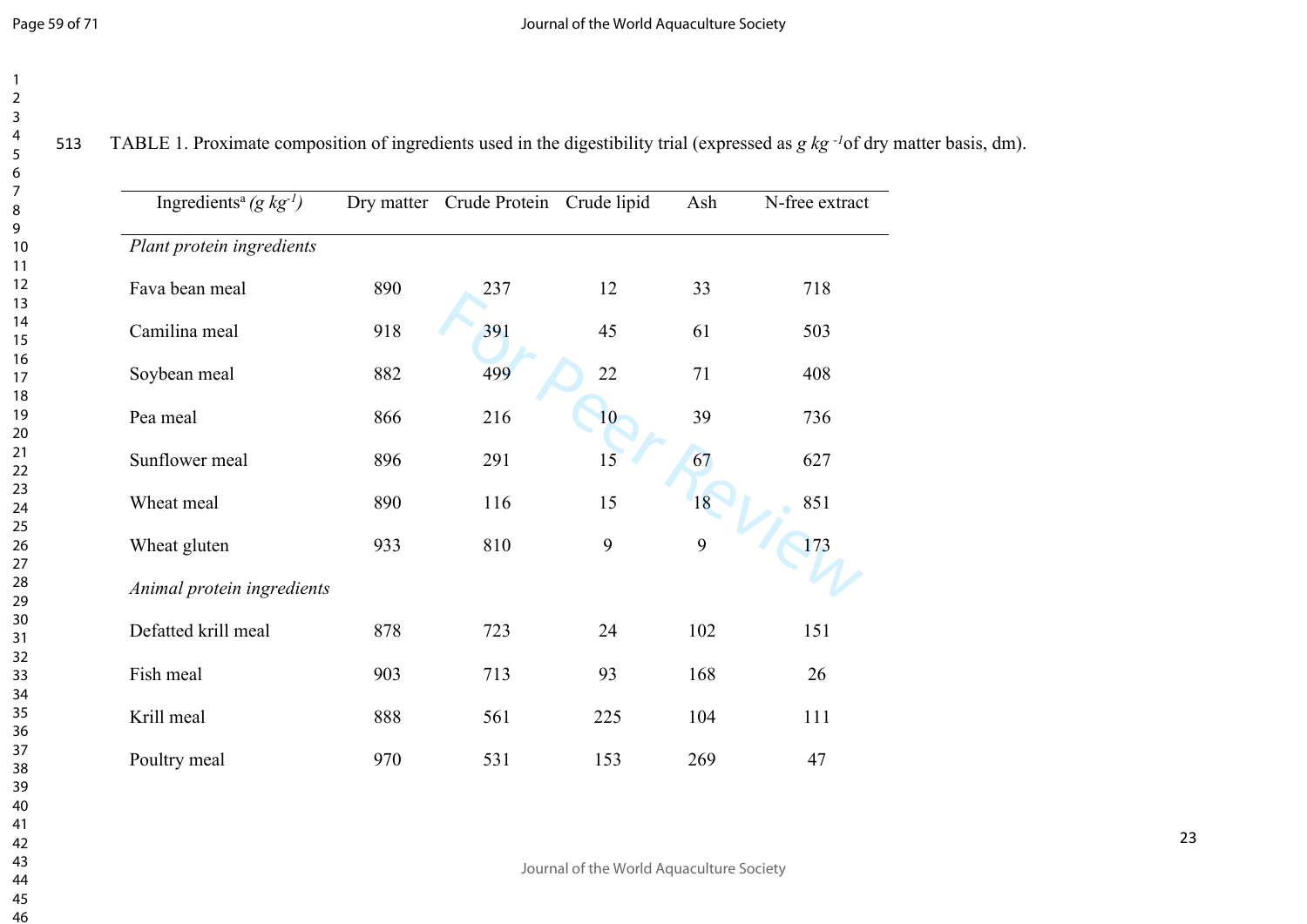| $\begin{array}{c} 2 \\ 3 \end{array}$<br>$\overline{\mathbf{r}}$<br>5                                                |     | Squid meal                                                                                                                                              | 928 | 719 | 30 | 110                                      | 142         |    |
|----------------------------------------------------------------------------------------------------------------------|-----|---------------------------------------------------------------------------------------------------------------------------------------------------------|-----|-----|----|------------------------------------------|-------------|----|
| $\begin{array}{c} 6 \\ 7 \end{array}$                                                                                | 514 | <sup>a</sup> Wheat (Triticum spp), Sunflower (Helianthus annuus L.), pea (Pisum sativum L.), fava bean (Vicia faba L.) and soybean meal (Glycine max L. |     |     |    |                                          |             |    |
| 8<br>9<br>10                                                                                                         | 515 | Merr.) were provided by DESCO, Museros, Valencia (Spain); Defatted krill meal was provided by LUDAN RENEWABLE ENERGY, Valencia                          |     |     |    |                                          |             |    |
| 11<br>12                                                                                                             | 516 | (Spain); Wheat gluten and Camilina (Camelina sativa, L. Crantz) were provided by DADELOS AGRÍCOLA, Valencia (Spain); Poultry meal was                   |     |     |    |                                          |             |    |
| 13<br>14                                                                                                             | 517 | provided by VALGRA S.A., Beniparrell, Valencia (Spain); Krill meal was provided by AKER SEAFOODS ANTATARCTIC, S. A. Lysaker                             |     |     |    |                                          |             |    |
| 15<br>16<br>17                                                                                                       | 518 | (Norway); Squid meal was provided by MAX NOLLERT, Utrecht (Netherlands).                                                                                |     |     |    |                                          |             |    |
| 18<br>19<br>20<br>21<br>22<br>23<br>24<br>25<br>26<br>27<br>28<br>29<br>30<br>31<br>32<br>33<br>34<br>35<br>36<br>37 | 519 |                                                                                                                                                         |     |     |    |                                          | Peer Review |    |
| 38<br>39<br>40<br>41<br>42<br>43<br>44<br>45                                                                         |     |                                                                                                                                                         |     |     |    | Journal of the World Aquaculture Society |             | 24 |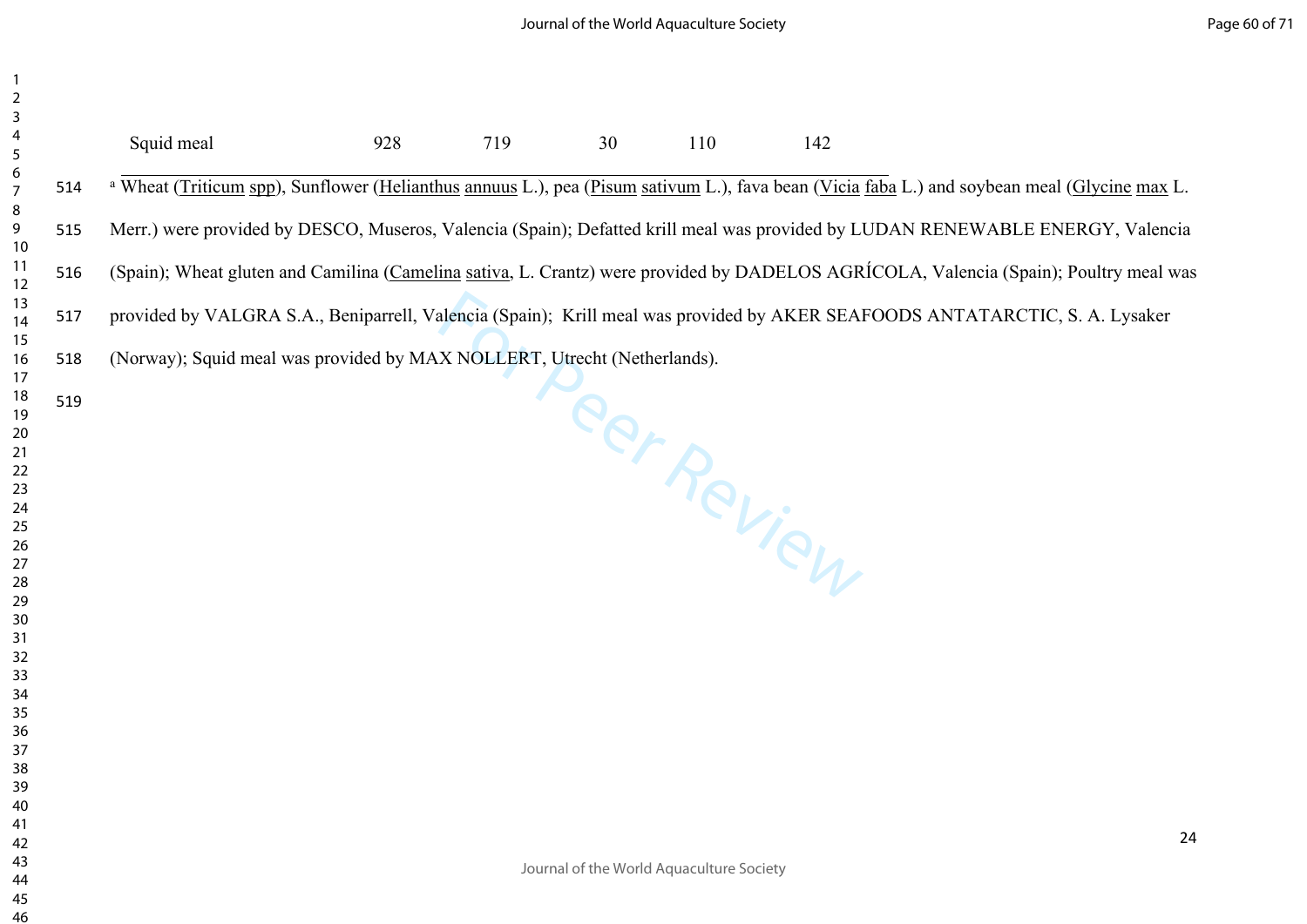520 TABLE 2. Formulation and apparent digestibility coefficients of the experimental diets.

| Test ingredients    |         |       | Fava bean Camilina | Soybean | Pea   | Sunflower | Wheat  | Defatted   | Fish  | Krill | Poultry | Squid |
|---------------------|---------|-------|--------------------|---------|-------|-----------|--------|------------|-------|-------|---------|-------|
| (g/kg)              | Control | meal  | meal               | meal    | meal  | meal      | gluten | krill meal | meal  | meal  | meal    | meal  |
| Fava bean meal      |         | 300   |                    |         |       |           |        |            |       |       |         |       |
| Camilina meal       |         |       | 300                |         |       |           |        |            |       |       |         |       |
| Soybean meal        |         |       |                    | 300     |       |           |        |            |       |       |         |       |
| Pea meal            |         |       |                    |         | 300   |           |        |            |       |       |         |       |
| Sunflower meal      |         |       |                    |         |       | 300       |        |            |       |       |         |       |
| Wheat meal          | 240     | 168   | 168                | 168     | 168   | 168       | 168    | 168        | 168   | 168   | 168     | 168   |
| Wheat gluten        |         |       |                    |         |       |           | 300    |            |       |       |         |       |
| Defatted krill meal |         |       |                    |         |       |           |        | 300        |       |       |         |       |
| Fish meal           | 665     | 465.5 | 465.5              | 465.5   | 465.5 | 465.5     | 465.5  | 465.5      | 765.5 | 465.5 | 465.5   | 465.5 |
| Krill meal          |         |       |                    |         |       |           |        |            |       | 300   |         |       |
|                     |         |       |                    |         |       |           |        |            |       |       |         |       |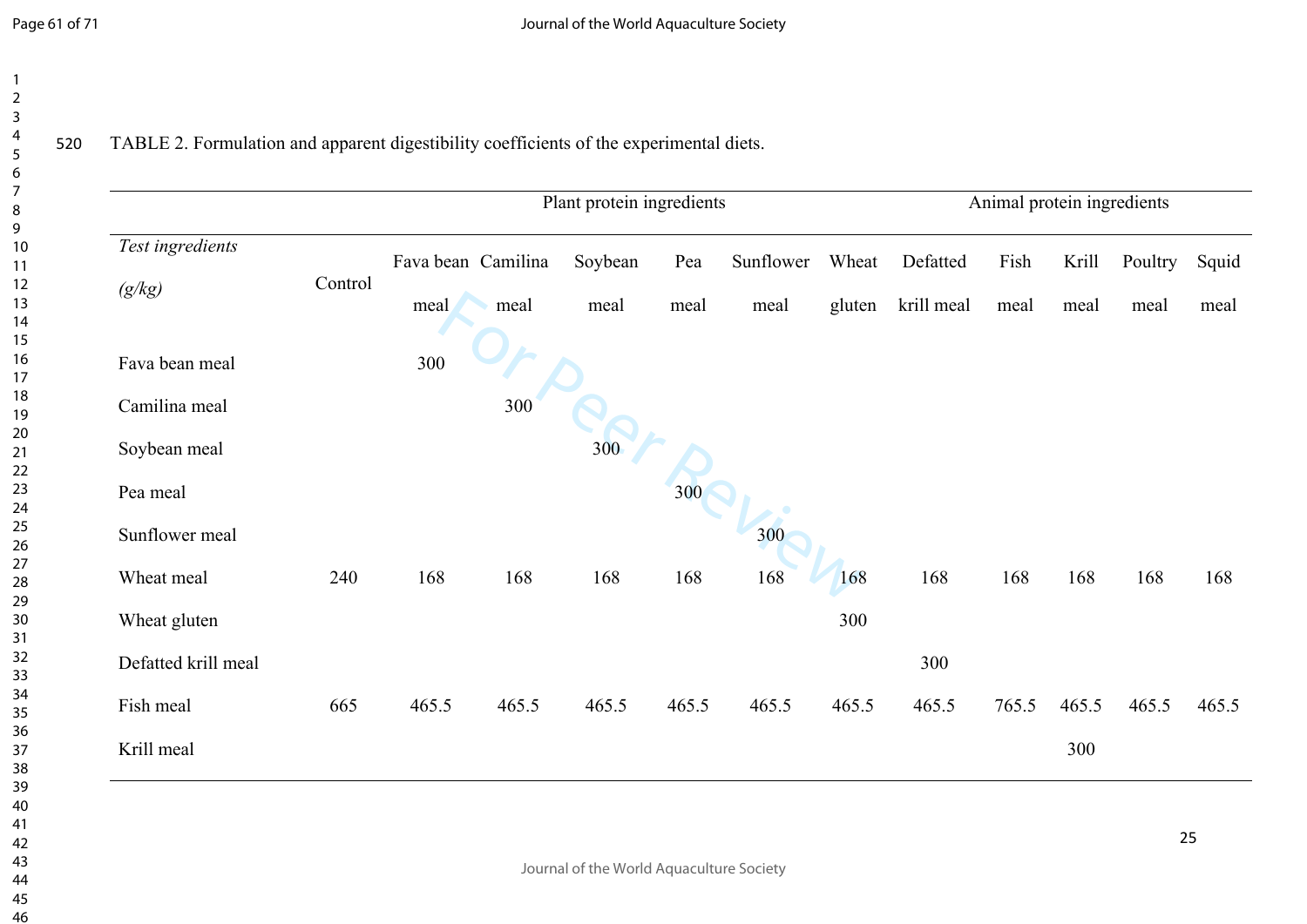| Poultry meal                 |      |      |      |      |      |      |      |      |      |      | 300  |      |
|------------------------------|------|------|------|------|------|------|------|------|------|------|------|------|
| Squid meal                   |      |      |      |      |      |      |      |      |      |      |      | 300  |
| Fish oil                     | 75   | 52.5 | 52.5 | 52.5 | 52.5 | 52.5 | 52.5 | 52.5 | 52.5 | 52.5 | 52.5 | 52.5 |
| Multivitamin and             |      |      |      |      |      |      |      |      |      |      |      |      |
| mineral mix                  | 20   | 14   | 14   | 14   | 14   | 14   | 14   | 14   | 14   | 14   | 14   | 14   |
| Crude Protein (% w.w.)       | 46.2 | 37.4 | 41.3 | 40.3 | 35.8 | 37.4 | 55.2 | 56.0 | 53.0 | 45.4 | 51.3 | 49.5 |
| Crude Lipids (% w.w.)        | 12.2 | 9.0  | 10.1 | 8.8  | 8.7  | 9.0  | 9.0  | 13.0 | 13.9 | 13.8 | 14.8 | 10.9 |
| AIA (g $kg^{-1}$ dry matter) | 2.2  | 2.2  | 3.1  | 3.1  | 2.8  | 1.6  | 1.8  | 2.0  | 3.5  | 3.4  | 3.6  | 3.0  |
| Dry matter ADC $(\% )$       | 84.8 | 72.1 | 76.4 | 75.8 | 76.5 | 78.9 | 84.1 | 78.6 | 83.9 | 76.6 | 80.2 | 81.0 |
| Protein ADC $(\% )$          | 96.9 | 85.8 | 83.6 | 90.4 | 88.5 | 90.2 | 94.5 | 93.5 | 97.5 | 90.0 | 93.8 | 96.1 |
| Lipid ADC $(\% )$            | 98.5 | 96.2 | 97.5 | 94.9 | 96.1 | 97.2 | 98.2 | 96.6 | 98.2 | 96.8 | 98.1 | 96.7 |
|                              |      |      |      |      |      |      |      |      |      |      |      |      |

 $\overline{4}$  $\overline{5}$  $\overline{7}$  $\overline{9}$ 

 $\overline{1}$  $\overline{2}$  $\overline{\mathbf{3}}$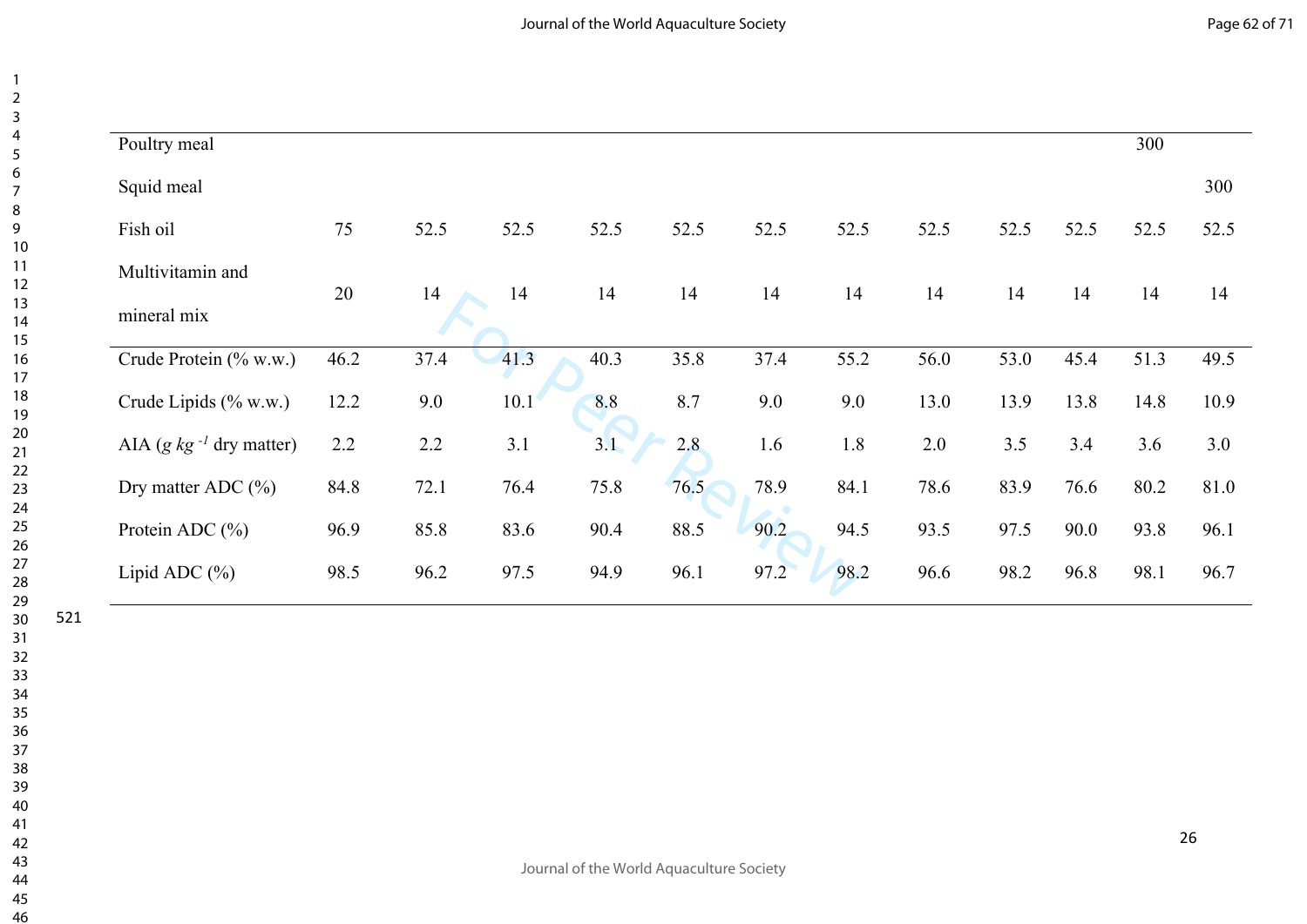522 TABLE 3. Amino acid composition of ingredients (expressed as *g kg -1* of dry matter basis, dm).

|                               |           |          | Plant protein ingredients |      |           |      |             |            |      |       | Animal protein ingredients |       |
|-------------------------------|-----------|----------|---------------------------|------|-----------|------|-------------|------------|------|-------|----------------------------|-------|
|                               |           |          |                           |      |           |      |             |            |      |       | Poultr                     |       |
|                               | Fava bean | Camilina | soybean                   | Pea  | Sunflower |      | Wheat Wheat | Defatted   | Fish | Krill | y                          | Squid |
|                               | meal      | meal     | meal                      | meal | meal      | meal | gluten      | krill meal | meal | meal  | meal                       | meal  |
| $EAA^a$ (g kg <sup>-1</sup> ) |           |          |                           |      |           |      |             |            |      |       |                            |       |
| Arginine                      | 17.7      | 36.7     | 32.3                      | 15.2 | 27.7      | 4.6  | 25.7        | 53.9       | 60.5 | 42.2  | 37.2                       | 63.3  |
| Histidine                     | 6.6       | 10.3     | 12.5                      | 5.0  | 8.4       | 2.4  | 14.5        | 13.0       | 29.1 | 12.8  | 10.8                       | 12.0  |
| Isoleucine                    | 9.2       | 15.1     | 20.5                      | 8.5  | 14.7      | 3.6  | 30.1        | 34.2       | 32.2 | 32.5  | 10.1                       | 15.2  |
| Leucine                       | 18.1      | 28.6     | 37.2                      | 15.4 | 24.7      | 6.7  | 57.9        | 57.5       | 55.5 | 47.4  | 26.2                       | 32.6  |
| Lysine                        | 17.0      | 17.9     | 30.5                      | 16.6 | 13.7      | 3.2  | 12.1        | 58.0       | 56.9 | 38.4  | 25.6                       | 33.8  |
| Methionine                    | 2.8       | 3.2      | 8.1                       | 3.1  | 1.8       | 6.3  | 8.8         | 17.5       | 20.2 | 16.8  | 7.5                        | 8.4   |
| Phenylalanine                 | 9.8       | 19.1     | 23.0                      | 9.6  | 16.2      | 4.5  | 43.1        | 33.2       | 30.8 | 30.3  | 15.8                       | 15.5  |
| Threonine                     | 8.3       | 16.9     | 17.5                      | 7.5  | 13.0      | 3.2  | 19.5        | 31.1       | 34.2 | 27.8  | 16.8                       | 18.0  |
|                               |           |          |                           |      |           |      |             |            |      |       |                            |       |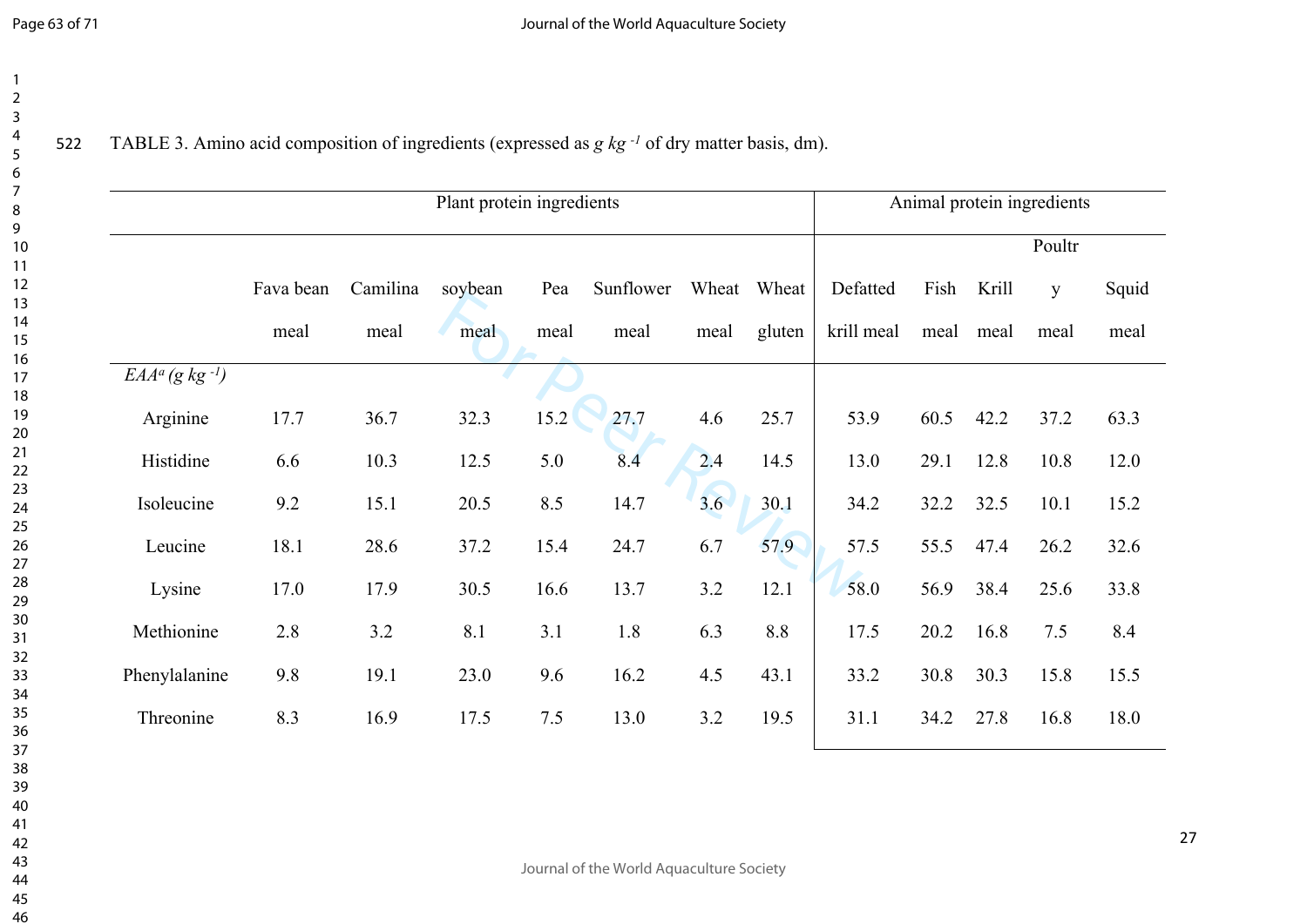| Valine                           | 10.1          | 22.4 | 20.3 | 9.2  | 18.0 | 4.7  | 32.6  | 35.6  | 37.6 | 31.7 | 17.6 | 23.6  |
|----------------------------------|---------------|------|------|------|------|------|-------|-------|------|------|------|-------|
| $NEAA^{b}$ (g kg <sup>-1</sup> ) |               |      |      |      |      |      |       |       |      |      |      |       |
| Alanine                          | 9.8           | 18.8 | 19.0 | 8.3  | 14.8 | 3.5  | 20.0  | 41.4  | 45.8 | 33.1 | 36.8 | 52.6  |
| Aspartate                        | 25.9          | 39.4 | 57.7 | 23.6 | 43.6 | 5.4  | 22.3  | 81.0  | 65.1 | 60.3 | 50.8 | 46.0  |
| Cystine                          | 2.1           | 4.5  | 4.1  | 2.0  | 2.9  | 7.1  | 11.2  | 3.5   | 6.6  | 3.8  | 7.3  | 35.8  |
| Glutamine                        | 41.3          | 76.8 | 94.1 | 36.7 | 74.9 | 28.9 | 319.8 | 110.5 | 92.2 | 75.2 | 69.9 | 102.6 |
| Glycine                          | 10.2          | 23.3 | 18.6 | 8.4  | 20.2 | 4.7  | 24.5  | 30.6  | 48.3 | 27.8 | 75.4 | 106.9 |
| Proline                          | 8.9           | 22.7 | 21.7 | 7.4  | 16.0 | 9.4  | 108.2 | 23.8  | 29.7 | 23.0 | 42.7 | 53.6  |
| Serine                           | 12.1          | 17.3 | 24.2 | 9.6  | 15.4 | 4.9  | 36.7  | 29.1  | 29.9 | 24.8 | 22.8 | 22.9  |
| Tyrosine                         | 4.2           | 9.7  | 12.4 | 3.5  | 6.7  | 1.3  | 22.9  | 29.3  | 23.0 | 27.3 | 11.2 | 11.8  |
| Ratio                            | 0.87          | 0.80 | 0.80 | 0.91 | 0.71 | 0.60 | 0.43  | 0.96  | 1.05 | 1.02 | 0.53 | 0.51  |
| EAA/NEAA                         |               |      |      |      |      |      |       |       |      |      |      |       |
|                                  | $\sim$ $\sim$ |      |      |      |      |      |       |       |      |      |      |       |

<sup>a</sup>EAA: Essential amino acids.

<sup>b</sup>NEAA: Non-essential amino acids.

 

- 
-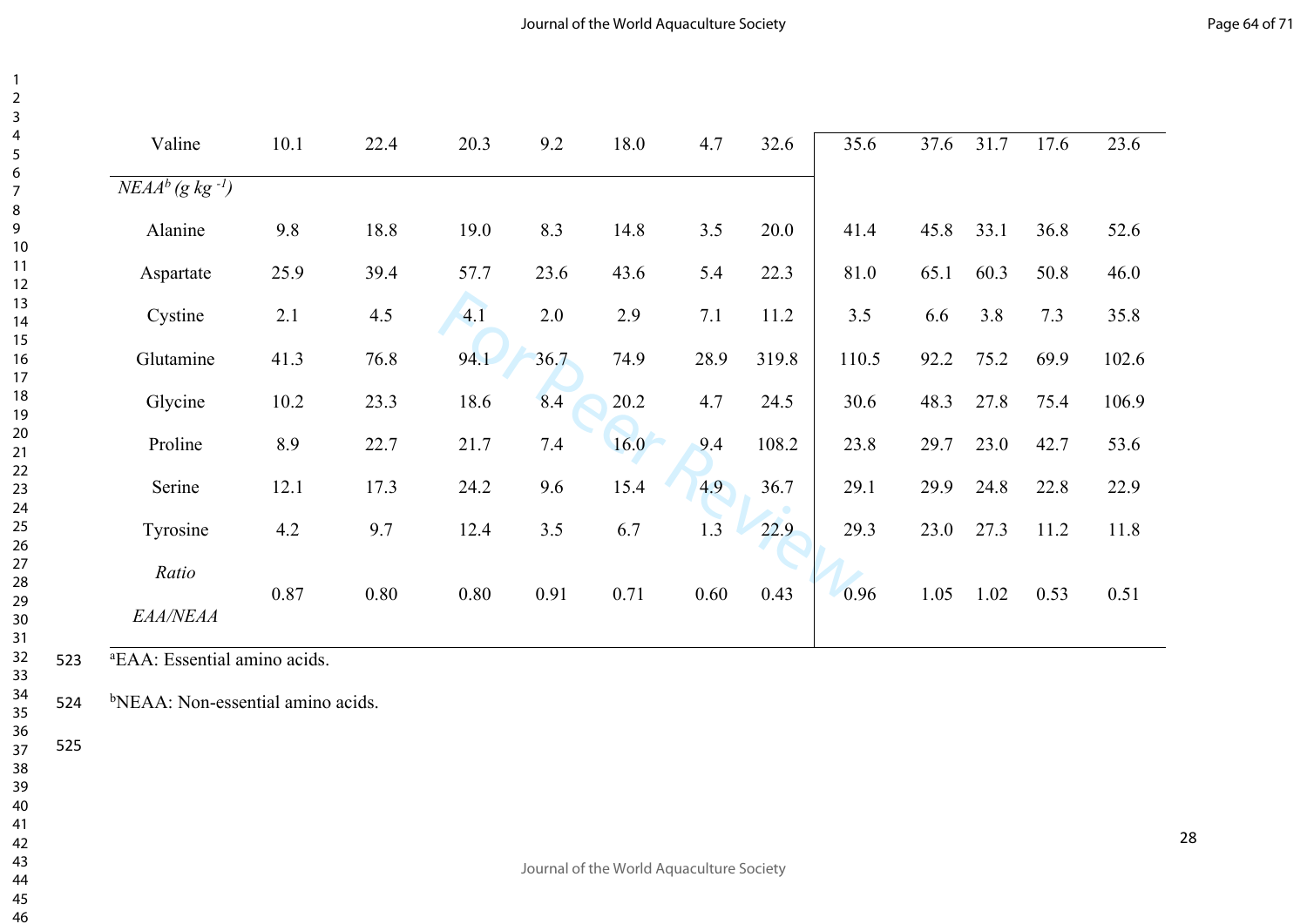TABLE 4. Apparent digestibility coefficients (ADCs) for dry matter, crude protein and crude lipid in test ingredient consumed by yellowtail.

|                                                                                                                                                                    |                    |                   | Plant protein ingredients |                     |                   |                    |                   |                   | Animal protein ingredients |                    |                   |                  |
|--------------------------------------------------------------------------------------------------------------------------------------------------------------------|--------------------|-------------------|---------------------------|---------------------|-------------------|--------------------|-------------------|-------------------|----------------------------|--------------------|-------------------|------------------|
| ADC $(\% )$                                                                                                                                                        | Fava               | Camilina          | Soybean                   | Pea                 | Sunflowe          | Wheat              | Defatted          | Fish              | Krill                      | Poultr             | Squid             | SEM <sup>a</sup> |
|                                                                                                                                                                    | bean               | meal              | meal                      | meal                | r meal            | gluten             | krill meal        | meal              | meal                       | y                  | meal              |                  |
|                                                                                                                                                                    | meal               |                   |                           |                     |                   |                    |                   |                   |                            | meal               |                   |                  |
| Dry matter                                                                                                                                                         | 42.2 <sup>d</sup>  | 58.8 <sup>c</sup> | 54.9 <sup>c</sup>         | $57.2$ <sup>c</sup> | 65.7c             | 82.2 <sup>ab</sup> | 68.0 <sup>c</sup> | 87.2 <sup>a</sup> | 57.7 <sup>c</sup>          | 70.2 <sup>bc</sup> | $70.1^{bc}$       | 3.4              |
| Protein                                                                                                                                                            | 54.9 <sup>d</sup>  | $48.5^e$          | 73.2 <sup>c</sup>         | 63.0 <sup>d</sup>   | 62.9 <sup>d</sup> | 87 <sup>b</sup>    | 86.7 <sup>b</sup> | 91.3 <sup>a</sup> | 75.8 <sup>c</sup>          | 85.0 <sup>b</sup>  | 85.2 <sup>b</sup> | 1.3              |
| Lipid                                                                                                                                                              | 90.2 <sup>ab</sup> | 91.3ab            | $91.1^{ab}$               | 83.5 <sup>c</sup>   | 94.0 <sup>a</sup> | 90.8ab             | 88.4 <sup>b</sup> | $94.2^{\rm a}$    | 92.0 <sup>ab</sup>         | 93.9 <sup>a</sup>  | $88.3^{b}$        | 1.2              |
| <sup>a</sup> Standard error of the mean. Means of quintuplicate groups. Data Log Different letters in the same line denote significant differences ( $P < 0.05$ ). |                    |                   |                           |                     |                   |                    |                   |                   |                            |                    |                   |                  |
| Newman-Keuls test.                                                                                                                                                 |                    |                   |                           |                     |                   |                    |                   |                   |                            |                    |                   |                  |
|                                                                                                                                                                    |                    |                   |                           |                     |                   |                    |                   |                   |                            |                    |                   |                  |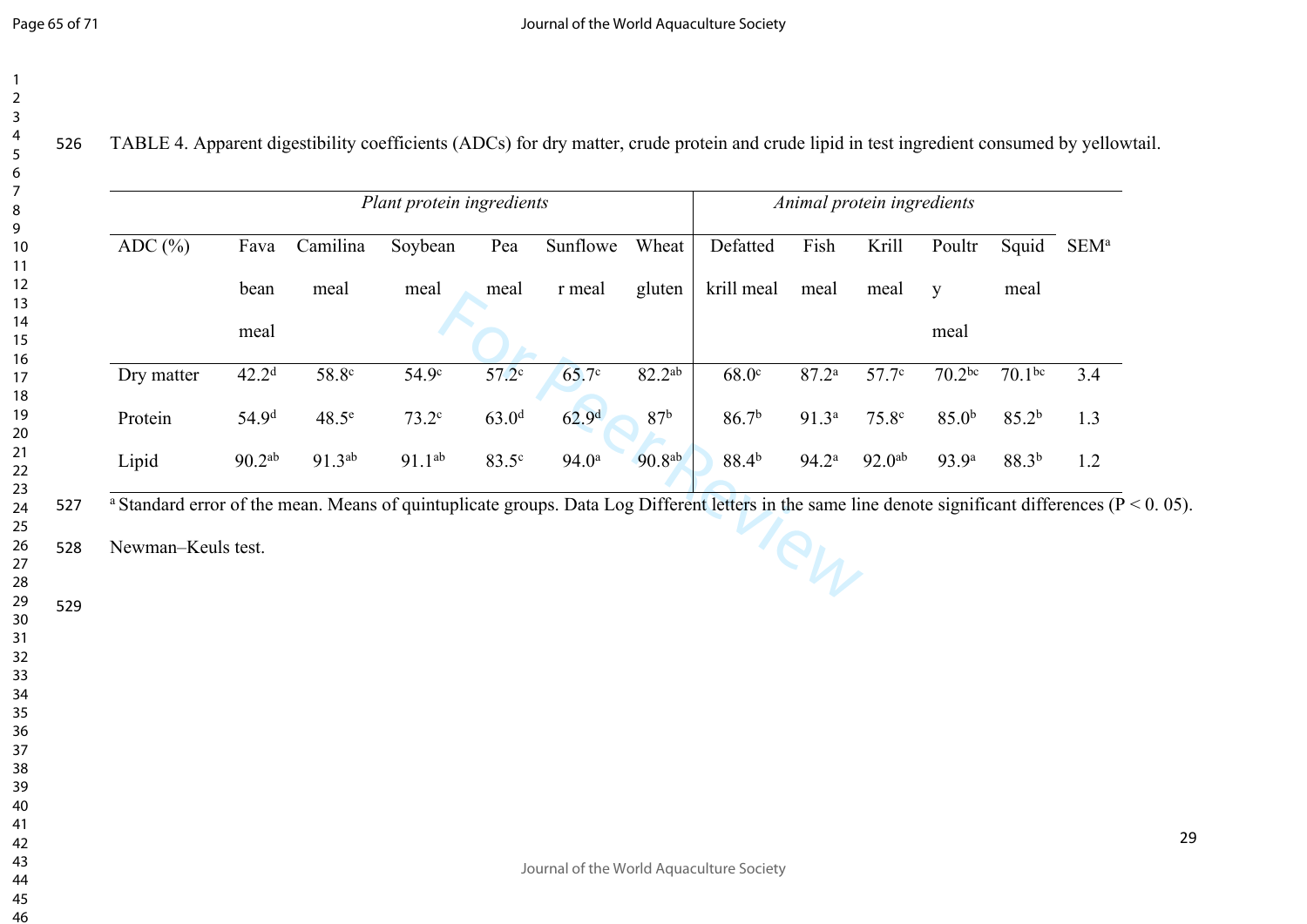|               |                     |                   | Plant protein ingredients |                    |                   |                    |                    |                    |                    | Animal protein ingredients |                   |                  |
|---------------|---------------------|-------------------|---------------------------|--------------------|-------------------|--------------------|--------------------|--------------------|--------------------|----------------------------|-------------------|------------------|
| ADC $(\% )$   | Fava                | Camilina          | Soybean                   | Pea                | Sunflower         | Wheat              | Defatted           | Fish               | Krill              | Poultry                    | Squid             | SEM <sup>a</sup> |
|               | bean                | meal              | meal                      | meal               | meal              | gluten             | krill              | meal               | meal               | meal                       | meal              |                  |
|               | meal                |                   |                           |                    |                   |                    | meal               |                    |                    |                            |                   |                  |
| $EAA^b$       |                     |                   |                           |                    |                   |                    |                    |                    |                    |                            |                   |                  |
| Arginine      | 41.0 <sup>g</sup>   | 37.7 <sup>h</sup> | $68.8$ <sup>f</sup>       | 79.2 <sup>d</sup>  | 72.3 <sup>e</sup> | 84.1 <sup>c</sup>  | 89.1ª              | 90.0 <sup>a</sup>  | 86.6 <sup>b</sup>  | 82.7 <sup>c</sup>          | 90.3 <sup>a</sup> | 0.8              |
| Histidine     | 47.4 <sup>e</sup>   | 42.9ef            | 85.4 <sup>b</sup>         | 77.0 <sup>cd</sup> | $81.0^{bc}$       | 77.6 <sup>cd</sup> | 90.2 <sup>a</sup>  | $90.3^{a}$         | 81.8bc             | $91.5^a$                   | $92.1^a$          | 1.5              |
| Isoleucine    | 53.6 <sup>e</sup>   | $39.7$ f          | 68.8 <sup>d</sup>         | 64.4 <sup>d</sup>  | 69.3 <sup>d</sup> | 78.0 <sup>c</sup>  | $89.0^{a}$         | $91.0^a$           | 80.7bc             | 85.8 <sup>ab</sup>         | $85.5^{ab}$       | 1.5              |
| Leucine       | $51.5$ <sup>f</sup> | 46.78             | 72.6 <sup>d</sup>         | 63.4 <sup>e</sup>  | 70.6 <sup>d</sup> | 79.4c              | 85.4b              | 87.6 <sup>ab</sup> | 77.0 <sup>c</sup>  | $91.4^a$                   | 90.9 <sup>a</sup> | 1.2              |
| Lysine        | 64.2 <sup>d</sup>   | 41.2 <sup>e</sup> | 79.0 <sup>bc</sup>        | 69.9 <sup>cd</sup> | 78.7bc            | 70.1 <sup>cd</sup> | $91.6^{ab}$        | $93.7^{a}$         | $78.1^{bc}$        | $83.8^{ab}$                | $90.7^{ab}$       | 2.5              |
| Methionine    | $61.4$ f            | 65.5 <sup>e</sup> | 47.48                     | 66.5 <sup>e</sup>  | 63.3ef            | $93.5^{ab}$        | 86.6 <sup>c</sup>  | 92.0 <sup>b</sup>  | 72.3 <sup>d</sup>  | $95.4^{a}$                 | 88.2c             | 0.9              |
| Phenylalanine | $57.1$ f            | $57.1$ f          | $65.1^\circ$              | 78.1 <sup>d</sup>  | 81.0 <sup>d</sup> | 85.2c              | 87.0 <sup>bc</sup> | $93.6^a$           | 80.7 <sup>d</sup>  | 89.3 <sup>b</sup>          | 80.4 <sup>d</sup> | 1.0              |
| Threonine     | 45.8 <sup>d</sup>   | 50.2 <sup>d</sup> | 62.6 <sup>c</sup>         | 64.1 <sup>c</sup>  | 67.8c             | 79.7 <sup>b</sup>  | 69.2c              | $90.0^{\rm a}$     | 84.1 <sup>ab</sup> | 90.8 <sup>a</sup>          | 93.1ª             | 2.3              |
|               |                     |                   |                           |                    |                   |                    |                    |                    |                    |                            |                   |                  |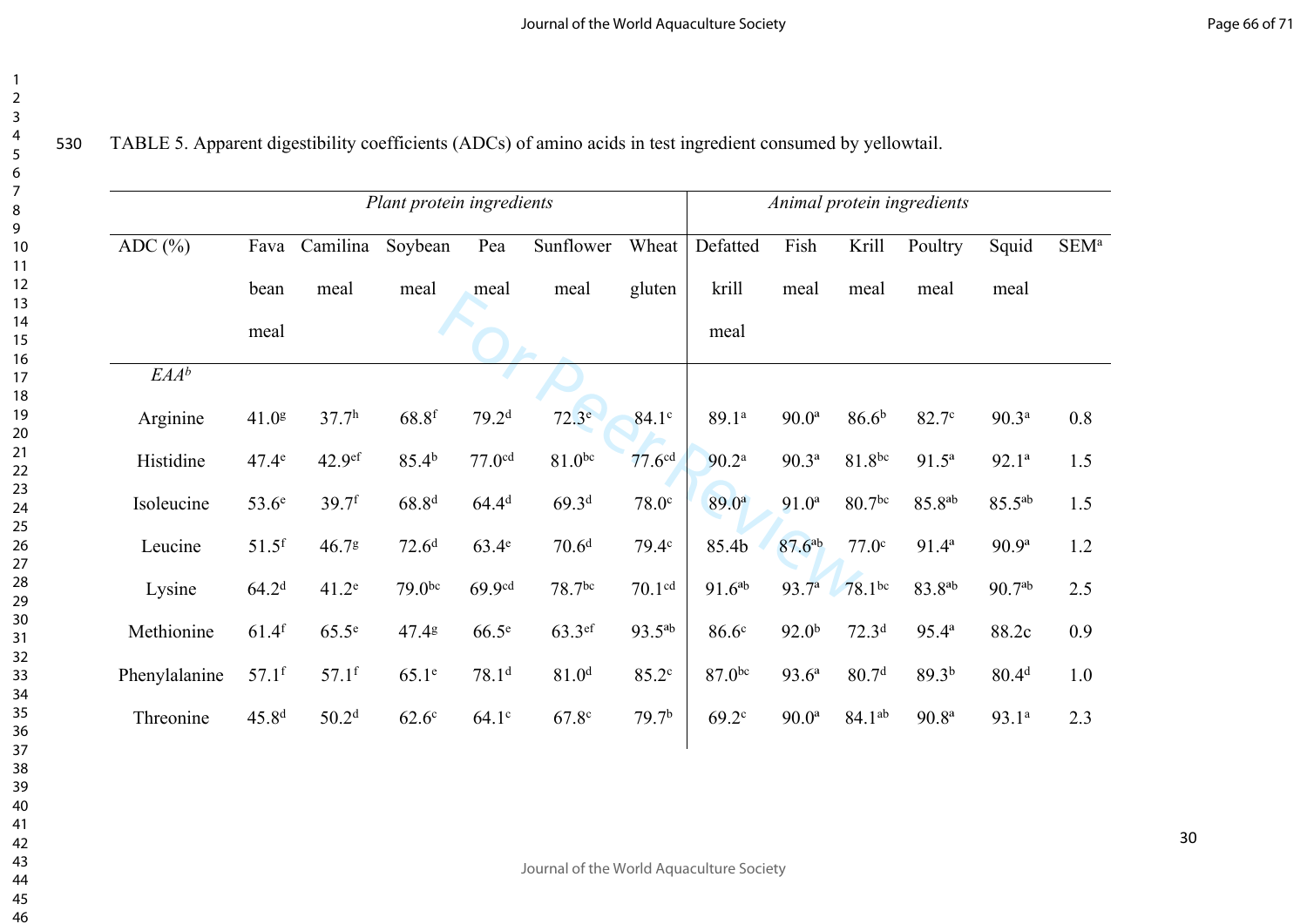| Valine            | 53.1 <sup>c</sup> | 55.2 <sup>c</sup>   | $69.7$ bc         | $63.2^{bc}$       | 70.7 <sup>bc</sup> | 76.3 <sup>ab</sup> | $86.5^{\circ}$     | $92.0^{\rm a}$    | 88.0 <sup>a</sup> | $90.4^{\rm a}$      | 90.8 <sup>a</sup> |
|-------------------|-------------------|---------------------|-------------------|-------------------|--------------------|--------------------|--------------------|-------------------|-------------------|---------------------|-------------------|
| NEAA <sup>c</sup> |                   |                     |                   |                   |                    |                    |                    |                   |                   |                     |                   |
| Alanine           | 61.6 <sup>e</sup> | $49.2$ <sup>f</sup> | 69.4 <sup>d</sup> | 59.9e             | 73.3cd             | $79.4^{bc}$        | 85.2ab             | 91.7 <sup>a</sup> | 79.8bc            | 91.2 <sup>a</sup>   | 91.3 <sup>a</sup> |
| Aspartate         | 40.4 <sup>d</sup> | $63.5^\circ$        | $73.6^{bc}$       | 72.7 <sup>c</sup> | 70 <sup>c</sup>    | 80.0 <sup>ab</sup> | 84.7ª              | 91.7 <sup>a</sup> | 82.7 <sup>a</sup> | 88.8 <sup>a</sup>   | 86.7 <sup>a</sup> |
| Cystine           | 57.7c             | 60.6 <sup>c</sup>   | 35.6 <sup>d</sup> | 75.2abc           | 62.9 <sup>bc</sup> | $95.3^{a}$         | 82.5abc            | $91.0^{ab}$       | $67.6$ bc         | 75.7 <sup>abc</sup> | 94.8 <sup>a</sup> |
| Glutamine         | $62.6^\circ$      | 45.9 <sup>d</sup>   | 84.6 <sup>a</sup> | $64.3^\circ$      | 74.2 <sup>b</sup>  | 85.1 <sup>a</sup>  | 88.0 <sup>a</sup>  | $93.3^{a}$        | 65.9 <sup>c</sup> | 84.9 <sup>a</sup>   | 87.9 <sup>a</sup> |
| Glycine           | 48.6c             | 42.2 <sup>d</sup>   | 68.7 <sup>b</sup> | 69.0 <sup>b</sup> | 69.3 <sup>b</sup>  | 88.9ª              | 88.4ª              | $92.3^{a}$        | 71.8 <sup>b</sup> | 88.8 <sup>a</sup>   | $95.1^a$          |
| Proline           | 55.5 <sup>d</sup> | 46.6 <sup>e</sup>   | 66.2 <sup>c</sup> | 73.8bc            | 68.3c              | 88.4 <sup>a</sup>  | 82.6 <sup>ab</sup> | $90.3^{a}$        | 83.4ab            | $85.3^{ab}$         | 87.9 <sup>a</sup> |
| Serine            | $55.1^\circ$      | 49.9 <sup>f</sup>   | 69.2 <sup>c</sup> | 71.1 <sup>c</sup> | 64.5 <sup>d</sup>  | 81.0 <sup>b</sup>  | 90.1 <sup>a</sup>  | $86.3^{ab}$       | 78.9 <sup>b</sup> | $83.6^{ab}$         | $91.0^a$          |
| Tyrosine          | $60.8$ f          | 53.9g               | $66.4^e$          | 70.5 <sup>d</sup> | 75.3c              | 85.1 <sup>b</sup>  | 88.4 <sup>a</sup>  | 89.3ª             | 84.7bc            | 84.4 <sup>a</sup>   | 84.7ª             |

Newman–Keuls test

 <sup>b</sup> EAA: Essential amino acids.

NEAA: Non-essential amino acids.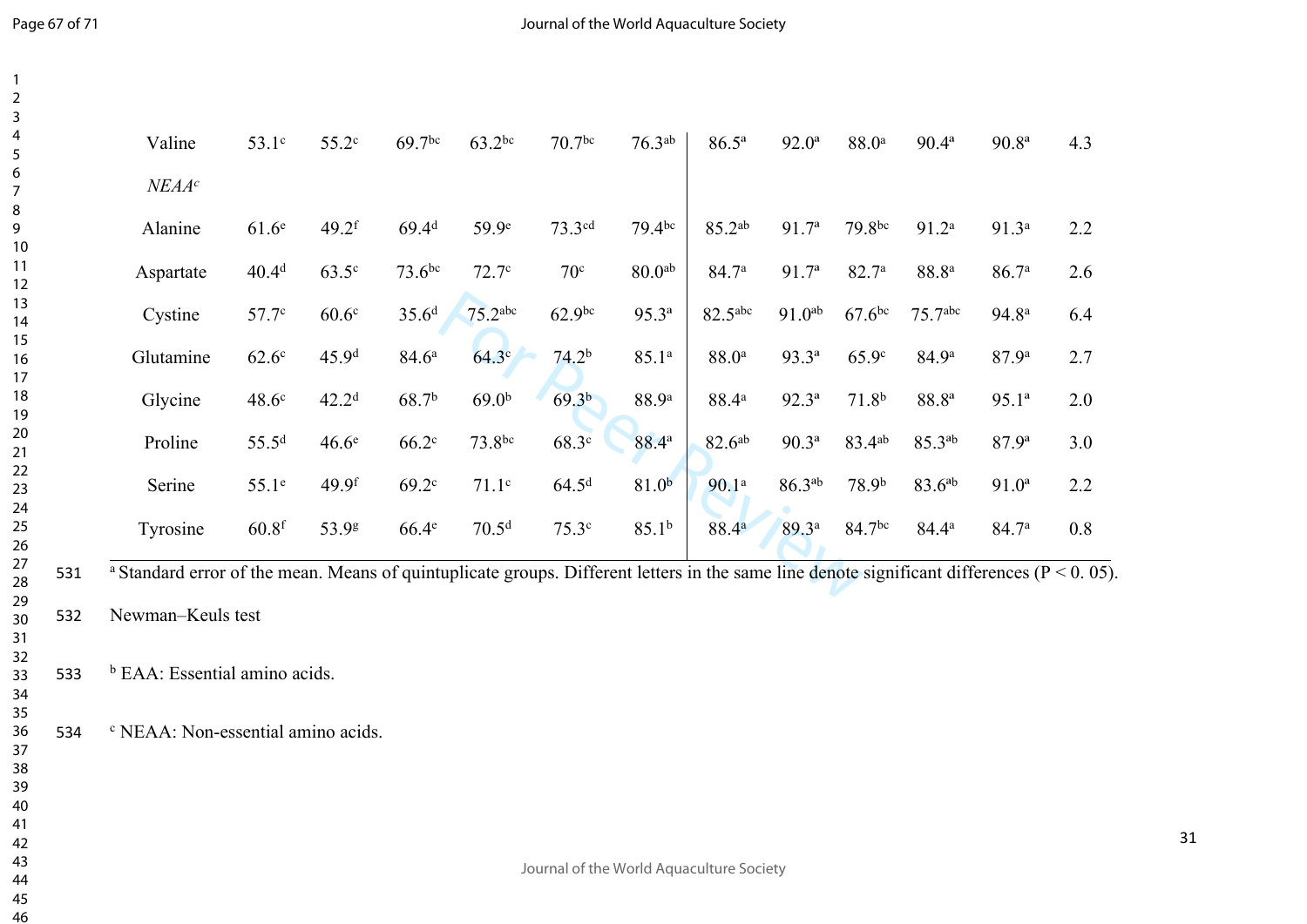FIGURE 1. Amino acid ratios (%) for essential digestible amino acids in vegetable ingredients (A) and in animal ingredients (B). EAA of whole body of Seriola dumerili were used to estimate this index as AA<sub>reference</sub> (expressed in g/100 g of protein): Arg (7.14), His (2.65), Iso (4.76), Leu (7.50), Lys (8.14), Met (2.37), Phe (4.32), Thr (3.85), Val (5.60).

For Per Review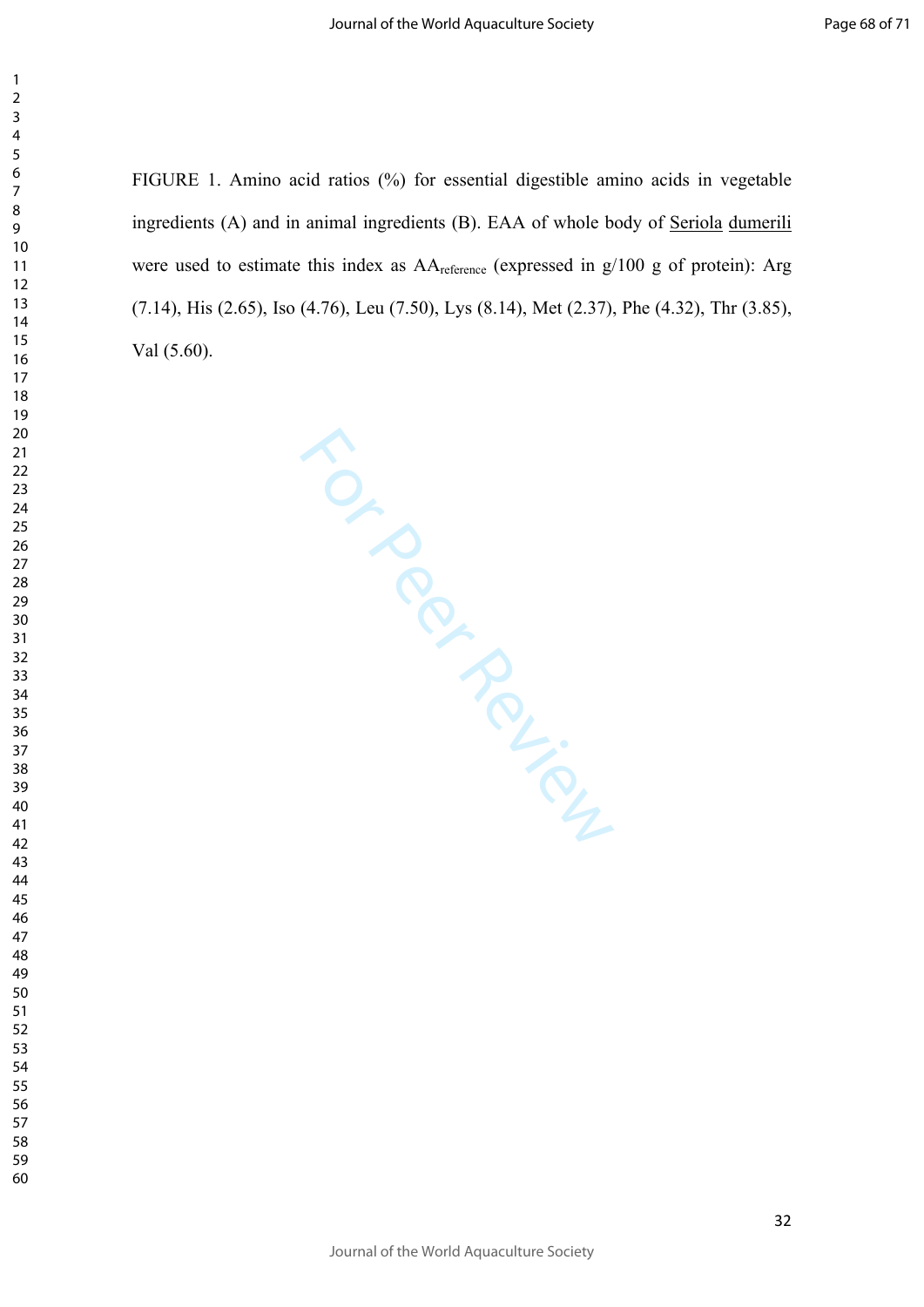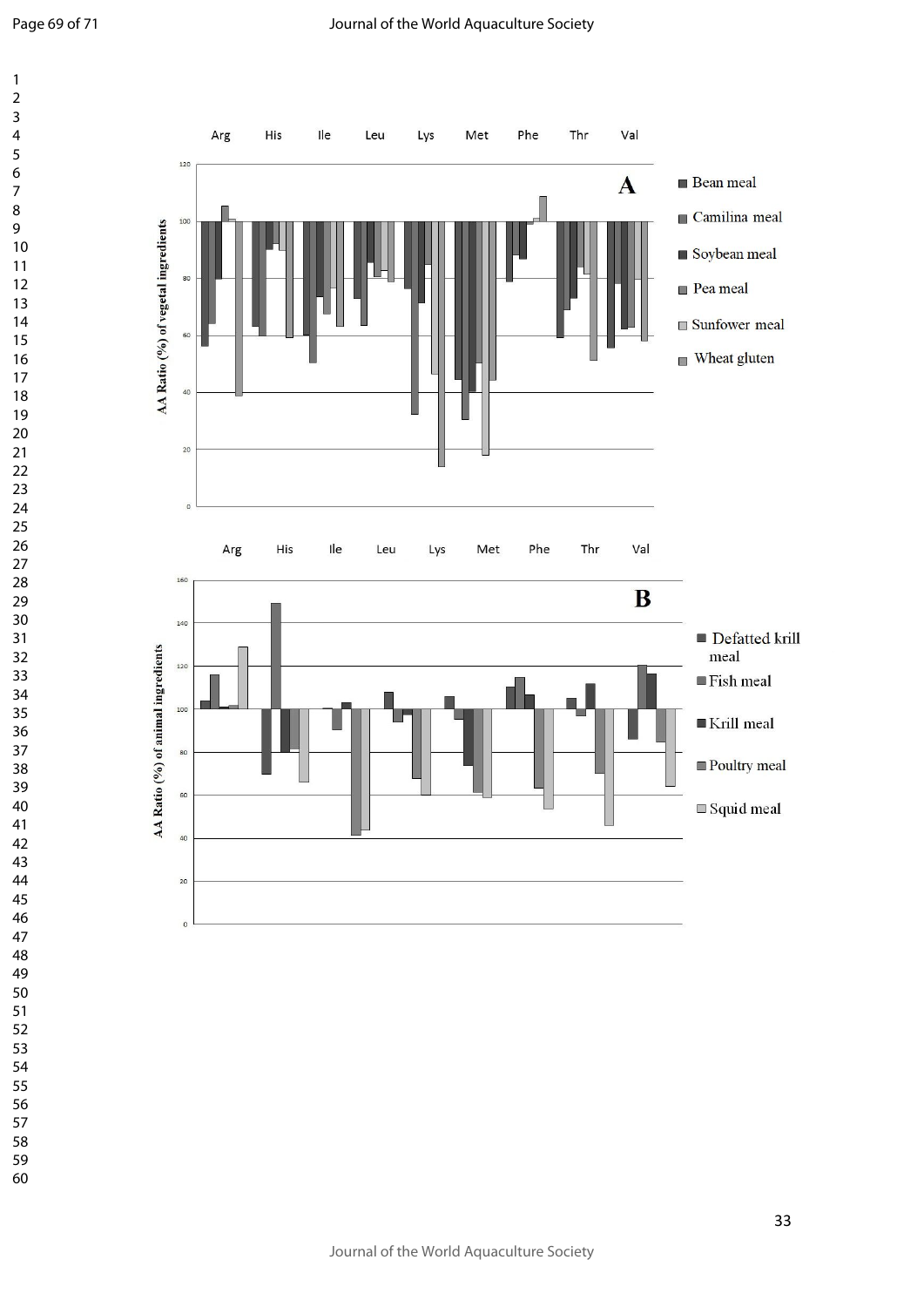FIGURE 2. Oser´s index (OI), Chemical Score (CS) and limiting amino acid in test ingredients for digestible amino acids.

For Per Review

- 
-